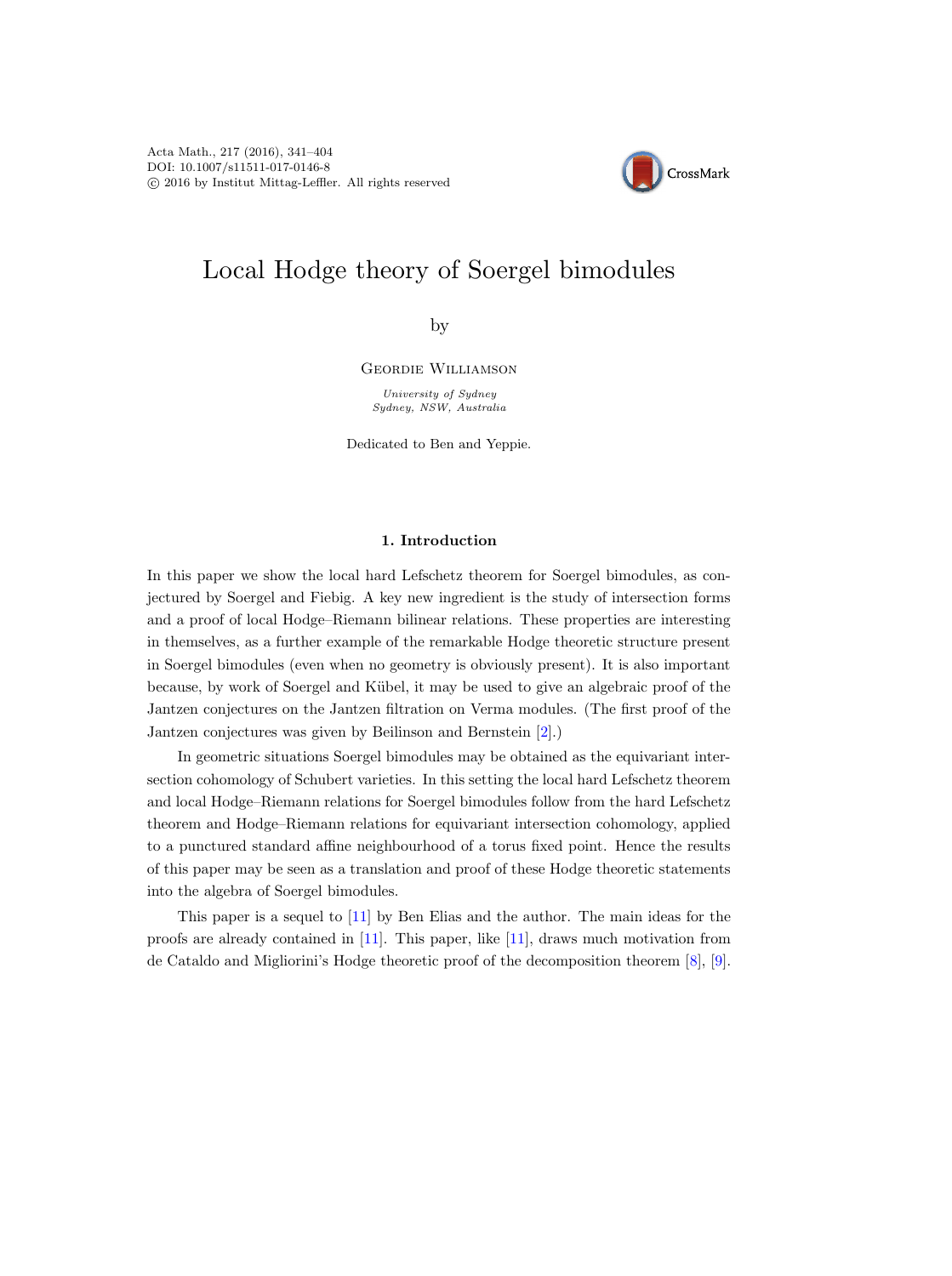#### 1.1. The fundamental example

We start by recalling the geometric setting that led Soergel and Fiebig to the local hard Lefschetz conjecture. It is based on [\[4,](#page-61-1) Chapter 14], where Bernstein and Lunts call this setting the "fundamental example". For us the name is very appropriate: although all the proofs of this paper are algebraic, all the motivation comes from the fundamental example.

Assume that  $\mathbb{C}^*$  acts linearly on  $\mathbb{C}^n$  with positive weights (i.e.  $\lim_{z\to 0} z\cdot v=0$  for all  $v \in \mathbb{C}^n$ ). Let  $X \subset \mathbb{C}^n$  denote a closed  $\mathbb{C}^*$ -stable subvariety. Let  $H^*_{\mathbb{C}^*}(pt;\mathbb{R})$  denote the  $\mathbb{C}^*$ -equivariant cohomology of a point, which we identify with  $\mathbb{R}[z]$ , where z "is" the first Chern class (of degree 2). When we come to discuss Soergel bimodules the choice of coefficients in the real numbers will be important. When discussing the fundamental example we could take coefficients in any field of characteristic zero. To simplify notation we take coefficients in the real numbers throughout.

Let IH<sup>\*</sup> (resp. IH<sup>\*</sup><sub>C\*</sub>, IH<sup>\*</sup><sub>C\*</sub>,c) denote (resp. equivariant, compactly supported) intersection cohomology. A basic fact is that we have a short exact sequence of graded  $\mathbb{R}[z]$ -modules

<span id="page-1-0"></span>
$$
0 \longrightarrow \operatorname{IH}_{\mathbb{C}^*,c}^*(X) \longrightarrow \operatorname{IH}_{\mathbb{C}^*}^*(X) \longrightarrow \operatorname{IH}^{*+1}(\dot{X}/\mathbb{C}^*) \longrightarrow 0,
$$
\n(1.1)

where  $\dot{X} = X \setminus \{0\}$  and  $IH^*(\dot{X}/\mathbb{C}^*)$  is a graded  $H^*_{\mathbb{C}^*}(pt) = \mathbb{R}[z]$  module via the identification

$$
IH^{*+1}(\dot{X}/\mathbb{C}^*) = IH^*_{\mathbb{C}^*}(\dot{X}),
$$

which holds because  $\mathbb{C}^*$  acts on  $\dot{X}$  with finite stabilisers.

The above sequence is obtained by taking equivariant hypercohomology of the standard ("Gysin") distinguished triangle for the equivariant intersection cohomology sheaf on X with respect to the decomposition  $X = \{0\} \sqcup \dot{X}$ . The first and second terms of  $(1.1)$ can be identified with the hypercohomology of the costalk and stalk of the intersection cohomology sheaf at  $0 \in X$  respectively. The resulting long exact sequence yields the short exact sequence  $(1.1)$  by purity, which ensures that all connecting homomorphisms are zero.

To lighten notation we set  $M^! := H^*_{\mathbb{C}^*,c}(X)$ ,  $M := H^*_{\mathbb{C}^*}(X)$  and  $H := H^*(X/\mathbb{C}^*)$  so that our sequence takes the form

<span id="page-1-1"></span>
$$
0 \longrightarrow M^! \longrightarrow M \longrightarrow H[1] \longrightarrow 0. \tag{1.2}
$$

 $(H[1]$  denotes a degree shift:  $H[1]$ <sup>i</sup>= $H^{i+1}$ .) Important ingredients in the fundamental example are the following facts about the sequence [\(1.2\)](#page-1-1):

(1)  $M^!$  (resp. M) is a finitely generated free  $\mathbb{R}[z]$ -module (as follows from purity) generated in degrees  $>0$  (resp.  $< 0$ ) (a consequence of the degree bounds on the stalks and costalks of intersection cohomology complexes).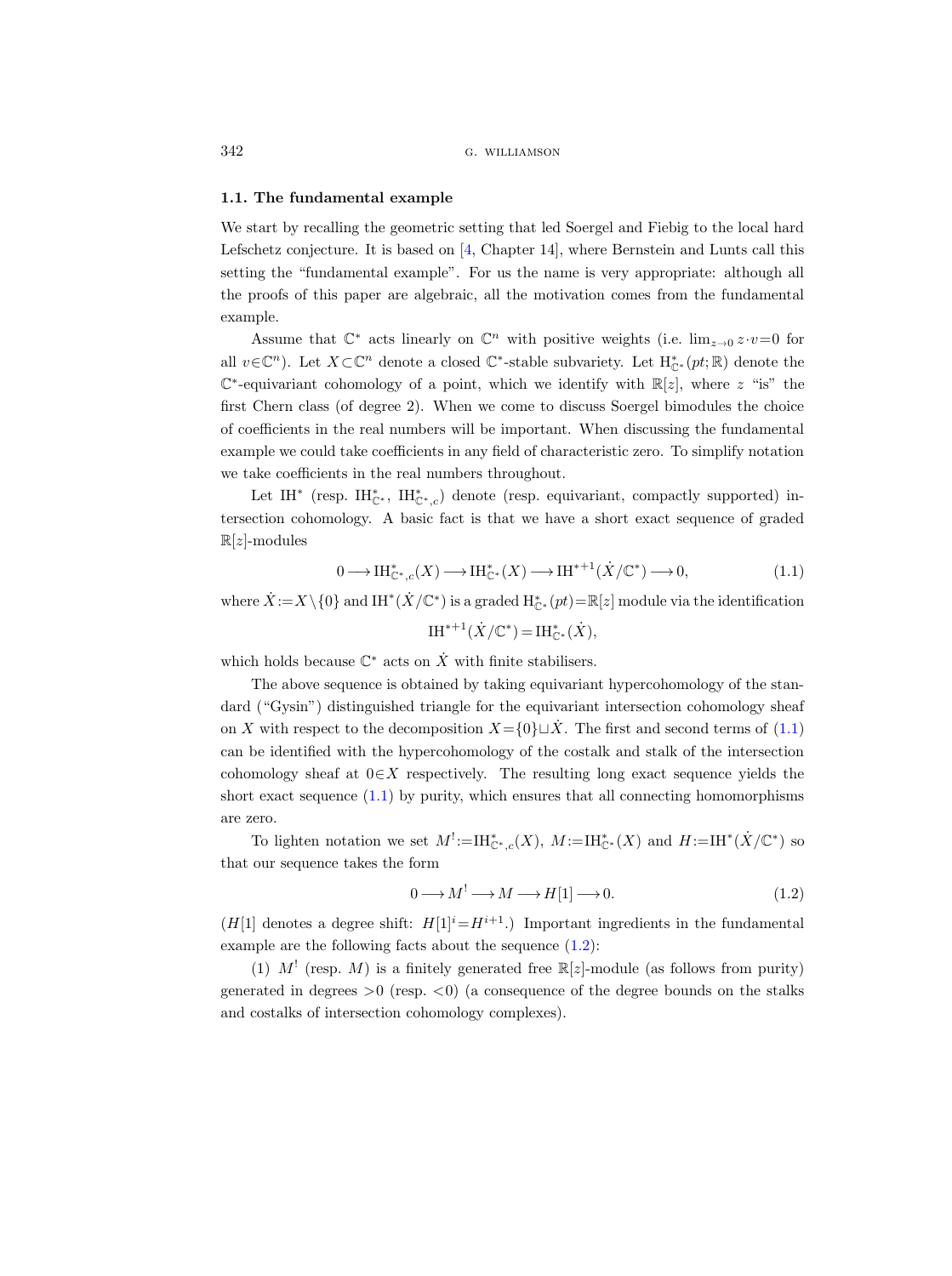(2) For all  $i \geq 0$  multiplication by  $z^i$  induces an isomorphism

$$
z^i \colon H^{-i} \xrightarrow{\sim} H^i.
$$

(Indeed, the operator of multiplication by our generator  $z \in H^2_{\mathbb{C}^*}(pt)$  on

$$
IH_{\mathbb{C}^*}^*(\dot{X}) = IH^*(\dot{X}/\mathbb{C}^*)[-1]
$$

may be identified, up to a non-zero scalar, with the action of the Chern class of the closed embedding  $\dot{X}/\mathbb{C}^*$   $\hookrightarrow$   $(\mathbb{C}^n \setminus \{0\})/\mathbb{C}^*$  = P, into a weighted projective space. Now the result follows by the hard Lefschetz theorem for intersection cohomology.)

(3) As the intersection cohomology of a projective variety,  $H$  is equipped with a non-degenerate graded intersection pairing

$$
\langle \cdot, \cdot \rangle \colon H \times H \to \mathbb{R}.
$$

Moreover, for each  $i \geq 0$ , the "Lefschetz" form on  $H^{-i}$  given by  $(h, h') := \langle h, z^i h' \rangle$  (nondegenerate by (2)) induces a Hermitian form on  $H^{-i}\otimes_{\mathbb{R}}\mathbb{C}$  whose signature is governed by the Hodge–Riemann bilinear relations.

This paper is concerned with establishing algebraic analogues of (2) and (3) in the setting of Soergel bimodules. The bimodule analogue of (1) is Soergel's conjecture, which was established in [\[11\]](#page-62-0).

#### 1.2. Results

Let  $(W, S)$  denote a Coxeter system. Let  $\mathfrak h$  denote the reflection faithful representation of  $(W, S)$  over R described in §[3.2,](#page-12-0) and let  $\{\alpha_s\} \subset \mathfrak{h}^*$  and  $\{\alpha_s\} \subset \mathfrak{h}$  denote the simple roots and coroots (see §[3.2\)](#page-12-0). Let R denote the symmetric algebra on  $\mathfrak{h}^*$  with deg  $\mathfrak{h}^*=2$ . Let B denote the category of Soergel bimodules (see §[6.2\)](#page-30-0). For any  $y \in W$ , let  $B(y)$  denote the indecomposable self-dual Soergel bimodule parameterised by y.

Let B denote a Soergel bimodule and fix  $x \in W$ . Define  $B_x^!$  (resp.  $B_x$ ) to be the largest submodule (resp. largest quotient) of B on which we have the relation  $b\cdot r=x(r)\cdot b$  for all  $r \in R$ . Then  $B_x^!$  and  $B_x$  are free left R-modules. If B is indecomposable and self-dual then  $B_x^!$  (resp.  $B_x$ ) is generated in degrees  $>0$  (resp.  $<$ 0) and their graded ranks are given by Kazhdan–Lusztig polynomials (Soergel's conjecture). Inclusion followed by projection gives a canonical map

$$
i_x: B_x^! \longrightarrow B \longrightarrow B_x.
$$

Moreover  $i_x$  is an isomorphism over  $Q$ , the localisation of  $R$  at all roots.

Any  $\zeta^{\vee} \in \mathfrak{h}$  yields a specialisation  $R \to \mathbb{R}[z]$  given on degree-2 elements by  $\alpha \mapsto \langle \alpha, \zeta^{\vee} \rangle z$ ("restriction to the line  $\mathbb{R}\zeta^{\vee}\subset\mathfrak{h}$ ").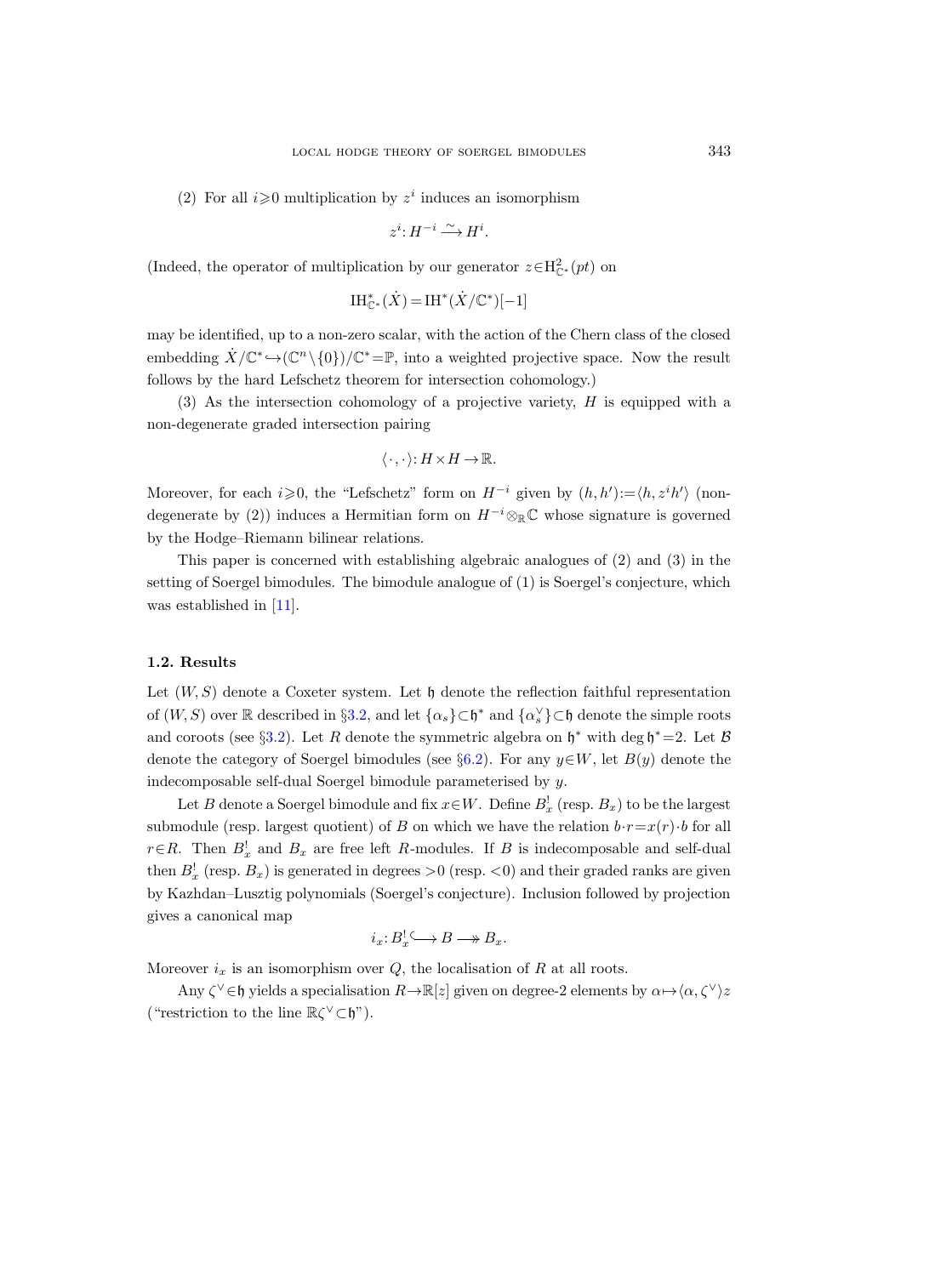<span id="page-3-1"></span>THEOREM 1.1. (Local hard Lefschetz) Suppose that  $\varrho^{\vee} \in \mathfrak{h}$  is dominant (that is,  $\langle \alpha_s, \rho^\vee \rangle >0$  for all  $s \in S$ ) and that B is indecomposable and self-dual. Define H[1] as the cokernel of the inclusion:

$$
0 \longrightarrow \mathbb{R}[z] \otimes_R B_x^! \xrightarrow{i_x} \mathbb{R}[z] \otimes_R B_x \longrightarrow H[1] \longrightarrow 0.
$$

Then H satisfies the hard Lefschetz theorem: multiplication by  $z^i$  yields an isomorphism  $H^{-i} \rightarrow H^i$  for all  $i \geq 0$ .

This result was conjectured by Soergel [\[28,](#page-62-3) Bemerkung 7.2] and Fiebig [\[13,](#page-62-4) Conjecture 6.2], motivated (as we will explain below) by the fundamental example applied to the link of a singularity in a Schubert variety. In fact they conjectured the theorem to hold for any  $\zeta^{\vee} \in \mathfrak{h}$  such that  $\langle \alpha, \zeta^{\vee} \rangle \neq 0$  for any root  $\alpha$ . The conjecture is false in this generality. We will explain below that for Weyl groups its failure is related to the failure of semi-simplicity of the layers of the Jantzen filtration associated with certain non-dominant regular deformation directions.

The local hard Lefschetz theorem is the only geometric ingredient in Fiebig's bound for the exceptional characteristics occurring in Lusztig's conjecture (see [\[15,](#page-62-5)  $\S 1.2$ ]). Using the above theorem one can deduce the results of [\[15\]](#page-62-5) without recourse to geometry.

We now discuss the Hodge–Riemann bilinear relations. Suppose that  $B$  is indecomposable and self-dual. Then B carries an intersection form $(1)$ 

$$
\langle \cdot , \cdot \rangle_B : B \times B \to R
$$

which is graded, symmetric and non-degenerate. (This is the analogue of the equivariant intersection pairing in equivariant cohomology.)

Restricting  $\langle \cdot, \cdot \rangle_B$  to  $B_x^! \subset B$ , extending scalars to Q and using that  $i_x$  gives us a canonical identification  $Q \otimes_R B_x^! = Q \otimes_R B_x$  we obtain a symmetric and R-bilinear  $Q$ valued form

$$
\langle \cdot , \cdot \rangle_B^x : B_x \times B_x \to Q.
$$

This is the *local intersection form* on  $B_x$ ; it is the main object in this paper.

Let  $\varrho^{\vee} \in \mathfrak{h}$  be dominant as above, and let  $R \to \mathbb{R}[z]$  denote the corresponding specialisation. To simplify notation, set

$$
N:=\mathbb{R}[z]\otimes_R B_x.
$$

Since  $\langle \varrho^{\vee}, \alpha \rangle \neq 0$  for any root  $\alpha$ , we have that  $\varrho^{\vee}$  also induces a specialisation  $Q \to \mathbb{R}[z^{\pm 1}]$ , and the local intersection form  $\langle \cdot, \cdot \rangle_B^x$  induces a symmetric  $\mathbb{R}[z]$ -bilinear  $\mathbb{R}[z^{\pm 1}]$ -valued form  $\langle \cdot, \cdot \rangle_N$  on N.

<span id="page-3-0"></span> $(1)$  Throughout this paper, *form* always means symmetric bilinear form.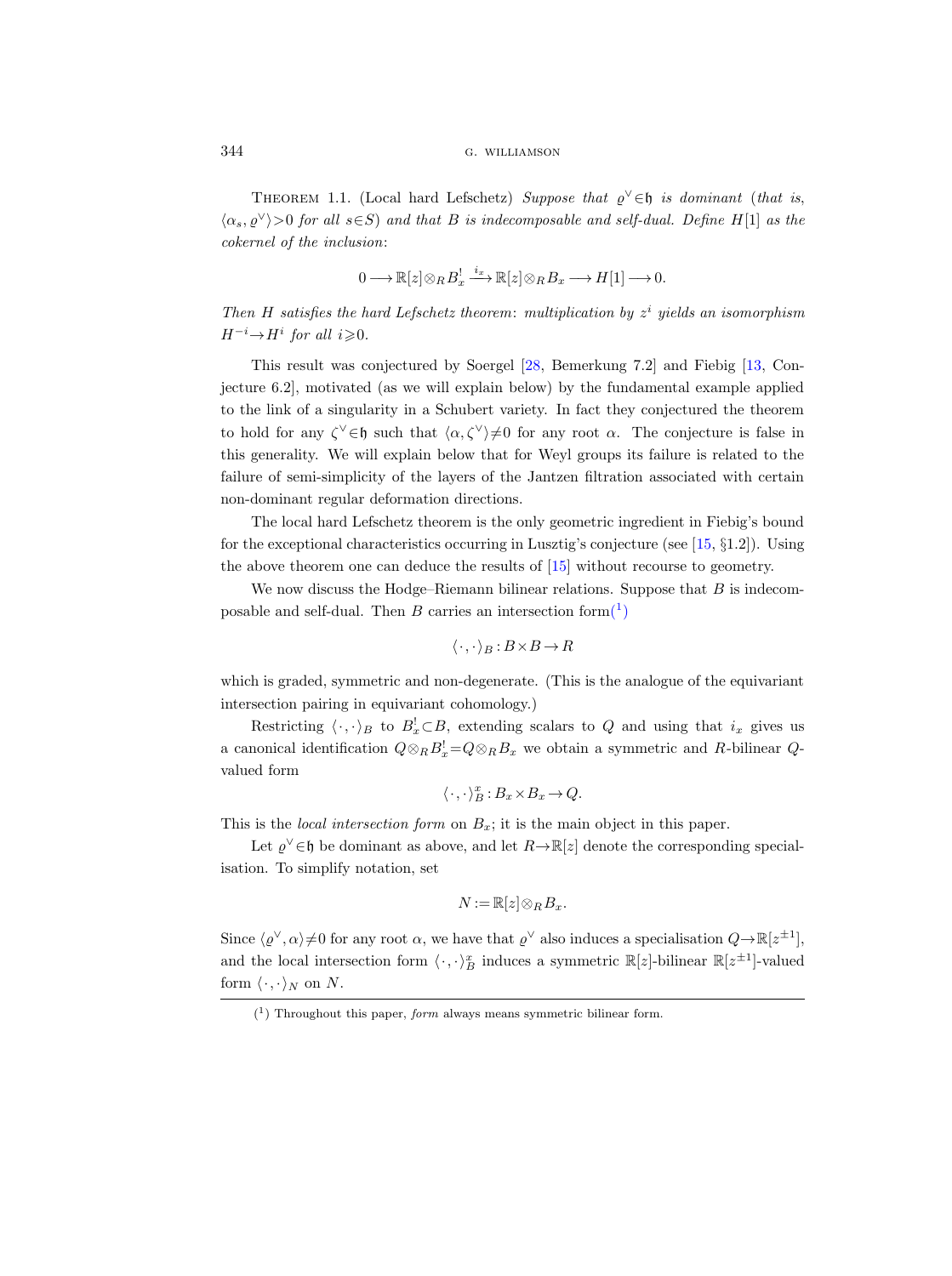The Hodge–Riemann bilinear relations give the signatures of the restrictions of these forms to any homogeneous component of N. For  $i>0$  set

$$
P^{-i} := (\deg_{<-i} N)^{\perp} \cap N^{-i}.
$$

(Here  $\deg_{\leq i} N$  denotes the submodule of N generated by all elements of degree  $\leq i$ .) Then the hard Lefschetz theorem implies that we have a decomposition

$$
N = \bigoplus_{i>0} \mathbb{R}[z] \otimes_{\mathbb{R}} P^{-i},
$$

which is orthogonal with respect to  $\langle \cdot, \cdot \rangle_N$ . Let min denote the minimal non-zero degree of N.

<span id="page-4-1"></span>THEOREM 1.2. (Local Hodge–Riemann bilinear relations) For any  $i>0$  the restriction of the R-valued form  $(n, n') := z^{i} \langle n, n' \rangle_N$  on  $N^{-i}$  to  $P^{-i}$  is  $(-1)^{\ell(x)} (-1)^{d}$ -definite, where  $d=\frac{1}{2}(-i-\min)$ .

(The module  $N$  vanishes unless  $i$  and min are congruent modulo 2, and hence the sign makes sense.)

Let us try to explain what the Hodge–Riemann bilinear relations mean concretely for the local intersection forms  $\langle \cdot, \cdot \rangle_B^x$ . Fix a graded basis  $e_1, e_2, ..., e_m$  for  $B_x$  as a left R-module, such that  $\deg e_1 \leq \deg e_2 \leq \ldots \leq \deg e_m$ . We can think of the Gra[m\(](#page-4-0)<sup>2</sup>) matrix  $(\langle e_i, e_j \rangle_B^x)_{1 \leq i,j \leq m}$  as giving us a non-degenerate symmetric form on the trivial vector bundle of rank m over  $\mathfrak{h}_{reg}:=Spec Q$ . Moreover, this vector bundle is naturally filtered by the subspaces generated by  $\{e_i\}_{\text{deg }e_i\leq d}$ . In other words, we can think of our form as a form on a filtered vector bundle. The Hodge–Riemann bilinear relations predict the signatures of the restriction of our form to all steps of the filtration over the dominant regular locus

$$
\mathfrak{h}^+_{\mathrm{reg}}:=\{\lambda^\vee\in\mathfrak{h}_{\mathrm{reg}}:\langle\alpha_s,\lambda^\vee\rangle>0\text{ for all }s\in S\}\subset\mathfrak{h}_{\mathrm{reg}}.
$$

Roughly speaking the signs must alternate at each step in the filtration.

For example, if the graded rank of  $B_x$  is given by  $v^{-5}+3v^{-3}+2v^{-1}$  and  $\ell(x)$  is even, then the signs alternate as follows:

$$
\begin{pmatrix} + & & & & \\ & - & & & \\ & & - & & \\ & & & - & \\ & & & & + \\ & & & & + \end{pmatrix}
$$

<span id="page-4-0"></span> $(2)$  Throughout this paper Gram matrix means the (symmetric) matrix of a (symmetric) form in some basis.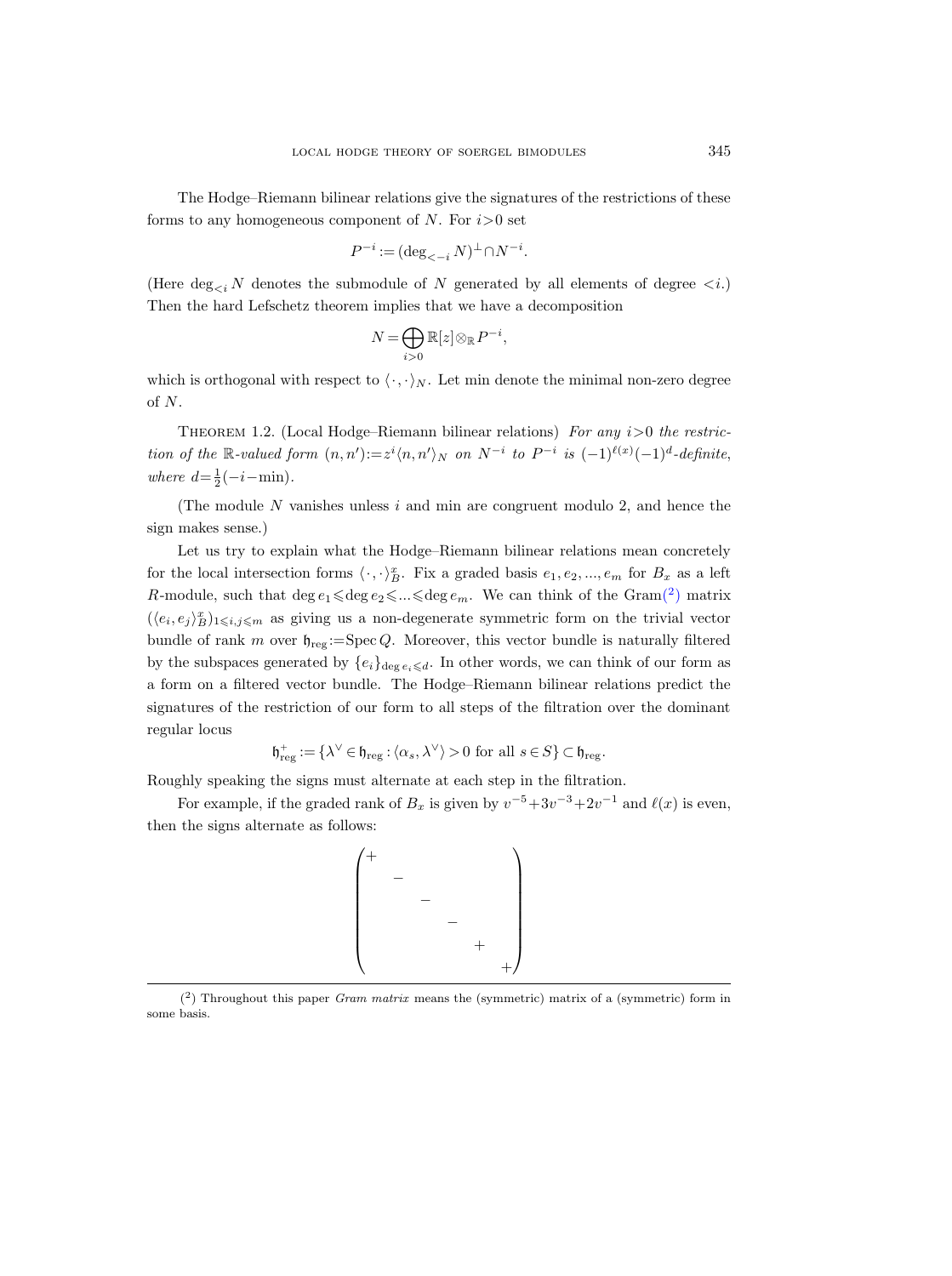If  $\ell(x)$  is odd then the signs are given by  $-+++--$ .

Finally, there is one entry of the local intersection form which is canonical. If B is indecomposable and self-dual, then  $B \cong B(y)$  for some  $y \in W$ , the smallest non-zero degree of  $B(y)_x$  is  $-\ell(y)$  and  $B(y)_x^{-\ell(y)}$  is generated by an element  $c_{x,y}$  which is well defined up to a non-zero scalar. Our final result calculates the pairing of this element with itself (see Theorem [6.19\)](#page-39-0).

<span id="page-5-1"></span>THEOREM 1.3.  $\langle c_{x,y}, c_{x,y} \rangle_{B(y)}^x = \gamma e_{x,y}$  for some  $\gamma \in \mathbb{R}_{>0}$ .

Here  $e_{x,y}$  is the "equivariant multiplicity", a certain homogenous rational function in Q given by an explicit formula in the nil Hecke ring.

#### <span id="page-5-0"></span>1.3. Relation to the fundamental example

Let us briefly comment on the connection between our results and the fundamental example.

Let G⊃B⊃T denote a complex reductive algebraic group, a Borel subgroup and maximal torus, and let  $(W, S)$  denote its Weyl group and simple reflections. If we set  $X_*$ and  $X^*$  to be the cocharacter and character lattice of T then we can take  $\mathfrak{h}:=\mathbb{R} \otimes_{\mathbb{Z}} X_*$ and  $\mathfrak{h}^* := \mathbb{R} \otimes_{\mathbb{Z}} X^*$ . The Borel homomorphism gives us a canonical identification

$$
R = S(\mathfrak{h}^*) = \mathcal{H}_T^*(pt).
$$

Given any  $y \in W$  we can consider the Schubert variety  $Z_y := \overline{ByB/B} \subset G/B$ . By a theorem of Soergel [\[27,](#page-62-6)  $\S 3.4$ ] we may identify  $B(y)$  with the equivariant intersection cohomology  $\mathrm{IH}_{T}^{*}(Z_{y})$ . The bimodule structure comes from the fact that  $\mathrm{IH}_{T}^{*}(Z_{y})$  is a module over  $H^*_{T}(G/B) = R \otimes_{R^W} R$ .

If  $B:=B(y)$  then the R-modules  $B_x^!$  and  $B_x$  can be described as the T-equivariant cohomology of the costalk and stalk of the intersection cohomology complex of  $Z_y$  at the torus fixed point  $xB/BCG/B$ . Moreover, any choice of homomorphism  $\gamma^{\vee}$ :  $\mathbb{C}^* \rightarrow T$ yields a line  $\mathbb{R}\gamma^{\vee}\subset\mathfrak{h}$ , hence a specialisation  $R\rightarrow\mathbb{R}[z]$ , and one may obtain the equivariant cohomology (with respect to the induced C ∗ -action) of the stalk and costalk via extension of scalars.

Now each T-fixed point  $xB/B$  in  $Z_y$  has a unique T-stable affine neighbourhood  $X_{x,y}$ . We deduce from the exact sequence [\(1.1\)](#page-1-0) that if  $\gamma^{\vee}:\mathbb{C}^*\to T$  is such that the induced action of  $\mathbb{C}^*$  on  $X_{x,y}$  is attractive, then we have

$$
H = \mathrm{IH}^*(\dot{X}_{x,y}/\mathbb{C}^*),
$$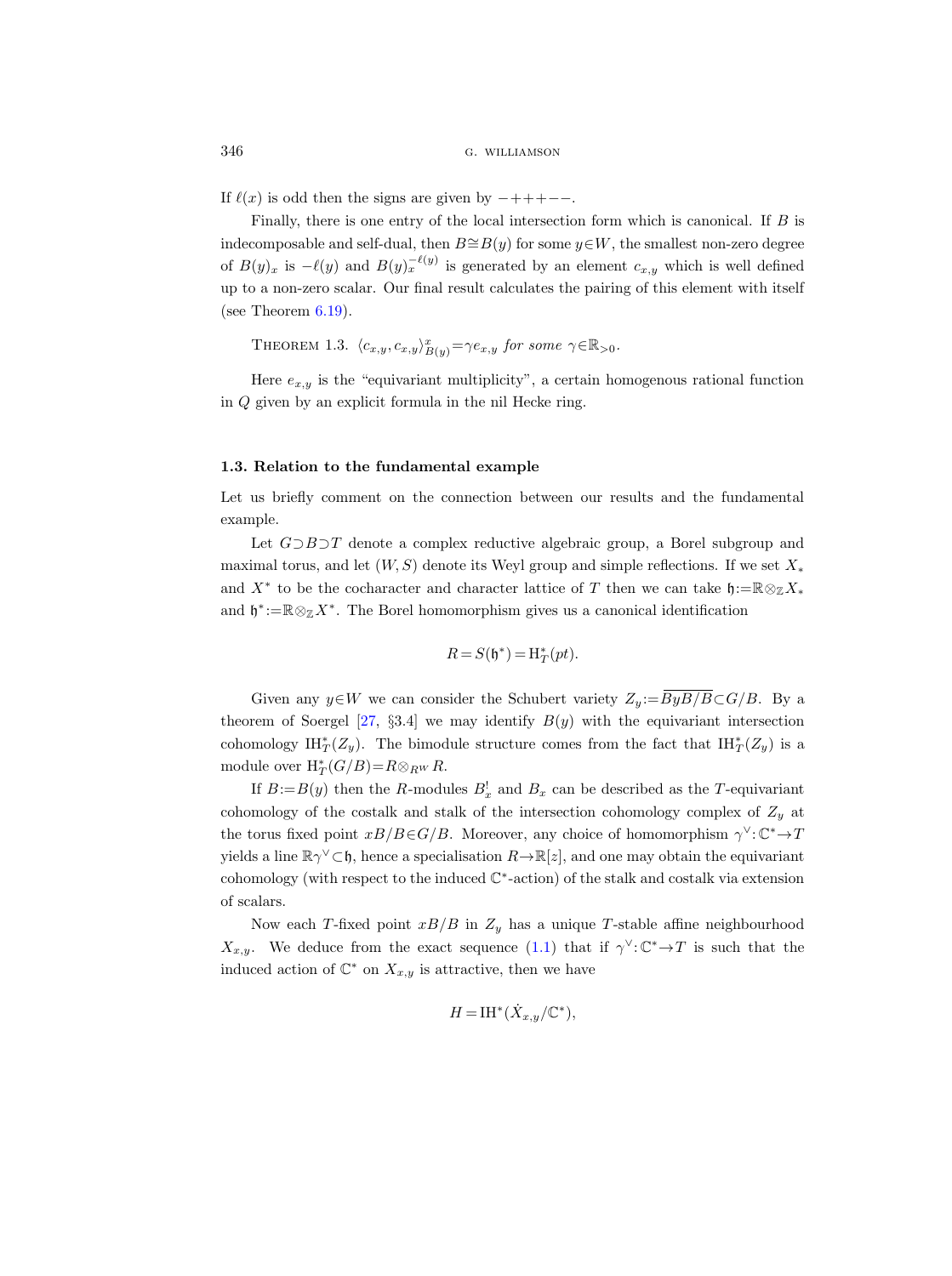where  $\dot{X}_{x,y} := X_{x,y} \setminus \{xB/B\}$ . The hard Lefschetz and Hodge–Riemann relations now follow from the hard Lefschetz and Hodge–Riemann bilinear relations in intersection cohomology.

The need to reduce from the  $T$ -action to a  $\mathbb{C}^*$ -action to apply the fundamental example corresponds to the choice of cocharacter  $\varrho^{\vee} \in \mathfrak{h}$  in Theorems [1.1](#page-3-1) and [1.2.](#page-4-1) If one chooses a cocharacter  $\mathbb{C}^* \to T$  such that the induced action on  $X_{x,y}$  is no longer attractive but is still regular (i.e.  $X_{x,y}^{\mathbb{C}^*} = xB/B$ ) one still has

$$
H[1] = \mathrm{IH}_{\mathbb{C}^*}^*(\dot{X}_{x,y}),
$$

but now there is no longer any reason why  $H$  should satisfy hard Lefschetz or the Hodge– Riemann bilinear relations, because we cannot identify  $H$  with the intersection cohomology of a projective variety. We will see below that hard Lefschetz does indeed fail for certain specialisations corresponding to regular (that is,  $\langle \alpha, \gamma^{\vee} \rangle \neq 0$  for all roots  $\alpha$ ) nondominant  $\gamma^{\vee} \in \mathfrak{h}$ .

# 1.4. The Jantzen filtration

We conclude the introduction with a discussion of how our results are connected to the Jantzen filtration and conjectures.

Let  $\mathfrak{g}^{\vee} \supset \mathfrak{b}^{\vee} \supset \mathfrak{t}^{\vee}$  denote a complex semi-simple Lie algebra, Borel subalgebra and Cartan subalgebra. (The notation is intended to suggest that this data should be Langlands dual to that of §[1.3.](#page-5-0)) Given any weight  $\lambda \in (t^{\vee})^*$ , we can consider  $\Delta(\lambda)$ , the corresponding Verma module. It is generated by a highest weight vector  $v_{\lambda}$  which satisfies

$$
h \cdot v_{\lambda} = \lambda(h)v_{\lambda}
$$
 for all  $h \in \mathfrak{t}^{\vee}$ .

Given a deformation direction  $\gamma \in (t^{\vee})^*$  one can consider the deformed Verma module  $\Delta_{\mathbb{C}[z]}(\lambda)$ , which is a  $(\mathfrak{g},\mathbb{C}[z])$ -bimodule generated by a highest weight vector  $v_{\lambda}$  satisfying

$$
h \cdot v_{\lambda} = (\lambda(h) + z\gamma(h))v_{\lambda}
$$
 for all  $h \in \mathfrak{t}^{\vee}$ .

That is,  $\Delta_{\mathbb{C}[z]}(\lambda)$  is a "deformation of  $\Delta(\lambda)$  in the direction  $\gamma$ ". The deformed Verma module  $\Delta_{\mathbb{C}[z]}(\lambda)$  admits a unique  $\mathbb{C}[z]$ -bilinear contravariant form which specialises at z=0 to the contravariant form on  $\Delta(\lambda)$ . On  $\Delta_{\mathbb{C}[z]}(\lambda)$  one has a filtration by order of vanishing of the form, and if one considers the specialisation at  $z=0$  one obtains the Jantzen filtration

$$
\ldots \subset J^1 \subset J^0 = \Delta(\lambda),
$$

which is exhaustive if  $\gamma$  is regular.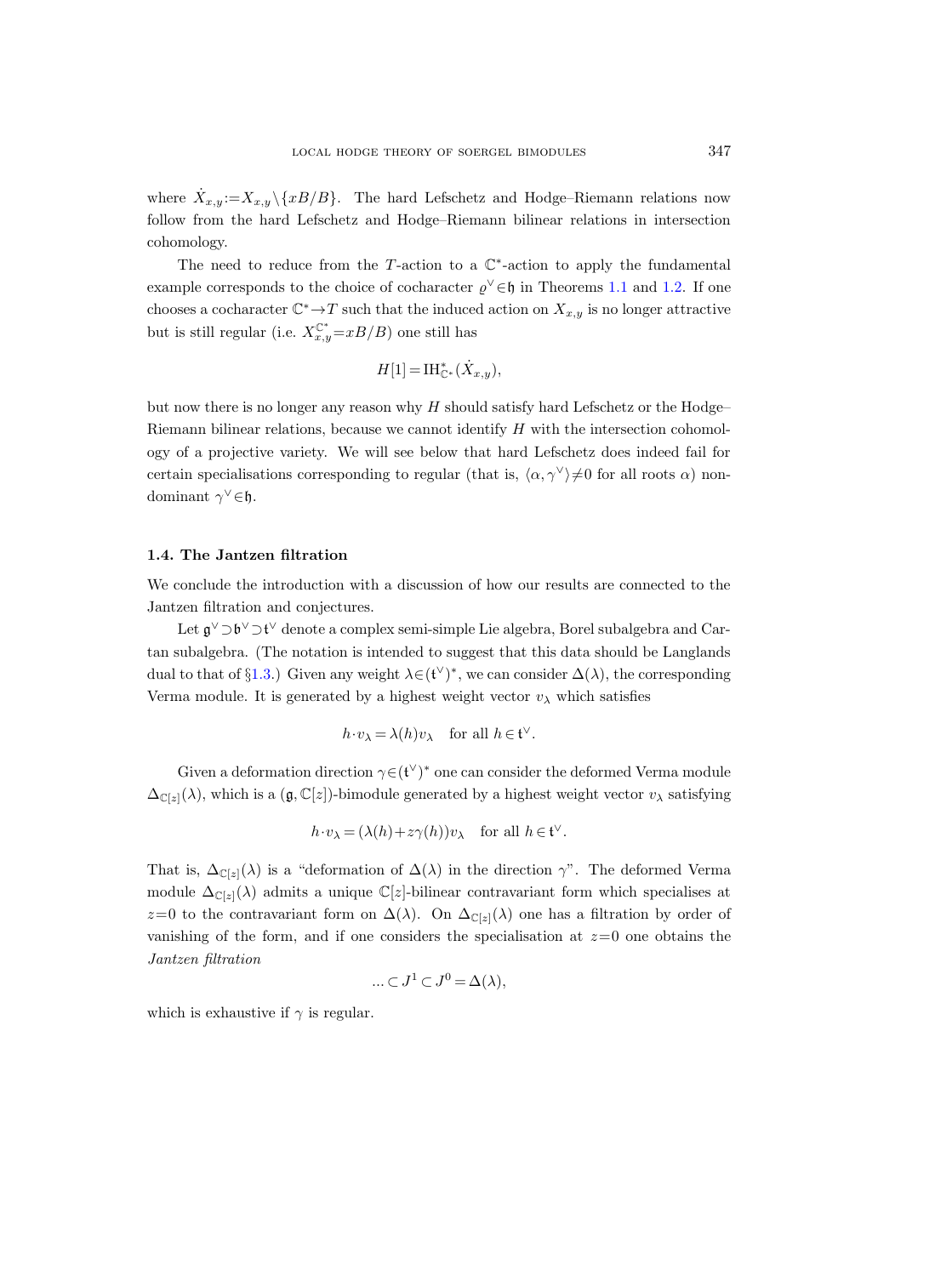The Jantzen conjectures [\[19,](#page-62-7) §5.17] are the statements (for deformation direction  $\gamma = \rho$ , the half sum of the positive roots):

(1) certain canonical maps (e.g. embeddings  $\Delta(\mu) \rightarrow \Delta(\lambda)$ ) are strict for Jantzen filtrations (see  $[19, §5.17, equation (2)]$ );

(2) the Jantzen filtration coincides with the socle filtration.

(In [\[19,](#page-62-7) §5.17] both statements are questions rather than conjectures, and (1) is given more weight than (2).) It was subsequently realised that the Jantzen conjectures have remarkable consequences: Gabber and Joseph [\[17\]](#page-62-8) showed that (1) implies the Kazhdan– Lusztig conjectures on multiplicities of simple modules in Verma modules (in a stronger form: the Kazhdan–Lusztig polynomials give multiplicities in the layers of the Jantzen filtration). Building on the work of Gabber and Joseph, Barbasch [\[1\]](#page-61-2) showed that (1) implies (2).

The Jantzen conjectures were proved by Beilinson and Bernstein in [\[2\]](#page-61-0). They prove that the Jantzen filtration corresponds under Beilinson–Bernstein localisation to the weight filtration on a standard D-module. Part (1) of the Jantzen conjectures follows from the fact that any morphism between mixed perverse sheaves strictly preserves the weight filtration. Part (2) follows via a pointwise purity argument.

# 1.5. The approach of Soergel and Kübel

An alternative ("Koszul dual") proof of the Jantzen conjectures was initiated by Soergel  $[29]$  and completed by Kübel  $[22]$ ,  $[23]$ . Recall that, by results of Soergel (see  $[25]$ ), the principal block  $\mathcal{O}_0$  of category  $\mathcal O$  is equivalent to (ungraded) modules over a graded algebra  $A_{\mathcal{O}}$ . Soergel's conjecture is equivalent to the fact that  $A_{\mathcal{O}}$  may be chosen positively graded and semi-simple in degree zero.

If one instead considers graded modules over  $A_{\mathcal{O}}$  then one obtains a graded enhancement of the principal block of  $\mathcal{O}$ . It is known that Verma modules are gradable; that is, the corresponding  $A_{\mathcal{O}}$ -modules admit gradings. Taken together, the results of Soergel and Kübel show that the Jantzen filtration on a Verma module agrees with the degree filtration on a graded lift. Then part (1) of the Jantzen conjectures is immediate, because the canonical maps in question can be lifted to maps of graded modules. Part (2) follows because the socle, radical and degree filtrations for the graded lifts of Verma modules coincide. (Once one knows that the degree zero part of  $A_{\mathcal{O}}$  is semi-simple, that  $A_{\mathcal{O}}$  is generated in degrees  $\leq 1$ , and that the head and socle of a Verma module is simple, this follows from a simple observation about modules over graded algebras [\[3,](#page-61-3) Proposition 2.4.1].)

We now explain in more detail how the link between the Jantzen and grading filtra-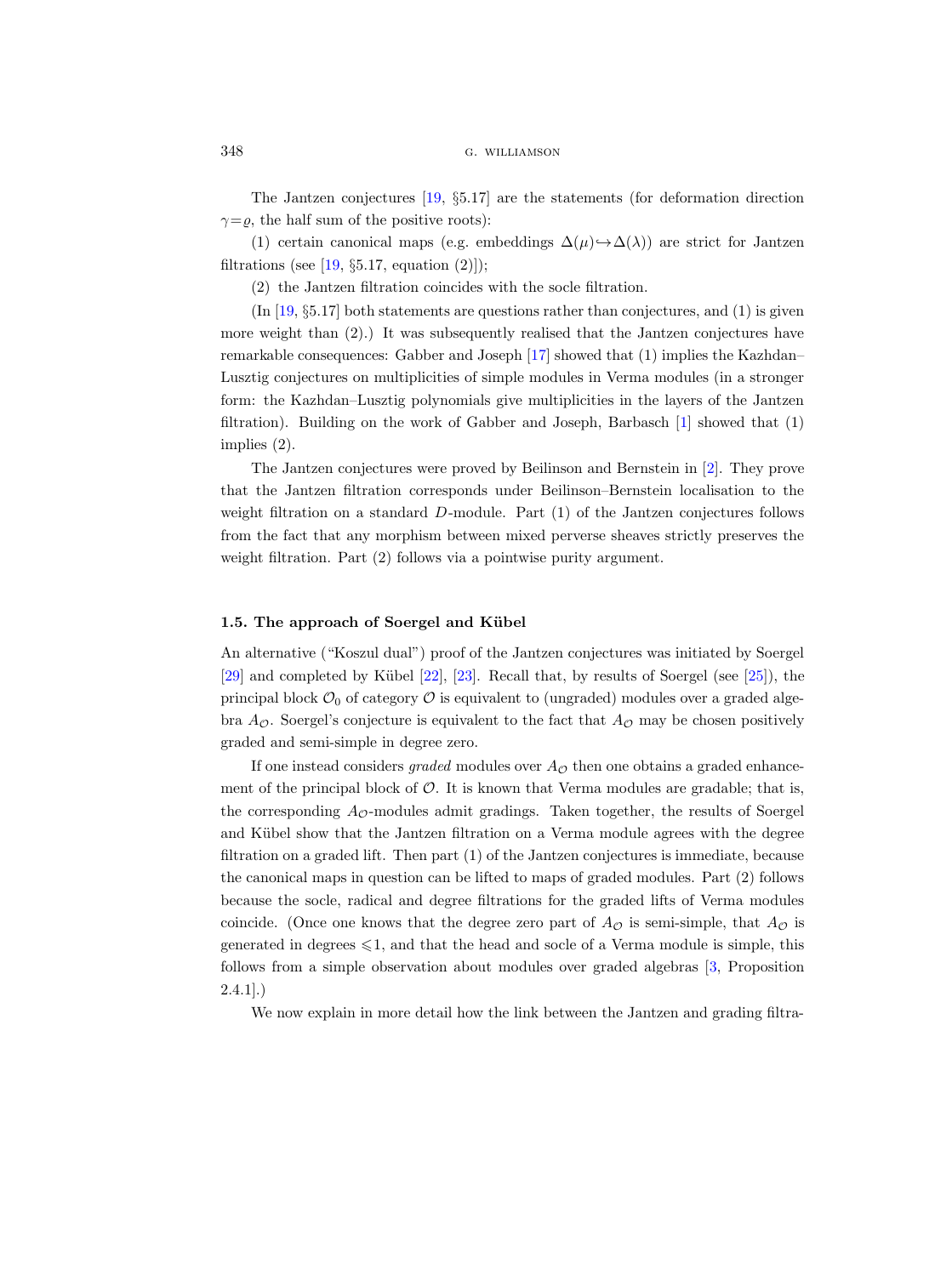tions is made. Let W denote the Weyl group of  $\mathfrak{g}^{\vee} \supset \mathfrak{t}^{\vee}$ . For  $x \in W$ , denote by  $\Delta(x)$  and  $\nabla(x)$  the Verma and dual Verma modules of highest weight  $x(\varrho)-\varrho$ . Let T denote an indecomposable tilting module in  $\mathcal{O}_0$ . Then  $\Delta(x)$ ,  $\nabla(x)$  and T all admit "deformations in the direction  $\gamma$ " over  $\mathbb{C}[[z]]$ . (We need to pass from  $\mathbb{C}[z]$  to its completion  $\mathbb{C}[[z]]$  to apply idempotent lifting arguments.) We denote these deformations by  $\Delta_{\mathbb{C}[[z]]}(x)$ ,  $\nabla_{\mathbb{C}[[z]]}(x)$ and  $T_{\mathbb{C}[[z]]}$ . Consider the canonical pairing

$$
\mathrm{Hom}(\Delta_{\mathbb{C}[[z]]}(x),T_{\mathbb{C}[[z]]})\times \mathrm{Hom}(T_{\mathbb{C}[[z]]},\nabla_{\mathbb{C}[[z]]}(x))\longrightarrow \mathrm{Hom}(\Delta_{\mathbb{C}[[z]]}(x),\nabla_{\mathbb{C}[[z]]}(x))
$$

which lands in  $\text{Hom}(\Delta_{\mathbb{C}[[z]]}(x), \nabla_{\mathbb{C}[[z]]}(x)) = \mathbb{C}[[z]].$  As in the definition of the Jantzen filtration, we may define a filtration on  $Hom(\Delta_{\mathbb{C}[[z]]}(x), T_{\mathbb{C}[[z]]})$  via order of vanishing. Upon specialisation at  $z=0$ , we obtain the Andersen filtration

$$
\dots \subset F^{i+1} \subset F^i \subset \dots \subset F^0 = \text{Hom}(\Delta(x), T),
$$

which is exhaustive if  $\gamma$  is regular.

Because everything in sight is free over  $\mathbb{C}[[z]]$  we can view the pairing defining the Andersen filtration instead as an inclusion (for  $\gamma$  regular)

$$
\operatorname{Hom}(\Delta_{\mathbb{C}[[z]]}(x),T_{\mathbb{C}[[z]]})\overset{\varkappa}{\longrightarrow}\operatorname{Hom}(T_{\mathbb{C}[[z]]},\nabla_{\mathbb{C}[[z]]}(x))^*
$$

where  $*$  means  $\mathbb{C}[[z]]$  dual. Now the Andersen filtration is obtained as the specialisation at  $z=0$  of the filtration:

$$
\ldots \subset \varkappa^{-1}(z^{i+1} \operatorname{Hom} (T_{{\mathbb C} [[z]]}, \nabla_{{\mathbb C} [[z]]}(x))^*) \subset \varkappa^{-1}(z^{i} \operatorname{Hom} (T_{{\mathbb C} [[z]]}, \nabla_{{\mathbb C} [[z]]}(x))^*) \subset \ldots
$$

In [\[29,](#page-62-9) §10.2], Soergel identifies the inclusion  $\varkappa$  defining the Andersen filtration with the inclusion (now over  $\mathbb C$  rather than  $\mathbb R$ )

$$
\mathbb{C}[[z]]\otimes_R B_x^!\xrightarrow{\mathbb{C}[[z]]\otimes i_x} \mathbb{C}[[z]]\otimes_R B_x
$$

appearing in the statement of local hard Lefschetz. Here  $B$  is an indecomposable self-dual Soergel bimodule such that  $\widehat{B}=\mathbb{V}T_{\widehat{S}}$ , where  $\widehat{B}$  denotes the completion along the grading of B, V is Soergel's structure functor [\[29,](#page-62-9) §5.10],  $T_{\widehat{S}}$  denotes an  $\widehat{S}$ -deformation of T [\[29,](#page-62-9) §3.5], and  $\hat{S}$  denotes the completion along the grading of  $S(t^{\vee})$  [\[29,](#page-62-9) Theorem 8.2].

Now comes the key observation: Theorem [1.1](#page-3-1) holds if and only if the filtration on  $\mathbb{C}[z] \otimes_R B_x^!$  given by

$$
\dots \subset i_x^{-1}(z^{i+1} \otimes B_x) \subset i_x^{-1}(z^i \otimes B_x) \subset \dots \tag{1.3}
$$

induces the degree filtration on  $\mathbb{C} \otimes_R B_x^!$ . (A sketch: our inclusion  $\mathbb{C}[z] \otimes i_x$  is isomorphic to a direct sum of inclusions  $N \rightarrow M$  of free graded  $\mathbb{C}[z]$ -modules of rank 1. Now the above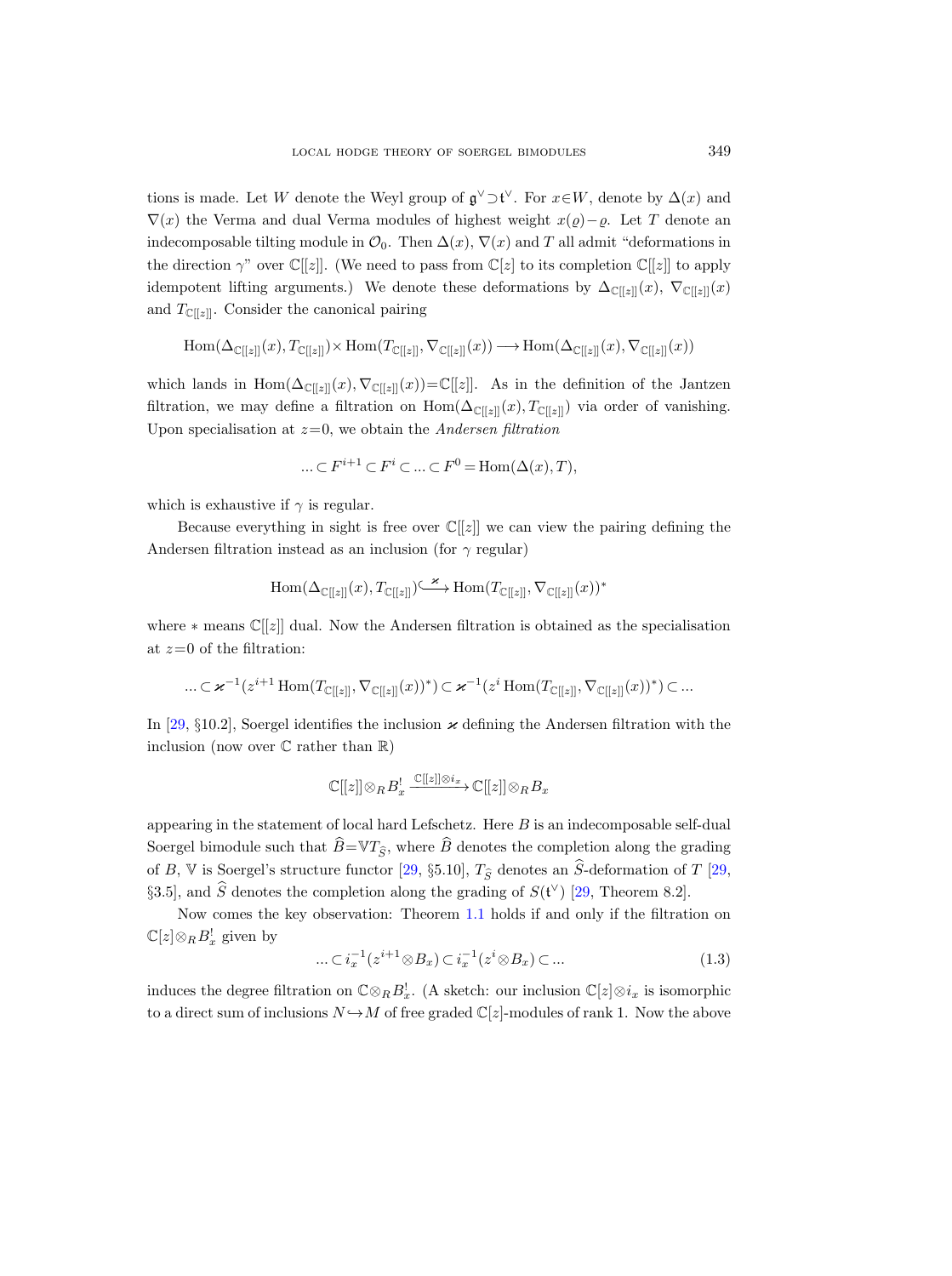filtration induces the degree filtration on  $\mathbb{C} \otimes_R N$  if and only if N and M are generated in degrees symmetric about degree zero. See the last paragraph of [\[29\]](#page-62-9).)

In other words, local hard Lefschetz holds if and only if the Andersen and degree filtrations match under the identification

$$
\mathbb{C} \otimes_R B_x^! = \text{Hom}(\Delta(x), T).
$$

Finally, there is a contravariant "tilting" equivalence  $t$  on the additive category of modules with Verma flag, constructed by Soergel in [\[26\]](#page-62-13); it takes projective modules to tilting modules and sends  $\Delta(x)$  to  $\Delta(-\varrho-x(\varrho))$ . This equivalence induces an isomorphism

$$
t: \text{Hom}(P, \Delta(-\varrho - x(\varrho))) \xrightarrow{\sim} \text{Hom}(\Delta(x), T),
$$

where  $P:=t^{-1}(T)$  is a projective module. Now Kübel shows (see [\[23,](#page-62-11) Corollary 5.8] and the discussion afterwards) that this isomorphism can be upgraded to an isomorphism of graded vector spaces, matching the (filtration induced by the) Jantzen filtration on  $\Delta(-\rho-x(\rho))$  on the left with the Andersen filtration on the right. By the discussion above, the grading filtration on the right agrees with the Andersen filtration, and hence the grading filtration on the left agrees with the Jantzen filtration. This is enough to conclude that the grading and Jantzen filtrations agree on  $\Delta(-\rho-x(\rho))$ , which implies the Jantzen conjectures.

## 1.6. Dependence on the deformation direction

The statement of the local Hard Lefschetz theorem for Soergel bimodules involved the choice of a specialisation parameter  $\varrho^{\vee} \in \mathfrak{h}$ . Similarly, the definition of the Jantzen filtration involves the choice of a deformation direction  $\gamma \in (t^{\vee})^*$ . These choices match in the proof of Soergel and Kübel. In particular, for an arbitrary (regular) specialisation  $\varrho^{\vee} \in \mathfrak{h}$ , local hard Lefschetz is equivalent to the Jantzen filtration agreeing with the degree filtration. We have already commented that unless  $\varrho^{\vee}$  is dominant, there is no geometric reason to expect hard Lefschetz to hold.

Using these observations we are able to answer the following fundamental question about the Jantzen filtration (which seems to have first been raised by Deodhar) in the negative.

Question 1.4. (Deodhar, [\[19,](#page-62-7) §5.3, Bemerkung 2]) Is the Jantzen filtration independent of the choice of non-degenerate deformation direction  $\gamma$ ?

Remarkably, this already fails for  $\mathfrak{sl}_4(\mathbb{C})$ . Using Soergel bimodules and Theorem [1.3](#page-5-1) one can see this failure via a simple calculation in the nil Hecke ring. One can also verify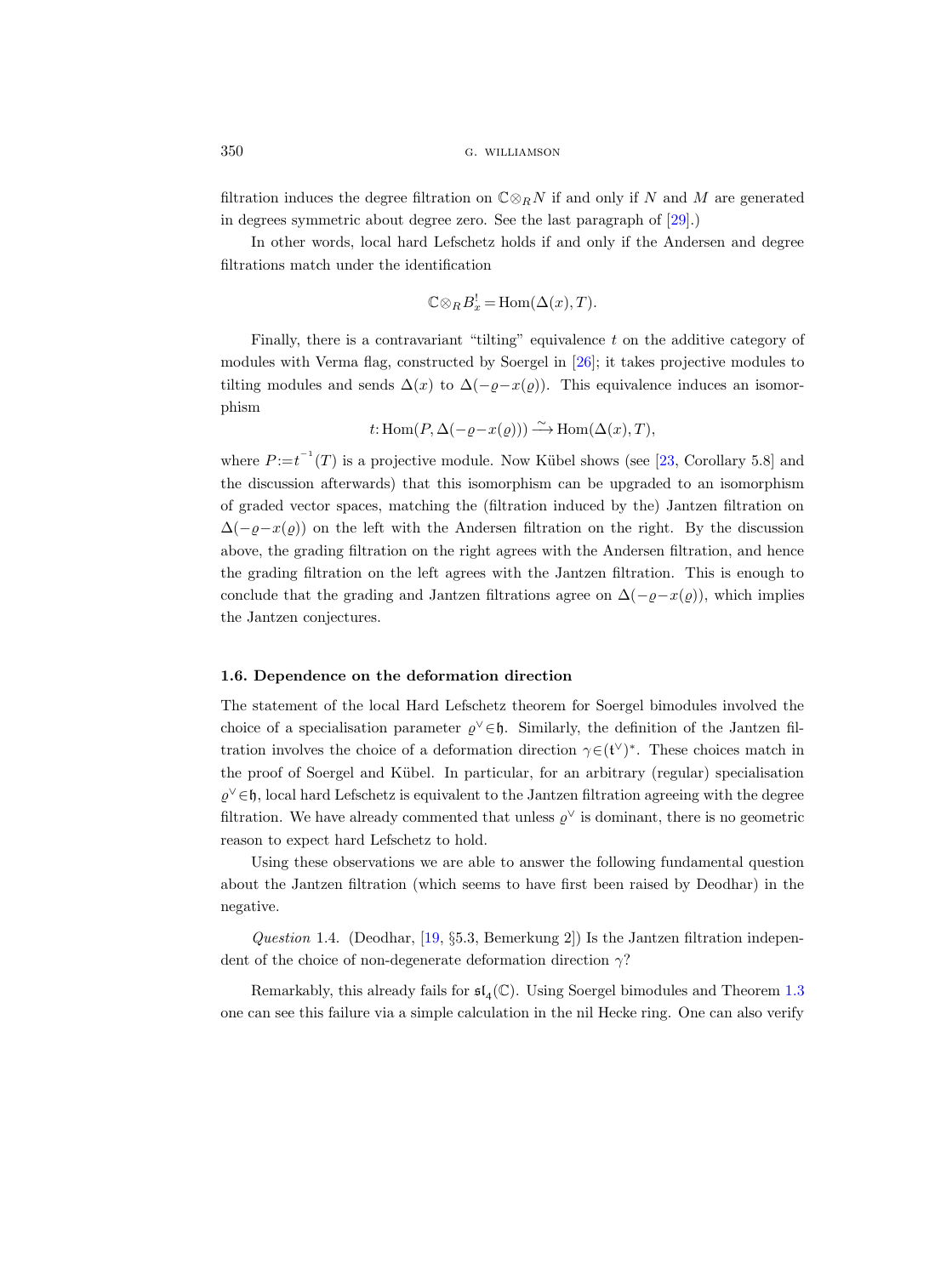this example directly (without leaving the world of Verma modules). However here the author needs computer assistance.

# 1.7. Structure of the paper

This paper is structured as follows:

§[2](#page-11-0) We recall basic notation (shifts, gradings, degree filtration).

§[3](#page-12-1) We recall the structure related to Coxeter groups underlying this paper (the reflection representation h, positivity properties, nil Hecke ring).

§[4](#page-16-0) We develop some algebra around the fundamental example (hard Lefschetz, Hodge–Riemann, weak Lefschetz substitute).

§[5](#page-19-0) We develop the theory of §[4](#page-16-0) "over  $\mathbb{P}^{1}$ ". We define  $\mathbb{P}^{1}$ -sheaves, study their structure and establish various conditions for their global sections to satisfy hard Lefschetz and Hodge–Riemann. Although elementary, the results of this section are the main new ingredients in this paper.

§[6](#page-29-0) We give background on Soergel bimodules, define local intersection forms and establish some formulas for induced forms. We formulate a list of properties which form the "local Hodge theory" of Soergel bimodules.

§[7](#page-44-0) We prove the main results of the paper.

§[8](#page-56-0) We outline an example in  $\mathfrak{sl}_4(\mathbb{C})$  where the Jantzen filtration does not coincide with the socle filtration.

§[9](#page-61-4) Contains a list of the most important notation.

# 1.8. Acknowledgements

Although somewhat hidden, this paper makes heavy use of Peter Fiebig's way of thinking about Soergel bimodules and Braden–MacPherson sheaves. I would like to thank him for many hours of patient explanations. Thanks to Roman Bezrukavnikov, Jens Carsten Jantzen and Johannes Kübel for useful discussions and to Wolfgang Soergel for many useful conversations and for providing the proof of Proposition [6.24.](#page-41-0) I would also like to thank the referee for a careful reading and many comments, which have contributed significantly to the readability and accuracy of this paper. This paper started as joint work with Ben Elias, and can be seen as a contribution to our joint long-term project of throwing some light on the Hodge theoretic shadows cast by Soergel bimodules. To perform some of the calculations in §[8](#page-56-0) the author had some help from magma [\[5\]](#page-61-5).

The results of this paper were announced in December 2013 at the Taipei Conference on Representation Theory IV and in January 2014 in Patagonia. I would like to thank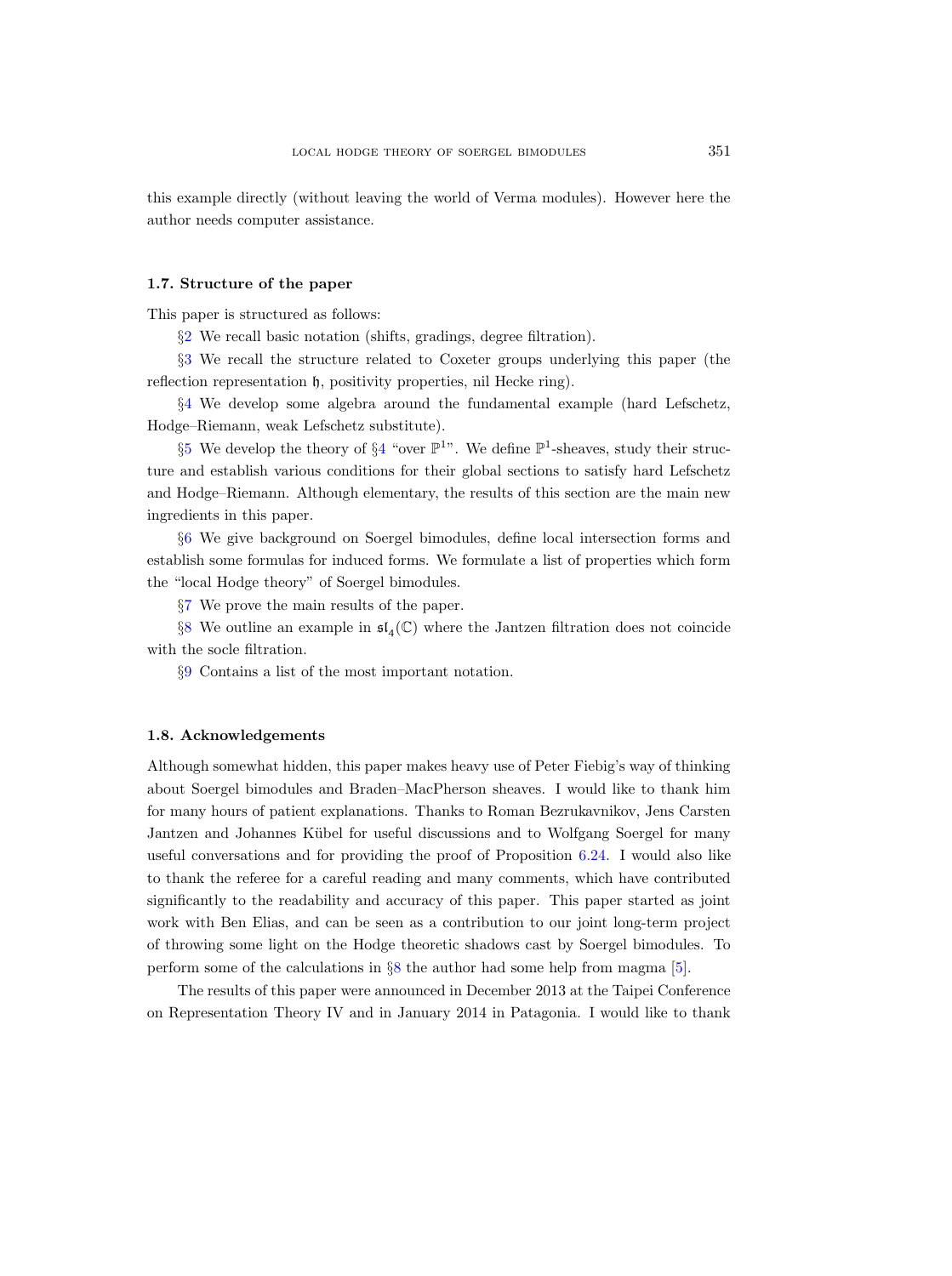the organisers of both conferences for the opportunity to present these results.

# 2. Notation

#### <span id="page-11-1"></span><span id="page-11-0"></span>2.1. Gradings and graded ranks

Given a Z-graded object (vector space, module, bimodule)  $M = \bigoplus M^i$  we let  $M[j]$  denote the shifted object with  $M[j] = M^{i+j}$ . We call a graded object M even if  $M^{\text{odd}}=0$  and odd if  $M^{\text{even}}=0$ . We say that M is parity if it is either even or odd. Given graded objects  $M$  and  $M'$ , we denote by

$$
\operatorname{Hom}^\bullet(M,M') = \bigoplus_{i \in \mathbb{Z}} \operatorname{Hom}(M,M'[i])
$$

the (graded) space of homomorphisms of all degrees.

Let  $R$  denote a polynomial ring which we view as a graded ring with all generators of degree 2. (Starting from §[3,](#page-12-1) R will have a more specific meaning.) Given a graded free and finitely generated  $R$ -module  $M$  we can choose an isomorphism

$$
M \cong \bigoplus R[m]^{\oplus p_m}.
$$

We call  $p=\sum p_{-m}v^m\in\mathbb{Z}_{\geqslant 0}[v^{\pm 1}]$  the graded rank of M.

### 2.2. Lattices and their duals

Let  $Q$  denote a localisation of  $R$  at some multiplicatively closed set of homogeneous elements. Let  $M_Q$  denote a finitely generated graded free  $Q$ -module equipped with a non-degenerate graded symmetric form

$$
\langle\,\cdot\,,\cdot\rangle\colon\!M_Q\!\times\!M_Q\longrightarrow\!Q.
$$

(Throughout non-degenerate means that  $\langle \cdot, \cdot \rangle$  induces an isomorphism  $M_Q \xrightarrow{\sim} M_Q^* =$  $\text{Hom}_Q^{\bullet}(M, Q)$ , or alternatively that the determinant of  $\langle \cdot, \cdot \rangle$  in some basis is a unit in  $Q$ .) An R-submodule  $M \subset M_Q$  is a *lattice* if the natural map  $Q \otimes_R M \to M_Q$  is an isomorphism. If  $M \subset M_Q$  is a lattice the *dual lattice* is

$$
M^*:=\{m\in M_Q:\langle m,M\rangle\subset R\}.
$$

Then  $M^*$  is canonically isomorphic to the dual of M in the usual sense (i.e. the natural map  $M^* \xrightarrow{\sim} \text{Hom}^{\bullet}(M, R)$  is an isomorphism),  $M^* \subset M_Q$  is a lattice and  $M = (M^*)^*$ . In particular:

if M has graded rank p then  $M^*$  has graded rank  $\bar{p}$ . (2.1)

(By definition  $\bar{p}(v) = p(v^{-1})$  for a polynomial  $p \in \mathbb{Z}[v^{\pm 1}]$ .)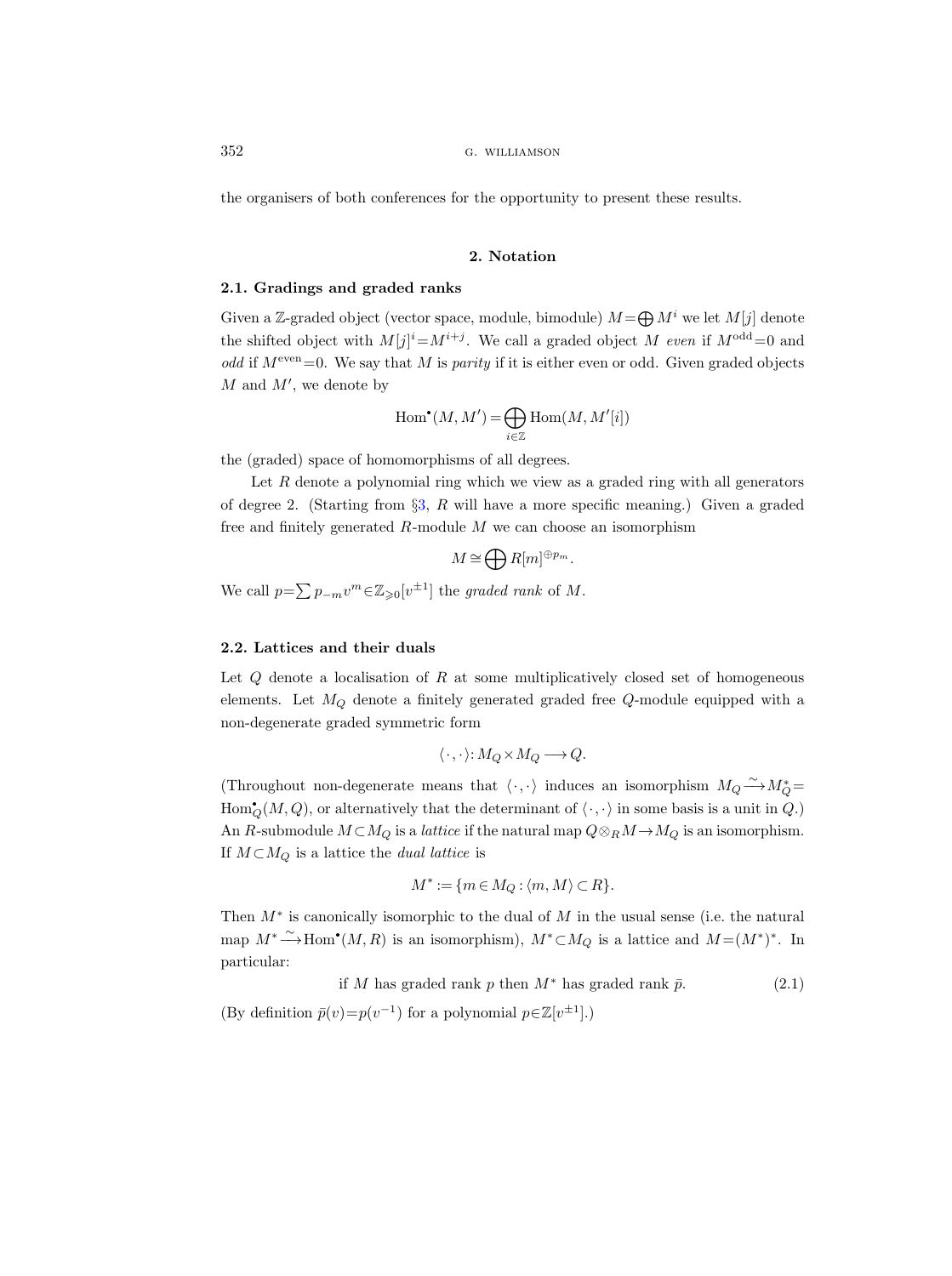### <span id="page-12-2"></span>2.3. The degree filtration

Let R be as in the previous section. Let  $M = \bigoplus M^{j}$  be a graded R-module. Set

$$
\deg_{\leqslant i} M\mathbin{:=} R{\cdot}\bigoplus_{j\leqslant i} M^j.
$$

This gives the degree filtration

$$
...\textcolor{red}{\bigodot} \deg_{\leqslant i} M \textcolor{red}{\bigodot} \deg_{\leqslant i+1} M \textcolor{red}{\bigodot} \dots
$$

of M by R-submodules. Any morphism of graded R-modules  $f: M \to N$  preserves this filtration. Hence  $\deg_{\leq i}$  can be viewed as an endofunctor on the category of graded R-modules.

### 3. Coxeter group background

#### <span id="page-12-3"></span><span id="page-12-1"></span>3.1. Coxeter group

Let  $(W, S)$  be a Coxeter system with length function  $\ell: W \to \mathbb{Z}_{\geq 0}$  and Bruhat order  $\leq$ .

An expression  $\underline{x}=s_1...s_m$  will denote a word in S. Dropping the underline gives an element  $x \in W$ . An expression  $\underline{x} = s_1 ... s_m$  is reduced if  $\ell(x) = m$ . Given an expression  $\underline{x} = s_1 ... s_m$ , a subexpression is a sequence  $\underline{u} = t_1 ... t_m$  such that  $t_i \in \{s_i, id\}$  for all i. Again, dropping the underline denotes the product in  $W$ . For example, if  $y$  is a reduced expression for y then  $\{x \in W : x \leq y\} = \{u : \underline{u} \text{ is a subexpression of } y\}.$ 

# <span id="page-12-0"></span>3.2. The reflection representation

We fix a realisation  $(\mathfrak{h}, \mathfrak{h}^*, {\alpha_s}$ ,  $\{\alpha_s^\vee\})$  of  $(W, S)$  over  $\mathbb R$  as in [\[28\]](#page-62-3) and [\[11\]](#page-62-0). That is,  $\mathfrak{h}$  is a finite-dimensional real vector space and we have fixed linearly independent subsets

$$
\{\alpha_s\}_{s\in S}\subset \mathfrak{h}^*\quad \text{and}\quad \{\alpha_s^\vee\}_{s\in S}\subset \mathfrak{h}
$$

such that, for all  $s, t \in S$ ,  $\langle \alpha_s, \alpha_t^{\vee} \rangle = -2 \cos(\pi/m_{st})$  (where  $m_{st}$  denotes the order, possibly  $\infty$ , of st∈W). In addition, we assume that h is of minimal possible dimension satisfying the above two conditions. We can define an action of W on h via  $s \cdot v = v - \langle \alpha_s, v \rangle \alpha_s^{\vee}$  for all  $s \in S$ . This action is (reflection) faithful [\[28,](#page-62-3) Proposition 2.1].

We consider the roots  $\Phi := \bigcup_{w \in W} w \cdot {\alpha_s} \} \subset \mathfrak{h}^*$  and coroots  $\Phi^{\vee} := \bigcup_{w \in W} w \cdot {\alpha_s^{\vee}} \} \subset \mathfrak{h}$ . We write  $\Phi_+ \subset \Phi$  and  $\Phi_+^{\vee} \subset \Phi^{\vee}$  for the positive roots and coroots. We have  $\Phi = \Phi_+ \cup -\Phi_+$ and  $\Phi^{\vee} = \Phi^{\vee}_+ \sqcup -\Phi^{\vee}_+$ .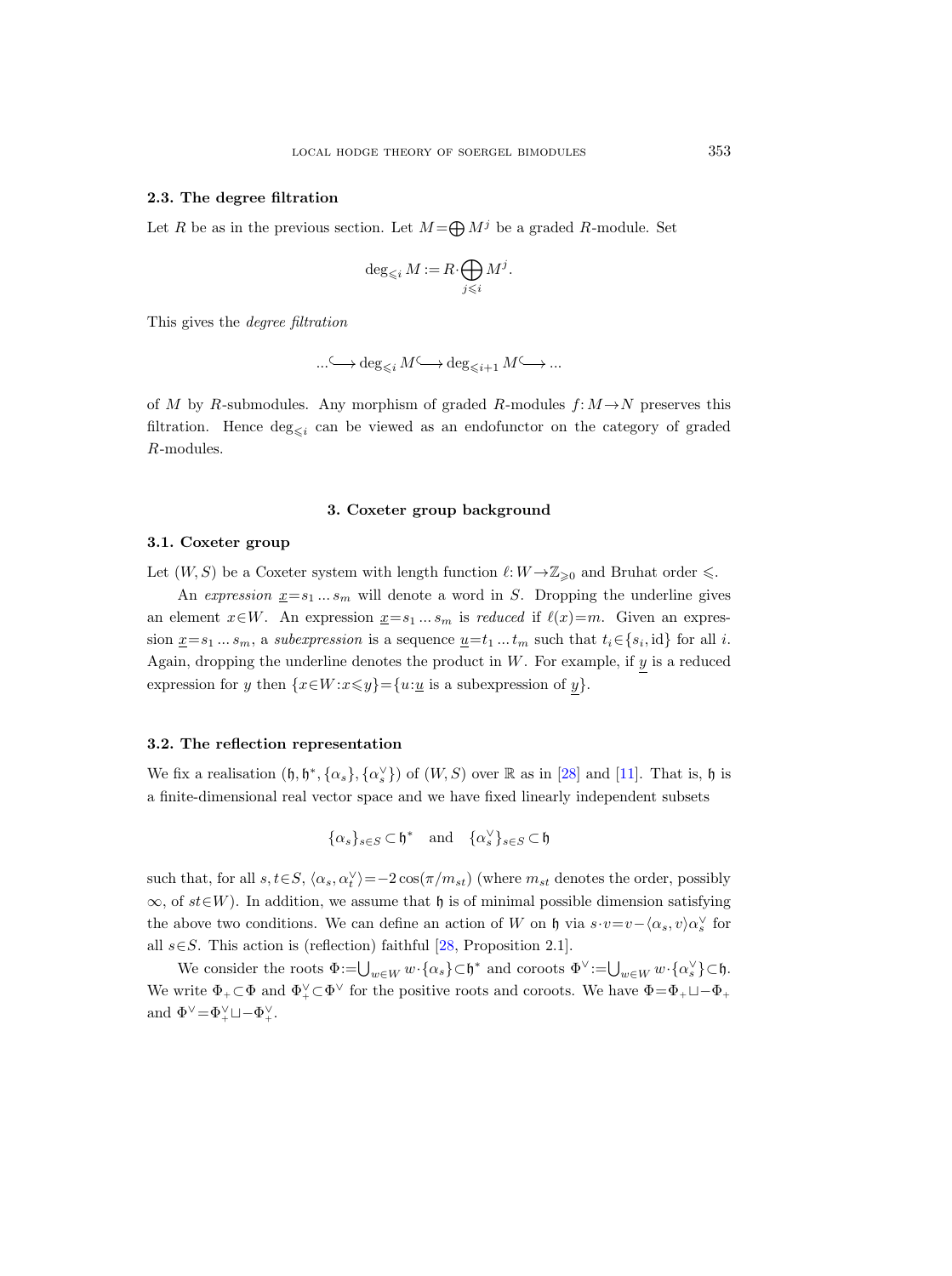We write  $T$  for the reflections (i.e. conjugates of  $S$ ) in  $W$ . We have bijections

$$
T \xrightarrow{\sim} \Phi_+, \quad \text{and} \quad T \xrightarrow{\sim} \Phi_+^{\vee},
$$
  

$$
t \longmapsto \alpha_t, \quad t \longmapsto \alpha_t^{\vee},
$$

such that  $t(v) = v - \langle v, \alpha_t^{\vee} \rangle \alpha_t$  for all  $v \in \mathfrak{h}^*$ .

Now let  $\varrho \in \mathfrak{h}^*$  be such that  $\langle \varrho, \alpha_s^{\vee} \rangle > 0$  for all  $s \in S$ . (Such a  $\varrho$  exists because the set  $\{\alpha_s^{\vee}\}\$ is linearly independent.) Then we have

<span id="page-13-1"></span>
$$
tx > x
$$
 if and only if  $\langle x(\varrho), \alpha_t^{\vee} \rangle > 0.$  (3.1)

Now fix  $\varrho^{\vee}$  in h such that  $\langle \alpha_s, \varrho^{\vee} \rangle > 0$  for all  $s \in S$ .

Remark 3.1. The choice of  $\varrho$  and  $\varrho^{\vee}$  subject to the above positivity conditions is made arbitrarily and fixed throughout. This positivity property is used in a crucial way throughout this paper. We do not know if the results of [\[11\]](#page-62-0) or this paper are valid for an arbitrary reflection faithful representation of  $(W, S)$ .

<span id="page-13-2"></span>LEMMA 3.2. Suppose that  $x < w$ . Then  $\langle x(\varrho), \varrho^\vee \rangle > \langle w(\varrho), \varrho^\vee \rangle$ .

Remark 3.3. One can view this lemma as saying that the map

$$
W \longrightarrow \mathbb{R},
$$
  

$$
w \longmapsto -\langle w \varrho, \varrho^{\vee} \rangle,
$$

gives a refinement of the Bruhat order.

Proof. By definition of the Bruhat order we may assume without loss of generality that  $w=tx>x$  for some reflection  $t\in T$ . Then

$$
tx(\varrho) = x(\varrho) - \langle x(\varrho), \alpha_t^{\vee} \rangle \alpha_t.
$$

Since  $tx \geq x$ , we know that  $\langle x(\varrho), \alpha_t^{\vee} \rangle > 0$ . Hence

$$
\langle w(\varrho),\varrho^\vee\rangle = \langle tx(\varrho),\varrho^\vee\rangle = \langle x(\varrho),\varrho^\vee\rangle - \langle x(\varrho),\alpha_t^\vee\rangle \langle \alpha_t,\varrho^\vee\rangle < \langle x(\varrho),\varrho^\vee\rangle
$$

because  $\langle \alpha_t, \rho^\vee \rangle > 0$ .

 $\Box$ 

# <span id="page-13-0"></span>3.3. Positivity

From now on  $R$  denotes the regular functions on  $\mathfrak{h}$ , or equivalently the symmetric algebra  $S(\mathfrak{h}^*)$  of  $\mathfrak{h}^*$ . We view R as a graded ring with deg  $\mathfrak{h}^*=2$ . Throughout Q denotes the localisation of R at the multiplicatively closed subset generated by  $\Phi$ . In formulas,

$$
Q = R\left[\frac{1}{\Phi}\right].
$$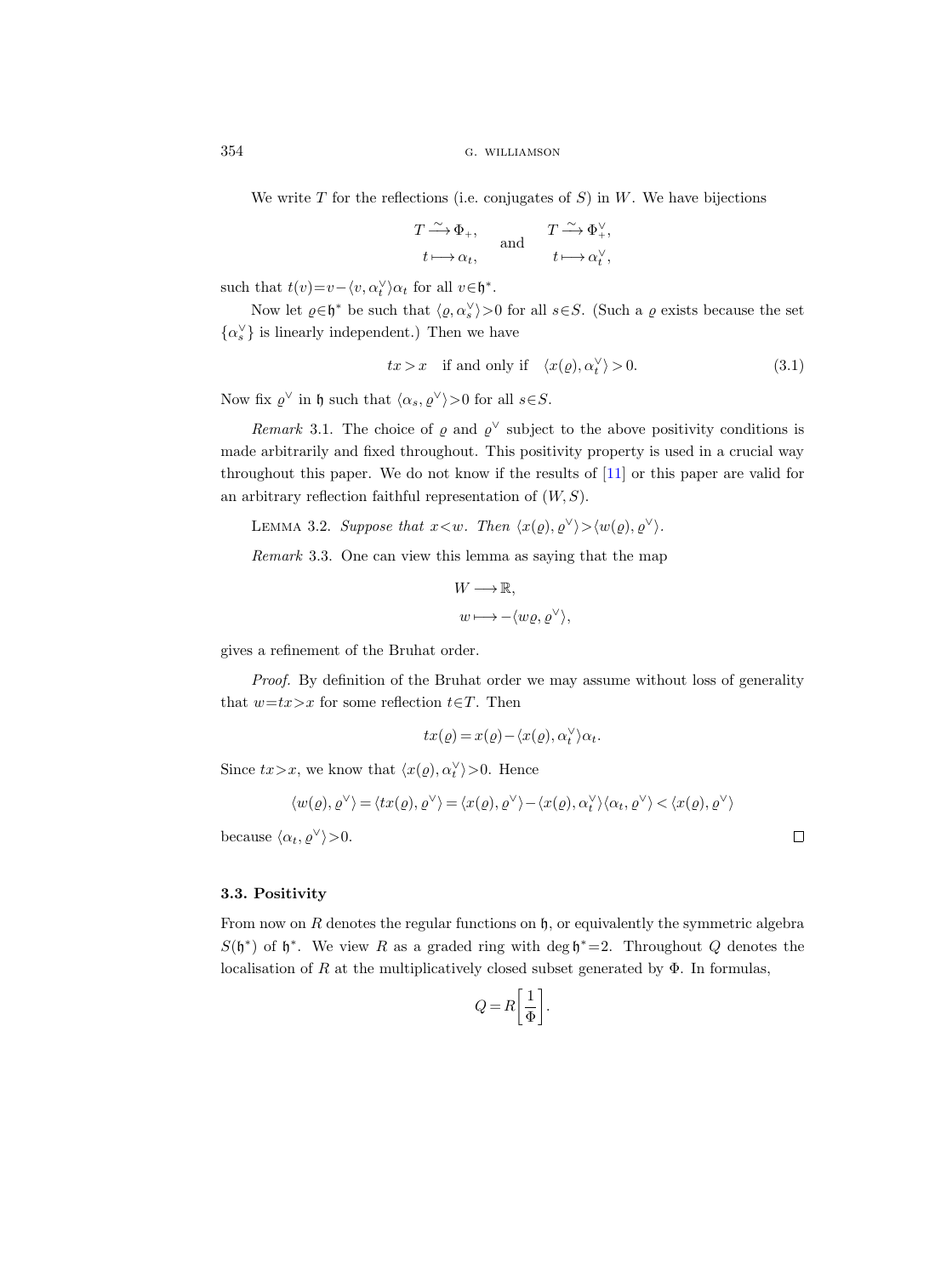By functoriality,  $W$  acts on  $R$  and  $Q$  via graded automorphisms.

For  $s \in S$  we denote by  $\partial_s$  the divided difference operator

$$
\partial_s(f) = \frac{f - sf}{\alpha_s}.
$$

Each  $\partial_s$  preserves R. If  $\lambda \in R$  is of degree 2 then  $\partial_s(\lambda) = \langle \lambda, \alpha_s^{\vee} \rangle$ .

We let  $A = \mathbb{R}[z]$  and  $K = \mathbb{R}[z^{\pm 1}]$ , graded with deg  $z = 2$ .

The map  $\lambda \mapsto \langle \lambda, \varrho^{\vee} \rangle$  extends multiplicatively to a morphism of graded rings

$$
\sigma\colon\! R\longrightarrow A
$$

("restriction to the line  $\mathbb{R}\varrho^{\vee}(\mathfrak{h})$ "). This map (fixed by our choice of  $\varrho^{\vee}$ ) will play an important role below. Whenever we write  $A \otimes_R (\cdot)$  we always mean that we view A as an R-module via  $\sigma$ .

Any homogenous element f of K is of the form  $az^m$  for some  $a \in \mathbb{R}$ . We will write  $f > 0$ ,  $f < 0$  and say that  $az<sup>m</sup>$  is *positive*, *negative* etc. if a is.

# <span id="page-14-3"></span>3.4. The nil Hecke ring

Let  $Q_W$  denote the smash product of  $Q$  with W. That is,  $Q_W$  is a free left  $Q$ -module with basis  $\{\delta_w : w \in W\}$  and multiplication determined by

$$
(f\delta_x)(g\delta_y) = f(xg)\delta_{xy}.
$$

Inside  $Q_W$  we consider the elements

$$
D_s:=\frac{1}{\alpha_s}\big(\delta_{\rm id}-\delta_s\big)=\big(\delta_{\rm id}+\delta_s\big)\frac{1}{\alpha_s}.
$$

The elements  $D_s$  satisfy the following relations:

<span id="page-14-2"></span><span id="page-14-1"></span><span id="page-14-0"></span>
$$
D_s^2 = 0;\t\t(3.2)
$$

the  $D_s$  satisfy the braid relations; (3.3)

$$
D_s f = (sf)D_s + \partial_s(f) \quad \text{for all } f \in Q. \tag{3.4}
$$

If  $y=st \dots u$  is a reduced expression for  $y \in W$  then, by [\(3.3\)](#page-14-0), we obtain well-defined elements

$$
D_y := D_s D_t \dots D_u \in Q_W.
$$

We define rational functions  $e_{x,y}$  for all x and y through the identity

$$
D_y=\sum e_{x,y}\delta_x.
$$

The rational functions  $e_{x,y} \in Q$  are called *equivariant multiplicities*. They are homogenous of degree  $-2\ell(y)$ .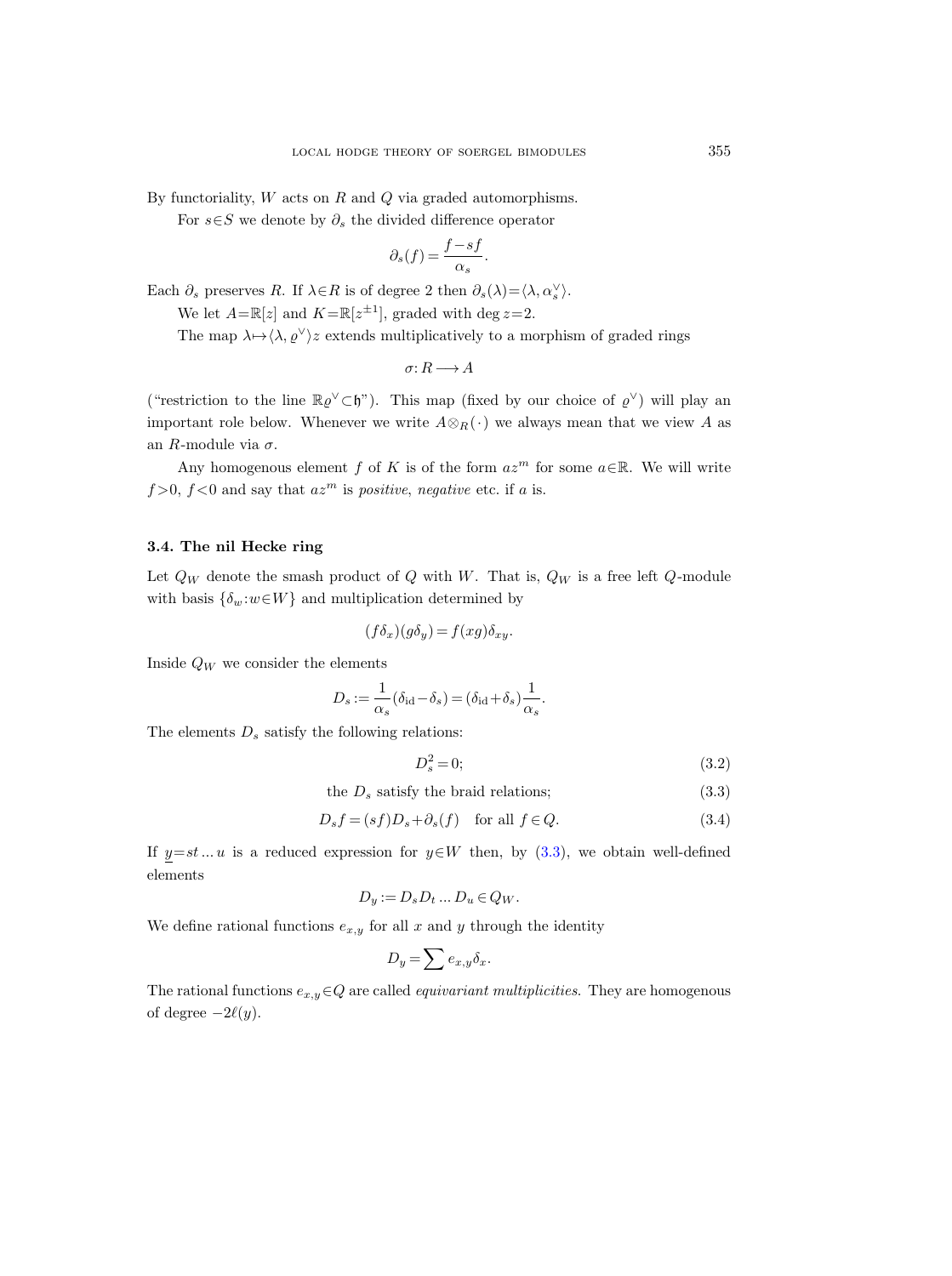Remark 3.4. The ring  $Q_W$  acts naturally on Q via  $f\delta_x \cdot g = fx(g)$ . The nil Hecke ring [\[21\]](#page-62-14) is defined as the subring  $\{q \in Q_W : q(R) \subset R\}$ . In [\[21,](#page-62-14) Theorem 4.6] it is shown that the nil Hecke ring is a free left (or right) R-module with basis  $\{D_w : w \in W\}$ . Kostant and Kumar treat Weyl groups of Kac–Moody Lie algebras and take Q to be the field of fractions of R, but their argument goes through in our setting.

Remark 3.5. For Kac–Moody groups, the  $e_{x,y}$  describe the localisations at torus fixed points of the equivariant fundamental classes of Schubert varieties, hence their name. These functions were introduced by Kostant–Kumar and may be used to detect smoothness and rational smoothness  $[24]$ ,  $[7]$  of Schubert varieties, as well as p-smoothness [\[20\]](#page-62-17).

If  $y's=y$  and  $y' < y$  then expanding  $D_y=D_{y'}D_s$  one obtains

$$
e_{x,y} = \frac{1}{x(\alpha_s)} (e_{x,y'} + e_{xs,y'}).
$$
\n(3.5)

The following well-known proposition provides a useful characterisation of equivariant multiplicities.

<span id="page-15-0"></span>PROPOSITION 3.6. The equivariant multiplicities are characterised by the following three properties:

- (1) We have  $e_{x,y}=0$  unless  $x \leq y$ .
- (2) We have

$$
e_{y,y} = (-1)^{\ell(y)} \prod_{t \in L_T(y)} \frac{1}{\alpha_t}
$$

where  $L_T(y) = \{t \in T : ty < y\}.$ 

(3) Let  $y=s_1...s_m$  denote a reduced expression for y. Then for all  $\lambda \in \mathfrak{h}^*$  and x we have

$$
(x\lambda-y\lambda)e_{x,y}=\sum \langle s_{i+1}\dots s_m\lambda,\alpha_{s_i}^\vee\rangle e_{x,y_i},
$$

where the sum on the right-hand side runs over those  $1 \leq i \leq m$  such that

$$
\underline{y}_{\hat{i}}=s_1\ldots s_{i-1}s_{i+1}\ldots s_m
$$

is a reduced expression.

*Proof.* It is obvious that  $(1)$ – $(3)$  provide an inductive recipe for the computation of  $e_{x,y}$ . It remains to show that the claimed properties hold. Now (1) is immediate from the definition. For (2) consider a subexpression  $\underline{u}=t_1 ... t_m$  of  $\underline{y}=s_1s_2 ... s_m$  such that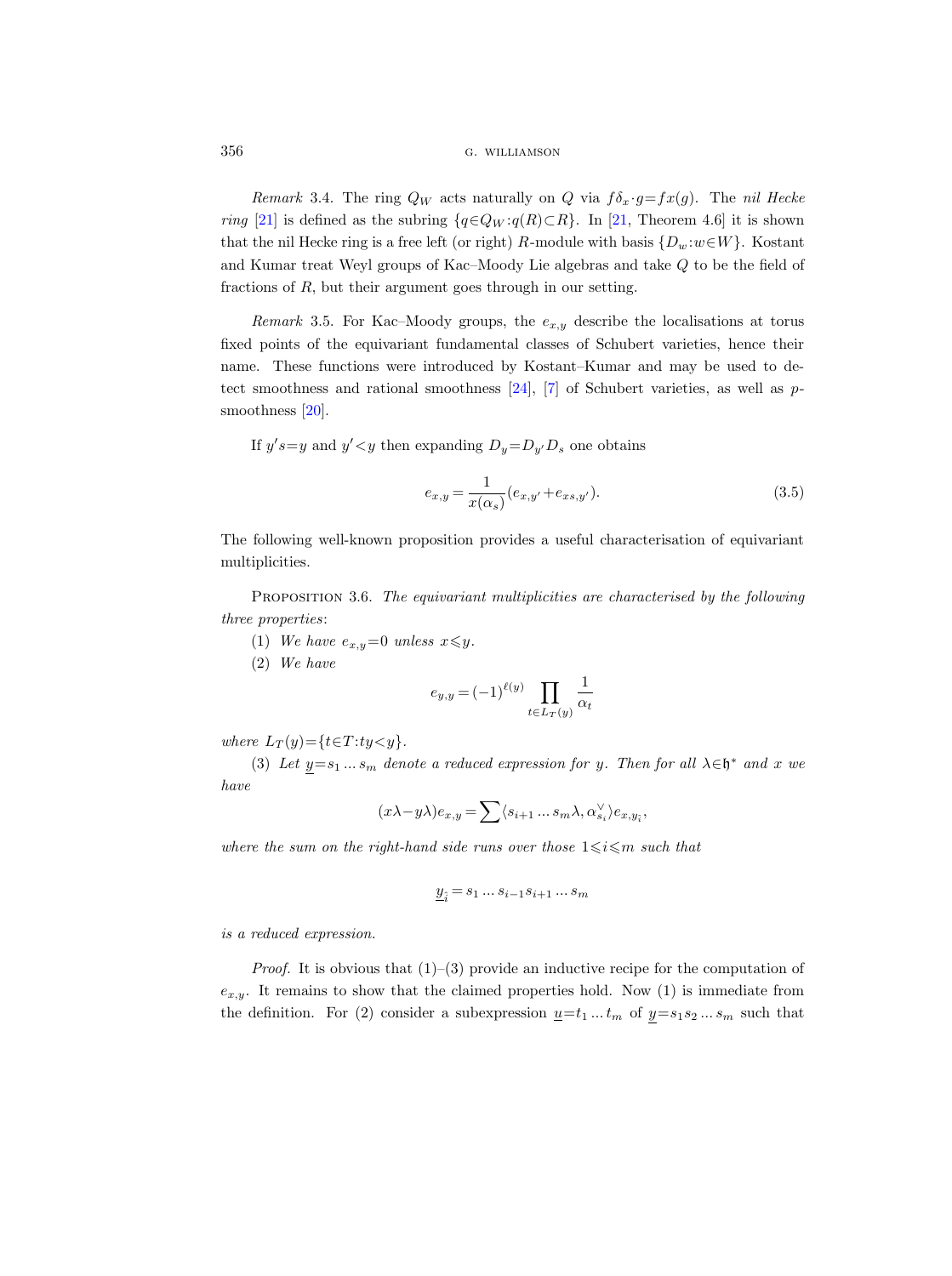$u=t_1... t_m=y$ . Then clearly  $t_i=s_i$  for all i because y is reduced. Hence

$$
\begin{aligned} e_{y,y}\delta_y &= (-1)^{\ell(y)}\frac{1}{\alpha_{s_1}}\delta_{s_1}\frac{1}{\alpha_{s_2}}\delta_{s_2}\ldots\frac{1}{\alpha_{s_m}}\delta_{s_m}(-1)^{\ell(y)}\prod_{i=1}^m\frac{1}{s_1\ldots s_{i-1}(\alpha_i)}\delta_y\\ &= (-1)^{\ell(y)}\prod_{t\in L_T(y)}\frac{1}{\alpha_t}\delta_y, \end{aligned}
$$

and (2) follows.

For (3) we can repeatedly apply [\(3.4\)](#page-14-1) (using that  $\partial_s(\lambda) = \langle \lambda, \alpha_s^{\vee} \rangle$ ) to obtain the equality (where  $\hat{\ }$  denotes omission)

<span id="page-16-1"></span>
$$
D_{s_1} \dots D_{s_m} \lambda - (y\lambda) D_{s_1} \dots D_{s_m} = \sum_{i=1}^m \langle s_{i+1} \dots s_m \lambda, \alpha_{s_i}^{\vee} \rangle D_{s_1} \dots \widehat{D}_{s_i} \dots D_{s_m}.
$$
 (3.6)

If  $s_1 \dots \hat{s_i} \dots s_m$  is not a reduced expression then  $D_{s_1} \dots D_{s_i} \dots D_{s_m} = 0$  by  $(3.2)$  and  $(3.3)$ . Now writing both sides of [\(3.6\)](#page-16-1) in terms of the basis  $\delta_x$  gives the identity in (3).  $\Box$ 

Recall the homomorphism  $\sigma: R \to \mathbb{R}[z]$  from § [3.3.](#page-13-0) The following positivity property of equivariant multiplicities will later fix a sign ambiguity in the Hodge–Riemann bilinear relations.

<span id="page-16-3"></span>COROLLARY 3.7. If  $x \leq y$  then  $(-1)^{\ell(x)} \sigma(e_{x,y})>0$ .

*Proof.* We fix x and induct on  $\ell(y)-\ell(x)$ . The base case  $x=y$  follows from Propo-sition [3.6](#page-15-0) (2) because all  $\alpha_t$  appearing are positive, and hence  $\sigma(\alpha_t) > 0$ .

Now let  $x < y$  and assume by induction that the proposition is known for all  $e_{x,y'}$  with  $\ell(y') < \ell(y)$ . Applying Proposition [3.6](#page-15-0) (3) with  $\lambda = \varrho$  (our fixed element with  $\langle \varrho, \alpha_s^{\vee} \rangle > 0$ for all  $s\in S$ ) and multiplying by  $(-1)^{\ell(x)}$  we get the identity

$$
(-1)^{\ell(x)}\sigma(x\varrho-y\varrho)\sigma(e_{x,y})=(-1)^{\ell(x)}\sum\langle s_{i+1}\dots s_m\varrho,\alpha_{s_i}^\vee\rangle\sigma(e_{x,y_i}).
$$

Now by [\(3.1\)](#page-13-1) the  $\langle s_{i+1} \dots s_m \varrho, \alpha_{s_i}^{\vee} \rangle$  are all strictly positive, and by Lemma [3.2,](#page-13-2)  $\sigma(x\varrho - y\varrho)$ is strictly positive. Induction now gives that the right-hand side is positive and the corollary follows.  $\Box$ 

#### 4. Algebra around the fundamental example

# <span id="page-16-2"></span><span id="page-16-0"></span>4.1. Hard Lefschetz

Recall that  $A = \mathbb{R}[z]$  and  $K = \mathbb{R}[z^{\pm 1}]$ , graded with deg  $z = 2$ .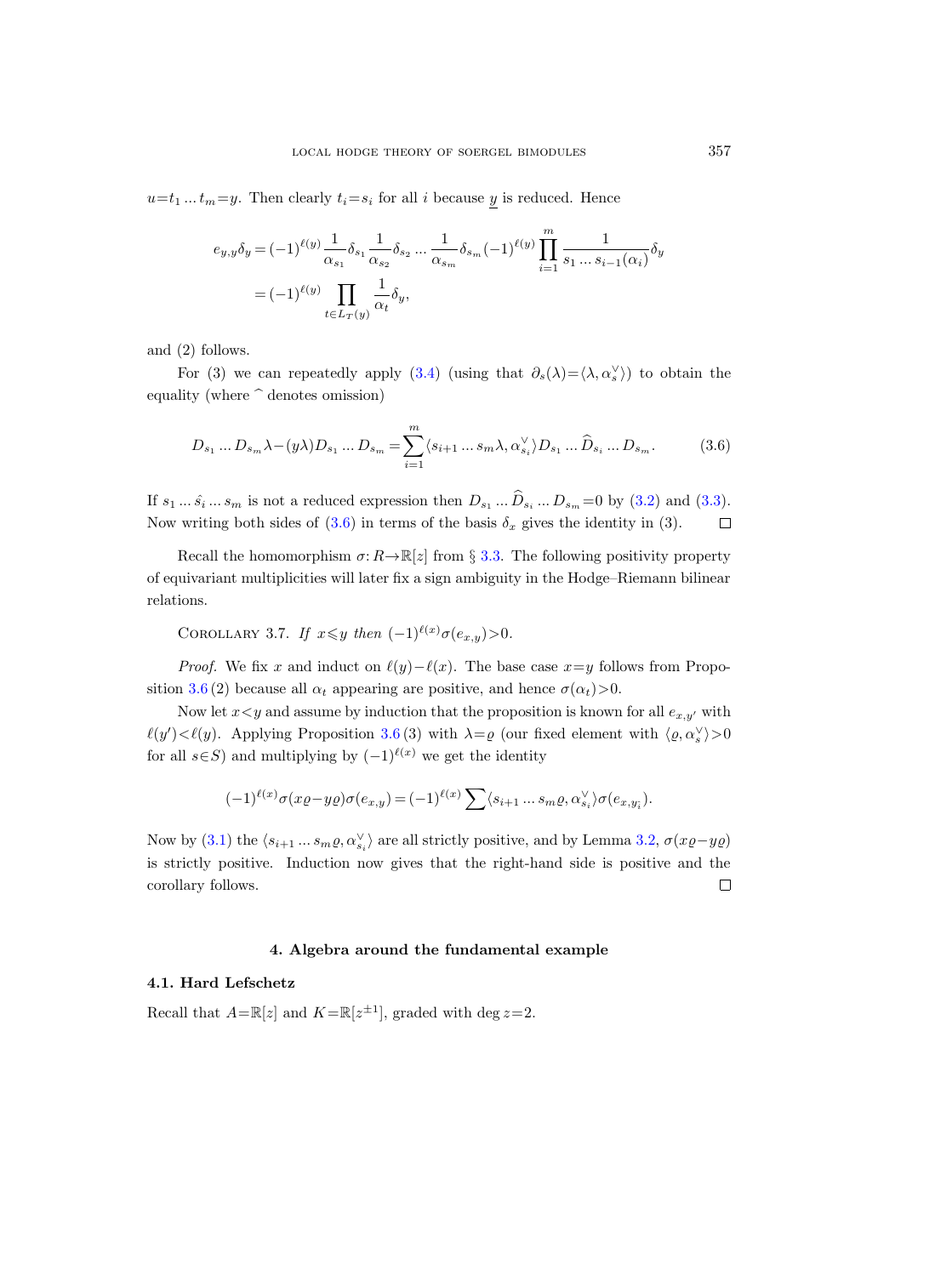Let N be a free finitely generated graded A-module generated in degrees  $\leq 0$ . We set  $N_K = K \otimes_A N$  and assume that  $N_K$  is equipped with a symmetric non-degenerate graded form

$$
\langle\,\cdot\,,\cdot\rangle\colon\! N_K\!\times\! N_K\longrightarrow\! K.
$$

We say that N satisfies hard Lefschetz if the restriction of  $\langle \cdot, \cdot \rangle$  to

$$
(\deg_{\leq d} N)_K := K \otimes_A \deg_{\leq d} N
$$

is non-degenerate for all d.

It is immediate that N satisfies hard Lefschetz if and only if any of the following statements holds for all  $d \leq 0$ :

(1) the determinant of the Gram matrix of the restriction of  $\langle \cdot, \cdot \rangle$  to  $\deg_{\le d} N$  is non-zero ( $\Leftrightarrow$  invertible in K);

(2) the determinant of the Gram matrix of the restriction of  $\langle \cdot, \cdot \rangle$  to  $N^d$  is non-zero  $(\Leftrightarrow$  invertible in K);

(3)  $\langle m, \deg_{\leq d} N \rangle = 0$  for some  $m \in \deg_{\leq d} N$  implies  $m=0$ ;

(4) the determinant of the Gram matrix of the form  $\langle n, z^{-d}n' \rangle$  on  $\deg_{\leq d} N$  is nonzero ( $\Leftrightarrow$  invertible in K).

<span id="page-17-0"></span>Remark 4.1. Condition (4) probably seems like a strange reformulation at this point. We have included it here, because it is this condition that will generalise to  $\mathbb{P}^1$ -sheaves in the next section.

Because N is generated in degrees  $\leq 0$ , the dual lattice  $N^! \subset N_K$  is generated in degrees  $\geq 0$  and hence  $N^! \subset N$ . Set

$$
H := N/(zN^!).
$$

The following lemma (whose proof is an exercise) explains the terminology:

<span id="page-17-2"></span>LEMMA 4.2. N satisfies hard Lefschetz if and only if for all  $d \geq 0$  multiplication by  $z^d$ :  $H^{-d} \rightarrow H^d$  is an isomorphism.

#### <span id="page-17-1"></span>4.2. Hodge–Riemann

Let N be as in the previous section and assume that N satisfies hard Lefschetz. For  $d \leq 0$ define the primitive subspaces:

$$
P^d := N^d \cap (\deg_{\leq d-1} N)^\perp \subset N^d.
$$

The following is an easy application of Gram-Schmidt orthogonalisation.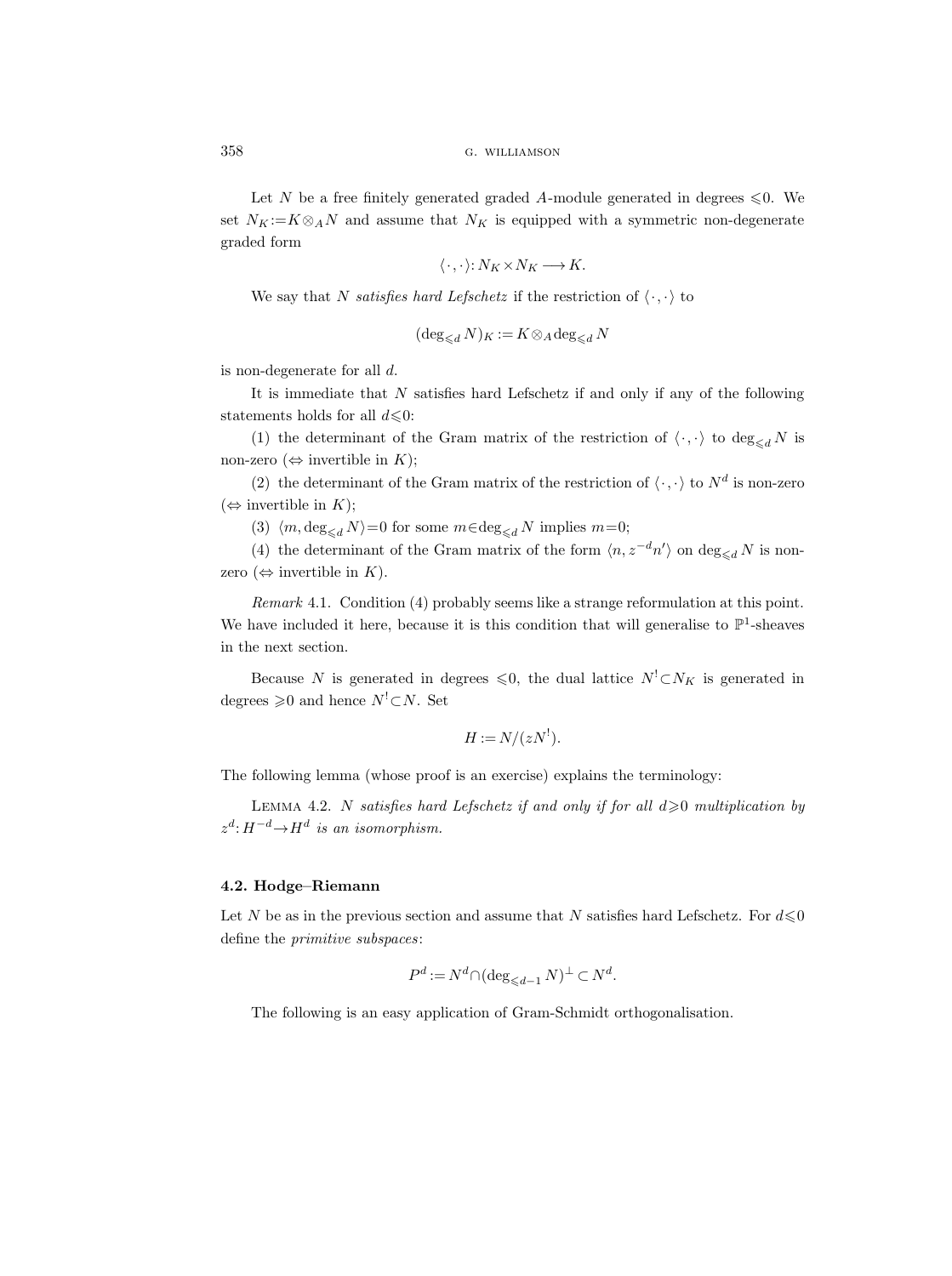<span id="page-18-0"></span>LEMMA 4.3. We have an orthogonal decomposition  $N = \bigoplus_{d \leq 0} A \cdot P^d$ .

The following explains the "primitive" terminology.

Lemma 4.4. We have the decomposition (as A-modules)

$$
H = \bigoplus_{d \leq 0} A/(z^{-d+1}) \otimes P^d.
$$

The restriction of our form to  $N^d$  for  $d \leq 0$  takes values in  $K^{2d} = \mathbb{R}z^d$  for degree reasons. Hence the Lefschetz form  $(n, n') \mapsto z^{-d} \langle n, n' \rangle$  on  $N^d$  takes values in R.

We say that N satisfies HR (short for "satisfies the Hodge–Riemann bilinear relations") if:

(1)  $N$  is parity (i.e.  $N$  vanishes in either odd or even degree);

(2) if min denotes the minimal non-zero degree of N then there exists  $\varepsilon \in \{\pm 1\}$  such that, for all  $d=\min +2i \leqslant 0$ , the Lefschetz form  $z^{-d}\langle p, p' \rangle$  on  $P^d$  is  $\varepsilon(-1)^i$ -definite.

<span id="page-18-2"></span>LEMMA 4.5. Suppose that N satisfies HR and that  $N = N' \oplus N''$  is an orthogonal decomposition. Then  $N'$  and  $N''$  satisfy HR.

*Proof.* Fix  $d \le 0$  and  $p \in P^d$ . Then we can write  $p = p' + p''$  with  $p' \in N'$  and  $p'' \in N''$ . Because  $p$  is primitive and  $N'$  and  $N''$  are orthogonal

$$
0 = \langle p, \deg_{
$$

and hence  $p' \in P^d$ . Similarly,  $p'' \in P^d$ . Hence our decomposition  $N = N' \oplus N''$  induces a refinement of the decomposition in Lemma [4.3](#page-18-0) and the result follows, because the restriction of a definite form to a subspace is definite of the same sign.  $\Box$ 

Suppose that N is parity and generated in degrees  $\leq 0$ , and that min denotes its minimal non-zero degree. Then we can write its graded dimension as  $v^{\min} f(v^2)$  for some  $f \in \mathbb{Z}_{\geqslant 0}[v].$ 

<span id="page-18-1"></span>LEMMA 4.6. N satisfies HR if and only if there exists  $\varepsilon \in \{\pm 1\}$  such that for all  $i \geqslant 0$ with d=min +2i subseteduce  $\langle z^{-d}x, y \rangle$  on  $N^d$  has signature  $\varepsilon(\tau_{\leq i}f)(-1)$  (by definition  $\tau_{\leq d}(\sum \alpha_j v^j) = \sum_{j \leq d} \alpha_j v^j$ .

*Proof.* Let  $d=\min +2i\leq 0$ . The decomposition in Lemma [4.3](#page-18-0) gives a decomposition

$$
N^d = z^i P^{\min} \oplus \dots \oplus z P^{d-2} \oplus P^d.
$$

This decomposition is orthogonal for Lefschetz forms and  $z: N^{d-2} \to N^d$  is an isometry. The lemma now follows: fixing the signature of the Lefschetz forms on  $N^d$  for all  $d \leq 0$  is equivalent to fixing the signature on  $P<sup>d</sup>$  for all  $d \leq 0$ .  $\Box$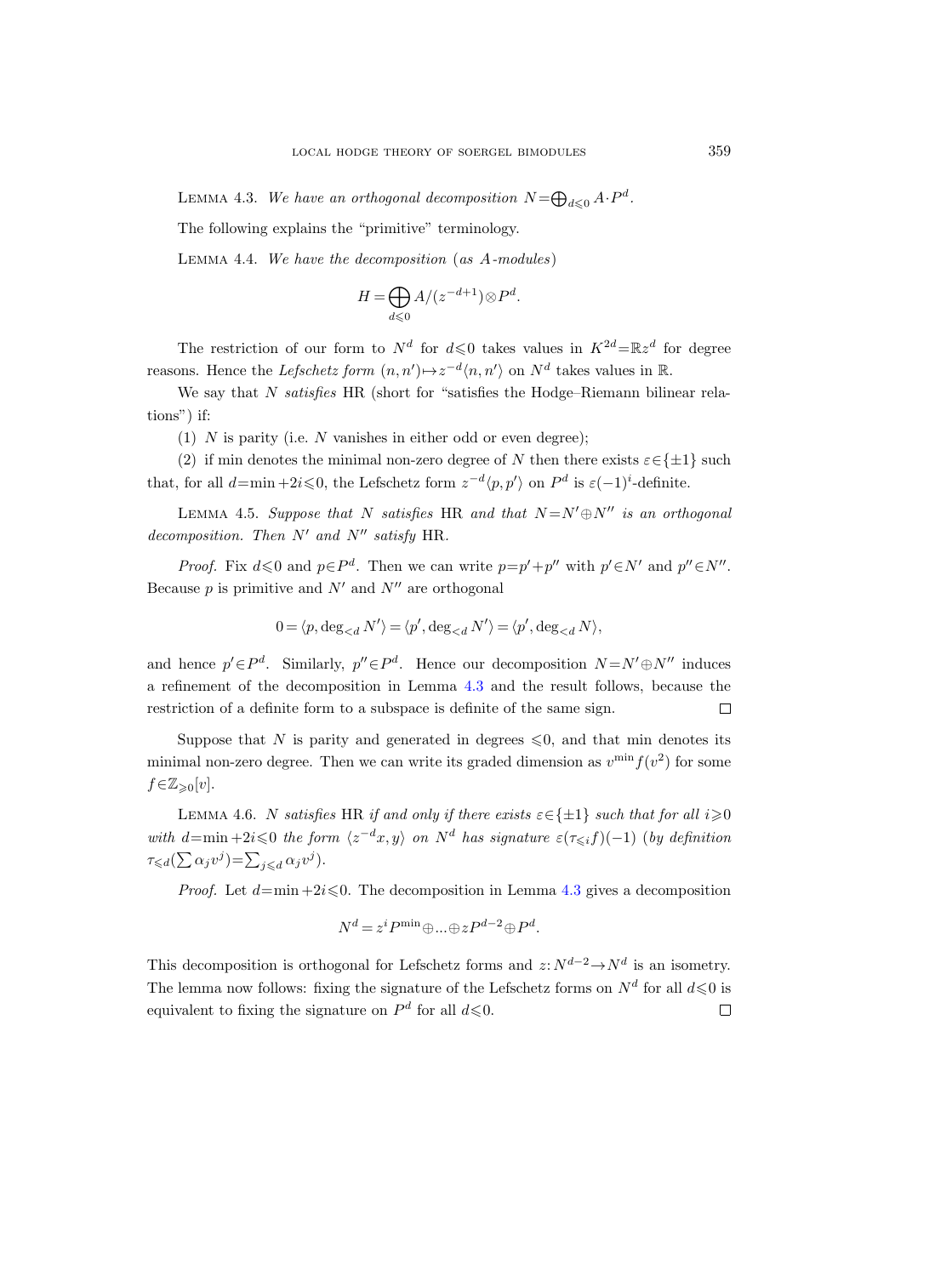# 4.3. Weak Lefschetz

Let  $N_K$  and  $N'_K$  be two finitely generated free graded K-modules equipped with nondegenerate symmetric forms  $\langle \cdot, \cdot \rangle$  and  $\langle \cdot, \cdot \rangle'$ . Let  $N \subset N_K$  and  $N' \subset N'_K$  be lattices generated in degrees  $\leq 0$ .

The following proposition provides a useful tool for establishing hard Lefschetz in-ductively (it is essentially a restatement of [\[11,](#page-62-0) Lemma 2.3]):

<span id="page-19-1"></span>PROPOSITION 4.7. (Weak Lefschetz substitute) Let  $d: N \rightarrow N'[1]$  and  $d': N' \rightarrow N[1]$ be maps such that

- (1) d and d' are adjoint (i.e.  $\langle d(n), n'\rangle' = \langle n, d'(n')\rangle$  for all  $n \in N, n' \in N'$ );
- (2)  $d' \circ d$  is equal to multiplication by  $0 \neq \beta \in A$ .
- Then if  $N'$  satisfies HR then  $N$  satisfies hard Lefschetz.

*Proof.* First note that d is injective by (2). Now assume for contradiction that  $\langle \cdot, \cdot \rangle$ does not satisfy hard Lefschetz. In other words, there exists  $0 \neq m \in N$  of degree  $i \leq 0$  such that  $\langle m, \deg_{\leq i} N \rangle = 0$ . By assumption,  $\deg_{\leq 0} N = N$  and  $\langle \cdot, \cdot \rangle$  is non-degenerate, so we may assume that  $i<0$ . Then  $0 \neq d(m) \in (N')^{i+1}$  and for all  $m' \in \text{deg}_{\leq i-1} N'$  we have

$$
\langle d(m), m'\rangle' = \langle m, d'(m')\rangle = 0
$$

because  $d'(m') \in \deg_{\leq i} N$ . In particular,  $d(m)$  is orthogonal to  $\deg_{\leq i-1} N'$  (and even to  $\deg_{\leq i} N'$  because  $(N')^i=0$ , as N' satisfies HR and hence is parity). In particular  $d(m) \in P^{i+1} \subset (N')^{i+1}$ . Hence, as N' satisfies HR, we have

$$
0 \neq \langle d(m), d(m) \rangle' = \langle m, (d' \circ d)(m) \rangle = \beta \langle m, m \rangle
$$

which contradicts  $\langle m, \deg_{\leq i} N \rangle = 0$ .

# 5. Moment graph sheaves on the projective line

<span id="page-19-0"></span>In this section we study certain sheaves on the moment graph of  $\mathbb{P}^1$ , which we dub  $\mathbb{P}^1$ sheaves. This provides a useful language for discussing certain local calculations with Soergel bimodules.

Remark 5.1. Although we do not discuss the general theory below, our discussion has been strongly influenced by the Braden–MacPherson and Fiebig theory of sheaves on moment graphs [\[6\]](#page-62-18), [\[13\]](#page-62-4), [\[14\]](#page-62-19).

# 5.1.  $\mathbb{P}^1$ -sheaves

Let  $A = \mathbb{R}[z]$  and  $K = \mathbb{R}[z^{\pm 1}]$  as above.

 $\Box$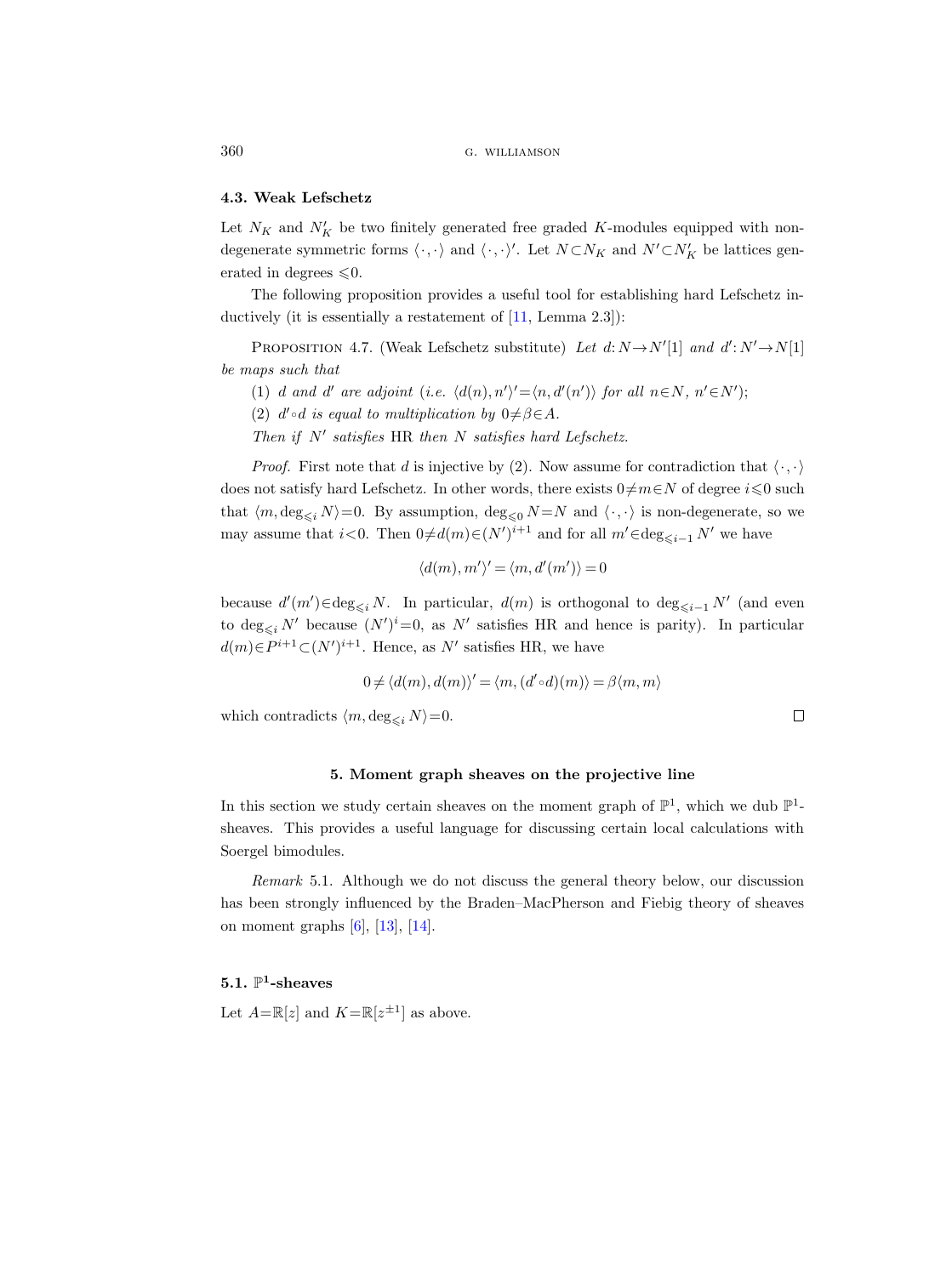Definition 5.2. A sheaf on the moment graph of  $\mathbb{P}^1$  is a collection M of

(1) finitely generated graded A-modules  $M_0, M_\infty$  and  $M_{\mathbb{C}^*}$ ;

(2) graded A-module morphisms  $\varrho_0: M_0 \to M_{\mathbb{C}^*}$  and  $\varrho_\infty: M_\infty \to M_{\mathbb{C}^*}$ such that  $M_{\mathbb{C}^*}$  is annihilated by  $z \in A$ .

The category of sheaves on the moment graph of  $\mathbb{P}^1$  is a graded (with shift functor [1]), additive category in an obvious way.

Definition 5.3. Let M be a sheaf on the moment graph of  $\mathbb{P}^1$ . We say that M is a  $\mathbb{P}^1$ -sheaf if  $M_0$  and  $M_\infty$  are free A-modules,  $\varrho_0$  is surjective and  $\varrho_\infty$  is isomorphic to the quotient map  $M_{\infty} \rightarrow M_{\infty}/(z)$ .

Remark 5.4. Let  $\mathbb{C}^*$  act non-trivially and linearly on  $\mathbb{P}^1$ . Any object in the constructible  $\mathbb{C}^*$ -equivariant derived category of  $\mathbb{P}^1$  yields modules  $M_0$ ,  $M_{\infty}$  and  $M_{\mathbb{C}^*}$  over  $H_{\mathbb{C}^*}^*(pt) = A$  by taking equivariant hypercohomology of the stalks at 0,  $\infty$  and  $\mathbb{C}^*$  [\[6\]](#page-62-18), [\[16\]](#page-62-20). This explains the name.

Remark 5.5. In Fiebig's language,  $\mathbb{P}^1$ -sheaves are the Braden–MacPherson sheaves on the moment graph of  $\mathbb{P}^1$ . However we prefer the term  $\mathbb{P}^1$ -sheaf in this context because P 1 -sheaves are quite simple objects (in contrast to Braden–MacPherson sheaves on general moment graphs).

The two most important examples of sheaves on the moment graph of  $\mathbb{P}^1$  are the skyscraper at 0 ( $M_0 = A$ ,  $M_{\mathbb{C}^*} = M_{\infty} = 0$ ) which we will call simply the *skyscraper*, and the constant sheaf  $(M_0=M_\infty=A, M_{\mathbb{C}^*}=A/(z), \varrho_0, \varrho_\infty$  the canonical quotient maps). Both are  $\mathbb{P}^1$ -sheaves. In fact, we have the following.

<span id="page-20-0"></span>LEMMA 5.6. Any  $\mathbb{P}^1$ -sheaf is (non-canonically) isomorphic to a direct sum of shifts of skyscraper and constant sheaves. Hence any indecomposable  $\mathbb{P}^1$ -sheaf is isomorphic (up to shift) to a skyscraper or constant sheaf.

Proof. Exercise.

Let M denote a  $\mathbb{P}^1$ -sheaf. The global sections of M are

$$
M_{0,\infty} := \{ (m_0, m_\infty) \in M_0 \oplus M_\infty : \varrho_0(m_0) = \varrho_\infty(m_\infty) \} \subset (M_0 \oplus M_\infty),
$$

which we regard as a left A-module via  $r \cdot (m_0, m_\infty) = (rm_0, rm_\infty)$ . We have

<span id="page-20-1"></span>
$$
K \otimes_A M_{0,\infty} = K \otimes_A M_0 \oplus K \otimes_A M_\infty. \tag{5.1}
$$

Remark 5.7. By Lemma [5.6,](#page-20-0) if the graded ranks of  $M_0$  and  $M_\infty$  are  $p_0, p_\infty \in \mathbb{Z}_{\geqslant 0}[v^{\pm 1}]$ respectively, then the graded rank of  $M_{0,\infty}$  is

$$
(p_0 - p_{\infty}) + (1 + v^2)p_{\infty} = p_0 + v^2 p_{\infty}.
$$

 $\Box$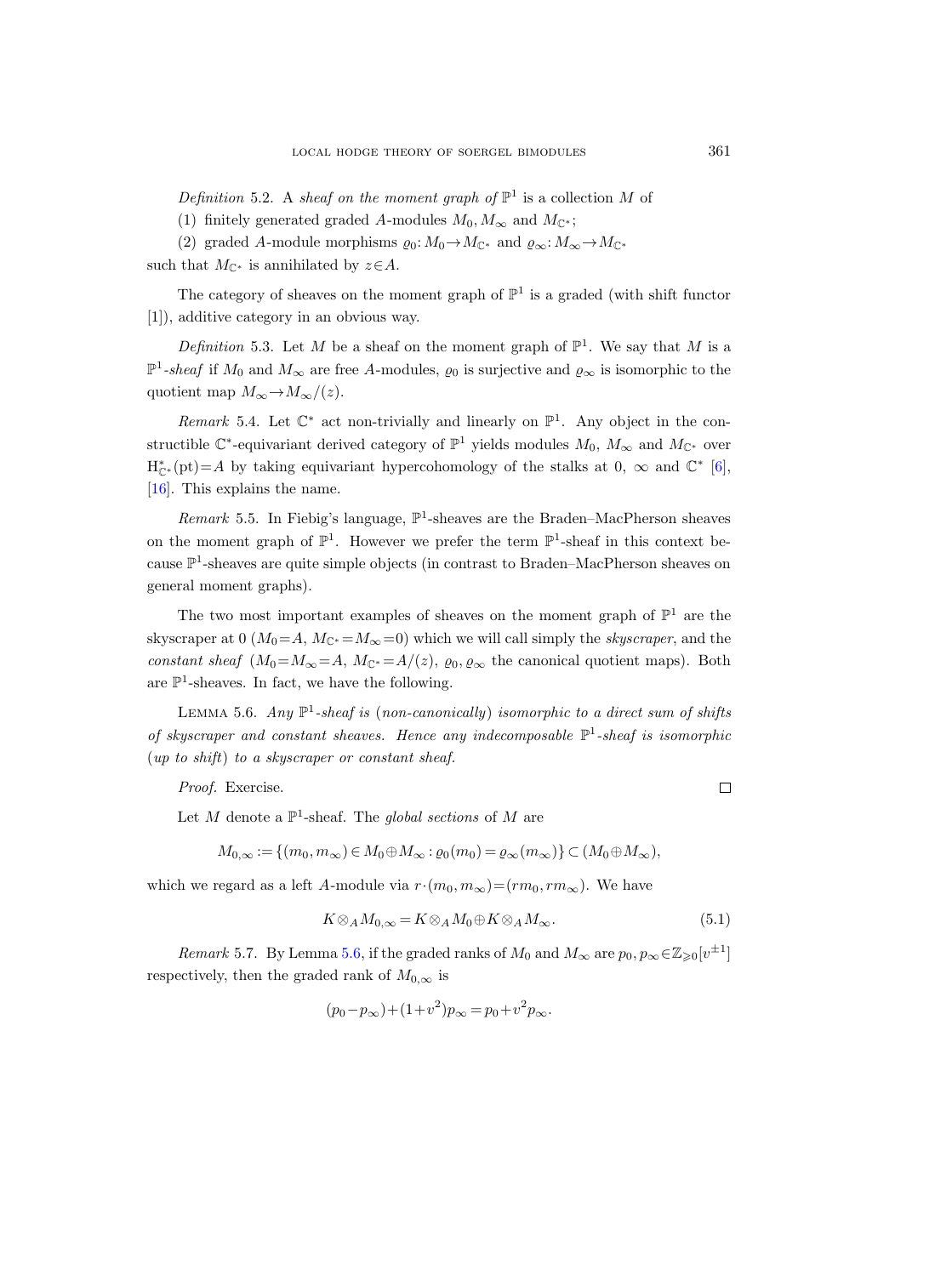More generally we consider the structure algebra

$$
Z := \{ (r_0, r_\infty) \in A \oplus A : r_0 = r_\infty \bmod(z) \}.
$$

Of course this is nothing other than the global sections of the constant sheaf. It is a ring via pointwise multiplication. Moreover, one may check that  $Z$  acts on the global sections of any  $\mathbb{P}^1$ -sheaf via  $(r_0, r_\infty)\cdot(m_0, m_\infty)=(r_0m_0, r_\infty m_\infty)$  for  $(m_0, m_\infty)\in M_{0,\infty}$ .

Below a special role will be played by the action of degree-2 elements of  $Z$  on the global sections of  $\mathbb{P}^1$ -sheaves ("Lefschetz operators"). Of course

$$
Z^2 = \mathbb{R}z \oplus \mathbb{R}z.
$$

We define the *ample cone* in  $Z^2$  to be

$$
Z_{\rm ample}^2 := \{ (\lambda_0, \lambda_{\infty}) = (az, bz) \in Z^2 : 0 < b < a \}.
$$

# <span id="page-21-0"></span>5.2. Polarised  $\mathbb{P}^1$ -sheaves

Let M be a  $\mathbb{P}^1$ -sheaf. A *polarisation* of M is a pair of symmetric graded K-valued A-bilinear forms:

$$
\langle \cdot, \cdot \rangle^0: M_0 \times M_0 \longrightarrow K \text{ and } \langle \cdot, \cdot \rangle^{\infty}: M_{\infty} \times M_{\infty} \longrightarrow K.
$$

A polarisation is *non-degenerate* if both  $\langle \cdot, \cdot \rangle^0$  and  $\langle \cdot, \cdot \rangle^{\infty}$  are non-degenerate over K. A polarised  $\mathbb{P}^1$ -sheaf is a  $\mathbb{P}^1$ -sheaf together with a non-degenerate polarisation.

A polarisation of M induces an A-bilinear form

$$
\langle \cdot, \cdot \rangle = \langle \cdot, \cdot \rangle^0 + \langle \cdot, \cdot \rangle^{\infty} \colon M_{0,\infty} \times M_{0,\infty} \longrightarrow K
$$

on the global sections of  $M$ . We have

$$
\langle \gamma m, m' \rangle = \langle m, \gamma m' \rangle
$$

for all  $m, m' \in M_{0,\infty}$  and  $\gamma \in \mathbb{Z}$ . By [\(5.1\)](#page-20-1) we see that over K the form  $\langle \cdot, \cdot \rangle$  is just the direct sum of  $\langle \cdot, \cdot \rangle^0$  and  $\langle \cdot, \cdot \rangle^{\infty}$ . In particular,  $\langle \cdot, \cdot \rangle$  is non-degenerate if the polarisation is.

### 5.3. Hard Lefschetz

Let M be a polarised  $\mathbb{P}^1$ -sheaf. We assume that the global sections of M are generated in degrees  $\leq 0$ .

We say that  $\gamma \in Z^2$  satisfies hard Lefschetz on M if and only if for all  $d \leq 0$  the form  $\langle \gamma^{-d}x, y \rangle$  on  $\deg_{\leq d} M_{0,\infty}$  is non-degenerate (i.e. the determinant of its Gram matrix is invertible  $\Leftrightarrow$  non-zero in K). We say that M satisfies hard Lefschetz if  $\gamma$  satisfies hard Lefschetz on M for all  $\gamma \in Z^2_{\rm ample}$ .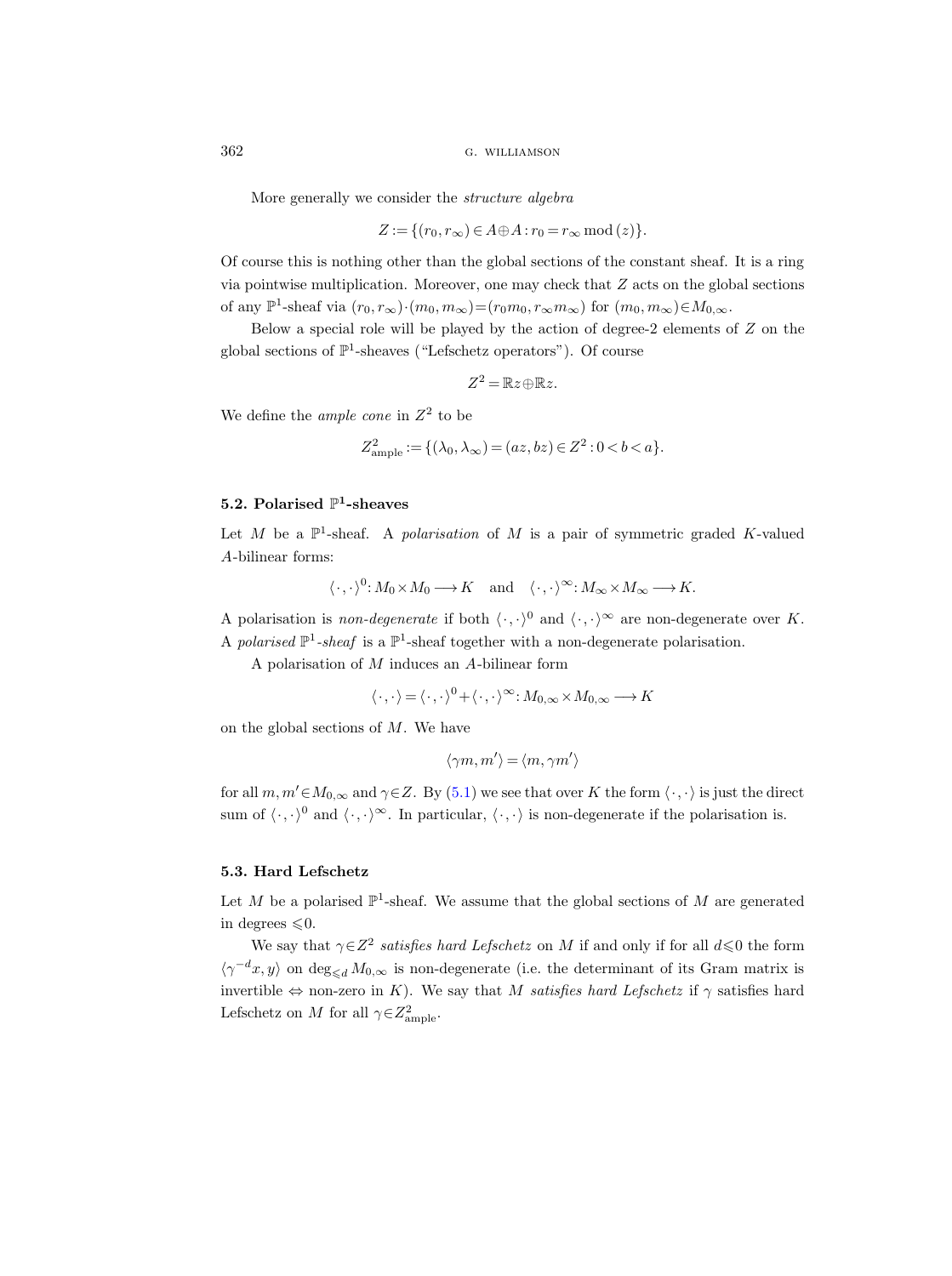Remark 5.8. See Remark [4.1](#page-17-0) for some motivation for this definition.

Recall that  $M_{0,\infty}$  is equipped with a non-degenerate form given by the sum of the forms  $\langle \cdot, \cdot \rangle^0$  and  $\langle \cdot, \cdot \rangle^{\infty}$ . Let  $M^!_{0,\infty} \subset K \otimes_A M_0 \oplus K \otimes_A M_\infty$  denote the dual lattice. Because  $M_{0,\infty}$  is generated in degrees  $\leq 0$ ,  $M_{0,\infty}^!$  is generated in degrees  $\geq 0$  and so  $M^!_{0,\infty} \subset M_{0,\infty}$ . We set

$$
H_{0,\infty} := M_{0,\infty} / (z M_{0,\infty}^!).
$$

Any  $\gamma \in \mathbb{Z}^2$  preserves  $M_{0,\infty}$  and  $M_{0,\infty}^!$  and hence induces a degree-2 operator on  $H_{0,\infty}$ . The above definition is equivalent to  $\gamma$  satisfying hard Lefschetz in the usual sense (i.e.  $\gamma^i: H^{-i}_{0,\infty} \to H^i_{0,\infty}$  is an isomorphism for all  $i \geqslant 0$ ).

<span id="page-22-0"></span>Remark 5.9. The condition for the  $\mathbb{P}^1$ -sheaf M to satisfy hard Lefschetz is not the same as requiring that its global sections  $M_{0,\infty}$  satisfy hard Lefschetz (in the sense of §[4.1\)](#page-16-2). Indeed,  $M_{0,\infty}$  satisfies hard Lefschetz if and only if  $\gamma = (z, z)$  satisfies hard Lefschetz on  $H_{0,\infty}$ , whereas M satisfies hard Lefschetz if and only if  $(az, bz)$  satisfies hard Lefschetz on  $H_{0,\infty}$ , for all  $0 < b < a$ . Hence the condition for the global sections  $M_{0,\infty}$  to satisfy hard Lefschetz is a "degeneration to a wall" of  $M$  satisfying hard Lefschetz.

<span id="page-22-1"></span>Example 5.10. We consider the simplest non-trivial example. Let  $M$  be a constant P<sup>1</sup>-sheaf generated in degree m for some  $m \leq -2$ :  $M_0 = M_\infty = A[-m]$ ,  $M_{\mathbb{C}^*} = A/(z)[-m]$ ,  $\varrho_0 = \varrho_\infty$  the quotient maps. (The condition  $m \leq -2$  is to ensure that the global sections are generated in degrees  $\leq 0$ .) Equip M with the polarisation

$$
\langle 1, 1 \rangle^0 = \lambda_0 z^m
$$
 and  $\langle 1, 1 \rangle^\infty = \lambda_\infty z^m$  for some  $\lambda_0, \lambda_\infty \in \mathbb{R}$ .

We assume the polarisation is non-degenerate (i.e.  $\lambda_0 \neq 0 \neq \lambda_\infty$ ). The global sections of M are

$$
M_{0,\infty} = A \cdot (1,1) \oplus A \cdot (z,0)
$$

with the generators in degrees m and  $m+2$ , respectively. Hence,

$$
\deg_{\leq d} M_{0,\infty} = \begin{cases} 0, & \text{if } d < m, \\ A \cdot (1,1), & \text{if } d = m, m+1, \\ M_{0,\infty}, & \text{if } d \geq m+2. \end{cases}
$$

Let  $\gamma = (az, bz) \in \mathbb{Z}^2$ . We calculate the forms  $\langle \gamma^{-d}x, y \rangle$  on  $\deg_{\leq d} M_{0,\infty}$  in the above basis:

d = m, m+1 : ((λ0a <sup>−</sup><sup>d</sup>+λ∞b −d )z <sup>−</sup>d+<sup>m</sup>), <sup>m</sup>+2 <sup>6</sup> <sup>d</sup> <sup>6</sup> 0 : (λ0a <sup>−</sup><sup>d</sup>+λ∞b −d )z <sup>−</sup>d+<sup>m</sup> λ0a −d z −d+1+m λ0a −d z <sup>−</sup>d+1+<sup>m</sup> λ0a −d z −d+2+m .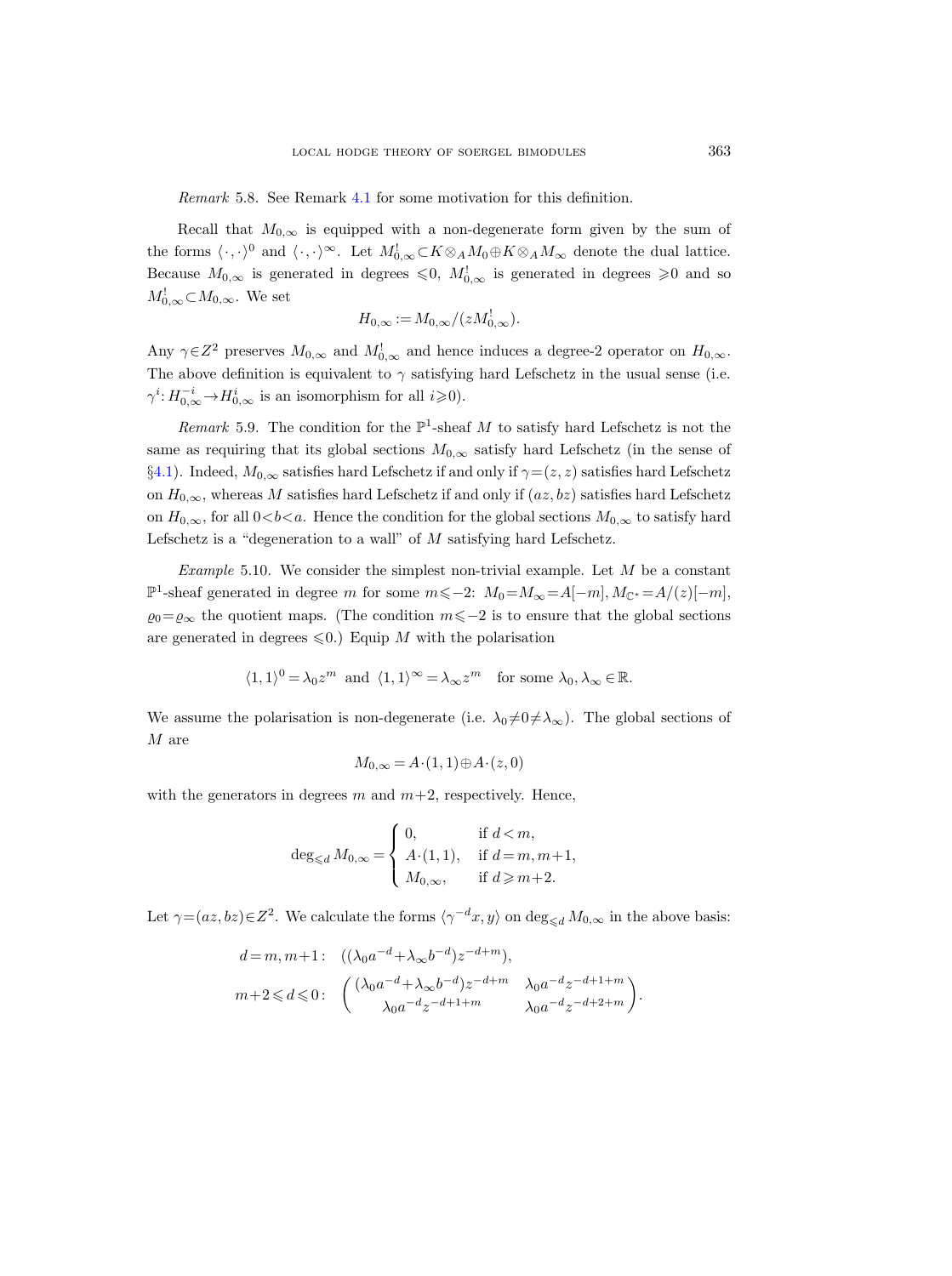Calculating determinants we conclude that  $\gamma$  satisfies hard Lefschetz on M if and only if

$$
\lambda_0 a^{-d} + \lambda_\infty b^{-d} \neq 0 \quad \text{for } d = m, m+1,
$$
  

$$
\lambda_0 \lambda_\infty a^{-d} b^{-d} \neq 0 \quad \text{for } m+2 \leq d \leq 0.
$$

For  $\gamma \in Z^2_{\text{ample}}$  the second condition is automatic. The first condition holds for all  $\gamma \in$  $Z_{\text{ample}}^2$  (i.e. for all  $0 < b < a$ ) if and only if either:

(1)  $\lambda_0$  and  $\lambda_\infty$  have the same sign, or

(2)  $\lambda_0$  and  $\lambda_\infty$  have opposite signs and  $|\lambda_0|\geqslant |\lambda_\infty|$ .

Below it will be the second case that is relevant. In case (2) the global sections satisfy hard Lefschetz if and only if we have strict inequality  $|\lambda_0| > |\lambda_{\infty}|$ . This is an illustration of Remark [5.9.](#page-22-0)

### 5.4. Hodge–Riemann

Let M be a polarised  $\mathbb{P}^1$ -sheaf as in the previous section (i.e. the global sections of M are generated in degrees  $\leq 0$ .

Let  $\gamma \in \mathbb{Z}^2$  and assume that  $\gamma$  satisfies hard Lefschetz on M. For  $d \leq 0$  define the  $\gamma$ -primitive subspaces:

$$
P^d_\gamma := (\gamma^{-d+1} \deg_{\leq d-1} M_{0,\infty})^\perp \cap M_{0,\infty}^d = (\gamma^{-d+1} M_{0,\infty}^{d-2})^\perp \cap M_{0,\infty}^d \subset M_{0,\infty}^d.
$$

The following is an easy application of Gram–Schmidt orthogonalisation:

LEMMA 5.11. We have a decomposition  $M_{0,\infty} = \bigoplus_{d \leq 0} \mathbb{R}[\gamma] \cdot P^d_{\gamma}$ .

Warning 5.12. Unless  $\gamma = (az, az)$ , the subspaces  $\mathbb{R}[\gamma] \cdot P_{\gamma}^d \subset M_{0,\infty}$  are not A-submodules in general and the above decomposition need not be orthogonal (although it is orthogonal between degrees d and  $-d$ ).

We say that  $\gamma \in \mathbb{Z}^2$  satisfies HR on M if

(1)  $M_0$  and  $M_\infty$  are either both even or both odd (hence the global sections  $M_{0,\infty}$ are either even or odd);

(2) if min denotes the minimal non-zero degree of  $M_{0,\infty}$  then there exists  $\varepsilon \in \{\pm 1\}$ such that, for all  $d=\min +2i \leqslant 0$ , the form  $\langle \gamma^{-d}p, p' \rangle$  on  $P^d_{\gamma}$  is  $\varepsilon(-1)^i$ -definite.

We say that M satisfies HR if all  $\gamma \in Z^2_{\text{ample}}$  satisfy HR on M.

<span id="page-23-0"></span>Remark 5.13. Because  $M_{0,\infty}$  is parity we can write the graded rank of  $M_{0,\infty}$  as  $v^{\min} f(v^2)$  for some  $f \in \mathbb{Z}_{\geqslant 0}[v]$ , where  $\min \in \mathbb{Z}$  denotes the minimal non-zero degree of  $M_{0,\infty}$ . Fix  $d \leq 0$  with  $d=\min +2i \leq 0$ . We have a decomposition

$$
M^d_{0,\infty}=P^d_\gamma\oplus \gamma P^{d-2}_\gamma\oplus...\oplus \gamma^iP^{ {\rm min}}_\gamma.
$$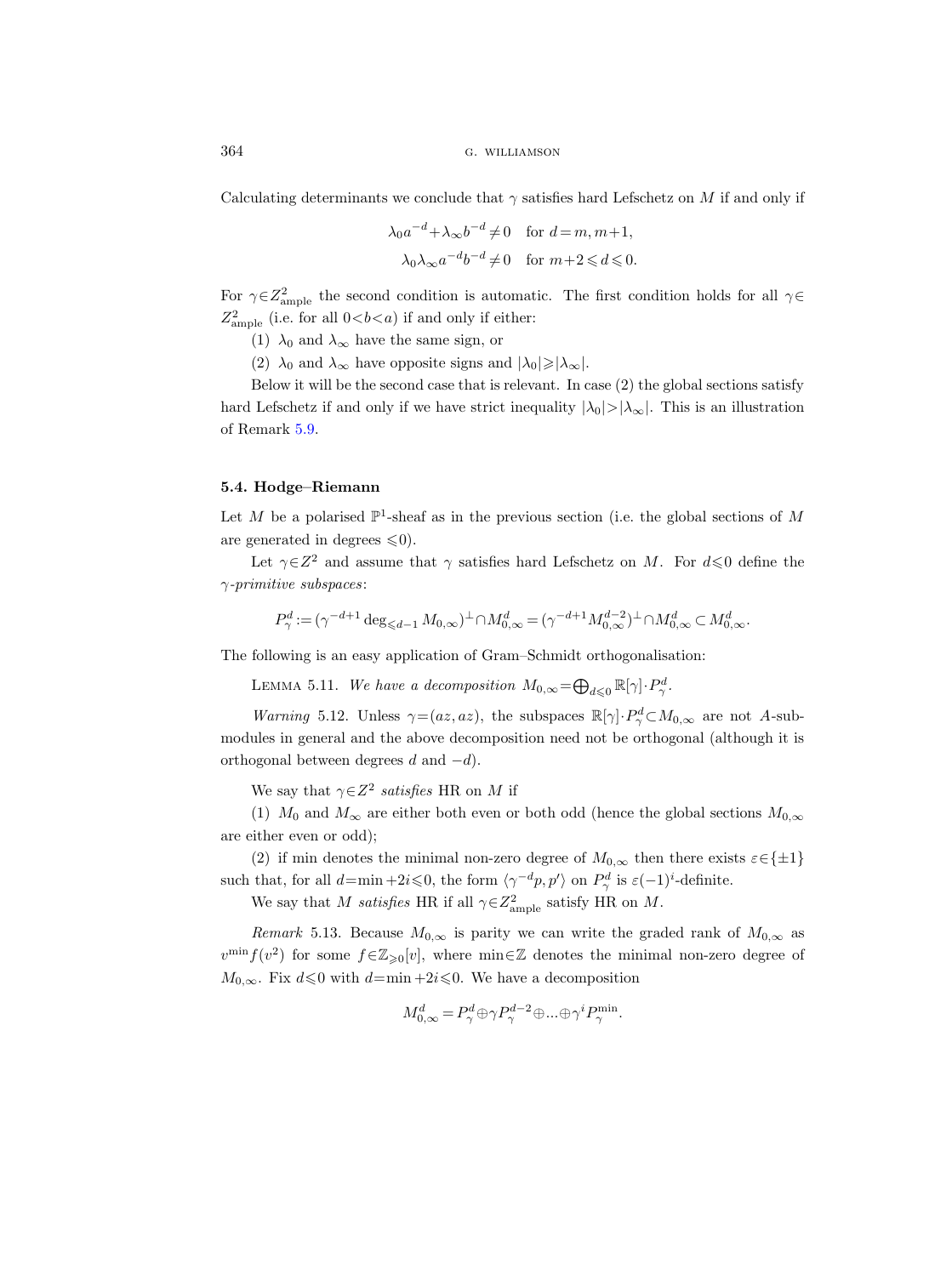From the definitions it follows that this decomposition is orthogonal with respect to the form  $\langle x, \gamma^{-d}y \rangle$ . Moreover, the induced form on the subspace

$$
\gamma P_\gamma^{d-2} \oplus ... \oplus \gamma^i P_\gamma^{\min} \subset M_{0,\infty}^d
$$

agrees with the form  $\langle x, \gamma^{-d+2}y \rangle$  on  $M_{0,\infty}^{d-2}$  (i.e.  $\gamma: M_{0,\infty}^{d-2} \to M_{0,\infty}^d$  is an isometry). In particular, we see that  $\gamma$  satisfies HR on M if and only if there exists  $\varepsilon \in \{\pm 1\}$  such that the signature of  $\langle x, \gamma^{-d}y \rangle$  on  $M_{0,\infty}^d$  is  $\varepsilon(\tau_{\leq i}f)(-1)$  for all  $\min \leq d=\min +2i \leq 0$ . (See Lemma [4.6.](#page-18-1))

Remark 5.14. The form  $\langle \cdot, \cdot \rangle$  on  $M_{0,\infty}$  induces in a natural way an R-valued form on  $H_{0,\infty} = M_{0,\infty}/(zM_{0,\infty}^!)$ . Then  $\gamma$  satisfies HR if and only if  $\gamma$  induces a Lefschetz operator satisfying HR on  $H_{0,\infty}$  (in the usual sense).

<span id="page-24-0"></span>Example 5.15. We continue the example of the polarised constant sheaf begun in Example [5.10.](#page-22-1) The form  $\langle x, \gamma^{-m}y \rangle$  on  $M_{0,\infty}^m$  is  $(\lambda_0 a^{-m} + \lambda_\infty b^{-m})$ . The form  $\langle x, \gamma^{-m-2}y \rangle$ on  $M_{0,\infty}^{m+2}$  in the basis  $\{(z,0),(0,z)\}\)$ 

$$
\begin{pmatrix} \lambda_0 a^{-m-2} & 0 \\ 0 & \lambda_\infty b^{-m-2} \end{pmatrix}\!.
$$

For HR to be satisfied in degree  $m+2$  this matrix must have signature zero. Hence if  $\gamma \in Z^2_{\rm ample}$  then  $\lambda_0$  and  $\lambda_\infty$  must have opposite signs. We conclude that M satisfies HR if and only if  $\lambda_0$  and  $\lambda_\infty$  have opposite signs, and  $|\lambda_0|\geqslant |\lambda_\infty|$ . The global sections  $M_{0,\infty}$ satisfy HR if and only if  $\lambda_0$  and  $\lambda_\infty$  have opposite signs and  $|\lambda_0| > |\lambda_\infty|$ .

It is clear that if  $\gamma$  satisfies hard Lefschetz or HR on M then so does any positive scalar multiple of  $\gamma$ . Hence the following lemma is easy.

<span id="page-24-2"></span>LEMMA 5.16. Let M denote a polarised  $\mathbb{P}^1$ -sheaf whose global sections are generated in degrees  $\leq 0$ . Suppose that for all 1  $\lt c$  there exists  $0 \lt b \lt a$  such that  $c = a/b$  and  $\gamma = (az, bz)$  satisfies hard Lefschetz (resp. HR) on M. Then M satisfies hard Lefschetz  $(resp. HR).$ 

#### 5.5. Weak Lefschetz

The following is the analogue for  $\mathbb{P}^1$ -sheaves of Proposition [4.7.](#page-19-1)

<span id="page-24-1"></span>PROPOSITION 5.17. (Weak Lefschetz substitute for  $\mathbb{P}^1$ -sheaves) Let M and M' be two polarised  $\mathbb{P}^1$ -sheaves and fix  $\gamma = (\lambda_0, \lambda_\infty) \in \mathbb{Z}^2$  such that  $\lambda_0, \lambda_\infty$  are both non-zero. Assume that we are given morphisms  $d: M \to M'[1]$  and  $d': M' \to M[1]$  such that

- (1) d and d' are adjoint (i.e.  $\langle dm, m'\rangle^2 = \langle m, d'm'\rangle^2$  for  $? \in \{0, \infty\}$ );
- (2)  $d' \circ d$  is equal to multiplication by  $\gamma$ .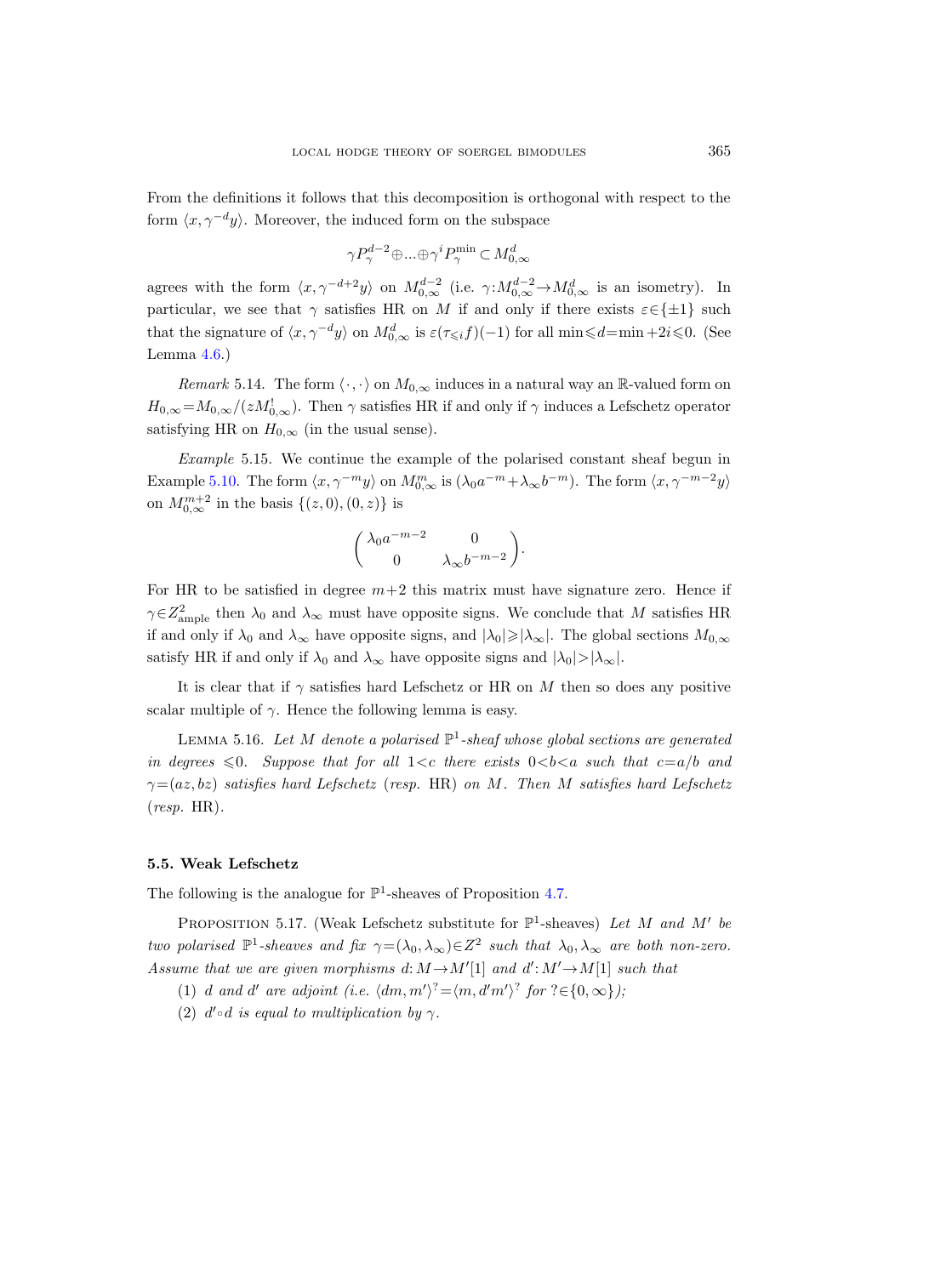Suppose that  $\gamma$  satisfies HR on M'. Then  $\gamma$  satisfies hard Lefschetz on M.

*Proof.* As in the proof of Proposition [4.7,](#page-19-1) condition (2) implies that  $d_0: M_0 \to M'_0[1]$ and  $d_{\infty}: M_{\infty} \to M'_{\infty}[1]$  are injective.

Assume by contradiction that  $\gamma$  does not satisfy hard Lefschetz on M. Then there exists  $0 \neq m \in M_{0,\infty}$  of degree  $-i$  for  $i \geq 0$  such that

<span id="page-25-0"></span>
$$
\langle \gamma^i m, \deg_{\leq -i} M_{0,\infty} \rangle = 0. \tag{5.2}
$$

 $\Box$ 

Because  $\langle \cdot, \cdot \rangle$  on M is non-degenerate and deg<sub><0</sub>  $M_{0,\infty} = M_{0,\infty}$  we must have *i*>0. Then  $0 \neq dm \in (M')_{0,\infty}^{-i+1}$  and for all  $m' \in \text{deg}_{\leq -i-1}(M'_{0,\infty})$  we have

$$
\langle d(m), \gamma^i m' \rangle = \langle m, \gamma^i d'(m') \rangle = \langle \gamma^i m, d'(m') \rangle = 0.
$$

Hence  $d(m)$  is orthogonal to  $\gamma^{i}((M'_{0,\infty})^{-i-1})$ . Also,  $(M'_{0,\infty})^{-i}=0$  as  $M'_{0}$  and  $M'_{\infty}$  are either both even or both odd. Thus  $d(m) \in P_\gamma^{-i+1} \subset (M'_{0,\infty})^{-i+1}$ . Because  $\gamma$  satisfies HR on  $M'$  we have

$$
0 \neq \langle \gamma^{i-1}d(m), d(m) \rangle = \langle \gamma^{i-1}m, (d' \circ d)(m) \rangle = \langle m, \gamma^i m \rangle.
$$

This contradicts [\(5.2\)](#page-25-0).

Remark 5.18. The above proposition reduces to Proposition [4.7](#page-19-1) if M and M' are skyscraper sheaves.

#### <span id="page-25-1"></span>5.6. Opposite signs and the limit lemma

For the Hodge–Riemann relations to have a hope of holding one needs to place some assumptions on the signs at 0 and  $\infty$ . (We have already seen a hint of this in Example [5.15.](#page-24-0) This will become clearer in the next section, where we discuss the structure theory of polarised  $\mathbb{P}^1$ -sheaves.)

We say that a polarised  $\mathbb{P}^1$ -sheaf M is polarised with *opposite signs* if

- (1)  $M_0$  and  $M_\infty$  are either both even or both odd;
- (2) the global sections of M are generated in degrees  $\leq 0$ ;
- (3) both  $\langle \cdot, \cdot \rangle^0$  and  $\langle \cdot, \cdot \rangle^{\infty}$  satisfy HR;

(4) if we denote by  $P_0^d \subset M_0^d$  and  $P_\infty^d \subset M_\infty^d$  the primitive subspaces, then, for all  $d \leq 0$ , the restriction of  $\langle \cdot, \cdot \rangle^0$  to  $P_0^d$  and  $\langle \cdot, \cdot \rangle^{\infty}$  to  $P_{\infty}^d$  are definite of opposite signs.

Let N be a free A-module generated in degrees  $\leq -2$  and equipped with a K-valued non-degenerate form  $\langle \cdot, \cdot \rangle_N : N \times N \to K$  satisfying HR. We can build a constant  $\mathbb{P}^1$ -sheaf out of N by setting  $M_0=M_\infty=N$  and  $M_{\mathbb{C}^*}=N/(z)$  with  $\varrho_0, \varrho_\infty$  being the quotient maps. We can equip M with a polarisation by setting  $\langle \cdot, \cdot \rangle^0 = \langle \cdot, \cdot \rangle_N = -\langle \cdot, \cdot \rangle^\infty$ . Because N satisfies HR this polarisation has opposite signs. A  $\mathbb{P}^1$ -sheaf which is isomorphic (isometrically for polarisations) to such an M we will call polarised constant.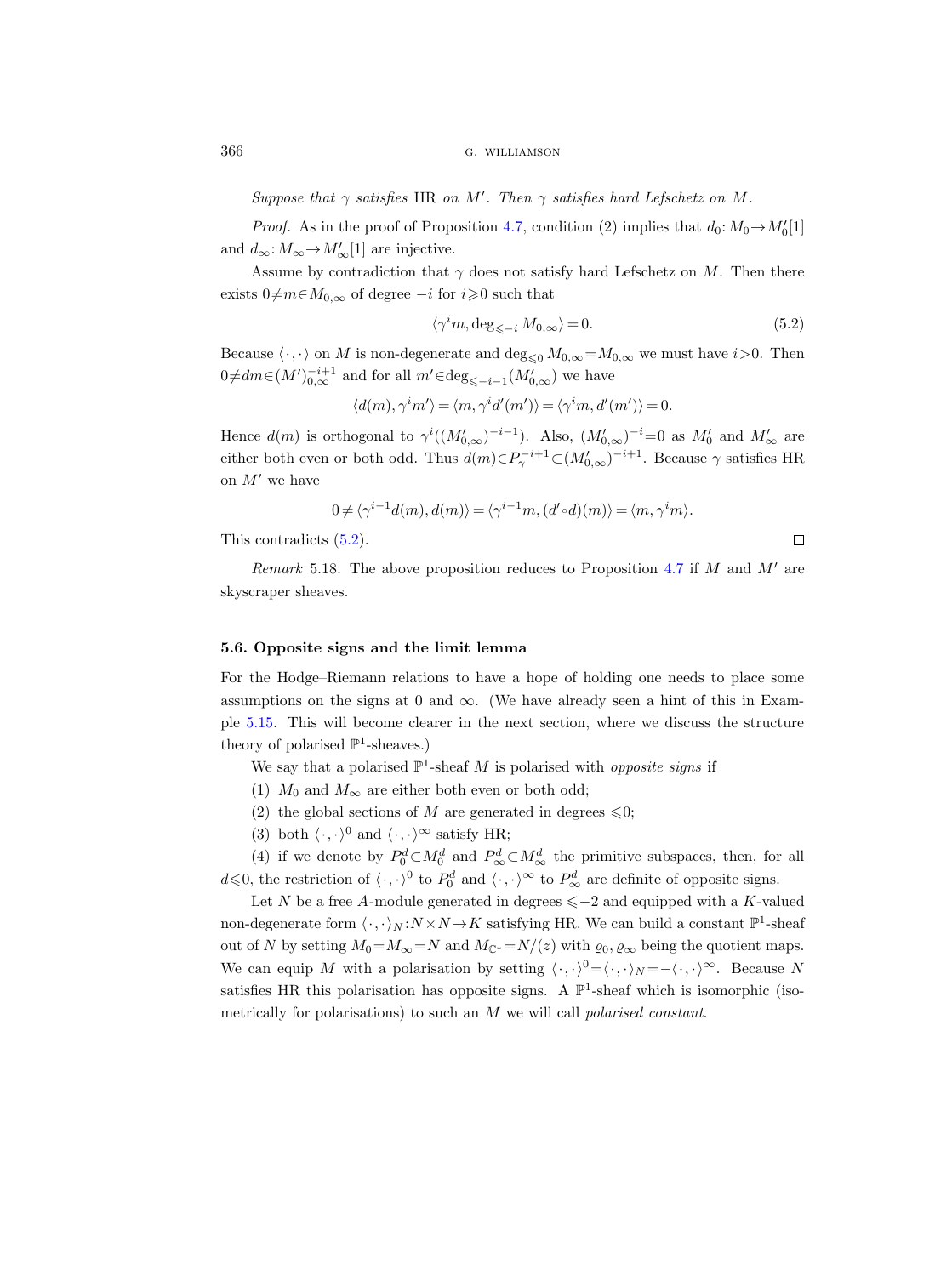Remark 5.19. In the following lemma the "opposite signs" assumption is crucial. It occurs in a large class of examples coming from Soergel bimodules (as we will explain). We do not properly understand its geometric meaning.

<span id="page-26-0"></span>LEMMA 5.20. (Limit lemma) Let M be a polarised  $\mathbb{P}^1$ -sheaf with opposite signs. Consider  $\gamma = (az, bz) \in \mathbb{Z}^2$  with  $0 < b < a$ . Then  $\gamma$  satisfies HR on M for  $a/b \gg 0$ . Moreover the signs agree with the signs on  $M_0$ : if  $m=(m_0, m_\infty)$  denotes a non-zero element of minimal degree  $-d$  in  $M_{0,\infty}$  then  $\langle \gamma^d m, m \rangle$  and  $\langle m_0, m_0 \rangle^0$  have the same sign for  $a/b\gg0$ . (The map  $m\rightarrow m_0$  is an isomorphism in degree  $-d$ , as follows from Lemma [5.6.](#page-20-0))

This lemma will be obvious later (see Lemma [5.27\)](#page-29-1) once we have developed the structure theory of polarised  $\mathbb{P}^1$ -sheaves.

In the following the assumptions on  $M$  are as in Lemma [5.20.](#page-26-0)

<span id="page-26-2"></span>COROLLARY 5.21. Suppose that  $\gamma = (az, z)$  satisfies hard Lefschetz on M for all  $a \in I$ . where  $I\subset\mathbb{R}$  is a connected subset which is not bounded above. Then  $\gamma$  satisfies HR on M for all a∈I. In particular, if  $I=[1,\infty)$  then the global sections  $M_{0,\infty}$  satisfy HR.

*Proof.* For any fixed  $d \le 0$  the form  $(x, y) \mapsto \langle x, \gamma^{-d}y \rangle$  on  $M_{0,\infty}^d$  varies continuously in  $\gamma$ . If  $\gamma$  satisfies hard Lefschetz for all  $a \in I$  then these forms are non-degenerate, and the previous lemma says that for  $a\gg 0$  these forms have signatures given by the Hodge– Riemann relations (see Remark [5.13\)](#page-23-0). The lemma now follows, as the signature of a continuous family of real non-degenerate forms is constant.  $\Box$ 

# 5.7. Structure theory of polarised  $\mathbb{P}^1$ -sheaves

Throughout this section M denotes a polarised  $\mathbb{P}^1$ -sheaf. We assume in addition that  $M_0$  and  $M_\infty$  satisfy HR (with respect to the forms  $\langle \cdot, \cdot \rangle^0$  and  $\langle \cdot, \cdot \rangle^\infty$ ).

The goal of this section is to show that  $M$  admits a canonical decomposition into simpler pieces. That is, we will see that the decomposition in Lemma [5.6](#page-20-0) becomes canonical in the presence of a polarisation satisfying HR at 0 and  $\infty$ .

<span id="page-26-1"></span>Lemma 5.22. We have a canonical decomposition

$$
M=M'\!\oplus\!N
$$

such that

(1) N is a skyscraper, i.e.  $N_{\infty} = N_{\mathbb{C}^*} = 0;$ 

- (2) the induced decomposition of  $M_0$  is orthogonal for  $\langle \cdot, \cdot \rangle^0$ ;
- (3) the induced map  $M'_0 \rightarrow M'_{\mathbb{C}^*} = M_{\mathbb{C}^*}$  is a projective cover.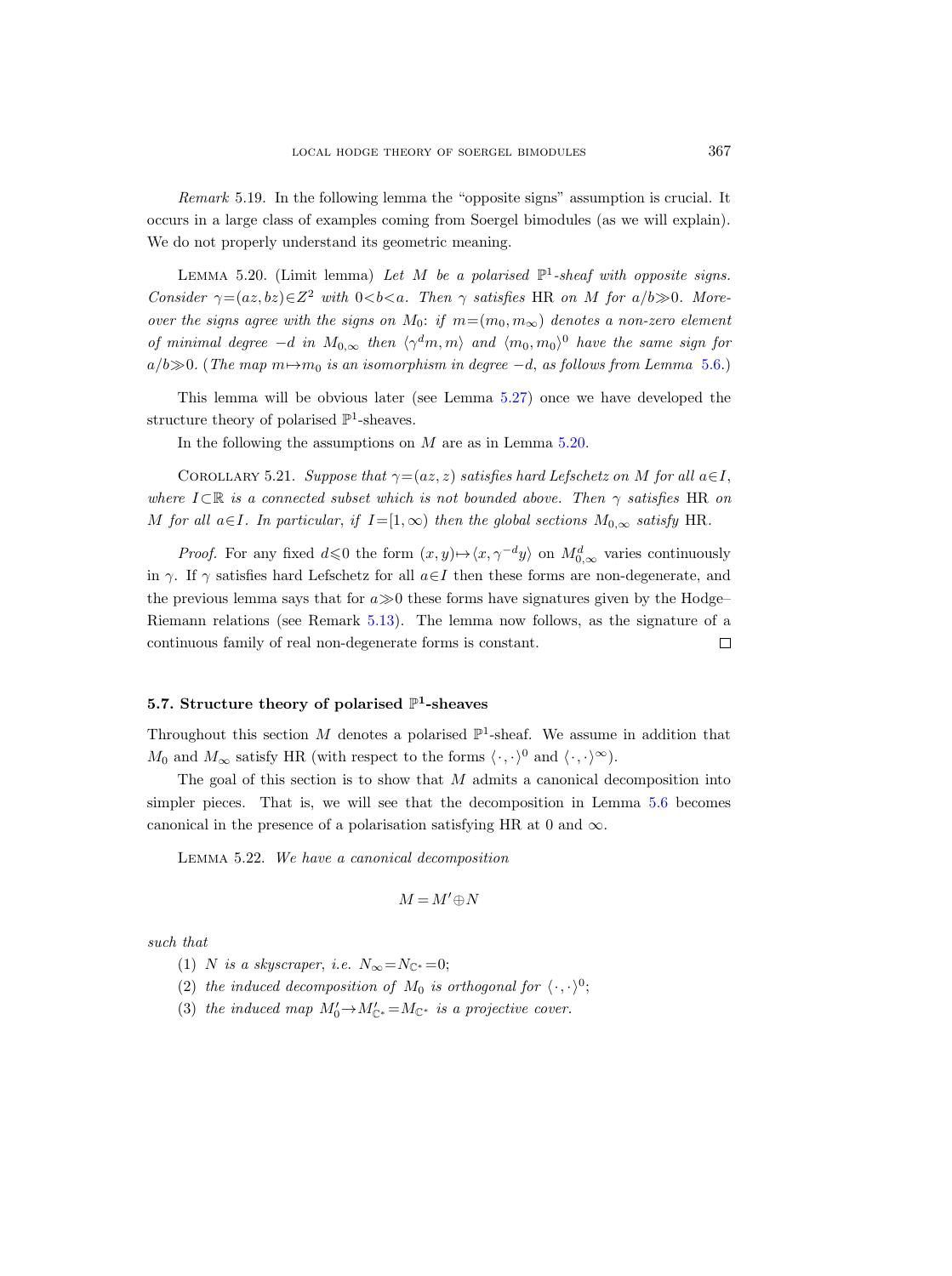Let ?∈{0,  $\infty$ }. By assumption  $M_?$  satisfies hard Lefschetz. In particular it is generated in degrees  $\leq 0$ . For  $d \leq 0$  let  $P_?^d \subset M_?^d$  denote the primitive subspace (see §[4.2\)](#page-17-1) and set  $P_? = \bigoplus P_?^d \subset M_?$ .

*Proof.* Let L denote the kernel of the composition  $P_0 \hookrightarrow M_0 \xrightarrow{\varrho_0} M_{\mathbb{C}^*}$ . Let  $L^{\perp} \subset P_0$ denote the orthogonal to  $L$  under the Lefschetz form (see  $\S4.2$ ) degree by degree. By our HR assumption, each Lefschetz form on  $P_0$  is definite in any fixed degree. Hence  $P_0 = L \oplus L^{\perp}$ . This leads to a canonical decomposition (see Lemma [4.3\)](#page-18-0)

$$
M_0 = A \otimes_{\mathbb{R}} L \oplus A \otimes_{\mathbb{R}} L^{\perp}.
$$

Hence we can write our sheaf as a direct sum  $M = N \oplus M'$  where N is the skyscraper sheaf at zero associated with  $A\otimes_{\mathbb{R}} L$  (i.e.  $N_0=A\otimes_{\mathbb{R}} L$ ,  $N_{\mathbb{C}^*}=N_{\infty}=0$ ). (1) and (2) are now clear. (3) follows because the composition  $L^{\perp} \to M_0 \to M_{\mathbb{C}^*} = M'_{\mathbb{C}^*}$  is an isomorphism  $\Box$ by construction.

<span id="page-27-0"></span>LEMMA 5.23. Let M be as above and assume additionally that  $\varrho_0: M_0 \to M_{\mathbb{C}^*}$  is a projective cover. We have a canonical decomposition

$$
M=\bigoplus_{i\leqslant 0}M_i
$$

where each  $M_i$  is isomorphic to a direct sum of constant sheaves generated in degree i (ignoring forms). Moreover the induced decomposition of  $M_0$  (resp.  $M_{\infty}$ ) is orthogonal with respect to  $\langle \cdot, \cdot \rangle^0$  (resp.  $\langle \cdot, \cdot \rangle^{\infty}$ ).

Proof. Under the assumptions of the lemma the induced maps

$$
P_0 {\:\longrightarrow\:} M_{{\mathbb C}^*} {\:\longleftarrow\:} P_\infty
$$

are isomorphisms. Now the canonical decompositions

$$
M_0 = \bigoplus_{i \leqslant 0} A \otimes_{\mathbb{R}} P_0^i \quad \text{and} \quad M_\infty = \bigoplus_{i \leqslant 0} A \otimes_{\mathbb{R}} P_\infty^i
$$

lead to the desired decomposition.

Remark 5.24. Two forms on a real vector space may be simultaneously diagonalised if one form is definite. (I thank Pavel Etingof for this remark.) Hence we could further decompose our polarised  $\mathbb{P}^1$ -sheaf into a direct sum of polarised sheaves of rank 1. The decomposition of Lemma [5.23](#page-27-0) is enough for our needs.

 $\Box$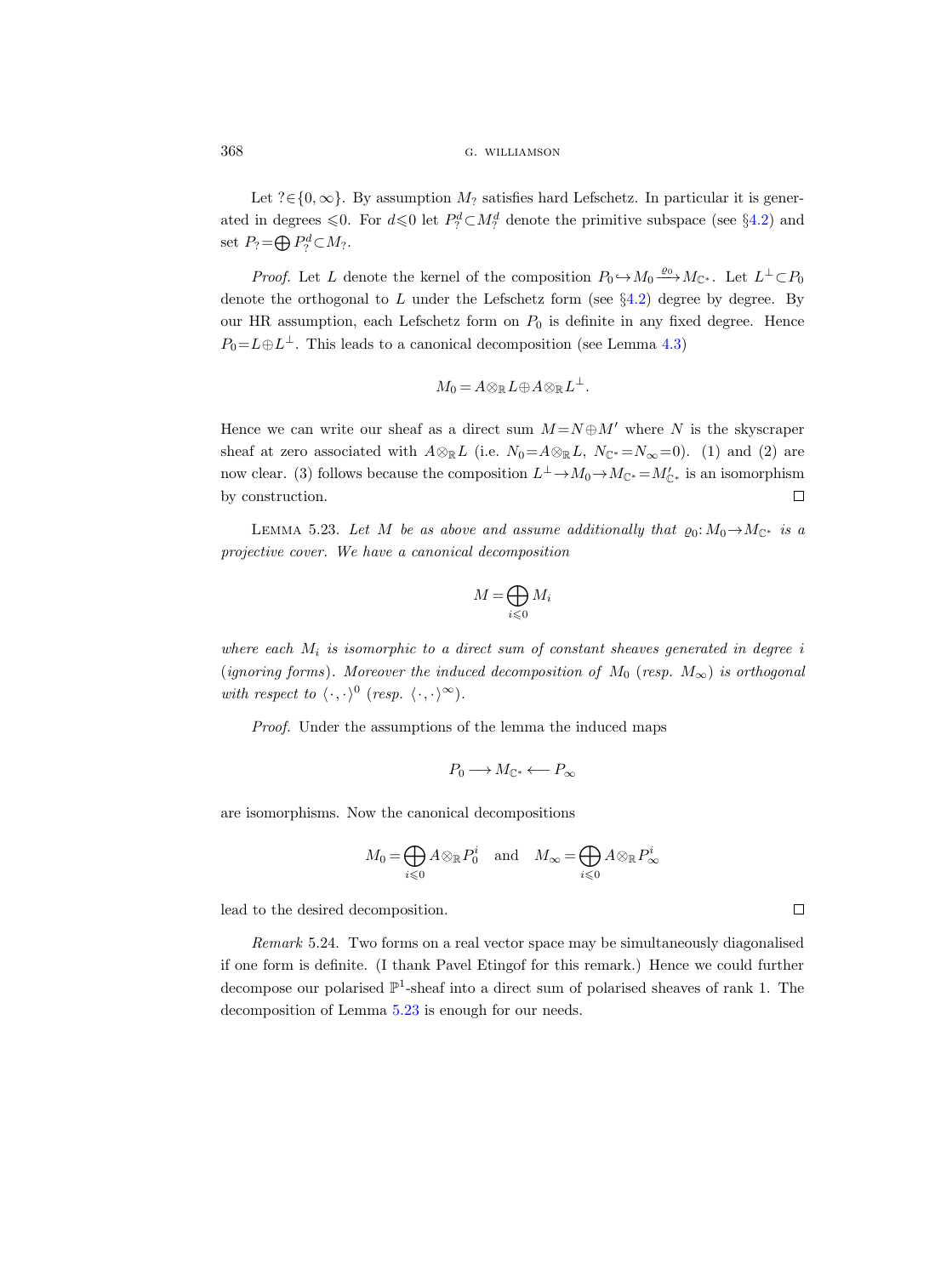# 5.8. Hodge–Riemann revisited

One can use the above structure theory to give a simple criterion for HR to be satisfied.

Let  $M$  be a  $\mathbb{P}^1$ -sheaf which is polarised with opposite signs, and whose global sections are generated in degrees  $\leq 0$ . We would like to know when the global sections of M satisfy HR with the same signs as those on  $M_0$ .

Let  $M = N \oplus M'$  be the decomposition of Lemma [5.22](#page-26-1) (so N is a skyscraper). It is easy to see that the Hodge–Riemann bilinear relations are always satisfied (with the correct sign) for the summand of the global sections coming from  $N$ . Hence we may assume that  $\varrho_0: M_0 \to M_{\mathbb{C}^*}$  is a projective cover. By Lemma [5.23](#page-27-0) we may even assume that  $M$  is of the following form:

(1)  $M_{\mathbb{C}^*} = V$  for some finite dimensional graded real vector space concentrated in fixed degree  $d\leqslant-2$ ;

(2)  $M_0=M_\infty=A\otimes_\mathbb{R} V;$ 

(3) there exist symmetric forms  $(\cdot, \cdot)^0$  and  $(\cdot, \cdot)^\infty$  on V which are definite of opposite signs and such that the local forms are given by

$$
\langle 1 \otimes v, 1 \otimes v' \rangle^{0} = (v, v')^{0} z^{d} \quad \text{and} \quad \langle 1 \otimes v, 1 \otimes v' \rangle^{\infty} = (v, v')^{\infty} z^{d}
$$

for all  $v, v' \in V$ .

<span id="page-28-0"></span>LEMMA 5.25. The global sections of M satisfy HR (with the same signs as  $M_0$ ) if and only if the form  $(\cdot, \cdot)^0 + (\cdot, \cdot)^\infty$  on V is definite (of the same sign as  $(\cdot, \cdot)^0$ ).

Remark 5.26. Informally, the global sections of a  $\mathbb{P}^1$ -sheaf which is polarised with opposite signs satisfies HR if the "form at 0 dominates the form at  $\infty$ ". This will be a subtle question in general!

*Proof.* The graded rank of  $M_{0,\infty}$  is  $v^d + v^{d+2}$ . To verify hard Lefschetz and HR it is enough to show that the form  $z^{-m}\langle x, y \rangle$  on  $M_{0,\infty}^m$  is non-degenerate for  $m=d, d+2$ , and that its signature is the same as that of  $(\cdot, \cdot)^0$  on  $M_{0,\infty}^d$ , and is 0 on  $M_{0,\infty}^{d+2}$  (see Lemma  $4.6$ ).

The global sections of degree d are given by the diagonal  $v \mapsto (1\otimes v, 1\otimes v)$ . The restriction of  $\langle \cdot, \cdot \rangle$  to  $M_{0,\infty}^d$  is given by

$$
\langle (1 \otimes v, 1 \otimes v), (1 \otimes v', 1 \otimes v') \rangle = ((v, v')^0 + (v, v')^{\infty}) z^d.
$$

Hence the form  $z^{-d}\langle x, y \rangle$  is non-degenerate and the Hodge–Riemann relations are satisfied in this degree (with the correct signs) if and only if  $(v, v)^0 + (v, v)^\infty$  is non-zero and of the same sign as  $(v, v)^0$ , for all  $0 \neq v \in V$ .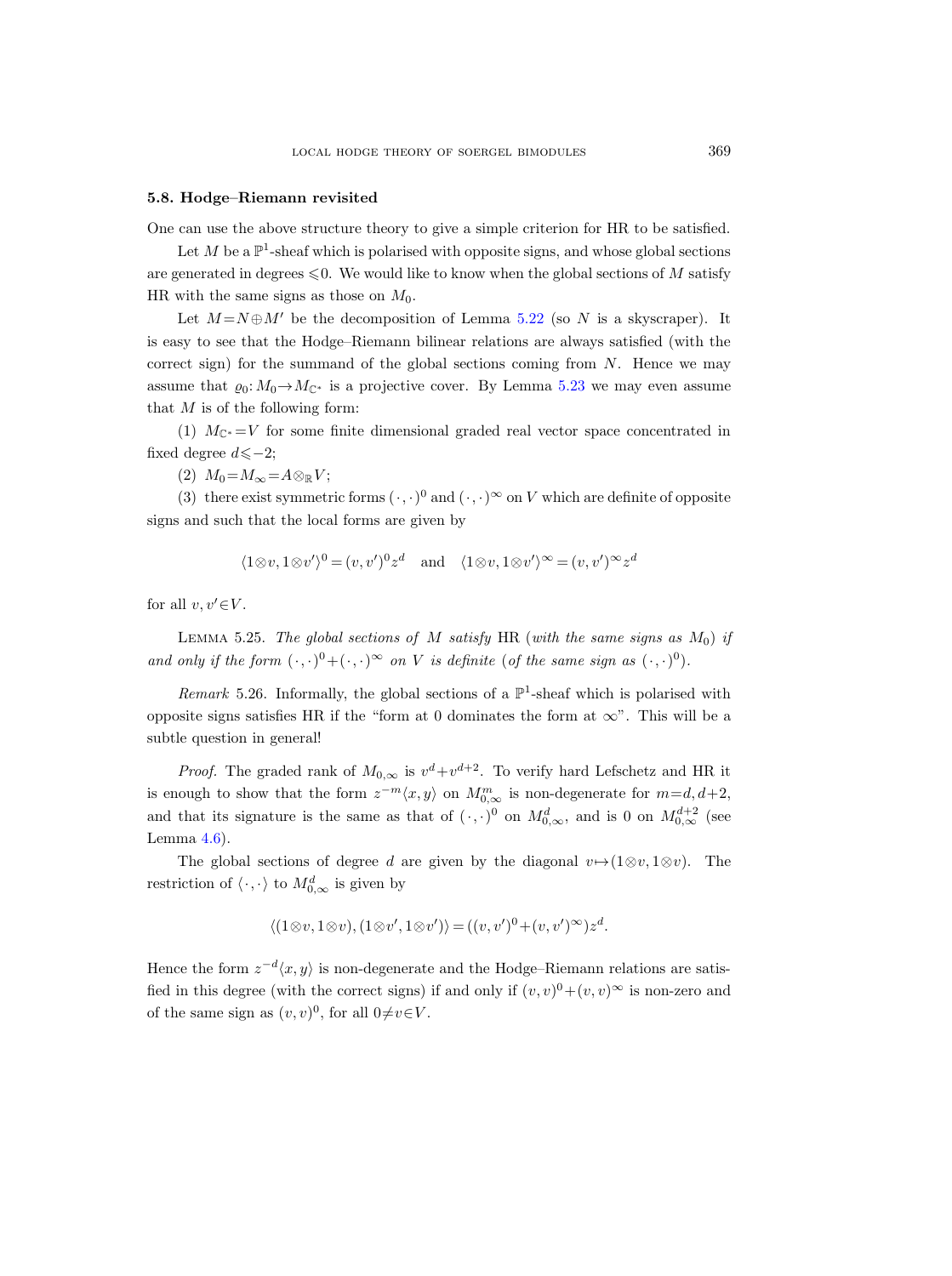The map  $(v, v') \mapsto (z \otimes v, z \otimes v')$  gives an isomorphism between  $V \oplus V$  and the global sections in degree  $d+2$ . This isomorphism identifies the form  $z^{-d-2}\langle x,y\rangle$  on  $M_{0,\infty}^{d+2}$  with the direct sum of the forms  $(\cdot, \cdot)^0$  and  $(\cdot, \cdot)^\infty$  on  $V \oplus V$ . So the non-degeneracy and HR relations in this degree follow automatically from our assumption that  $(\cdot, \cdot)^0$  and  $(\cdot, \cdot)^\infty$ are definite of opposite signs.  $\Box$ 

The following lemma is an equivalent formulation of Lemma [5.20.](#page-26-0)

<span id="page-29-1"></span>LEMMA 5.27. Suppose that M is a polarised  $\mathbb{P}^1$ -sheaf with opposite signs. For nonzero a>b>0 consider the rescaled polarisations  $a\langle \cdot, \cdot \rangle^0$  on  $M_0$  and  $b\langle \cdot, \cdot \rangle^{\infty}$  on  $M_{\infty}$ . Then if  $a/b\gg0$ , the global sections  $M_{0,\infty}$  satisfy HR with signs agreeing with those of  $M_0$  (see Lemma [5.20\)](#page-26-0).

*Proof.* By the above structure theory we have an orthogonal decomposition of  $M$ into a direct sum of skyscraper sheaves (satisfying HR) and constant sheaves of the form of Lemma [5.25.](#page-28-0) In the notation of Lemma [5.25](#page-28-0)  $a(\cdot,\cdot)^0+b(\cdot,\cdot)^\infty$  is definite of the same sign as  $(\cdot, \cdot)^0$  if  $a/b \gg 0$ . Now the result follows from Lemma [5.25.](#page-28-0)  $\Box$ 

Recall the notion of a polarised constant sheaf  $M$  (see §[5.6\)](#page-25-1).

<span id="page-29-2"></span>LEMMA 5.28. (HR in constant case) If  $M$  is polarised constant then  $M$  satisfies HR.

*Proof.* By Lemma [4.3](#page-18-0) we may assume that  $M_0$  and  $M_\infty$  are generated in one degree. Now let  $\gamma = (az, bz) \in Z^2_{\text{ample}}$ . We have to verify that the form  $\langle \gamma^{-m}x, y \rangle$  on  $M^m_{0,\infty}$  is non-degenerate with the correct signature for  $m\leqslant 0$ . As in Lemma [5.25](#page-28-0) we can reduce to the case of the minimal non-zero degree  $d$ , in which case we are asking whether  $a^{-d}\langle \cdot,\cdot \rangle^0+b^{-d}\langle \cdot,\cdot \rangle^{\infty}$  is definite of the same sign as  $\langle \cdot,\cdot \rangle^0$ . However this is the case because  $\langle \cdot, \cdot \rangle^{\infty} = -\langle \cdot, \cdot \rangle^{0}$  (*M* is assumed polarised constant) and  $a > b > 0$ .  $\Box$ 

#### 6. Soergel bimodule background

#### <span id="page-29-0"></span>6.1. Bimodules

Let  $R$  be the regular functions on  $\mathfrak{h}$ , as above. We will work mostly inside the category R-bim of graded R-bimodules (with degree zero morphisms) which are finitely generated as both left and right R-modules. Given  $M, N \in R$ -bim we write

$$
\operatorname{Hom}^{\scriptscriptstyle\bullet}(M,N)=\bigoplus_{i\in\mathbb{Z}}\operatorname{Hom}(M,N[i])
$$

for the graded vector space of morphisms of all degree (and similarly for other graded objects, for example graded left R-modules).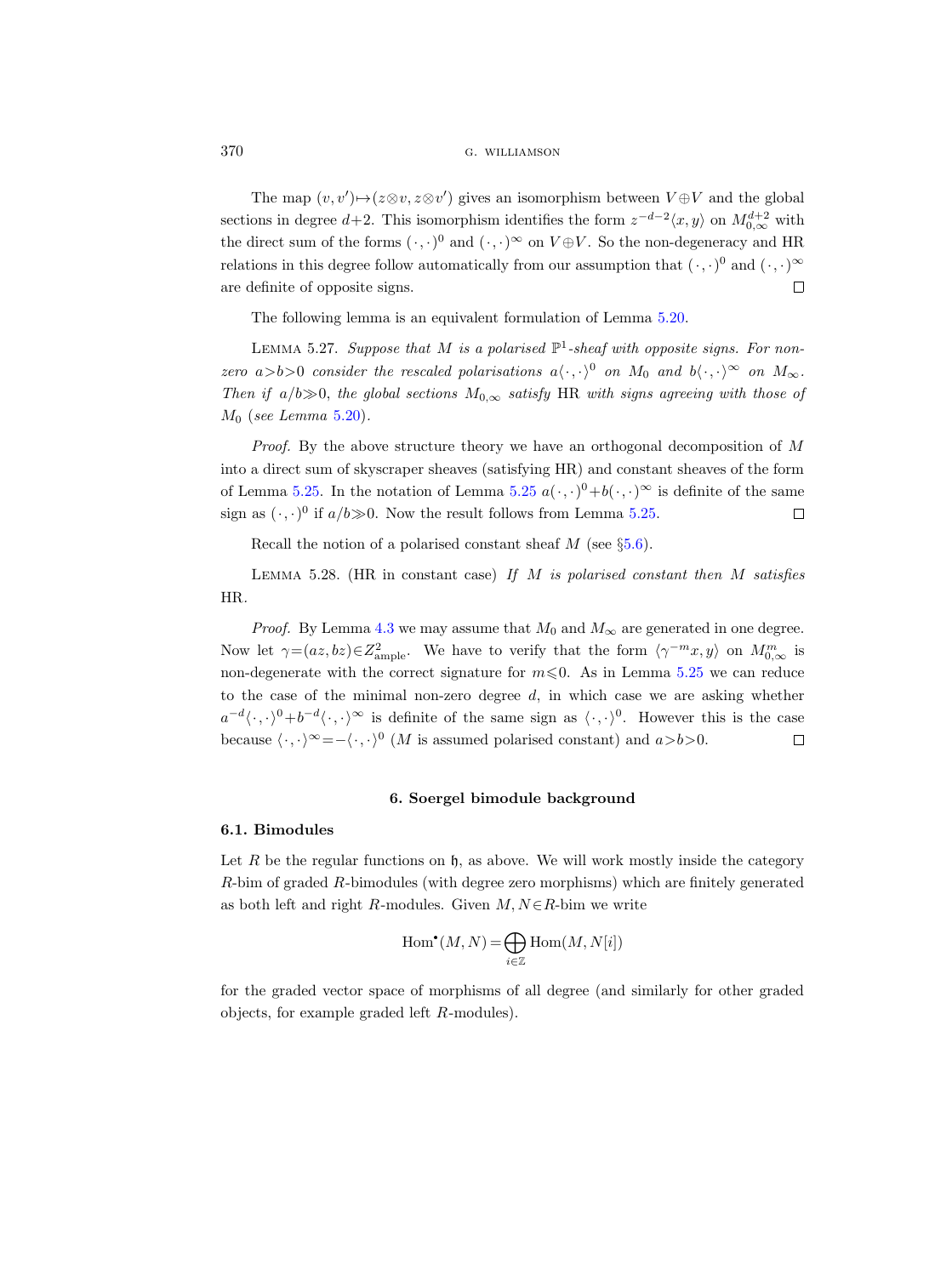The category R-bim is a monoidal category via tensor product of bimodules. We denote the monoidal structure simply by juxtaposition: given  $M, N \in \mathbb{R}$ -bim their tensor product is

$$
MN := M \otimes_R N.
$$

Given elements  $m \in M$  and  $n \in N$ , we abbreviate  $mn := m \otimes n \in MN$ . We also employ this notation for morphisms: given  $f: M \to M'$  and  $g: N \to N'$  the (horizontal) tensor product of these two morphisms is written  $fg: MN \rightarrow M'N'$ . Following standard practice we will often use the symbol denoting an object to also denote its identity morphism. For example fN denotes the morphism  $f \text{id}_N: MN \to M'N$ . Given  $r \in M$ , the morphism obtained by left (resp. right) multiplication by r is denoted rM (resp.  $Mr$ ).

Given an  $R$ -bimodule  $M$ , its dual is

$$
\mathbb{D}M\mathop{{:}{=}} \mathrm{Hom}^{\scriptscriptstyle\bullet}_{R-}(M,R)
$$

(homomorphisms of all degrees of left R-modules). Then  $\mathbb{D}M$  is a graded R-bimodule via  $(r \cdot f)(m) = f(rm)$  and  $(f \cdot r)(m) = f(mr)$ . This definition is only sensible for bimodules which are free and finitely generated as graded left R-modules. This will always be the case below. For such bimodules the natural morphism  $M \to \mathbb{D}(\mathbb{D}(M))$  is an isomorphism.

# <span id="page-30-0"></span>6.2. Soergel bimodules

For background on Soergel bimodules see [\[28\]](#page-62-3), [\[10\]](#page-62-21), [\[11\]](#page-62-0), [\[12\]](#page-62-22) and the references therein.

We write  $\beta$  for the category of Soergel bimodules. By definition  $\beta$  is the full graded additive monoidal Karoubian subcategory of R-bim generated by the bimodules

$$
B(s) := R \otimes_{R^s} R[1].
$$

Given an expression  $\underline{w}:=s_1s_2...s_m$  we denote the corresponding Bott–Samelson bimodule by

$$
B(\underline{w}) := B(s_1)B(s_2)\dots B(s_m).
$$

If  $\underline{w}$  is reduced then  $B(\underline{w})$  contains a unique summand which is not isomorphic to a shift of a summand of any Bott–Samelson bimodule  $B(\underline{w}')$  for a shorter expression  $\underline{w}'$ . We denote (the isomorphism class of) this bimodule by  $B(w)$ . Then the set

$$
\{B(w):w\in W\}
$$

give representatives for the isomorphism classes of indecomposable self-dual Soergel bimodules, and any indecomposable bimodule is isomorphic to  $B(w)[m]$  for some  $w \in W$ and  $m \in \mathbb{Z}$ .

In this paper we arbitrarily choose to consider Soergel bimodules predominantly as left modules.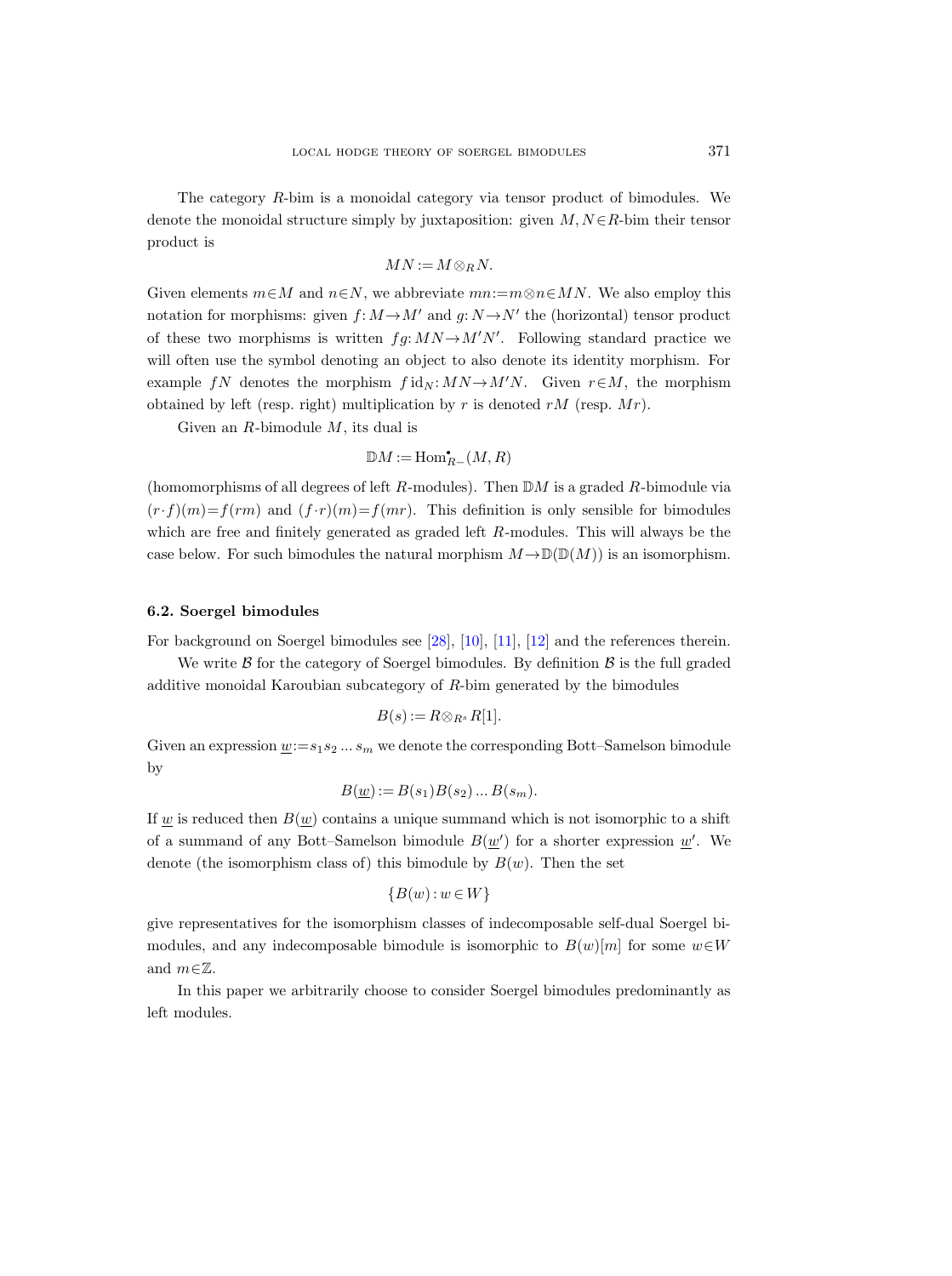Warning 6.1. This emphasis on left over right is the opposite to the choice made in [\[11\]](#page-62-0). It simplifies the notation a little in what follows. We have tried to include warnings like this one when the conventions of the current paper differ from those of [\[11\]](#page-62-0).

We define some elements and simple morphisms between Soergel bimodules that will play an important role in this paper. Consider the elements

$$
c_{\text{id}} := 1 \otimes 1 \in B(s)^{-1}
$$
 and  $c_s := \frac{1}{2}(\alpha_s \otimes 1 + 1 \otimes \alpha_s) \in B(s)^1$ .

These are easily seen to give a basis for  $B(s)$  as a left or right R-module. One checks easily that  $c_s r = rc_s$  for  $r \in R$ . Define the maps:

$$
m: B(s) \longrightarrow R[1], \qquad \text{and} \qquad \mu: R[-1] \longrightarrow B(s),
$$

$$
f \otimes g \longmapsto fg, \qquad \qquad f \longmapsto f c_s.
$$

(These are the units and counits ("dot" maps) of a Frobenius algebra structure on  $B(s)$ , see [\[10\]](#page-62-21) and [\[12\]](#page-62-22).) We have the "polynomial sliding relation" which for  $\lambda \in \mathfrak{h}^*$  takes the form

<span id="page-31-0"></span>
$$
B(s)\lambda = s(\lambda)B(s) + \langle \lambda, \alpha_s^{\vee} \rangle (\mu \circ m). \tag{6.1}
$$

# <span id="page-31-1"></span>6.3. Support, stalk, costalk

Any  $M \in \mathbb{R}$ -bim can be regarded as a coherent sheaf on  $\mathfrak{h} \times \mathfrak{h}$  (remember that R is commutative, so R-bimodules are the same thing as  $R \otimes R$ -modules). For  $x \in W$  consider its "twisted graph":

$$
\mathrm{Gr}_x := \{(x\lambda,\lambda) : \lambda \in \mathfrak{h}\} \subset \mathfrak{h} \times \mathfrak{h}.
$$

One may identify the regular functions on  $\text{Gr}_x$  with the bimodule  $R(x)$  which is free of rank 1 as a left R-module, and has right action given by

$$
b \cdot r = x(r)b
$$

for  $b \in R(x)$  and  $r \in R$ .

Given any subset  $X\subset W$  we set  $\mathrm{Gr}_X\!:=\!\cup_{x\in X}\mathrm{Gr}_x$ . Given a subset  $X\subset W$  we write  $B_X$  (resp.  $B_X^!$ ) for the stalk (resp. costalk, i.e. sections with support) of B along  $\text{Gr}_X$ . We write  $B_x$  instead of  $B_{\{x\}}$  and  $B_x^!$  instead of  $B_{\{x\}}^!$ . We have

$$
B_x^!
$$
 = Hom<sup>\*</sup> $(R(x), B)$  and  $B_x = R(x) \otimes_{R \otimes R} B$ 

(where in the second equality we regard  $R(x)$  and B as graded  $R\otimes R$ -modules). Given  $x, y \in W$  we write  $R(x, y)$  for the regular functions on  $\text{Gr}_x \cup \text{Gr}_y$  and  $B_{x,y}$  for  $B_{\{x,y\}}$ . We have  $B_{x,y}=B\otimes_{R\otimes R} R(x,y)$ .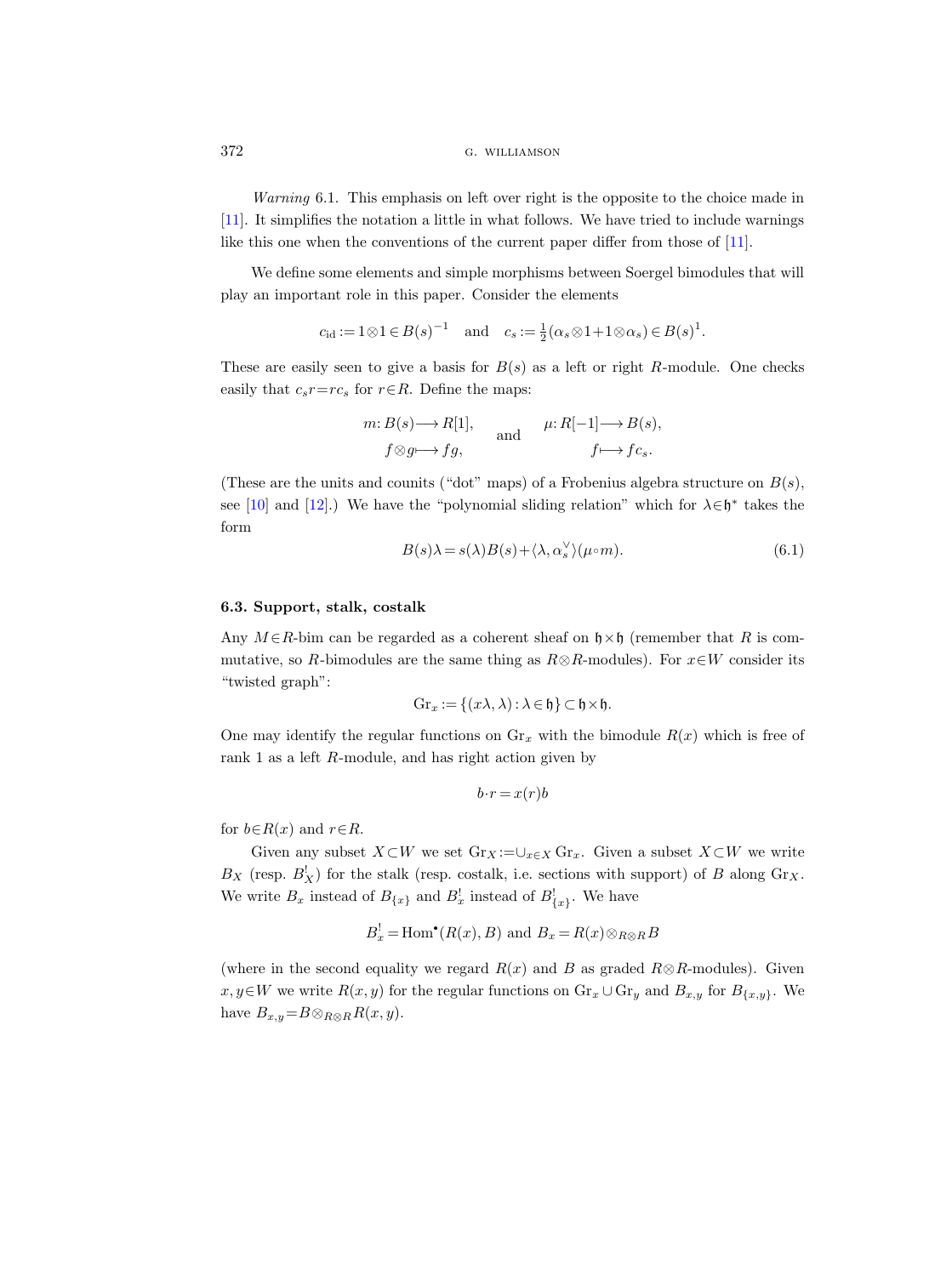*Remark* 6.2. The modules  $B_X$  and  $B_X^!$  are denoted  $\Gamma^X B$  and  $\Gamma_X B$  in [\[28\]](#page-62-3).

Warning 6.3. Stalks and costalks appear so frequently in the present work that we decided to denote them  $B_x$  and  $B_x^!$ . Let us emphasise that the indecomposable self-dual bimodule parameterised by  $y \in W$  will be denoted  $B(y)$  in this paper (and not  $B_y$  as in [\[28\]](#page-62-3) and [\[11\]](#page-62-0)). We hope that this does not cause confusion for the reader.

For any Soergel bimodule B the stalks and costalks  $B_x$  and  $B_x^{\dagger}$  are free as left R-modules [\[28,](#page-62-3) Theorem 5.15] and we have canonical inclusions and projections

$$
B_x^! \longrightarrow B \quad \text{and} \quad B \longrightarrow B_x,
$$

which split when regarded as morphisms of left  $R$ -modules (see the proof of [\[28,](#page-62-3) Proposition 6.4]). Recall that we write  $Q=R[1/\Phi]$  for the localisation of R at all roots.

Taking the direct sum over the canonical maps we obtain injections

$$
\bigoplus_{w\in W} B^!_w \longrightarrow B \longrightarrow \bigoplus_{w\in W} B_w,
$$

and both maps become isomorphisms after applying  $Q \otimes_R (\cdot)$ . (This is not difficult to check for Bott–Samelson bimodules, from which the general case follows.) In particular the composition

$$
i_x \colon B_x^! \longrightarrow B_x
$$

is an injection, which becomes an isomorphism after tensoring with Q.

In what follows it will be convenient to consider the injection (an isomorphism over Q)

<span id="page-32-1"></span>
$$
i: B \longrightarrow \bigoplus_{w \in W} B_w , \quad b \longmapsto (b_w). \tag{6.2}
$$

(Finitely many  $B_w$  are non-zero.)

# <span id="page-32-0"></span>6.4. Polarisations

An *invariant form* on a Soergel bimodule B means a symmetric graded bilinear form

$$
\langle \cdot, \cdot \rangle: B \times B \longrightarrow R
$$

such that  $\langle rb, b' \rangle = \langle b, rb' \rangle = r \langle b, b' \rangle$  and  $\langle br, b' \rangle = \langle b, b'r \rangle$  for all  $b, b' \in B$  and  $r \in R$  (note the left/right asymmetry).

Warning 6.4. This does not agree with the terminology "invariant form" in [\[11\]](#page-62-0), where the roles of the left and right actions are interchanged.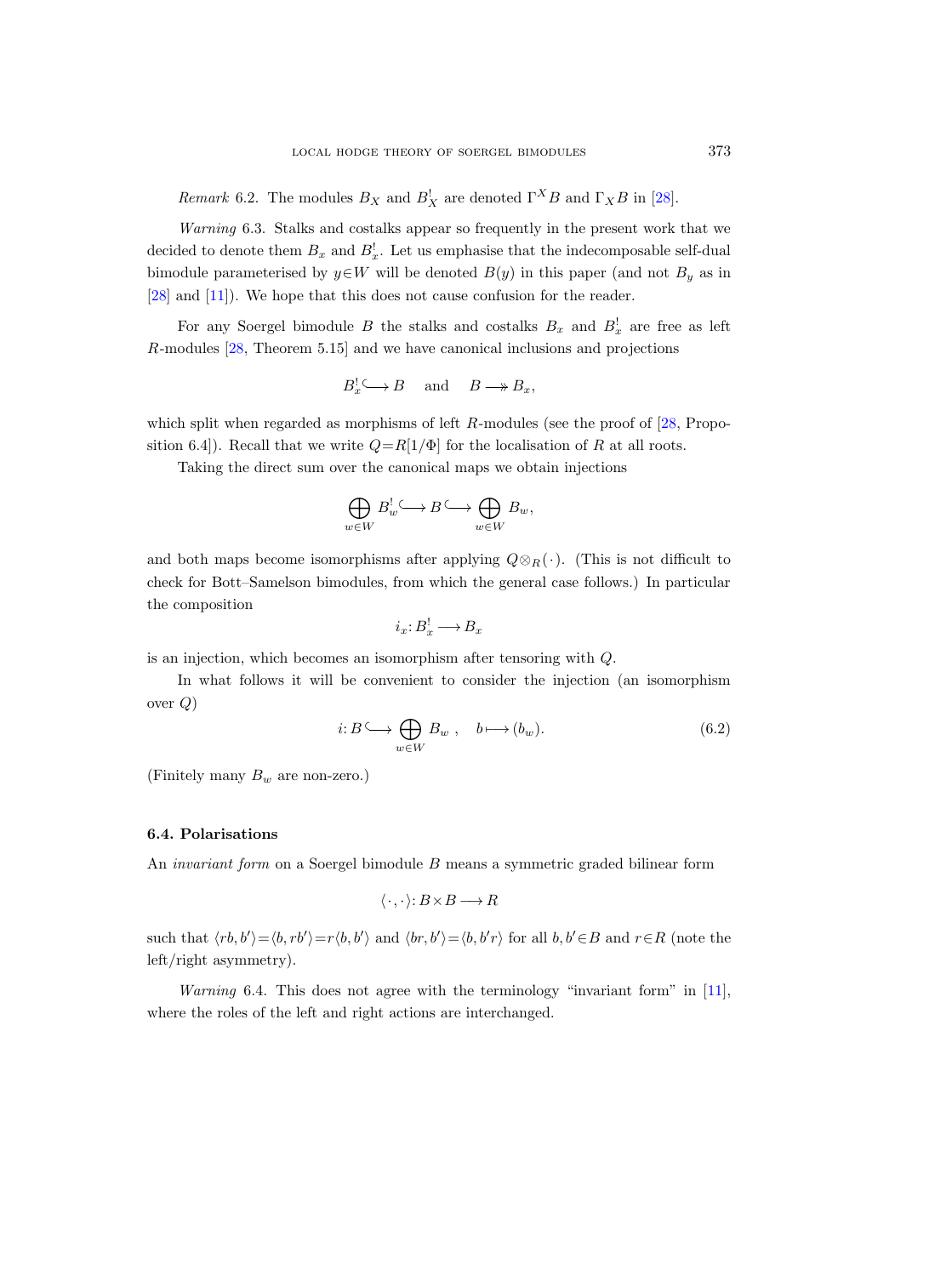An invariant form on a Soergel bimodule  $B$  is non-degenerate if it induces an isomorphism  $B \xrightarrow{\sim} \mathbb{D}B$ . A *polarisation* of a Soergel bimodule B is a non-degenerate invariant form  $\langle \cdot, \cdot \rangle_B$  on B. Throughout a *polarised Soergel bimodule* will mean a Soergel bimodule B together with a fixed non-degenerate invariant form  $\langle \cdot, \cdot \rangle_B$ . We will denote a polarised Soergel bimodule by  $(B, \langle \cdot, \cdot \rangle_B)$  or simply B (in which case the form is implicit).

Let  $w$  be an expression. The set

$$
\{c_{\pi} := c_{u_1}c_{u_2} \dots c_{u_m} : \underline{\pi} = u_1 \dots u_m \text{ a subexpression of } \underline{w}\}
$$

gives a basis of  $B(w)$  as a free left R-module. We define the *intersection form* on  $B(w)$ to be

$$
\langle f, g \rangle_{B(\underline{w})} = \text{Tr}(fg),
$$

where  $\text{Tr}(fg)$  denotes the coefficient of  $c_w$  in the above basis, and  $fg$  denotes the product of f and g in  $B(\underline{w})$  (a ring). Then  $\langle \cdot, \cdot \rangle_{B(\underline{w})}$  is a non-degenerate invariant form on  $B(\underline{w})$ (see [\[11,](#page-62-0) §3.4] and [\[11,](#page-62-0) Lemma 3.8], remembering to switch left and right actions). Unless we state explicitly otherwise, we will always regard Bott–Samelson bimodules as polarised with respect to their intersection forms.

An important case below will be given by the intersection form on  $B(s)$ . In the left basis  ${c_{\rm id}, c_s}$  of §[6.2](#page-30-0) we have

<span id="page-33-0"></span>
$$
\langle c_{\rm id}, c_{\rm id} \rangle = 0, \quad \langle c_{\rm id}, c_s \rangle = \langle c_s, c_{\rm id} \rangle = 1 \quad \text{and} \quad \langle c_s, c_s \rangle = \alpha_s.
$$
 (6.3)

Given two Soergel bimodules  $B_1$  and  $B_2$  equipped with invariant forms  $\langle \cdot, \cdot \rangle_{B_1}$  and  $\langle \cdot, \cdot \rangle_{B_2}$  it is easy to check that we get an invariant form on  $B_1B_2$  via

$$
\langle b_1b_2,b'_1b'_2\rangle_{B_1B_2}=\langle b_1\langle b_2,b'_2\rangle_{B_2},b'_1\rangle_{B_1}=\langle b_1,b'_1\langle b_2,b'_2\rangle_{B_2}\rangle_{B_1}.
$$

One may also check that if  $\langle \cdot, \cdot \rangle_{B_1}$  and  $\langle \cdot, \cdot \rangle_{B_2}$  are non-degenerate, then so is  $\langle \cdot, \cdot \rangle_{B_1 B_2}$ . (This is clear after choosing bases and dual bases for  $B_1$  and  $B_2$ .) In particular, if  $B_1$ and  $B_2$  are polarised, then so is  $B_1B_2$ .

Remark 6.5. This construction is associative in an obvious sense. One may check that it returns the intersection form on a Bott–Samelson bimodule, starting from the intersection form on each of the  $B(s)$  factors.

# <span id="page-33-1"></span>6.5. Positive polarisations

Recall that a Soergel bimodule B is perverse if

$$
B = \bigoplus B(y)^{\oplus m_y}
$$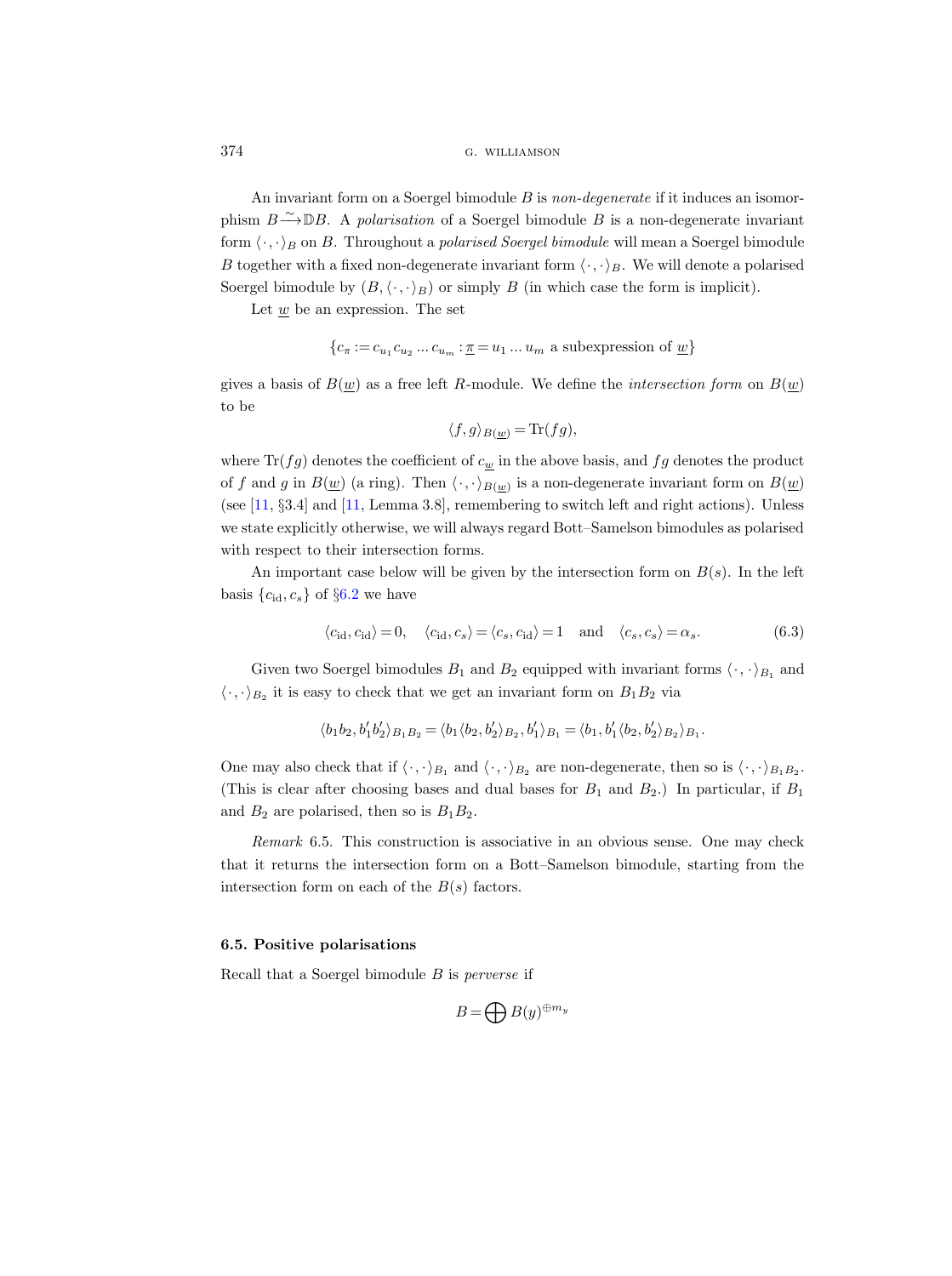for some  $m_y \in \mathbb{Z}_{\geqslant 0}$ . (That is, B is isomorphic to a direct sum of indecomposable self-dual Soergel bimodules without shifts.)

Recall that Soergel's conjecture combined with Soergel's hom formula [\[28,](#page-62-3) Theorem 5.15] implies that

<span id="page-34-1"></span>
$$
Hom(B(x), B(y)) = \begin{cases} \mathbb{R}, & \text{if } x = y, \\ 0, & \text{otherwise.} \end{cases}
$$
\n(6.4)

Hence if  $B$  is any perverse Soergel bimodule we have a canonical "isotypic" decomposition

<span id="page-34-0"></span>
$$
B = \bigoplus V(z) \otimes_{\mathbb{R}} B(z) \tag{6.5}
$$

for real (degree-zero) vector spaces  $V(z)$ . The following important fact will be used repeatedly in what follows (it also played a key role in [\[11\]](#page-62-0)).

<span id="page-34-3"></span>LEMMA 6.6. The decomposition  $(6.5)$  is orthogonal for any invariant form on B.

*Proof.* An invariant form yields a morphism  $B \rightarrow \mathbb{D}B \cong B$  which must respect [\(6.5\)](#page-34-0)  $\Box$ by  $(6.4)$ .

*Remark* 6.7. Similar arguments show that giving an invariant form on  $B$  is the same thing as giving a symmetric form on each  $V(z)$ , once one has fixed the intersection form on each  $B(z)$ .

In particular, a polarisation of  $B(z)$  induces an isomorphism  $B(z) \rightarrow D B(z) = B(z)$ , and hence is unique up to a scalar. As in [\[11\]](#page-62-0) we choose for every  $y \in W$  an embedding of  $B(y)$  as a summand in  $B(y)$  for some reduced expression y of y. Restricting the intersection form on  $B(y)$  yields a polarisation of  $B(y)$ . (The non-degenerate intersection form gives an isomorphism  $\phi: B(y) \longrightarrow \mathbb{D}B(y)$ . As the summand  $B(y) \subset B(y)$  is unique up to isomorphism,  $\phi$  restricts to an isomorphism  $\phi: B(y) \longrightarrow \mathbb{D}B(y)$ . Hence the restriction to  $B(y)$  is non-degenerate.) We call this polarisation the intersection form (it is well-defined up to a positive scalar).

Let  $(B, \langle \cdot, \cdot \rangle)$  be a polarised Soergel bimodule. We say that B is positively polarised if it satisfies the following conditions:

(1) B is perverse and vanishes in even or odd degree;

(2) if we fix a decomposition as in [\(6.5\)](#page-34-0) and let  $z \in W$  be maximal such that  $m_z \neq 0$ then the induced form on each  $V(y)$  is  $(-1)^{(\ell(z)-\ell(y))/2}$  times a positive definite form.

(Our assumption that B vanishes in even or odd degree forces all elements of  $\{\ell(y):$  $m_y \neq 0$ } to have the same parity, and hence  $\frac{1}{2}(\ell(z)-\ell(y))$  in (2) makes sense.)

<span id="page-34-2"></span>Remark 6.8. Suppose  $y \in W$  and  $s \in S$  with  $ys \gt y$ . Then  $B(y)B(s)$  is perverse (as follows from Soergel's conjecture), and has a natural form induced from the intersection forms on  $B(y)$  and  $B(s)$  (see §[6.4\)](#page-32-0). This yields a positive polarisation [\[11,](#page-62-0) Proposition 6.12].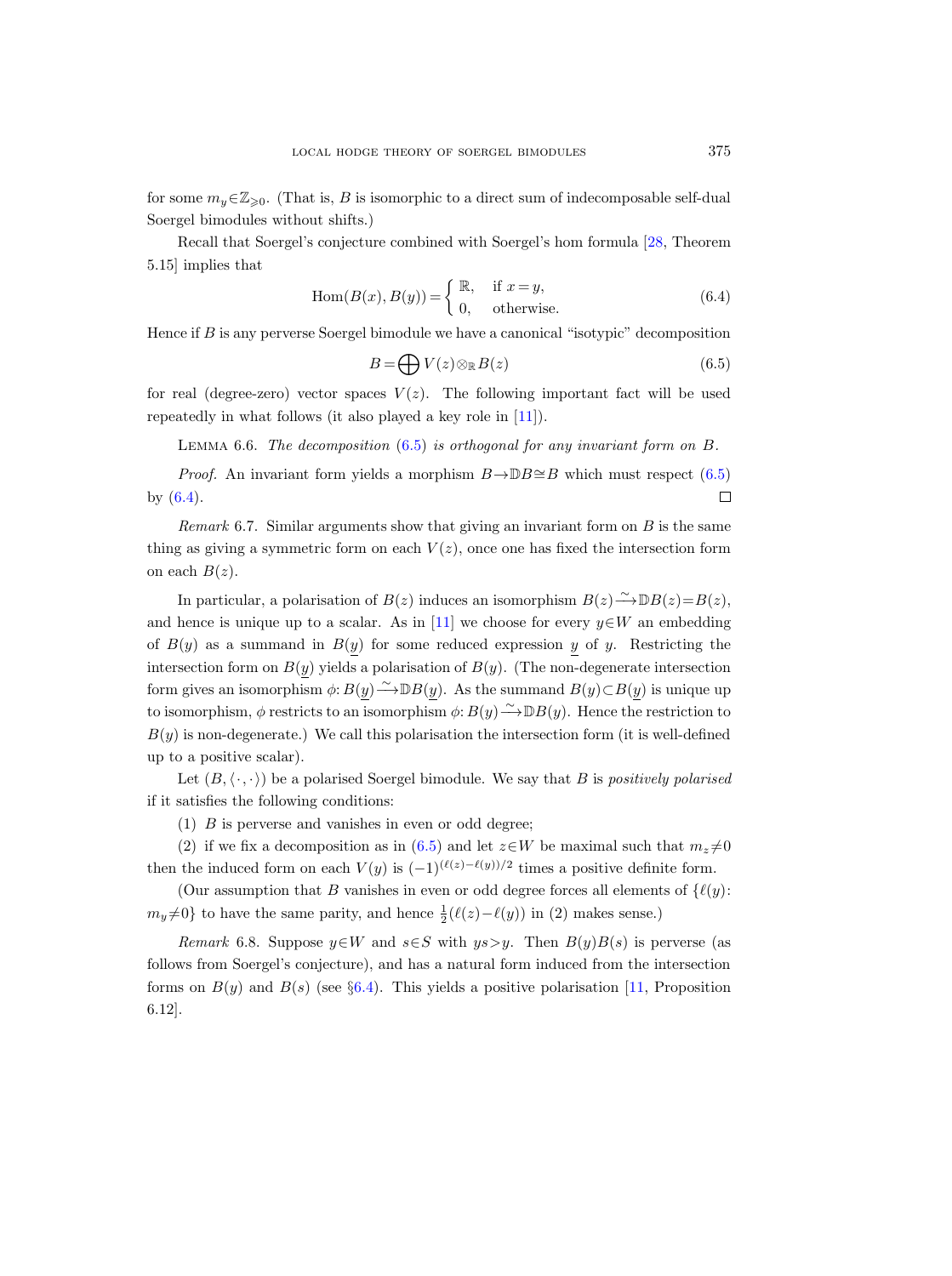# 6.6. Adjoints

Let B and B' be polarised Soergel bimodules. Given a map  $f : B \to B'[m]$  (i.e. f is a degree m map from B to B') we denote by  $f^*$ :  $B' \rightarrow B[m]$  the adjoint map. It is uniquely determined by the property

$$
\langle b, f^*(b')\rangle_B = \langle f(b), b'\rangle_{B'}
$$

for all  $b \in B$  and  $b' \in B'$ . In particular  $f = (f^*)^*$ .

Recall the "dot" maps  $m: B(s) \to R[1]$  and  $\mu: R \to B(s)[1]$  from §[6.2.](#page-30-0) An easy calculation shows that (with respect to the intersection forms on  $B(s)$  and R)

<span id="page-35-1"></span>
$$
m = \mu^*.\tag{6.6}
$$

Let  $B_1$  and  $B_2$  be two polarised Soergel bimodules. Then, if

$$
f_1: B_1 \longrightarrow B'_1[i] \text{ and } f_2: B_2 \longrightarrow B'_2[i']
$$

are morphisms, then

<span id="page-35-2"></span>
$$
(f_1 f_2)^* = f_1^* f_2^* \colon B_1' B_2' \longrightarrow B_1 B_2[i + i'].
$$
\n
$$
(6.7)
$$

#### 6.7. Local forms

Now suppose that  $B$  is polarised via

$$
\langle \cdot, \cdot \rangle: B \times B \longrightarrow R.
$$

By extension of scalars, we obtain a form

$$
\langle \cdot , \cdot \rangle_Q : Q \otimes_R B \times Q \otimes_R B \longrightarrow Q.
$$

<span id="page-35-0"></span>LEMMA 6.9. The form  $\langle \cdot, \cdot \rangle_Q$  is orthogonal with respect to the decomposition in  $(6.2).$  $(6.2).$ 

*Proof.* Suppose that  $b \in B_x$  and  $b' \in B_y$ . Then, for all  $r \in R$ , we have

$$
r\langle b, b' \rangle = \langle b, rb' \rangle = \langle b, b'y^{-1}(r) \rangle = \langle by^{-1}(r), b' \rangle = \langle xy^{-1}(r)b, b' \rangle = xy^{-1}(r)\langle b, b' \rangle.
$$

Hence if  $\langle b, b' \rangle \neq 0$  then  $x=y$  (remember that R is an integral domain and  $W \rightarrow Aut(R)$ ) is faithful).  $\Box$ 

*Definition* 6.10. We write  $\langle \cdot, \cdot \rangle_B^w$  (or  $\langle \cdot, \cdot \rangle^w$  if the context is clear) for the induced  $Q$ -valued form on  $B_w$  and call it the *local intersection form*.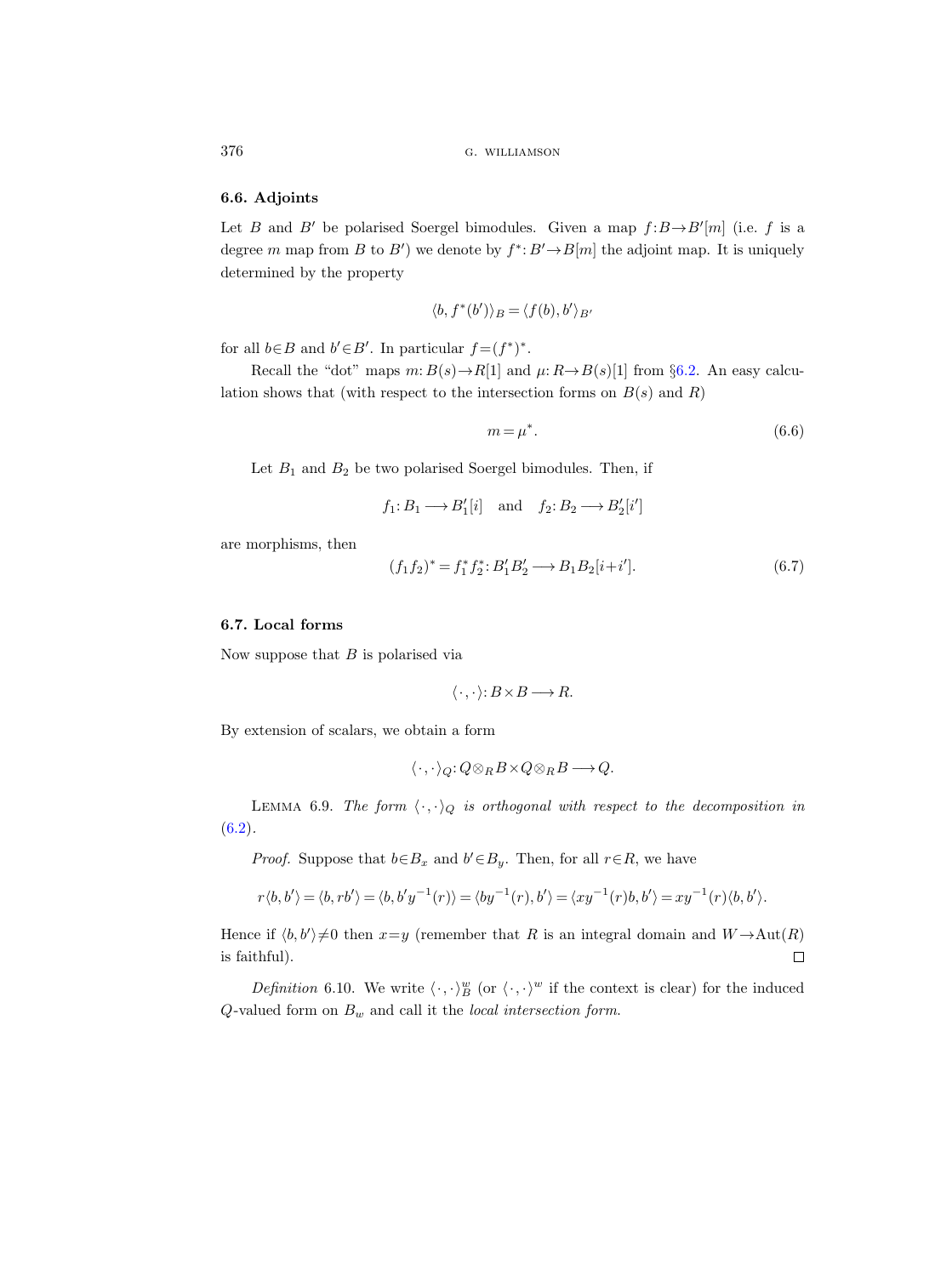Remark 6.11. This local intersection form is not the same as the local intersection form considered in [\[11\]](#page-62-0). In fact, the local intersection forms considered in [\[11\]](#page-62-0) may be "embedded" into those above. We will not discuss this here, but see §[7.5.](#page-54-0)

The following proposition summarises the key properties of the local intersection form.

PROPOSITION 6.12. (1) For all  $b, b' \in B$  we have

$$
\langle b,b'\rangle=\sum_{w\in W}\langle b_w,b'_w\rangle^w.
$$

- (2)  $\langle \cdot, \cdot \rangle^w$  induces a non-degenerate graded form on  $Q \otimes_R B_w$ .
- (3)  $B_w, B_w^! \subset Q \otimes_R B_w$  are dual lattices with respect to  $\langle \cdot, \cdot \rangle^w$ .

Proof. Statements (1) and (2) follow from the definitions. For (3) note that, by (1) and Lemma [6.9,](#page-35-0)  $\langle B_w^!, B_w \rangle^w = \langle B_w^!, B \rangle \subset R$ . Hence our non-degenerate form gives an injection

$$
B_w^! \longrightarrow (B_w)^*.
$$

Now, if we compare graded ranks (given by Soergel's hom formula), we see that our map is an isomorphism.  $\Box$ 

### 6.8. Local induced forms

Throughout this section we fix a Soergel bimodule B. The goal is to relate two forms on the Soergel bimodule  $BB(s)$ .

<span id="page-36-0"></span>PROPOSITION 6.13. For any Soergel bimodule B,  $x \in W$  and  $s \in S$  we have a canonical identification  $(BB(s))_x = B_{x,xs}[1]$  (as left R-modules).

*Proof.* For the proof let us work in the category of  $R \otimes R$ -modules, viewing all Rbimodules as  $R \otimes R$ -modules. We have (all unspecified tensor products are over  $\mathbb{R}$ )

$$
(BB(s)) \otimes_{R \otimes R} R(x)[-1] = B \otimes_{R \otimes R} (R \otimes R \otimes_{R \otimes R^s} R \otimes R) \otimes_{R \otimes R} R(x)
$$
  

$$
= B \otimes_{R \otimes R} (R \otimes R \otimes_{R \otimes R^s} R(x))
$$
  

$$
= B \otimes_{R \otimes R} (R(x)B(s))[-1]
$$
  

$$
= B \otimes_{R \otimes R} R(x, xs)
$$
  

$$
= B_{x, xs}.
$$

(We have used the isomorphism  $R(x)B(s)[-1]=R(x,xs)$ . This follows from the identity  $B(s)[-1]=R(id, s)$ , which can be checked by hand.) The proposition now follows.  $\Box$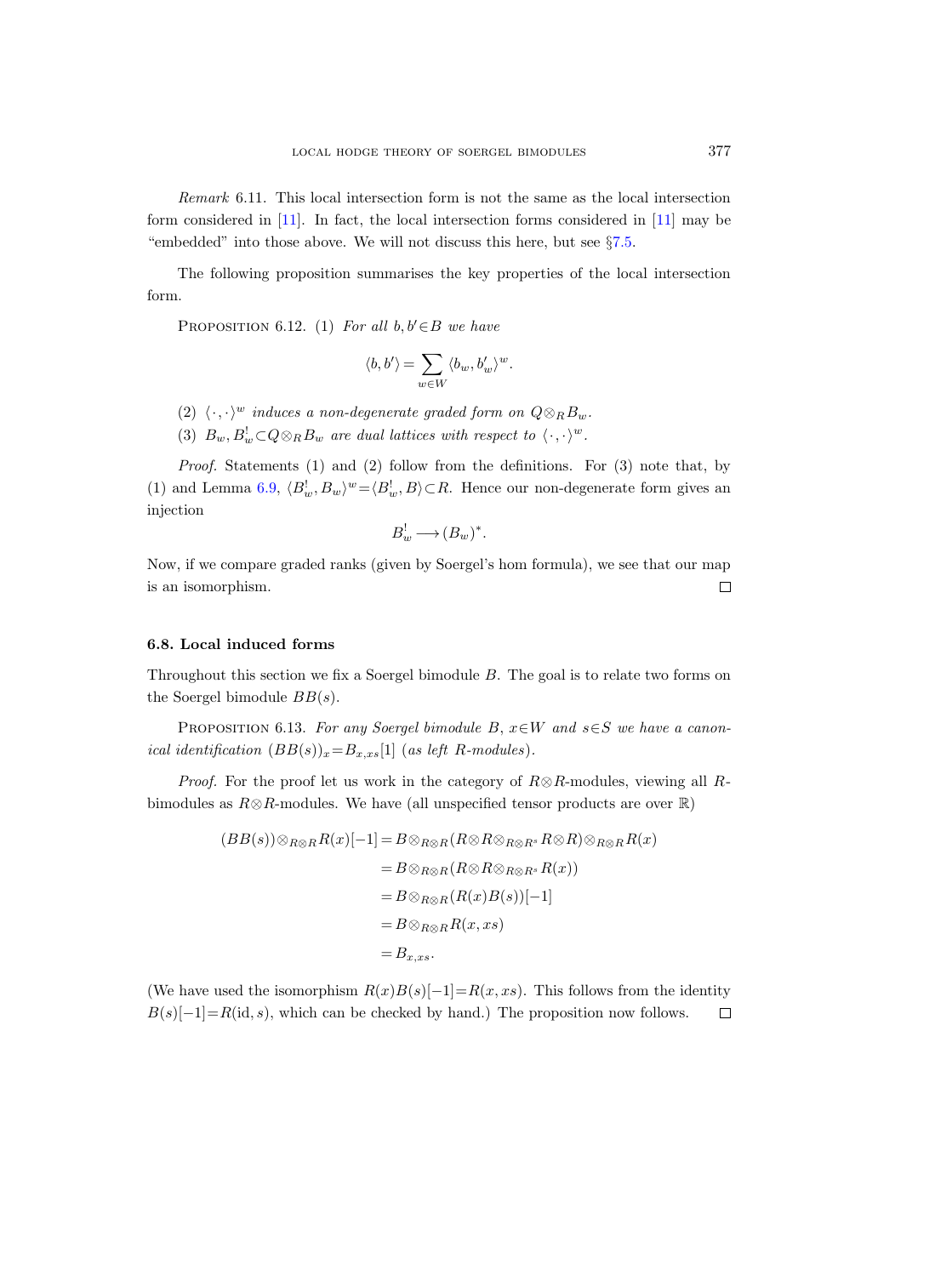Remark 6.14. Recall that the invariant ring  $R^s$  is the ring of regular functions on the quotient  $\mathfrak{h}/\langle s \rangle$ . In the language of coherent sheaves the functor of tensoring on the right with  $B(s)$  is isomorphic to  $\pi^*\pi_*[1]$ , where  $\pi: \mathfrak{h} \times \mathfrak{h} \to \mathfrak{h} \times \mathfrak{h}/\langle s \rangle$  is the quotient map. The above proof is an algebraic translation of simple facts about the effect of push-forward and pull-back on stalks.

LEMMA 6.15. The natural map  $B_{x,xs} \to B_x \oplus B_{xs}$  is injective.

*Proof.* The map in question becomes an isomorphism after applying  $Q \otimes_R (\cdot)$ . Hence it is enough to show that  $B_{x,xs}$  is torsion free as a left R-module. However this follows from the previous proposition, as the stalks and costalks of Soergel bimodules are free as left  $R$ -modules [\[28,](#page-62-3) Theorem 5.15].  $\Box$ 

<span id="page-37-1"></span>LEMMA 6.16. Let  $f, g, h \in \mathbb{R}$ . For any  $x \in W$  we have a commutative diagram

$$
BB(s) \longrightarrow (BB(s))_x \xrightarrow{\sim} B_{x, xs} \longrightarrow B_x \oplus B_{xs}
$$
  
\n
$$
HBgB(s)h \downarrow \qquad \qquad \downarrow \qquad \qquad \downarrow \qquad \qquad \gamma \downarrow
$$
  
\n
$$
BB(s) \longrightarrow (BB(s))_x \xrightarrow{\sim} B_{x, xs} \longrightarrow B_x \oplus B_{xs},
$$

where  $\gamma = (fx(q)x(h), fx(q)xs(h)) \in R \oplus R$ . (The two isomorphisms are those of Proposition [6.13](#page-36-0). All other horizontal maps are canonical.)

*Proof.* This follows easily by chasing  $f \cdot b g b' h \otimes 1$  through the identifications in the proof of Proposition [6.13.](#page-36-0)  $\Box$ 

Now let us assume that B is polarised by  $\langle \cdot, \cdot \rangle_B$ . Then  $B_{x,xs}$  carries a form induced by the sum of the two local intersection forms on  $B_x$  and  $B_{xs}$  under the inclusion  $B_{x,xs} \hookrightarrow$  $B_x \oplus B_{xs}$ . On the other hand  $(BB(s))_x$  carries a local intersection form (coming from the induced form on  $BB(s)$ ). The following proposition relates these forms.

<span id="page-37-0"></span>PROPOSITION 6.17. Let B be a polarised Soergel bimodule. Then, under the identification

$$
(BB(s))_x = B_{x, xs}[1] \subset (B_x \oplus B_{xs})[1]
$$

of Proposition [6.13,](#page-36-0) we have

$$
\langle\,\cdot\,,\,\cdot\,\rangle^x_{BB(s)}=\frac{1}{x\alpha_s}(\langle\,\cdot\,,\cdot\rangle^x_B+\langle\,\cdot\,,\cdot\rangle^{xs}_B).
$$

*Proof.* Recall that for a general Soergel bimodule B' we denote the map  $B' \to \bigoplus B'_x$ by  $b \mapsto (b_x)$ . For the course of the proof let  $j_x$  denote the composition

$$
j_x \colon (BB(s))_x \xrightarrow{\sim} B_{x,xs}[1] \hookrightarrow (B_x \oplus B_{xs})[1],
$$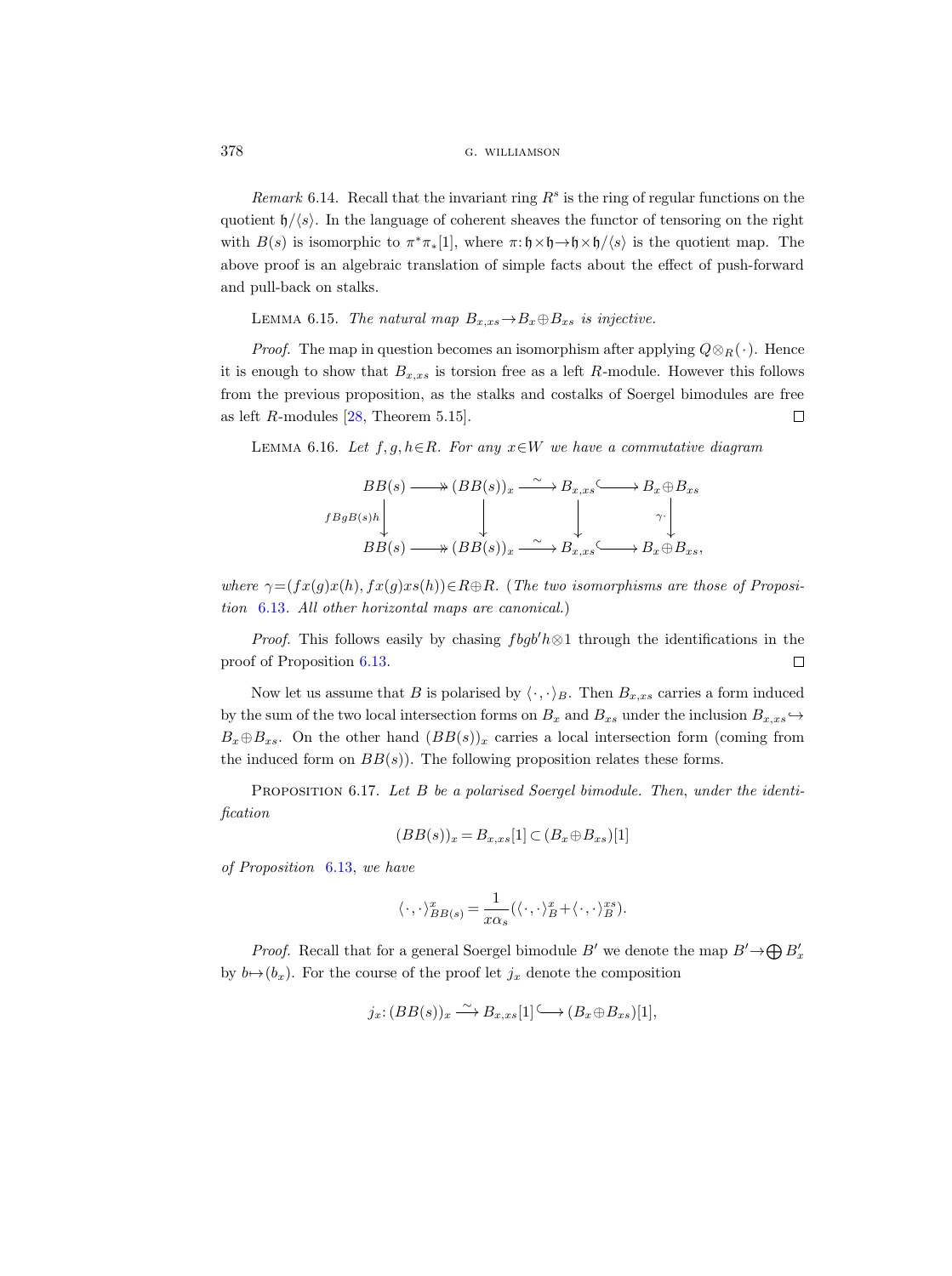where the first map is the identification of Proposition [6.13](#page-36-0) and the second map is the inclusion. We have (as follows from a simple calculation)

<span id="page-38-0"></span>
$$
j_x(bc_{\rm id}) = (b_x, b_{xs}),\tag{6.8}
$$

$$
j_x(bc_s) = (b_x \alpha_s, 0) = x \alpha_s(b_x, 0). \tag{6.9}
$$

For the course of the proof let us write  $\langle \cdot, \cdot \rangle_{\text{ind}}^x$  for the form displayed on the right-hand side in the proposition. We want to show  $\langle \cdot, \cdot \rangle^x_{BB(s)} = \langle \cdot, \cdot \rangle^x_{\text{ind}}$ . In order to check this it is enough to show that if we define a form on  $BB(s)$  via

$$
\langle b, b' \rangle_{\text{ind}} := \sum_{x \in W} \langle j_x(b), j_x(b') \rangle_{\text{ind}}^x
$$

then we have

<span id="page-38-3"></span><span id="page-38-2"></span><span id="page-38-1"></span>
$$
\langle \cdot, \cdot \rangle_{\text{ind}} = \langle \cdot, \cdot \rangle_{BB(s)}.
$$

We do this by checking the defining properties of the induced form:

$$
\langle bc_{\rm id}, b'c_{\rm id} \rangle_{BB(s)} = 0 \tag{6.10}
$$

$$
\langle bc_s, b'c_{\text{id}} \rangle_{BB(s)} = \langle bc_{\text{id}}, b'c_s \rangle_{BB(s)} = \langle b, b' \rangle_B \tag{6.11}
$$

$$
\langle bc_s, b'c_s \rangle_{BB(s)} = \langle b, b' \alpha_s \rangle_B = \langle b \alpha_s, b' \rangle_B \tag{6.12}
$$

(these formulas follow from [\(6.3\)](#page-33-0) and the definition of the induced form).

Firstly, by  $(6.9)$  we have (for any  $b, b' \in B$ )

$$
\langle bc_{\text{id}}, b'c_{\text{id}} \rangle = \sum_{x \in X} \langle j_x(bc_{\text{id}}), j_x(b'c_{\text{id}}) \rangle_{\text{ind}}^x = \sum_{x \in W} \langle (b_x, b_{xs}), (b_x, b'_{xs}) \rangle_{\text{ind}}^x
$$

$$
= \sum_{x \in W} \frac{1}{x\alpha_s} (\langle b_x, b'_x \rangle_B^x + \langle b_{xs}, b'_{xs} \rangle_B^{xs}) = 0
$$

(The last line follows by breaking the sum into two pieces corresponding to  $xs \geq x$  and  $xs\leq x$  and using that  $s(\alpha_s)=-\alpha_s$ .) This gives [\(6.10\)](#page-38-1).

For  $(6.11)$  we have

$$
\langle bc_s, b'c_{\text{id}} \rangle_{\text{ind}} = \sum_{x \in W} \langle j_x(bc_s), j_x(b'c_{\text{id}}) \rangle_{\text{ind}}^x = \sum_{x \in W} \frac{1}{x \alpha_s} \langle b_x \alpha_s, b'_x \rangle_B^x
$$

$$
= \sum_{x \in W} \langle b_x, b'_x \rangle_B^x = \langle b, b' \rangle_B.
$$

(We use that  $b''\alpha_s = x(\alpha_s)b''$  for all  $b'' \in B_x$ .) An almost identical calculation shows that  $\langle bc_{\text{id}}, b'c_s \rangle_{\text{ind}} = \langle b, b' \rangle_B.$ 

For  $(6.12)$  we have

$$
\langle bc_s, b'c_s \rangle_{\text{ind}} = \sum_{x \in W} \frac{1}{x \alpha_s} \langle b_x \alpha_s, b'_x \alpha_s \rangle_{\text{ind}}^x = \sum_{x \in W} \langle b_x, b'_x \alpha_s \rangle_B^x = \langle b, b' \alpha_s \rangle_B.
$$

Hence  $\langle \cdot, \cdot \rangle_{ind} = \langle \cdot, \cdot \rangle_{BB(s)}$  and the proposition follows.

 $\Box$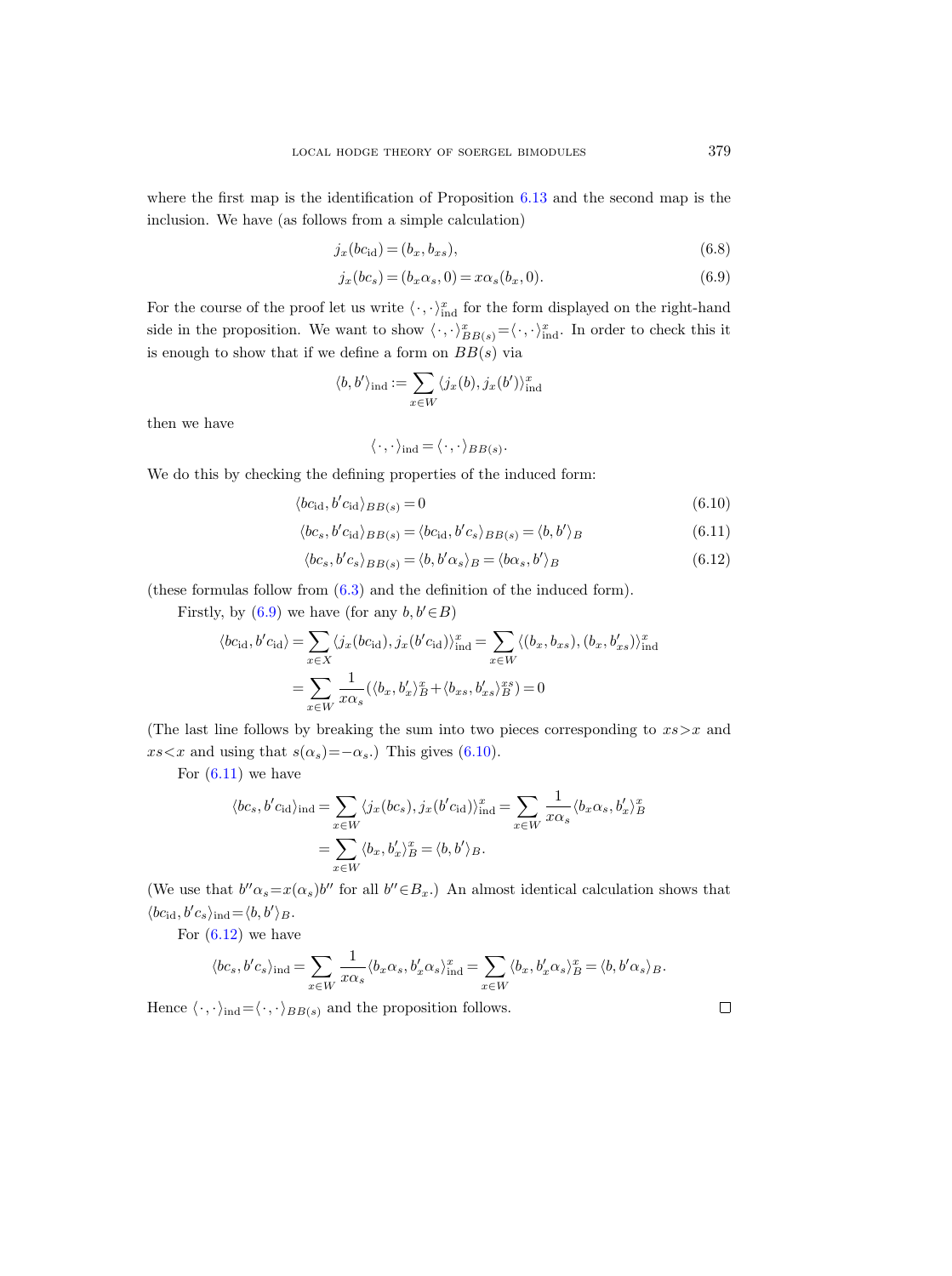#### <span id="page-39-1"></span>6.9. Local intersection forms and the equivariant multiplicity

Recall the nil Hecke ring from §[3.4.](#page-14-3) For any expression  $y=u \dots ts$  define  $e_{x,y} \in Q$  via

$$
D_{\underline{y}} := D_u \dots D_t D_s = \sum e_{x, \underline{y}} \delta_x.
$$

Then  $e_{x,y}=e_{x,y}$  if y is reduced and is zero otherwise (see §[3.4\)](#page-14-3). Let  $c_{x,y}$  denote the image of 1⊗1⊗...⊗1 in  $B(\underline{y})_x$  and let  $\langle \cdot, \cdot \rangle_{B(y)}^x$  denote the local intersection form on  $B(\underline{y})_x$ .

LEMMA 6.18. We have  $\langle c_{x,\underline{y}}, c_{x,\underline{y}} \rangle_{B(y)}^x = e_{x,\underline{y}}$ .

*Proof.* We prove the lemma by induction on the length of  $y$ , with the case of the empty sequence being straightforward. Let  $y' := u \dots t$  denote the expression obtained from  $y$  by deleting the final  $s$ . Under the identifications and injection

$$
B(y)_x = (B(y')B(s))_x = B(y')_{x, xs} \longrightarrow B(y')_x \oplus B(y')_{xs},
$$

one checks that  $c_{x,y}$  maps to  $(c_{x,y}, c_{xs,y'})$ . By Proposition [6.17](#page-37-0) and induction we have

$$
\langle c_{x,\underline{y}},c_{x,\underline{y}}\rangle^x_{B(\underline{y})}=\frac{1}{x\alpha_s}\big(\langle c_{x,\underline{y'}},c_{x,\underline{y'}}\rangle^x_{B(\underline{y'})}+\langle c_{xs,\underline{y'}},c_{xs,\underline{y'}}\rangle^{xs}_{B(\underline{y'})}\big)=\frac{1}{x\alpha_s}\big(e_{x,\underline{y'}}+e_{xs,\underline{y'}}\big)=e_{x,\underline{y}},
$$

where the last equality follows by expanding  $D_{y'}D_s$ .

Recall that for all y we have fixed a realisation of 
$$
B(y)
$$
 as a summand of  $B(y)$ , for  
some reduced expression  $y$  for y. Let us denote by  $c_{bot}$  (resp.  $c_{x,y}$ ) the image of  $1 \otimes ... \otimes 1$   
in  $B(y)$  (resp.  $B(y)_x$ ). Because  $B(y)^{-\ell(y)}$  is 1-dimensional,  $c_{bot}$  and  $c_{x,y}$  are well defined  
up to a non-zero scalar.

<span id="page-39-0"></span>THEOREM 6.19. We have  $\langle c_{x,y}, c_{x,y} \rangle_{B(y)}^x = \gamma e_{x,y}$  for some  $\gamma \in \mathbb{R}_{>0}$ .

*Proof.* Let us denote by  $i: B(y) \rightarrow B(y)$  our fixed realisation of  $B(y)$  as a summand of  $B(y)$ . Recall that the intersection form on  $B(y)$  is defined as the restriction of the intersection form on  $B(\underline{y})$ . Hence we need to calculate  $\langle i(c_{x,y}), i(c_{x,y}) \rangle_{B(y)}^x$ . However  $B(y)_x$  and  $B(y)_x$  are both generated in degrees  $\geq -\ell(y)$  and are of dimension 1 in degree  $-\ell(y)$ . It follows that  $i(c_{x,y})=c_{x,y}$  and the theorem follows from the previous lemma. □

Remark 6.20. Actually one may prove the existence of elements  $c_{\text{bot}} \in B(y)^{-\ell(y)}$  and  $c_{x,y} \in B(y)_x^{-\ell(y)}$  which are canonical up to sign, once one has fixed a positive polarisation on  $B(y)$ . With this choice the scalar factor  $\gamma$  in the above theorem disappears. One proceeds as follows: for any reduced expression  $y$  the positive integer  $N$  appearing in the the proof of  $[11, \text{Lemma } 3.10]$  is easily seen to depend only on y. Now  $c_{\text{bot}}$  (and hence  $(c_{x,y})$  is fixed up to sign by requiring that  $\langle c_{\text{bot}}, \varrho^{\ell(y)} c_{\text{bot}} \rangle_{B(y)} = N$ .

$$
\Box
$$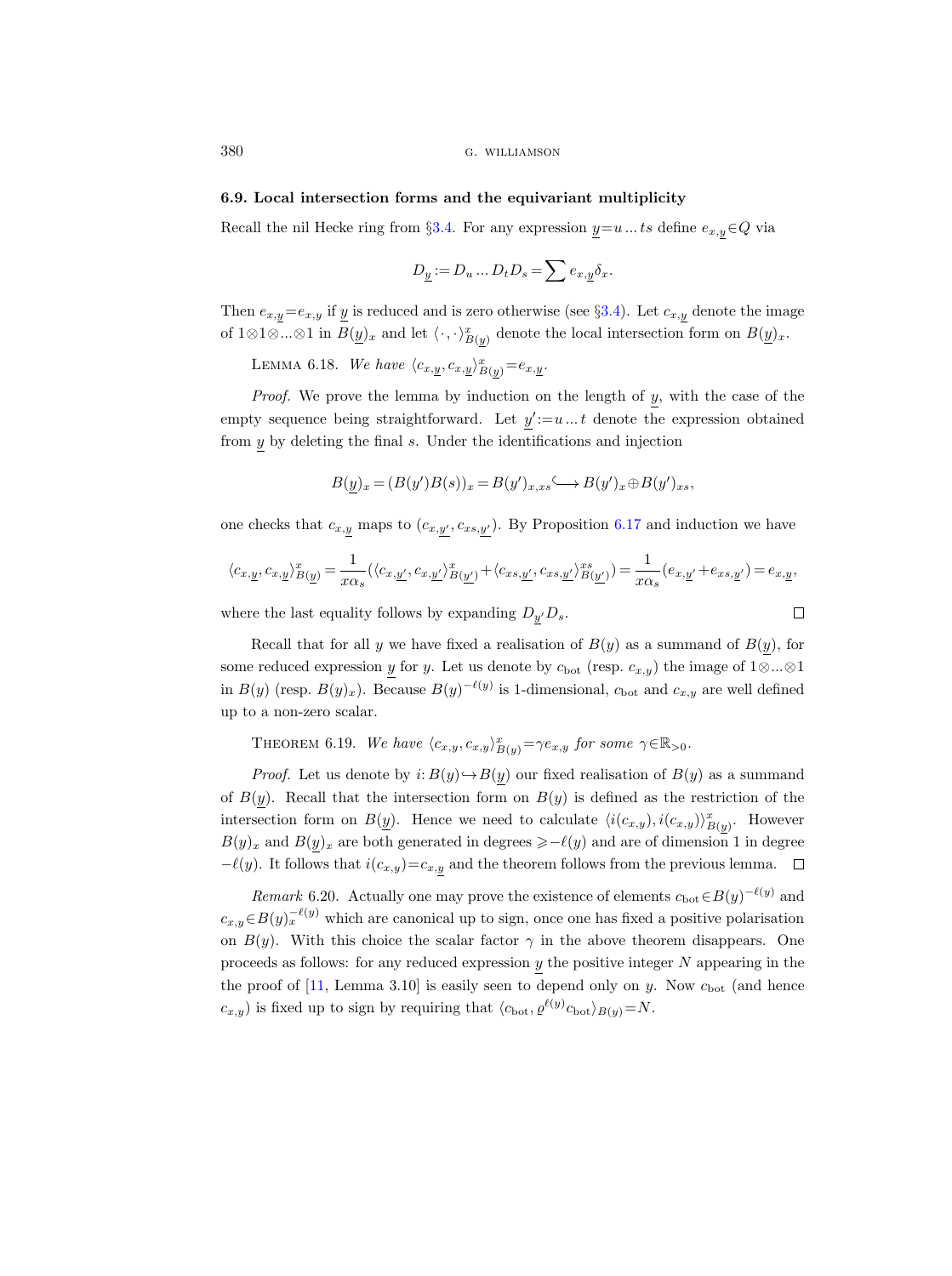# <span id="page-40-3"></span>6.10. Soergel bimodules and  $\mathbb{P}^1$ -sheaves

Let B be a Soergel bimodule and fix  $x \in W$  and  $s \in S$  with  $x < xs$ .

With this data we may associate a  $\mathbb{P}^1$ -sheaf  $M(B, x, xs)$  as follows (we set  $M :=$  $M(B, x, xs)$  to simplify notation, and why we obtain a  $\mathbb{P}^1$ -sheaf will be explained later):

- (1)  $M_0 = A \otimes_R B_x[1]$  and  $M_\infty = A \otimes_R B_{xs}[1]$ ;
- (2)  $M_{\mathbb{C}^*}$  is defined as the push-out of (left, graded) A-modules:

$$
A \otimes_R B_{x, xs}[1] \longrightarrow A \otimes_R B_{xs}[1]
$$
  

$$
\downarrow \qquad \qquad \downarrow
$$
  

$$
A \otimes_R B_x[1] \longrightarrow M_{\mathbb{C}^*};
$$

(3)  $\varrho_0: M_0 \to M_{\mathbb{C}^*}$  and  $\varrho_\infty: M_\infty \to M_{\mathbb{C}^*}$  are the maps occurring in the above push-out diagram.

Now  $B_{x,xs} \to B_x \oplus B_{xs}$  is an injective map of free R-modules which is an isomorphism over Q and hence  $A \otimes_R B_{x,xs} \to A \otimes_R B_x \oplus A \otimes_R B_{xs}$  is injective. Hence we have a canonical isomorphism

<span id="page-40-1"></span>
$$
A \otimes_R B_{x,xs}[1] = M_{0,\infty}.\tag{6.13}
$$

Also, as the inclusion  $B_{x,xs} \to B_x \oplus B_{xs}$  becomes an isomorphism after inverting  $x(\alpha_s)$ ,  $M_{\mathbb{C}^*}$  is annihilated by  $0 \neq \sigma(x(\alpha_s))$ . Hence we indeed have a sheaf on the moment graph of  $\mathbb{P}^1$ .

<span id="page-40-0"></span>PROPOSITION 6.21. 
$$
M=M(B,x, xs)
$$
 is a  $\mathbb{P}^1$ -sheaf.

Proof. Deferred until the next section.

Remark 6.22. Alternatively, one can deduce Proposition [6.21](#page-40-0) from results of Fiebig (indeed it was Fiebig's work that led the author to consider  $\mathbb{P}^1$ -sheaves). In [\[14,](#page-62-19) Proposition 7.1] Fiebig shows that one may obtain  $B$  as the global sections of a sheaf  $B$  on the moment graph of  $W$  (we refer the reader to  $[14]$  for unexplained terminology). The  $\mathbb{P}^1$ -sheaf defined above is obtained by restricting B to the directed subgraph  $x \rightarrow xs$  and applying  $A \otimes_R (\cdot)$ . It now follows from [\[14,](#page-62-19) Proposition 7.4] that we obtain a  $\mathbb{P}^1$ -sheaf.

If  $B$  carries a polarisation, then we can equip  $M$  with a polarisation via

(1) 
$$
\sigma(\langle \cdot, \cdot \rangle^x)/\sigma(x(\alpha_s))
$$
 on  $M_0$ ;

(2)  $\sigma(\langle \cdot, \cdot \rangle^{xs})/\sigma(x(\alpha_s)) = -\sigma(\langle \cdot, \cdot \rangle^{xs})/\sigma(xs(\alpha_s))$  on  $M_\infty$ .

Combining Proposition [6.13](#page-36-0) and [\(6.13\)](#page-40-1), we have an identification

<span id="page-40-2"></span>
$$
M_{0,\infty} = A \otimes_R (BB(s))_x,\tag{6.14}
$$

<span id="page-40-4"></span>and by Proposition [6.17](#page-37-0) we conclude the following result.

LEMMA  $6.23.$   $(6.14)$  is an isometry.

 $\Box$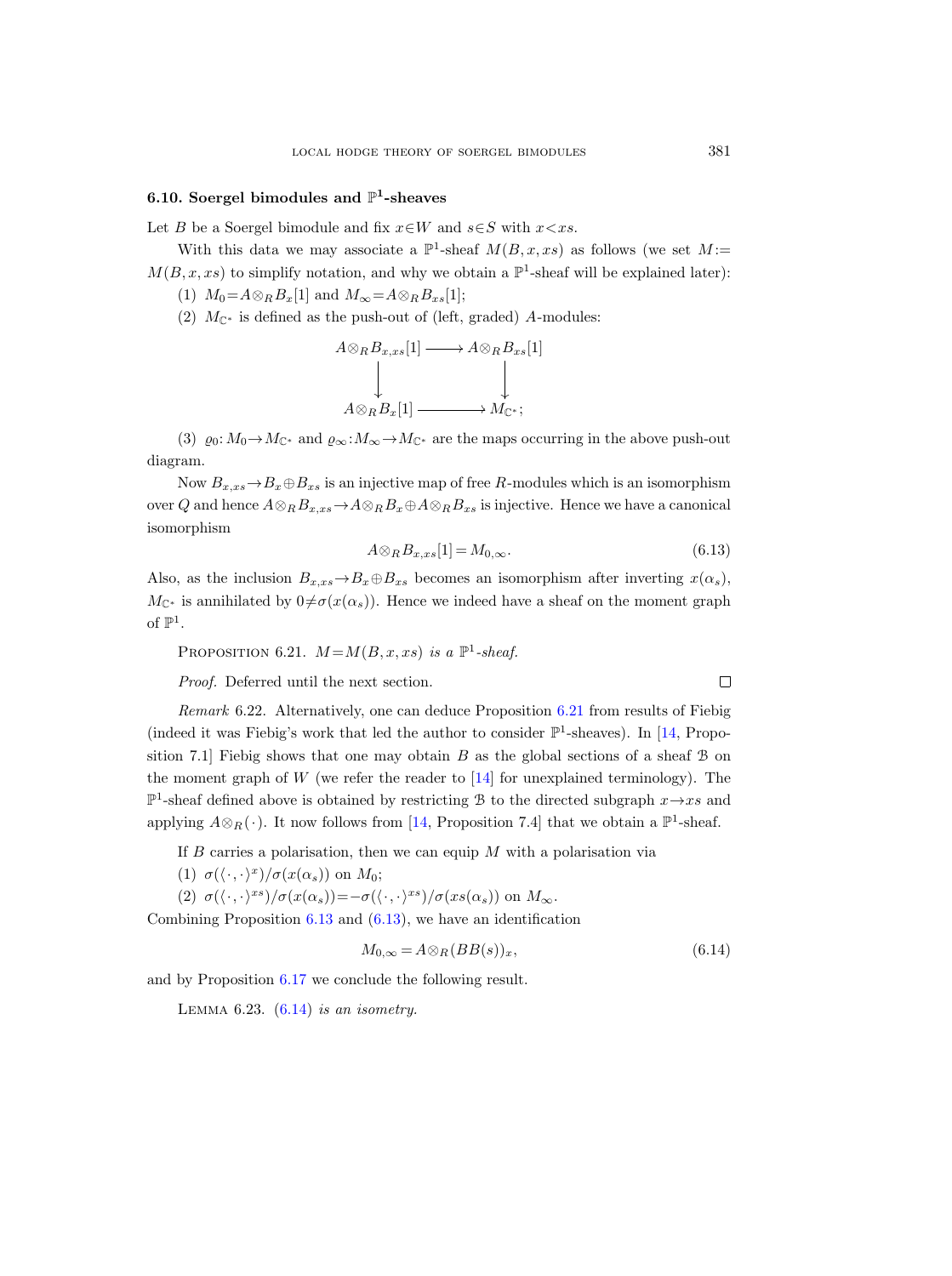# 6.11. Proof of Proposition [6.21](#page-40-0)

We keep the notation of the previous section. Our goal is to show that  $M := M(B, x, xs)$ is a  $\mathbb{P}^1$ -sheaf. This is immediate from the following proposition.

<span id="page-41-0"></span>PROPOSITION 6.24. Given a Soergel bimodule B,  $x \in W$  and  $s \in S$  with  $x \lt x s$ ,  $B_{x, xs}$ is isomorphic to a direct sum of shifts of  $R(x, xs)$  and  $R(x)$ .

Before giving the proof we need some terminology. We say that a graded  $R$ -bimodule E has a biflag (with respect to x and  $xs$ ) if it admits filtrations

<span id="page-41-1"></span>
$$
C \longrightarrow E \longrightarrow D \quad \text{and} \quad D' \longrightarrow E \longrightarrow C' \tag{6.15}
$$

such that C and C' (resp. D and D') are isomorphic to direct sums of shifts of  $R(x)$ (resp.  $R(xs)$ ). If E has a biflag then  $C=E_x^!$ ,  $C'=E_x$ ,  $D=E_{xs}$  and  $D'=E_{xs}^!$ . Hence, the filtrations  $(6.15)$  are canonical, if they exist.

*Proof.* For any Soergel bimodule  $B$ ,  $B_{x,xs}$  has a biflag (see the last three lines of the proof of [\[28,](#page-62-3) Proposition 6.4]). It follows from the proposition below that  $B_{x,x,s}$  is isomorphic to a direct sum of shifts of  $R(x)$ ,  $R(xs)$  and  $R(x, xs)$ . Finally, one can use [\[28,](#page-62-3) Lemma 6.10] to rule out any occurrences of  $R(xs)$ .  $\Box$ 

PROPOSITION 6.25. Suppose that  $E$  is a graded  $R$ -bimodule, and that  $E$  has a biflag. Then E is isomorphic to a direct sum of shifts of  $R(x)$ ,  $R(xs)$  and  $R(x, xs)$ .

We are grateful to Wolfgang Soergel for providing the following proof.

*Proof.* To simplify notation, set  $v=x$  and  $w=xs$ . It will be clear in the proof that the only assumptions we need on v and w is that  $\dim(\text{Gr}_v \cap \text{Gr}_w) + 1 = \dim \text{Gr}_w = \dim \text{Gr}_v$ . In the proof,  $Ext<sup>1</sup>$  refers to degree-zero extensions of graded  $R \otimes R$ -modules.

Each choice of linear form  $\theta \in (\phi \oplus \phi)^*$  with  $\theta|_{\text{Gr}_v} \neq 0$  and  $\theta|_{\text{Gr}_w} = 0$  gives an extension

<span id="page-41-2"></span>
$$
R(v)[-2] \xrightarrow{\theta} R(v, w) \longrightarrow R(w). \tag{6.16}
$$

Moreover, if we let I denote the regular functions on  $\text{Gr}_v \cap \text{Gr}_w$  then, by [\[28,](#page-62-3) Lemma 5.8], we have an identification of graded I-modules

<span id="page-41-3"></span>
$$
\bigoplus_{m\in\mathbb{Z}} \operatorname{Ext}^1(R(w), R(v)[-2+m]) = I \tag{6.17}
$$

mapping the class of [\(6.16\)](#page-41-2) to  $1 \in I$ . We fix such a  $\theta$  and hence an identification [\(6.17\)](#page-41-3).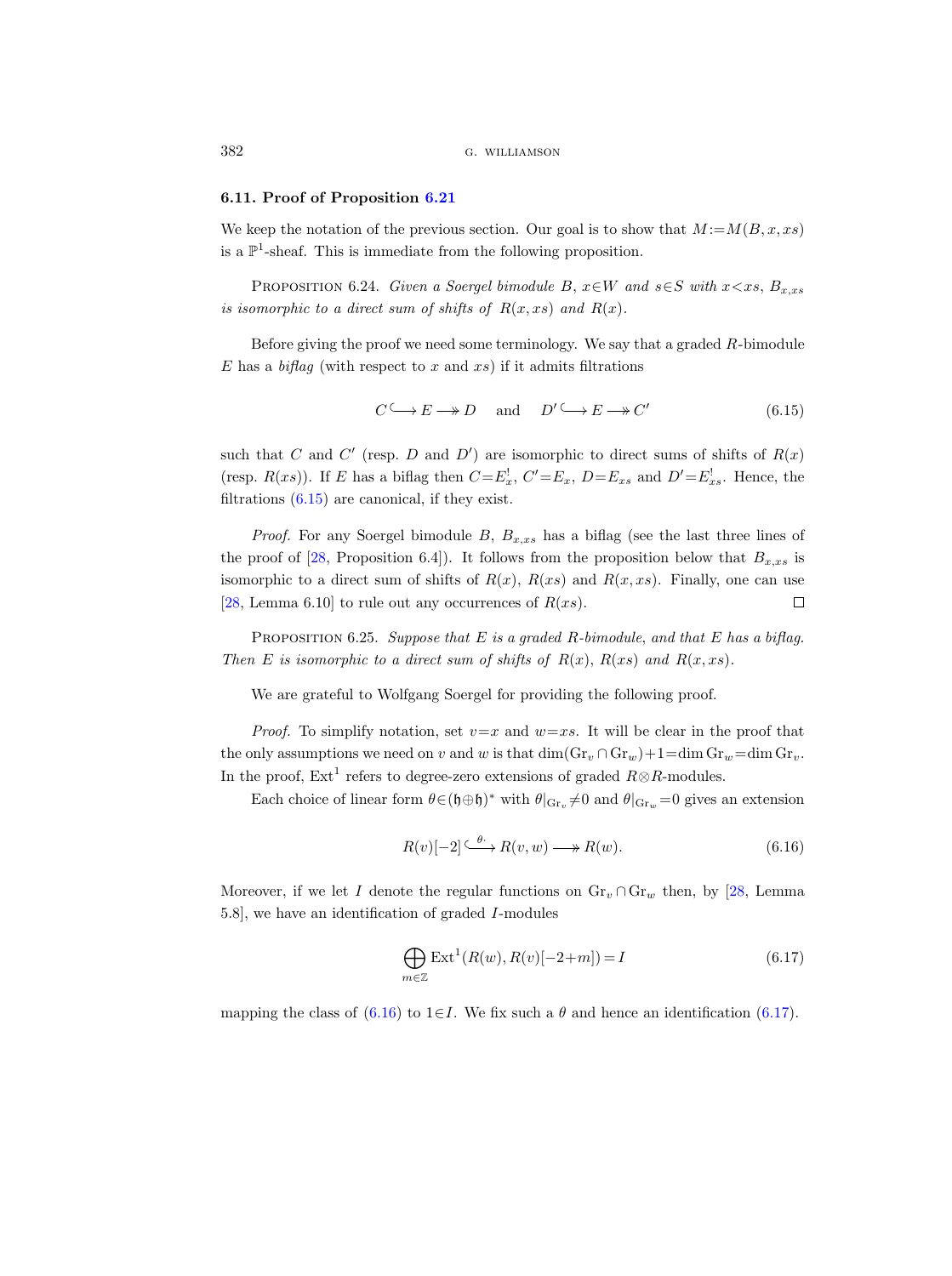Let us fix sequences  $m_1 \geqslant ... \geqslant m_f$  and  $n_1 \geqslant ... \geqslant n_g$  of integers. By additivity and  $(6.17)$ , we have an identification

$$
\text{Ext}^{1}\left(\bigoplus_{j=1}^{g} R(w)[n_{j}], \bigoplus_{i=1}^{f} R(v)[m_{i}-2]\right) = \bigoplus_{i,j} \text{Ext}^{1}(R(w)[n_{j}], R(v)[m_{i}-2])
$$
  
= 
$$
\bigoplus_{i,j} I^{m_{i}-n_{j}}.
$$

So now assume that  $E$  has a biflag. In particular, there exists a (homogenous degreezero) extension

<span id="page-42-0"></span>
$$
\bigoplus_{i=1}^{f} R(v)[m_i - 2] \longrightarrow E \longrightarrow \bigoplus_{j=1}^{g} R(w)[n_j]
$$
\n(6.18)

for certain  $m_i$  and  $n_j$  as above. Via the above identification, such an extension is determined by a matrix with entries

$$
C_{ji} \in \text{Ext}^{1}(R(w)[n_{j}], R(v)[m_{i}-2]) = I^{m_{i}-n_{j}}.
$$

As  $I^{<0}=0$  and  $I^{0}=\mathbb{R}$ , it follows that our matrix is block upper-triangular (i.e.  $C_{ji}=0$  if  $m_i < n_j$ ) with scalar matrices on the diagonal (i.e.  $C_{ji} \in I^0 = \mathbb{R}$  if  $m_i = n_j$ ).

Now I is even and so  $I^{m_i-n_j}=0$  if  $m_i$  and  $n_j$  are not of the same parity. In particular we may assume without loss of generality that all  $m_i$  and  $n_j$  are of the same parity. Moreover, if there exists i and j with  $n_j = m_i$  and  $0 \neq C_{ji} \in \mathbb{R}$ , then we change bases on the left and right of [\(6.18\)](#page-42-0) above to ensure that  $C_{ji}=1$  and  $C_{ji'}=0=C_{j'i}$  for all  $i'\neq i$  and  $j' \neq j$ . In this case our extension decomposes as  $E=R(v, w) \oplus E'$  and we can continue with  $E'$  in place of  $E$ .

Hence we may assume without loss of generality that our matrix is block uppertriangular (i.e.  $C_{ji}=0$  if  $m_i < n_j$ ) with zeroes on the diagonal (i.e.  $C_{ji}=0$  if  $m_i=n_j$ ). Under these new assumptions we see that if  $m_1 \leq n_1$  then  $C_{1i}=0$  for all i and so our extension splits as  $E = R(w)[n_1] \oplus E'$ ; again we are done by induction. So we may assume that  $m_1 > n_1$ . By assumption E has the biflag property, and hence if we consider the filtration

$$
E_w^! \longrightarrow E \longrightarrow E/E_w^!,
$$

we can find isomorphisms

$$
E_w^! \cong \bigoplus_{j=1}^g R(w)[n'_j-2] \quad \text{with } n'_1 \geqslant \ldots \geqslant n'_g
$$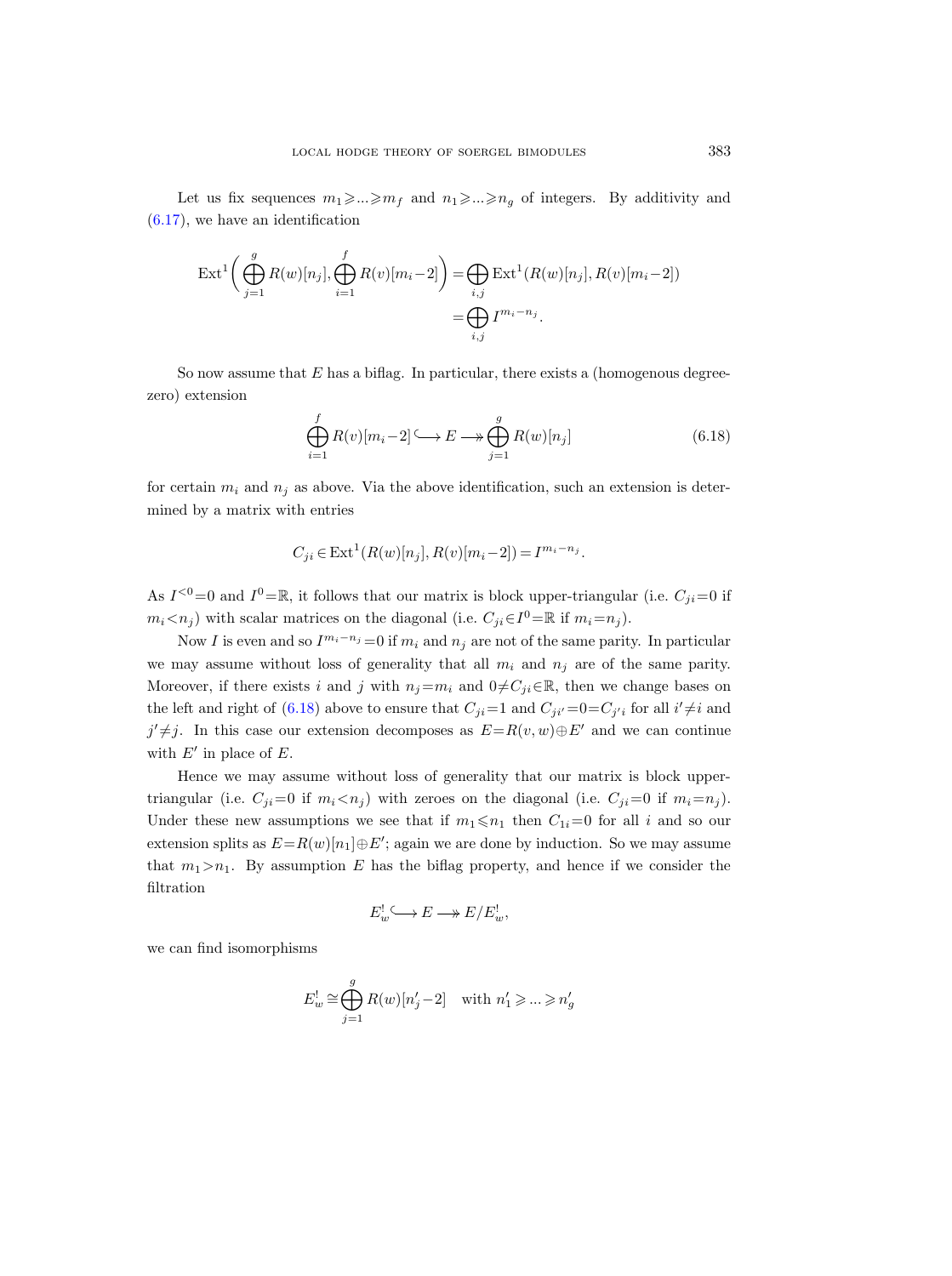and

$$
E/E_w^! \cong \bigoplus_{i=1}^f R(v)[m_i'] \quad \text{with } m_1' \geqslant \ldots \geqslant m_f'.
$$

Multiplication by  $\theta$  and the canonical quotient map give injections

$$
E/E_w^![-2] \stackrel{\theta}{\longleftrightarrow} E_v^! \longrightarrow E/E_w^!.
$$

(The first map is injective because  $E/E_w^!$  is isomorphic to a direct sum of shifts of  $R(v)$ , upon which multiplication by  $\theta$  is injective. For the second map, note that every nonzero element of E is either non-zero in  $E_w$  or is contained in  $E_v^!$ , and thus has support containing either  $\text{Gr}_v$  or  $\text{Gr}_w$ . Hence  $E_v^! \cap E_w^! = 0$ , which implies that the second map is injective.) Similarly, after choosing  $\varkappa \in (\mathfrak{h} \oplus \mathfrak{h})^*$  with  $\varkappa|_{\text{Gr}_w} \neq 0$  and  $\varkappa|_{\text{Gr}_v} = 0$ , we have injections

$$
E/E_v^![-2] \xrightarrow{\varkappa} E_w^! \longrightarrow E/E_v^!.
$$

By Lemma [6.26](#page-43-0) below we have  $m'_i \in \{m_i, m_i-2\}$  and  $n'_j \in \{n_j, n_j+2\}$ . If we consider the graded rank of  $E$  as an  $R$ -module, we deduce that

$$
\sum_{i=1}^{f} v^{-m_i+2} + \sum_{j=1}^{g} v^{-n_j} = \sum_{i=1}^{f} v^{-m'_i} + \sum_{j=1}^{g} v^{-n'_j+2}.
$$

Under our assumption  $m_1 > n_1$ , we see (by considering terms of minimal degrees on both sides) that  $m'_1 = m_1$  is impossible, and hence  $m'_1 = m_1 - 2$ . Therefore the smallest non-zero degree of  $E/E_w^!$  is  $2-m_1$ , and the injection

$$
R(v)[m_1-2] \longrightarrow \bigoplus_{i=1}^f R(v)[m_i-2] = E_v^! \longrightarrow E/E_w^!
$$

splits. The result now follows by induction on the graded rank of E.

 $\Box$ 

<span id="page-43-0"></span>LEMMA 6.26. Let  $m_1 \geqslant ... \geqslant m_f$  and  $m'_1 \geqslant ... \geqslant m'_g$  and suppose that we have an injection

$$
\bigoplus_{i=1}^f R[m_i] \longrightarrow \bigoplus_{i=1}^g R[m'_i].
$$

Then  $f \leq g$  and  $m_i \leq m'_i$  for all  $1 \leq i \leq f$ .

Proof. Left to the reader.

 $\Box$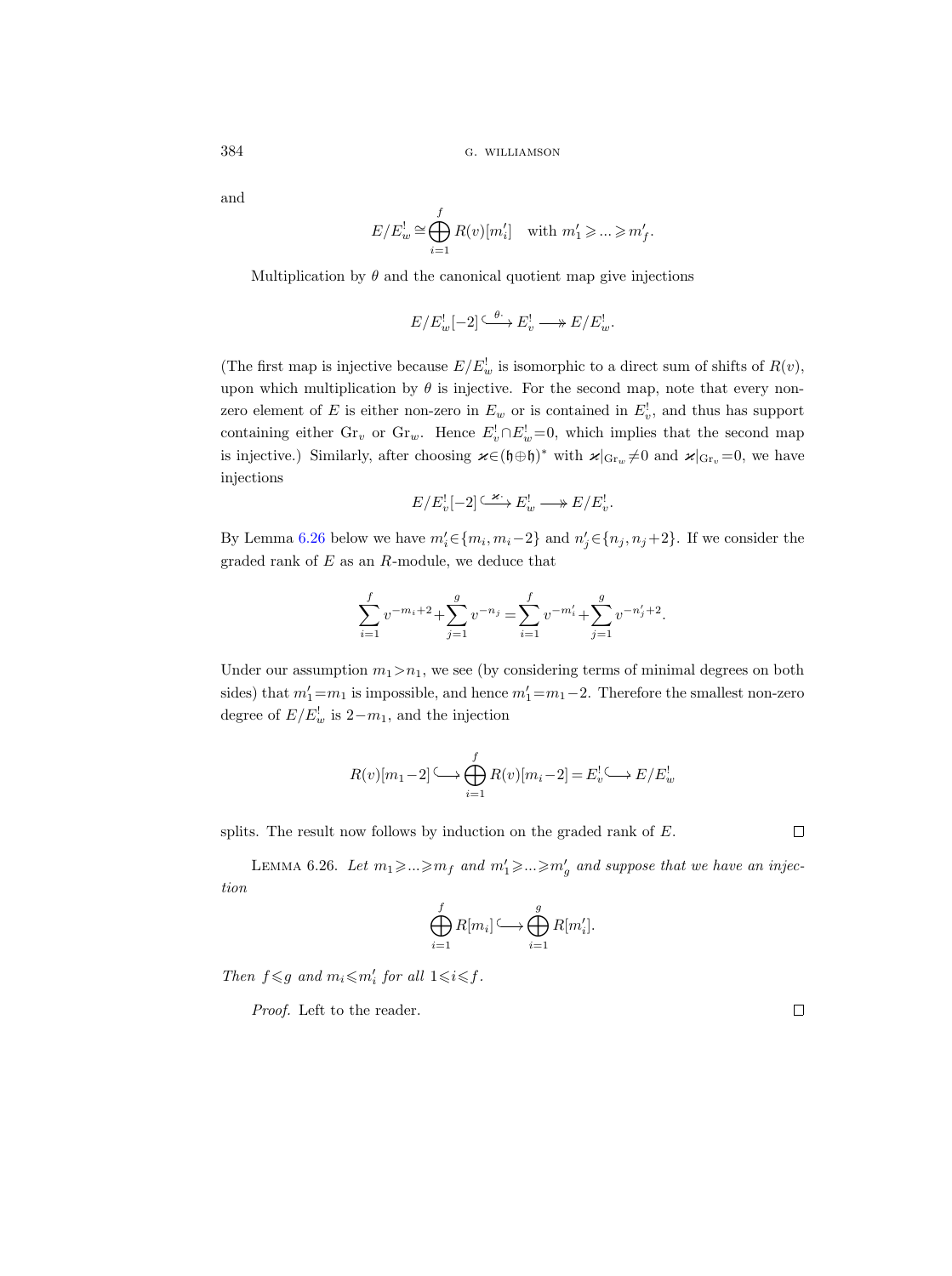# 6.12. Statements of local Hodge theory

The proof of local hard Lefschetz is an induction relying on some auxiliary statements which are interesting in their own right. In this section we state these properties.

Let  $(B, \langle \cdot, \cdot \rangle)$  denote a polarised Soergel bimodule. We say that B satisfies local hard Lefschetz (resp. satisfies local HR) if for all  $x \in W$  the pair  $(A \otimes_R B_x, A \otimes_R \langle \cdot, \cdot \rangle_B^x)$ satisfies hard Lefschetz (resp. satisfies hard Lefschetz and HR). We say that  $B$  satisfies local HR with standard signs if B satisfies local HR and for all  $x \in W$  we have

$$
(-1)^{\ell(x)}\sigma(\langle c,c\rangle_B^x) > 0,
$$

where  $0 \neq c \in B_x$  denotes an element of minimal degree. (The term on the left-hand side is a scalar times a power of z; our notation means that this scalar is positive.)

To simplify notation in inductive steps we employ the following notation:

 $hL(y)$ :  $B(y)$  satisfies local hard Lefschetz.

 $HR(y)$ :  $B(y)$  satisfies local HR with standard signs.

(As always we regard  $B(y)$  as polarised with respect to its intersection form.) Given a subset  $X\subset W$  we write hL(X) (resp. hL( $\leq x$ )) to mean that hL(y) for all  $y\in X$  (resp. for all  $y \leq x$ ). In a similar way we define HR(X) and HR( $\leq x$ ).

Fix  $s \in S$ . In §[6.10](#page-40-3) we explained how to associate with a polarised Soergel bimodule  $(B, \langle \cdot, \cdot \rangle)$  and  $x \in W$  with  $x < xs$  a polarised  $\mathbb{P}^1$ -sheaf  $M(B, x, xs)$ . We say that B satisfies local hard Lefschetz (resp. satisfies local HR) in the s direction if

(1) B satisfies local hard Lefschetz (resp. local HR);

(2) for all  $x \in W$  with  $x \le xs$  the polarised  $\mathbb{P}^1$ -sheaf  $M(B, x, xs)$  satisfies hard Lefschetz (resp. satisfies HR).

We abbreviate:

 $hL(y)_s$ :  $B(y)$  satisfies local hard Lefschetz in the s direction.

 $HR(y)_s$ :  $HR(y)$  holds and  $B(y)$  satisfies local HR in the s direction.

# 7. Proof

#### <span id="page-44-0"></span>7.1. Outline of the proof

With the terminology of the previous section, the main result of this paper is the following.

<span id="page-44-1"></span>THEOREM 7.1. For all  $y \in W$ , HR(y) holds.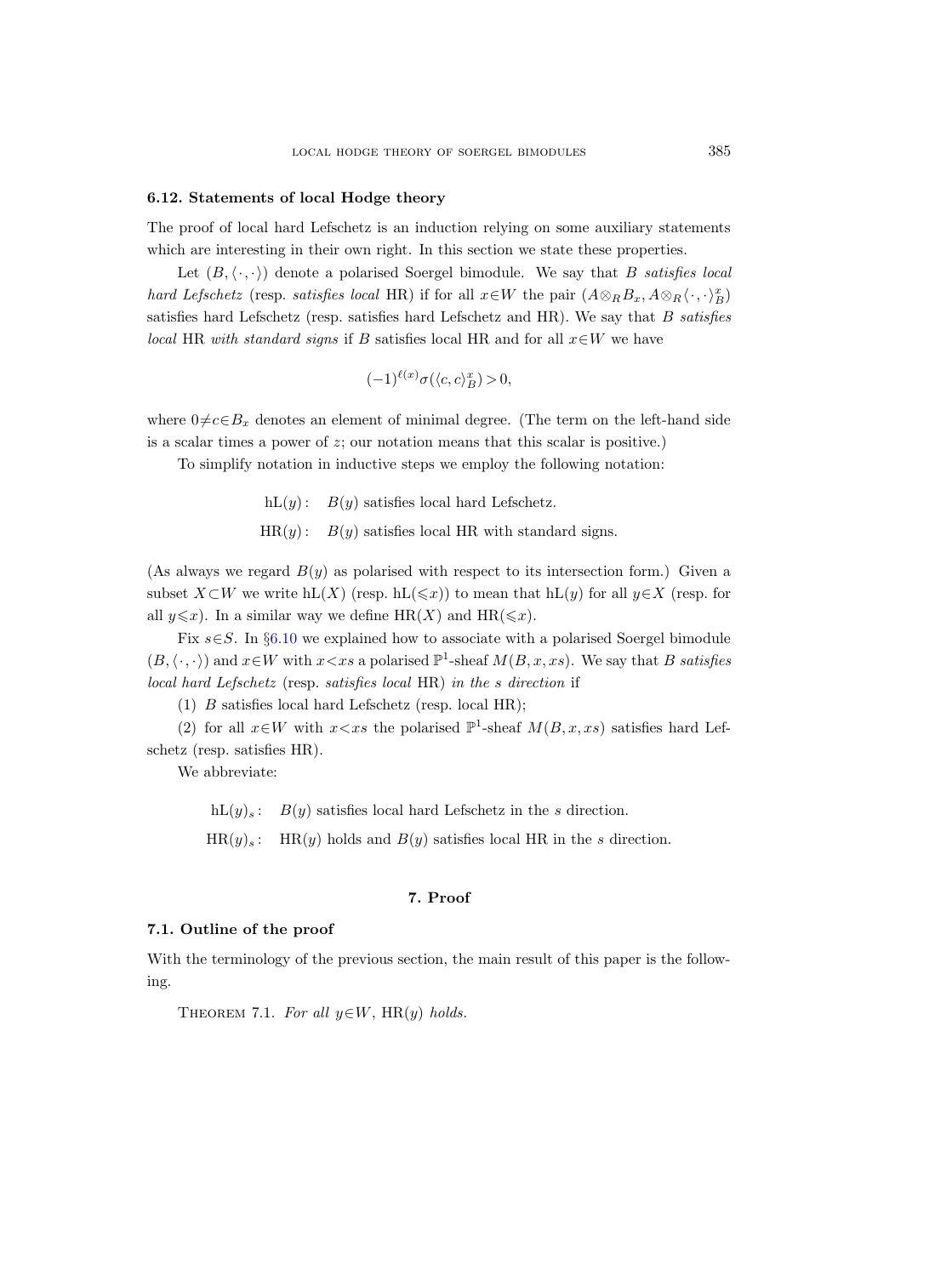We now outline the structure of the argument. Throughout,  $y \in W$  and  $s \in S$  is a simple reflection.

The following are the key statements, which rely on weak Lefschetz style induction.

<span id="page-45-1"></span>CLAIM 7.2. (Proposition [7.15\)](#page-51-0) HR( $\langle y \rangle$  implies hL(y).

<span id="page-45-4"></span>CLAIM 7.3. (Proposition [7.17\)](#page-52-0) If  $ys>y$ , then  $HR(*y*)<sub>s</sub>+HR(*y*)$  implies  $hL(*y*)<sub>s</sub>$ .

The following are "limit lemma" style arguments, which are easier.

<span id="page-45-2"></span>CLAIM 7.4. If  $ys>y$ , then  $HR(y)+hL(y)_s+hL(\leqslant ys)$  implies  $HR(ys)$ .

*Proof.* Firstly, if  $B(ys)_x$  satisfies HR, then it satisfies HR with standard signs, by Theorem [6.19](#page-39-0) and Corollary [3.7.](#page-16-3) Hence it is enough to check that  $B(ys)_x$  and  $B(ys)_{xs}$ satisfy HR, for all  $x \leq xs$ . Because  $ys \geq y$ ,  $B(y)B(s)$  is perverse (see Remark [6.8\)](#page-34-2),  $B(ys)$ is a summand of  $B(y)B(s)$  and we have an isometry (see Lemma [6.23\)](#page-40-4)

<span id="page-45-0"></span>
$$
A \otimes_R (B(y)B(s))_x = M_{0,\infty},\tag{7.1}
$$

 $\Box$ 

where  $M=M(B(y), x, xs)$  is the  $\mathbb{P}^1$ -sheaf associated with  $B(y)$ , and  $x < xs$ . Moreover, by Proposition [6.17](#page-37-0) we have a canonical identification  $B(y)B(s)_x=B(y)B(s)_x$  which is −1 times an isometry (i.e.  $\langle \cdot, \cdot \rangle^x = -\langle \cdot, \cdot \rangle^{xs}$  under this identification). By Lemma [6.6,](#page-34-3)  $B(ys)$  is an orthogonal summand of  $B(y)B(s)$  and we can apply Lemma [4.5](#page-18-2) to conclude that it is enough to prove that  $M_{0,\infty}$  satisfies HR for all x as above.

In other words, if multiplication by  $(z, z)$  on  $M_{0,\infty}$  satisfies HR, then HR(ys) holds. By our assumptions  $hL(y)$ , and  $hL(\leqslant y)$ , multiplication by  $(az, z)$  on M satisfies hard Lefschetz for all  $a \geqslant 1$ . By HR(y), the polarised  $\mathbb{P}^1$ -sheaf M is easily seen to have opposite signs ( $M_{0,\infty}$  is generated in degrees  $\leq 0$  by [\(7.1\)](#page-45-0) and the fact that  $B(y)B(s)$  is perverse), and now the result follows by Corollary [5.21.](#page-26-2)  $\Box$ 

<span id="page-45-5"></span>CLAIM 7.5. If  $ys>y$ , then  $hL(y)_s+HR(y)$  implies  $HR(y)_s$ .

*Proof.* Let  $x \leq xs$  and  $M = M(B(y), x, xs)$  be as in the previous proof. We need to check that M satisfies HR. We saw in the previous proof that  $M_{0,\infty}$  is generated in degrees  $\leq 0$ . Now,

(1) HR(y) implies that M is polarised with opposite signs;

(2) hL(y)<sub>s</sub> implies that multiplication by  $(az, z)$  on  $M_{0,\infty}$  satisfies hard Lefschetz for  $a>1$ .

The result now follows from Corollary [5.21](#page-26-2) (with  $I=(1,\infty)$ ).

The following is straightforward ("constant case").

<span id="page-45-3"></span>CLAIM 7.6. (Proposition [7.11\)](#page-47-0) If  $ys < y$ , HR( $\leq y$ ) implies HR(y)<sub>s</sub>.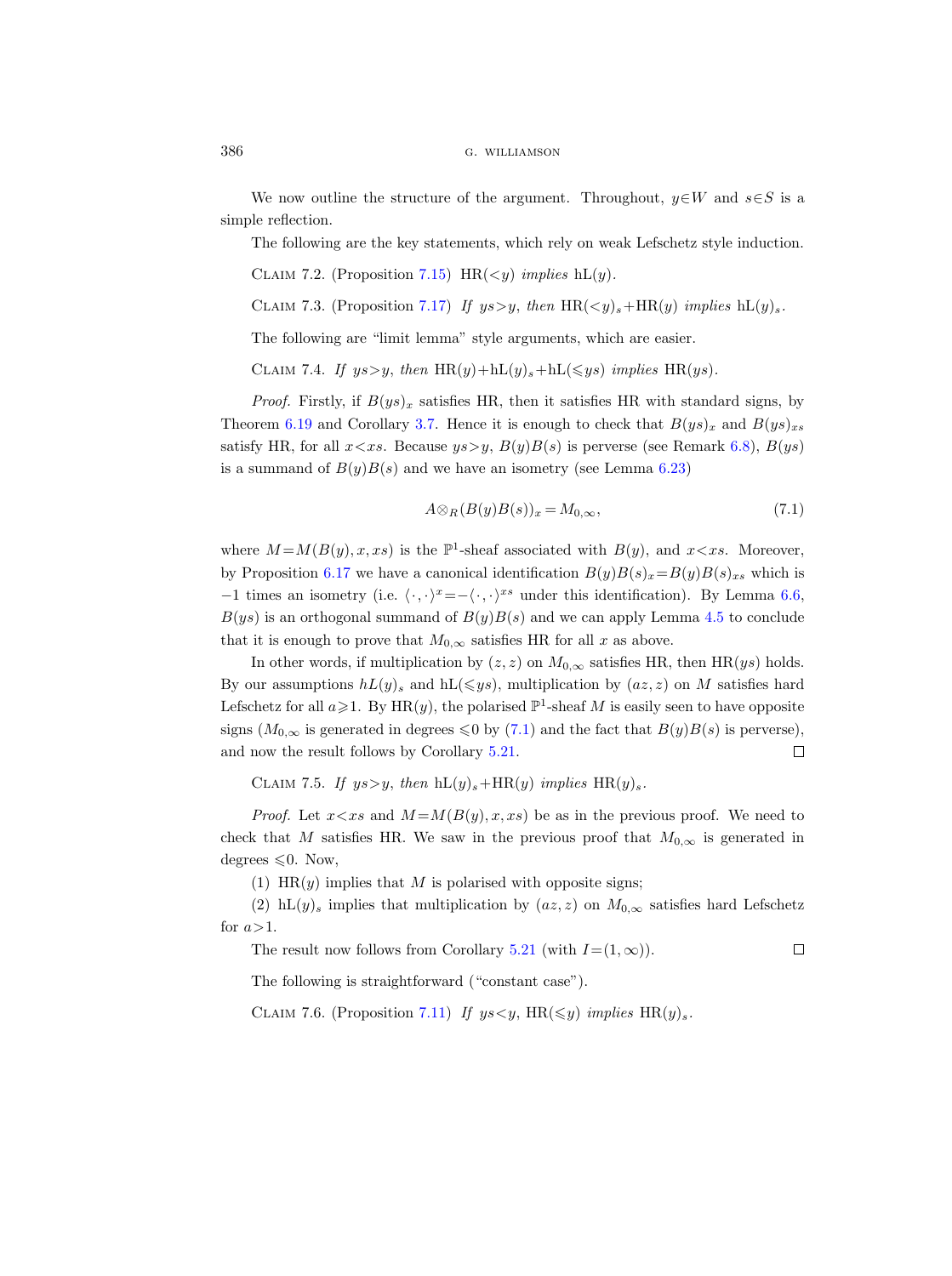From these claims we deduce the following.

<span id="page-46-0"></span>CLAIM 7.7. If  $ys>y$ , then  $HR(*ys*) + hL(*y*)$ <sub>s</sub> implies  $HR(*ys*)$ .

Proof. We have

$$
HR(ys) + hL(y)s \implies HR(sys) + hL(ξys) + hL(y)s (by Claim 7.2)\n
$$
\implies HR(y) + hL(ξys) + hL(y)s
$$
\n
$$
\implies HR(ys) \qquad \qquad (by Claim 7.4).
$$
$$

We also have the following result.

<span id="page-46-1"></span>CLAIM 7.8.  $HR(y) + HR(*y*)$ <sub>s</sub> implies  $HR(y)$ <sub>s</sub>.

*Proof.* If  $ys < y$  then this follows from Claim [7.6](#page-45-3) (remember that  $HR(*y*)_s$  includes  $HR(*y*)$  by definition). So we may assume that  $ys>y$ . Now  $hL(*y*)$ <sub>s</sub> holds by Claim [7.3,](#page-45-4)  $\Box$ and then we are done by Claim [7.5.](#page-45-5)

Now we can give the proof of Theorem [7.1](#page-44-1) (assuming the above statements).

*Proof of Theorem* [7.1](#page-44-1). Let X denote an ideal in the Bruhat order, and for all  $x \in X$ assume that  $HR(x)$  and  $HR(x)$ , hold for all  $s \in S$ . If  $X \neq W$ , then we can choose  $y' \in W \setminus X$ of minimal length and  $s \in S$  with  $y:=y's < y'$ . Now  $y \in X$ , so HR(ys) holds by Claim [7.7,](#page-46-0) and then Claim [7.8](#page-46-1) tells us that  $HR(ys)<sub>t</sub>$  holds for all  $t \in S$ . Hence we can add ys to our set X.

One may check directly that  $HR(id)$  and  $HR(id)_s$  hold for all  $s \in S$ . The above induction tells us that HR(x) and HR(x)t hold for all  $x \in W$  and  $t \in S$ . The theorem now follows.  $\Box$ 

#### 7.2. Easy cases

In this section we make some easy observations which are used in the proof.

<span id="page-46-2"></span>LEMMA 7.9. Suppose that  $B$  is positively polarised and that  $HR(y)$  holds for all indecomposable summands  $B(y)$  of B. Then B satisfies local HR.

*Proof.* Consider the canonical decomposition  $B = \bigoplus V(y) \otimes_{\mathbb{R}} B(y)$  of § [6.5.](#page-33-1) Let z be maximal such that  $V(z) \neq 0$ . Fix  $x \in W$ . We want to show that  $(A \otimes_R B_x, A \otimes_R \langle \cdot, \cdot \rangle_B^x)$ satisfies HR. Our decomposition induces a decomposition

$$
A \otimes_R B_x = \bigoplus A \otimes_R (V(y) \otimes_R B(y))_x.
$$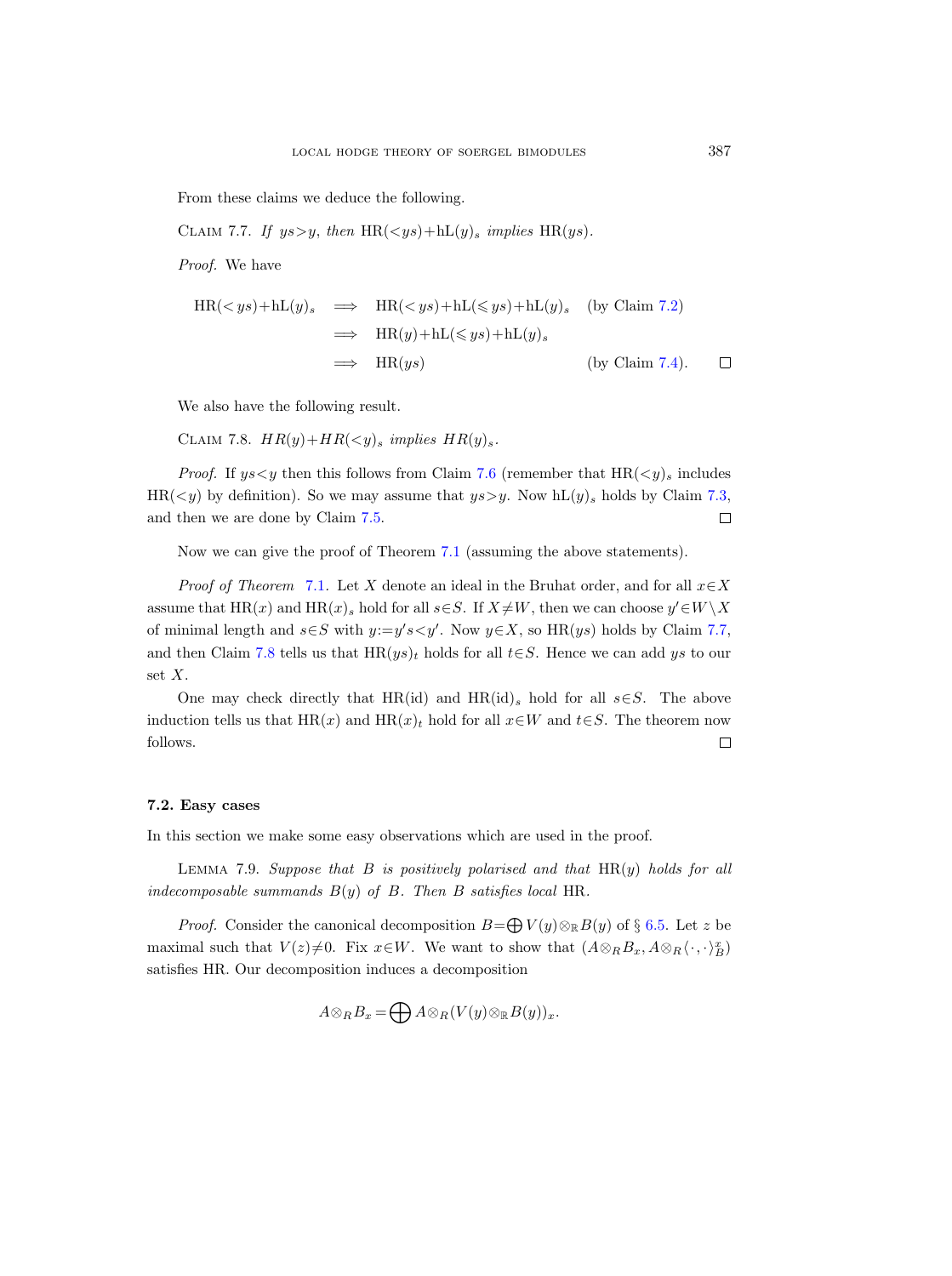Now let  $p \in A \otimes_R (V(y) \otimes_R B(y))_x$  be a primitive element in degree  $d = -\ell(y)+2d'$ . Let  $c=z^{-d}\langle p,p\rangle^x\in\mathbb{R}$ . Then, by  $HR(y)$  and the definition of positively polarised (see § [6.5\)](#page-33-1) we see that

$$
0<(-1)^{(\ell(z)-\ell(y))/2}(-1)^{d'+\ell(x)}c=(-1)^{(\ell(z)+d)/2+\ell(x)}c.
$$

Hence the sign of c depends only on  $\ell(z)$ ,  $\ell(x)$  and d, and not on y, and hence B satisfies local HR.  $\Box$ 

The proof of the following analogue of the previous lemma for  $\mathbb{P}^1$ -sheaves is similar, and is left to the reader.

<span id="page-47-1"></span>LEMMA 7.10. Suppose that B is positively polarised and that  $HR(y)$ <sub>s</sub> holds for all indecomposable summands  $B(y)$  of B. Then B satisfies local HR in the s direction.

<span id="page-47-0"></span>PROPOSITION 7.11. Suppose that  $ys with  $y\in W$  and  $s\in S$ . If  $HR(\leq y)$  holds$ then for all  $x \leq xs$  the polarised  $\mathbb{P}^1$ -sheaf  $M(B(y), x, xs)$  is polarised constant, and hence satisfies HR.

*Proof.* Our first step is to prove that the  $\mathbb{P}^1$ -sheaf  $M := M(B(ys)B(s), x, xs)$  is polarised constant. Let us check that the stalks are generated in degrees  $\leq -2$ . Because of the shift involved in the definition of M, this is equivalent to checking that  $B(ys)B(s)<sub>x</sub>$ and  $B(ys)B(s)_{xs}$  are generated in degrees  $\leq -1$ . However  $B(ys)B(s)$  is perverse (see Remark [6.8\)](#page-34-2), and it follows from [\[28,](#page-62-3) Theorem 5.3] and the solution of Soergel's conjecture that the stalks of any  $B(z)$  with  $z\neq id$  are generated in degrees  $\leq -1$ . Thus the claim follows from the fact that  $B(id)$  is not a summand of  $B(ys)B(s)_x$  (all summands  $B(z)$ ) satisfy  $zs\lt z$ ).

Note that  $B(ys)B(s)$  is positively polarized by Remark [6.8.](#page-34-2) By Lemma [7.9](#page-46-2) and our assumption  $HR(\leq y)$ , we conclude that  $B(ys)B(s)$  satisfies local HR. By Proposition [6.13](#page-36-0) we have

$$
(B(ys)B(s))x = B(ys)x,xs[1] = (B(ys)B(s))xs.
$$

By Proposition [6.17](#page-37-0) we see that under the above identifications we have

$$
\langle\cdot\,,\cdot\rangle^x_{B(ys)B(s)}=-\langle\cdot\,,\cdot\rangle^{xs}_{B(ys)B(s)}.
$$

It follows that the  $\mathbb{P}^1$ -sheaf M is polarised constant.

Now we have a canonical and orthogonal decomposition (see Lemma [6.6\)](#page-34-3)

$$
B(ys)B(s) = B(y) \oplus E
$$

where  $E$  is a polarised Soergel bimodule with all indecomposable summands isomorphic to  $B(z)$  for  $z < y s < y$ . Now it is not difficult to see that any orthogonal summand of a polarized constant sheaf is polarized constant. In particular the summand  $M(B(y), x, xs)$ of M is polarised constant. Hence  $M(B(y), x, xs)$  satisfies HR by Lemma [5.28.](#page-29-2)  $\Box$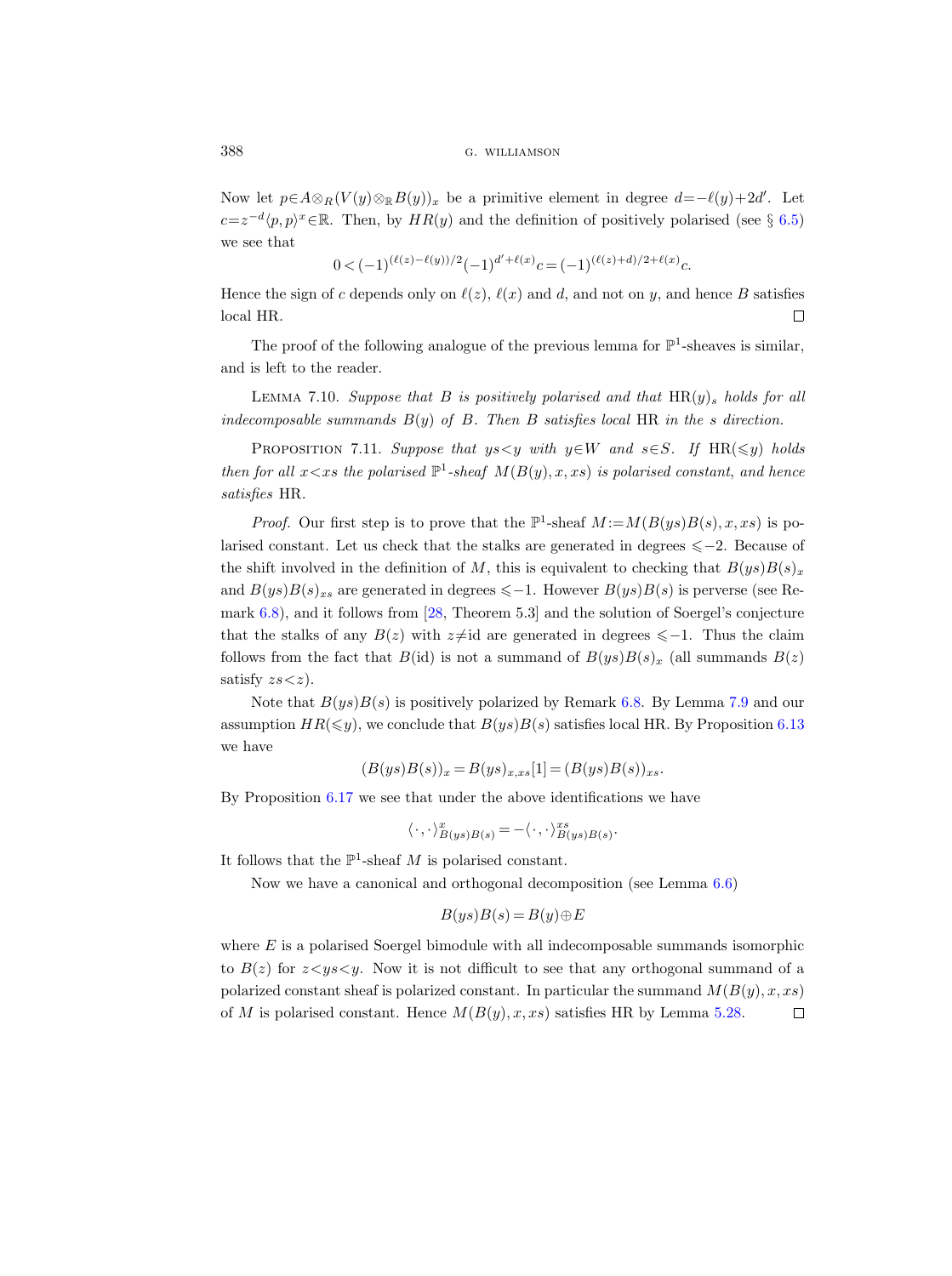<span id="page-48-1"></span>PROPOSITION 7.12. For  $y \in W$ ,  $(A \otimes_R B(y)_y, A \otimes_R \langle \cdot, \cdot \rangle_{B(y)}^y)$  satisfies HR with standard signs.

*Proof.* By Soergel's character formula [\[28,](#page-62-3) Theorem 5.3],  $B(y)_y$  is free of graded rank  $v^{-\ell(y)}$ . Thus

$$
(A \otimes_R B(y)_y, A \otimes_R \langle \cdot, \cdot \rangle^y_{B(y)})
$$

satisfies hard Lefschetz, as this is automatic for A-modules of rank 1. Moreover, in the notation of §[6.9,](#page-39-1)  $c_{y,y} \in B(y)_y$  is a generator and

$$
\langle c_{y,y}, c_{y,y} \rangle_{B(y)}^y = \gamma e_{y,y} = \gamma (-1)^{\ell(y)} \prod_{t \in L_T(y)} \frac{1}{\alpha_t} \quad \text{for some } \gamma \in \mathbb{R}_{>0},
$$

by Theorem [6.19](#page-39-0) and Proposition [3.6](#page-15-0) (2). Applying  $\sigma$  (and using that  $\sigma(\alpha) > 0$  for  $\alpha \in \Phi^+$ ) yields the result.  $\Box$ 

Remark 7.13. More generally, the above proof works whenever  $B(y)_x$  is free of rank 1 (the "rationally smooth case").

# 7.3. Non-deformed case

<span id="page-48-2"></span>PROPOSITION 7.14. Suppose that  $y=s_1...s_m$  is a reduced expression and  $\lambda \in \mathfrak{h}^*$  is such that

$$
\langle s_{i+1}\dots s_m(\lambda),\alpha_{s_i}^\vee\rangle>0
$$

for all  $1 \leq i \leq m$ . Then there exists a positively polarised Soergel bimodule  $(B', \langle \cdot, \cdot \rangle_{B'})$ all of whose summands are isomorphic to  $B(x)$  with  $x < y$  and a map

$$
d: B(y) \longrightarrow B'[1]
$$

such that

<span id="page-48-0"></span>
$$
d^* \circ d = B(y)\lambda - (y\lambda)B(y) \tag{7.2}
$$

(as always,  $B(y)$  is polarised with its intersection form).

The proof follows the same lines as the proof of [\[11,](#page-62-0) Theorem 6.21]. During the proof we need the perverse filtration and the functors  $\tau_{\leq i}$  of [\[11,](#page-62-0) §6.3].

*Proof.* We prove the proposition by induction on  $m$ . The statement makes sense for  $m=0$  (so  $y=id$ ). In this case we can take  $B'=0$ .

Now assume  $m \ge 1$ . Let  $z=ys_m$  and  $s=s_m$  so  $y=zs$ . Then we can apply induction with  $z=s_1... s_{m-1}$  and  $s\lambda \in \mathfrak{h}^*$  to find a positively polarised bimodule  $(D, \langle \cdot, \cdot \rangle_D)$  and a map

$$
d': B(z) \longrightarrow D[1]
$$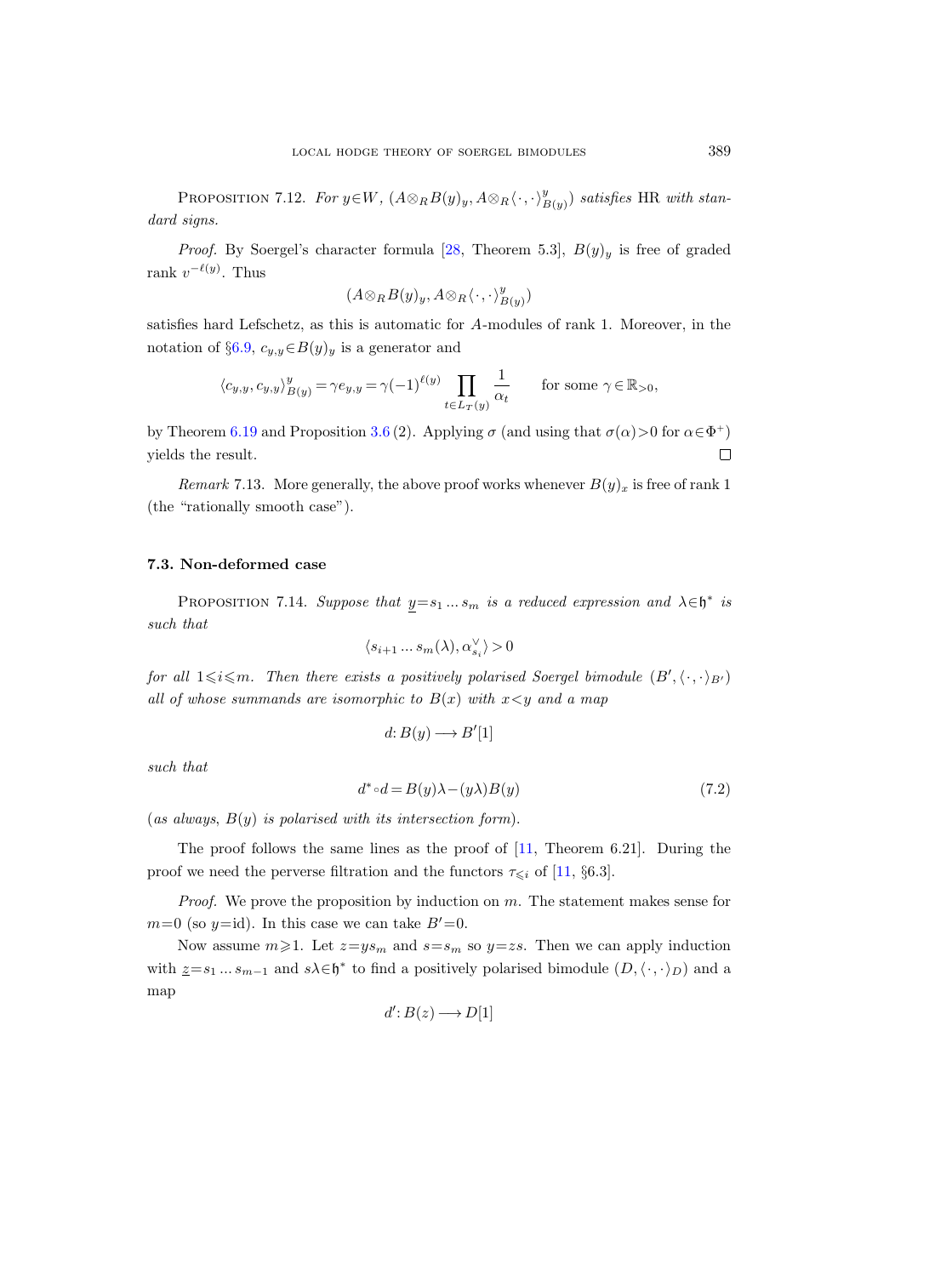such that

$$
(d')^*\circ d'=B(z)s(\lambda)-z(s(\lambda))B(z)=B(z)s(\lambda)-y(\lambda)B(z).
$$

Now consider the map

$$
d = \left( \frac{\sqrt{\langle \lambda, \alpha_s^{\vee} \rangle} B(z)m}{d'B(s)} \right) : B(z)B(s) \longrightarrow (B(z) \oplus DB(s))[1].
$$

(The target is polarised with respect to the intersection form on  $B(z)$  and the induced form on  $DB(s)$ .) We have  $m^* = \mu$  (see [\(6.6\)](#page-35-1)) and hence the adjoint of d is (see [\(6.7\)](#page-35-2))

$$
d^* = \left(\sqrt{\langle \lambda, \alpha_s^{\vee} \rangle} B(z) \mu \quad (d')^* B(s)\right),
$$

and hence

$$
d^* \circ d = \langle \lambda, \alpha_s^{\vee} \rangle B(z) (\mu \circ m) + ((d')^* \circ d')B(s)
$$
  
=  $\langle \lambda, \alpha_s^{\vee} \rangle B(z) (\mu \circ m) + B(z) s(\lambda) B(s) - y(\lambda) B(z) B(s)$   
=  $B(z)B(s) \lambda - y(\lambda) B(z) B(s),$ 

by the "polynomial sliding" relation [\(6.1\)](#page-31-0).

In particular  $d$  satisfies the relation  $(7.2)$ . We now need to show that we can replace  $B(z) \oplus DB(s)$  by a perverse summand whilst keeping the relation [\(7.2\)](#page-48-0).

Let us choose a decomposition  $D = \bigoplus B(u)^{\oplus m_u}$  with  $m_u \in \mathbb{Z}_{\geq 0}$  and define

$$
D^{\uparrow} = \bigoplus_{us > u} B(u)^{\oplus m_u} \quad \text{and} \quad D^{\downarrow} = \bigoplus_{us < u} B(u)^{\oplus m_u}.
$$

Then we have a canonical, orthogonal decomposition (see Lemma [6.6\)](#page-34-3)

$$
D=D^{\uparrow}\oplus D^{\downarrow}.
$$

The bimodule  $D^{\dagger}B(s)$  is perverse. We have (canonically and orthogonally)

$$
B(z)B(s) = B(y) \oplus E \tag{7.3}
$$

for some perverse Soergel bimodule  $E$  (see Remark [6.8\)](#page-34-2). Moreover the restriction of the intersection form on  $B(z)B(s)$  yields the intersection form on  $B(y)$ , up to a positive scalar multiple. By rescaling the inclusion  $B(y) \rightarrow B(z)B(s)$  if necessary we may assume that this scalar multiple is 1.

We have a (non-canonical and non-orthogonal) decomposition

$$
D^{\downarrow}B(s) = D^{\downarrow}[1] \oplus D^{\downarrow}[-1].
$$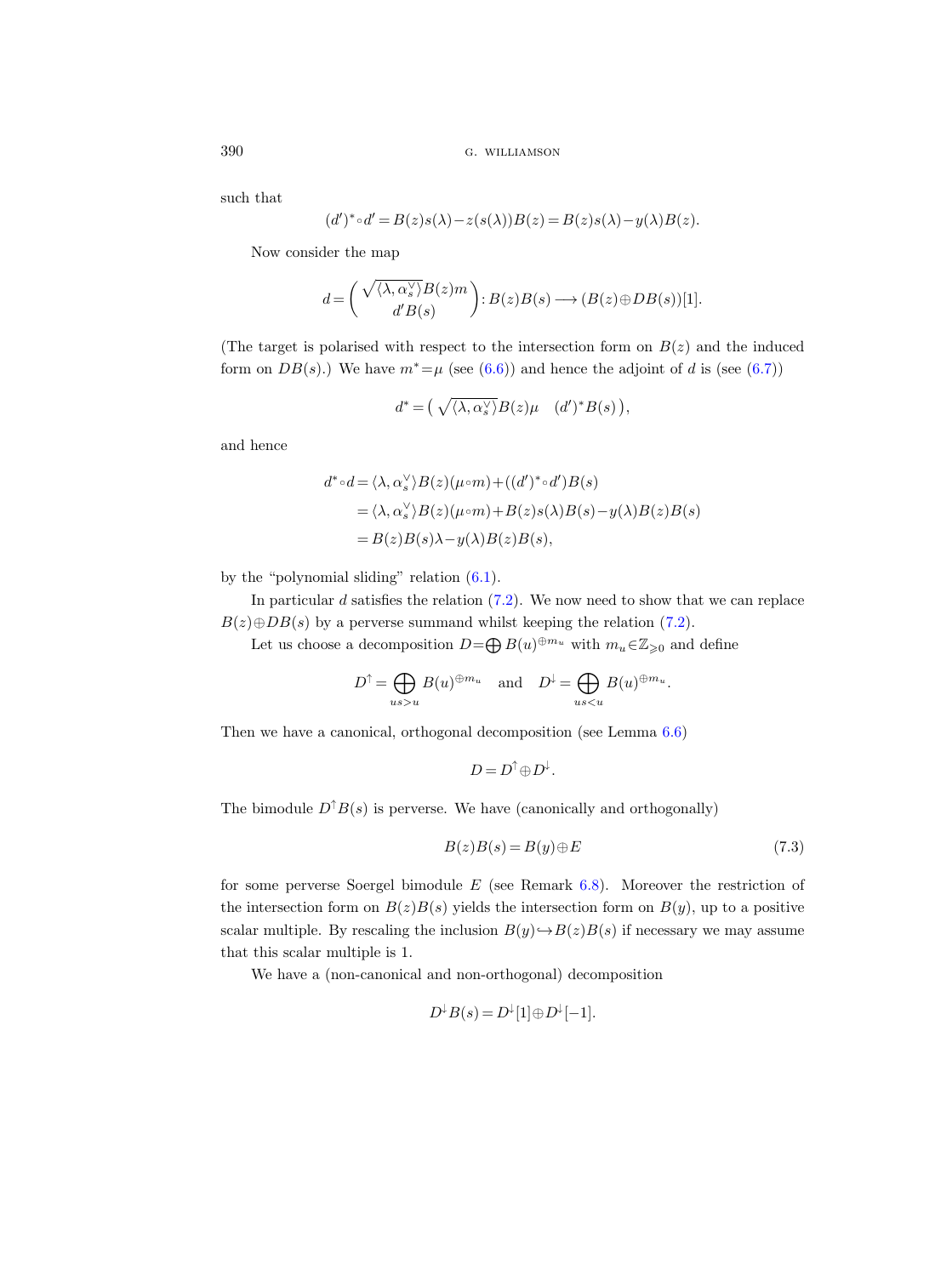Consider the maps induced by d and d<sup>\*</sup> on the (canonical) summands  $B(y) \subset B(z)B(s)$ and  $D^{\downarrow}B(s) \subset B(z) \oplus DB(s)$ :

$$
B(y) \xrightarrow{f} D^{\downarrow}B(s)[1] \xrightarrow{f^*} B(y)[2].
$$

All summands of  $D^{\downarrow}$  are isomorphic to  $B_x$  with  $x < y$ . Hence f lands in

$$
\tau_{\leq -1}(D^\downarrow B(s)[1]) = D^\downarrow [2].
$$

Similarly,  $f^*$  is zero on  $\tau_{\leq -1}(D^{\downarrow}B(s)[1])$ . In particular,

<span id="page-50-0"></span>
$$
f^* \circ f = 0. \tag{7.4}
$$

Let us write the matrix of  $d$  with respect to these decompositions as

$$
d = \begin{pmatrix} a & b \\ c & d \\ f & g \end{pmatrix} : B(y) \oplus E \longrightarrow (B(z) \oplus D^{\dagger} B(s) \oplus D^{\dagger} B(s))[1].
$$

Then

$$
d^* = \begin{pmatrix} a^* & c^* & f^* \\ b^* & d^* & g^* \end{pmatrix}.
$$

The computation of  $d^* \circ d$  above and  $(7.4)$  imply that

<span id="page-50-1"></span>
$$
a^* \circ a + c^* \circ c = a^* \circ a + c^* \circ c + f^* \circ f = B(y)\lambda - y(\lambda)B(y). \tag{7.5}
$$

Now define  $d_{\text{sub}}$  to be the composition

$$
B(y) \longrightarrow B(z)B(s) = B(y) \oplus E \stackrel{d}{\longrightarrow} (B(z) \oplus D^{\uparrow}B(s) \oplus D^{\downarrow}B(s))[1] \longrightarrow (B(z) \oplus D^{\uparrow}B(s))[1],
$$

where the first (resp. last map) is the inclusion (resp. projection) with respect to the above decompositions. By the orthogonality of these decompositions the adjoints of the first (resp. last) map is the projection (resp. inclusion). By [\[11,](#page-62-0) Proposition 6.12] the bimodule  $D^{\dagger}B(s)$  is positively polarised, and  $B(z)$  is clearly positively polarised.

Finally, by  $(7.5)$ ,

$$
d_{\mathrm{sub}}^*\circ d_{\mathrm{sub}}\,{=}\,a^*\!\circ\! a\,{+}\,c^*\!\circ\! c\,{=}\,B(y)\lambda\,{-}\,y(\lambda)B(y).
$$

Now we are done: we can take  $d=d_{sub}$  and  $B'=B(z)\oplus D^{\dagger}B(s)$ , which is perverse and positively polarised. (It is easy to check that the signs on the two summands match up.) $\Box$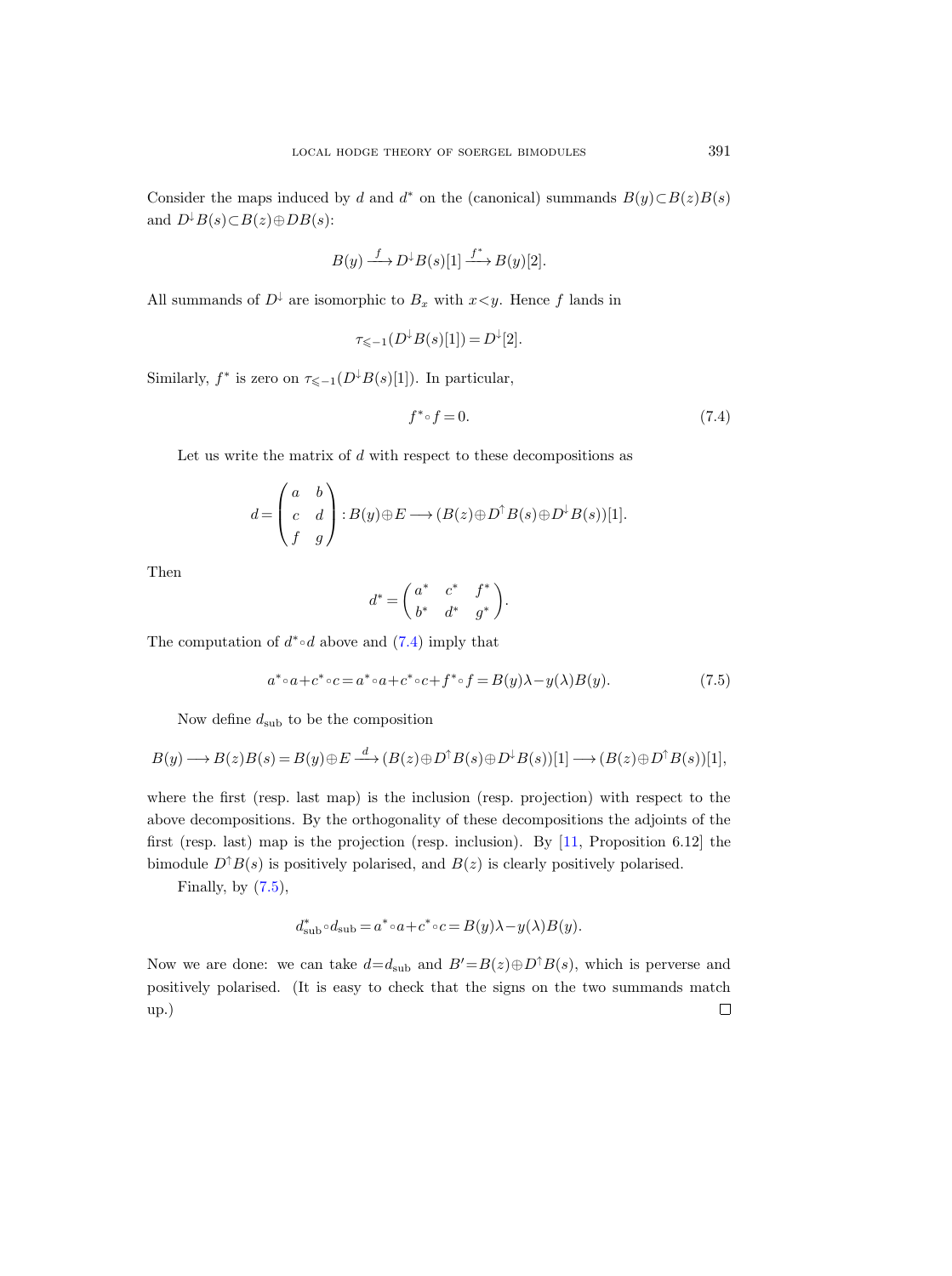<span id="page-51-0"></span>PROPOSITION 7.15. HR( $) implies hL(y).$ 

*Proof.* The fact that hard Lefschetz is true for  $A \otimes_R B(y)_y$  follows from Proposition [7.12.](#page-48-1)

It remains to show hard Lefschetz for  $x \leq y$ . Let us apply the above proposition with  $\lambda = \varrho$ . Taking the stalk at x and applying  $A \otimes_R (\cdot)$  we see that we have a map

$$
A \otimes_R B(y)_x \xrightarrow{d} A \otimes_R B'_x[1]
$$

of free A-modules equipped with forms  $A \otimes \langle\cdot\,,\cdot\rangle^x_{B(y)}$  and  $A \otimes \langle\cdot\,,\cdot\rangle^x_{B'}$  which are symmetric and non-degenerate over K and such that  $d^* \circ d$  is equal to left multiplication by

$$
\sigma(x(\lambda)-y(\lambda)).
$$

By Lemma [3.2,](#page-13-2)  $\sigma(x(\lambda)-y(\lambda))>0$ , and in particular is non-zero. Moreover, as B' is positively polarised, Lemma [7.9](#page-46-2) ensures that  $A \otimes_R B'_x$  satisfies HR. Now we can apply Proposition [4.7](#page-19-1) to conclude that  $A \otimes_R B(y)_x$  satisfies hard Lefschetz. The proposition follows.  $\Box$ 

# 7.4. Deformed case

PROPOSITION 7.16. Let  $y=s_1...s_m$  be a reduced expression and  $s\in S$  be such that  $ys>y$ . Let  $\lambda \in \mathfrak{h}^*$  be such that

 $\langle \lambda,\alpha_s^{\vee} \rangle > 0$ 

and

$$
\langle s_{i+1}\dots s_m s(\lambda), \alpha_{s_i}^\vee \rangle > 0
$$

for all  $1 \leq i \leq m$ .

Then, for any  $0 \le a < 1$ , there exist a positively polarised bimodule  $(B', \langle \cdot, \cdot \rangle_{B'})$ , all of whose summands are isomorphic to  $B(x)$  with  $x < y$ , and a map

$$
d: B(y)B(s) \longrightarrow (B(y) \oplus B'B(s))[1]
$$

such that

$$
d^* \circ d = B(y)B(s)\lambda - B(y)(as(\lambda))B(s) - (1-a)ys(\lambda)B(y)B(s)
$$
\n(7.6)

 $(B(y)$  is polarised with its intersection form).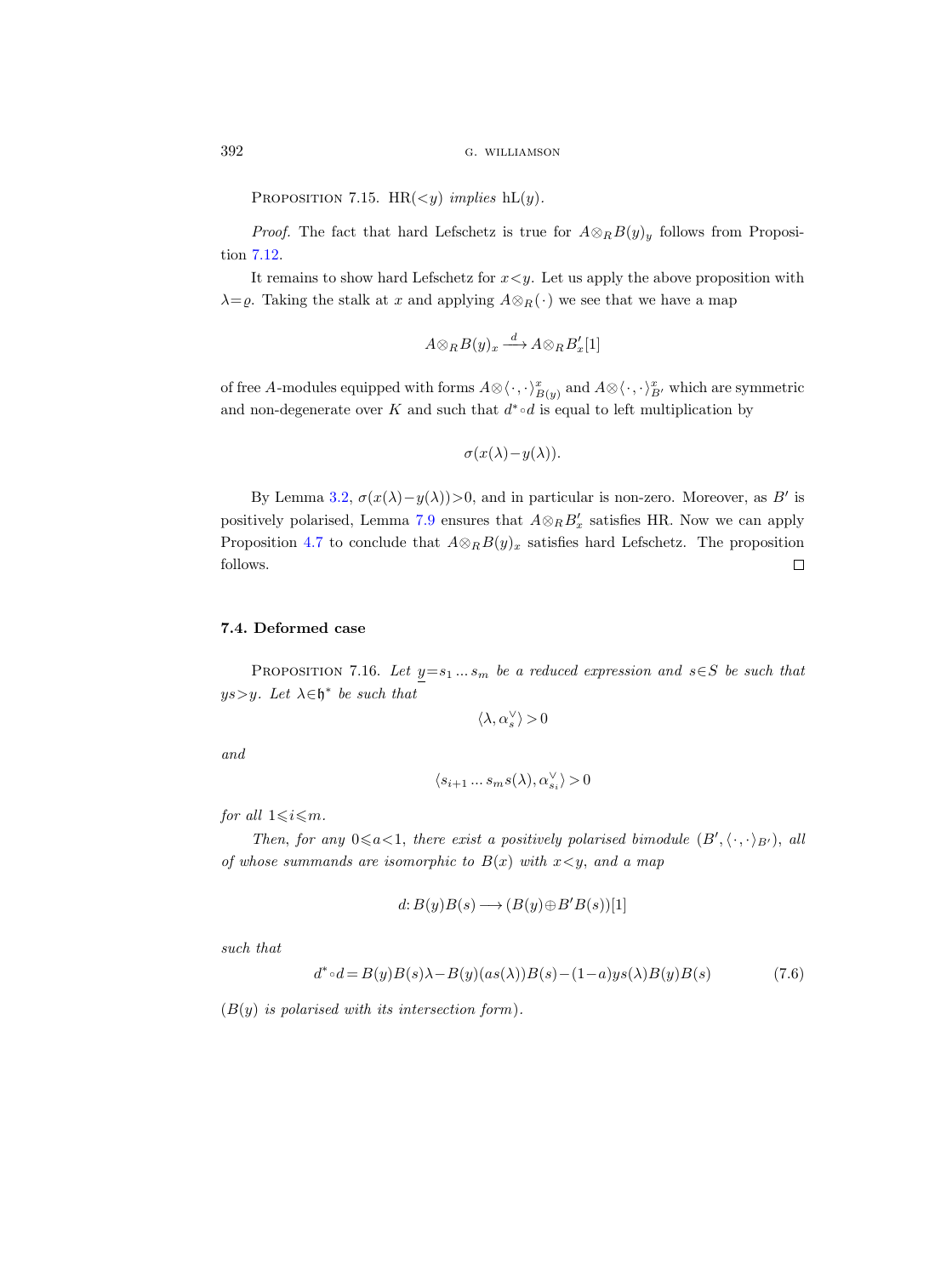Proof. We want to find d such that

$$
d^* \circ d = B(y)B(s)\lambda - B(y)(as(\lambda))B(s) - (1-a)ys(\lambda)B(y)B(s)
$$
  
=  $B(y)(\mu \circ m)\langle \lambda, \alpha_s^{\vee} \rangle + B(y)(1-a)s(\lambda)B(s) - (1-a)ys(\lambda)B(y)B(s)$  (7.7)

(we have used [\(6.1\)](#page-31-0)). Applying Proposition [7.14](#page-48-2) with  $y=s_1...s_m$  and  $(1-a)s(\lambda) \in \mathfrak{h}^*$ gives us a positively polarised bimodule  $B'$ , all of whose summands are isomorphic to  $B(x)$  with  $x \leq y$ , and a map

$$
d' \colon B(y) \longrightarrow B'[1]
$$

such that

$$
(d')^* \circ d' = B(y)(1-a)s(\lambda) - (1-a)ys(\lambda)B(y).
$$

Now, if we set

$$
d := \left( \frac{\sqrt{\langle \lambda, \alpha_s^{\vee} \rangle} B(y)m}{d'B(s)} \right) : B(y)B(s) \longrightarrow (B(y) \oplus B'B(s))[1],
$$

then

$$
d^* = \left(\sqrt{\langle \lambda, \alpha_s^{\vee} \rangle} B(y) \mu \quad (d')^* B(s)\right)
$$

and

$$
d^* \circ d = \langle \lambda, \alpha_s^{\vee} \rangle B(y) (\mu \circ m) + ((d')^* \circ d')B(s)
$$
  
= 
$$
\langle \lambda, \alpha_s^{\vee} \rangle B(y) (\mu \circ m) + B(y) (1 - a)(s\lambda)B(s) - (1 - a)(ys\lambda)B(y)B(s)
$$

<span id="page-52-0"></span>as required.

PROPOSITION 7.17. If  $ys>y$ ,  $HR(*y*)$ <sub>s</sub>+HR(y) implies  $hL(*y*)$ <sub>s</sub>.

*Proof.* Let  $\lambda \in \mathfrak{h}^*$  and

$$
d: B(y)B(s) \longrightarrow (B(y) \oplus B'B(s))[1]
$$

be as in the statement of the previous proposition (for some fixed  $0 \leq a \leq 1$ ). Fix  $x \leq xs$ and let us take the stalk of  $x$  (we abuse notation and continue to denote these maps by the same symbols):

$$
d: (B(y)B(s))_x \longrightarrow (B(y)_x \oplus B'B(s)_x)[1]
$$
  

$$
d^*: B(y)_x \oplus B'B(s)_x \longrightarrow (B(y)B(s))_x[1].
$$

We claim that we can obtain  $A \otimes_R d$  and  $A \otimes_R d^*$  as the global sections of a pair of adjoint maps

<span id="page-52-1"></span>
$$
\tilde{d}: M \to N[1] \quad \text{and} \quad \tilde{d}^*: N \to M[1] \tag{7.8}
$$

 $\Box$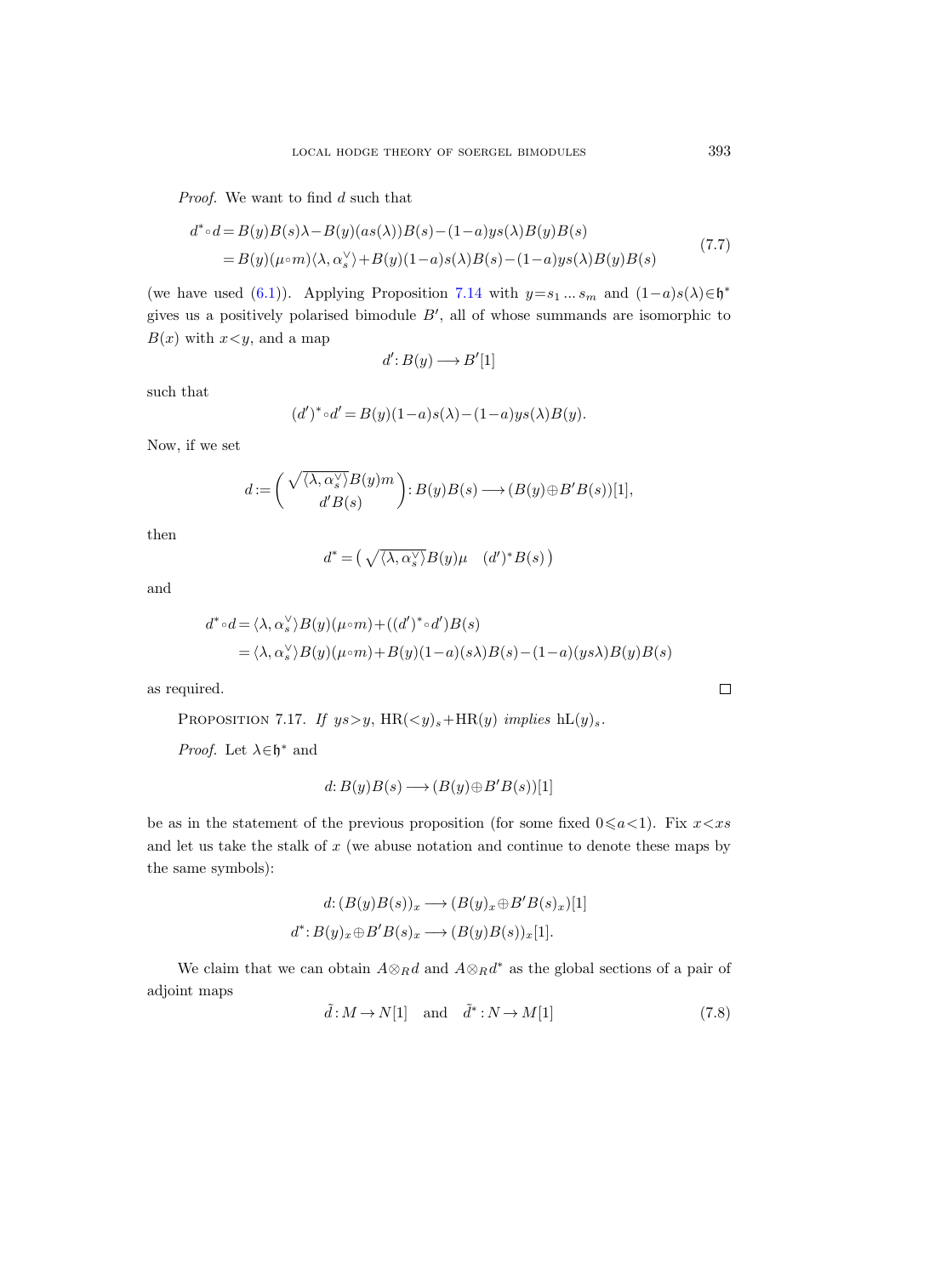of polarised  $\mathbb{P}^1$ -sheaves. Let B' and d' be as in the proof of the previous proposition. Consider the following polarised  $\mathbb{P}^1$ -sheaves:

(1)  $M := M(B(y), x, xs)$ , polarised as in §[6.10.](#page-40-3)

(2)  $N' :=$  the skyscraper at 0 with stalk  $A \otimes_R B(y)_x$  (i.e.  $N'_0 = A \otimes_R B(y)_x$ ,  $N_{\mathbb{C}^*} = 0$ ,  $N'_{\infty}=0$  and polarisation  $\sigma(\langle \cdot, \cdot \rangle_{B(y)}^x)$  on  $N'_0$ ).

(3)  $N'' := M(B', x, xs)$ , polarised as in §[6.10.](#page-40-3)

We have a natural map  $\tilde{d}_1: M \to N'[1]$  given by  $(b_0, b_\infty) \mapsto \sqrt{\langle \lambda, \alpha_s^{\vee} \rangle} (b_0, 0)$ . The adjoint  $\tilde{d}_1^*$  is given by  $(b_0, 0) \mapsto \sqrt{\langle \lambda, \alpha_s^{\vee} \rangle} (\sigma(x(\alpha_s))b_0, 0)$ . Under the identification [\(6.14\)](#page-40-2), one checks that on global sections the maps  $\tilde{d}_1$  and  $\tilde{d}_1^*$  agree with the maps

 $A \otimes_R (B(y)B(s))_x \longrightarrow A \otimes_R B(y)_x[1]$  and  $A \otimes_R B(y)_x \longrightarrow A \otimes_R (B(y)B(s))_x[1]$ 

induced by

$$
\sqrt{\langle \lambda, \alpha_s^{\vee} \rangle} B(y)m
$$
 and  $\sqrt{\langle \lambda, \alpha_s^{\vee} \rangle} B(y)\mu$ .

The map  $d' : B(y) \to B'[1]$  induces a map  $\tilde{d}_2 : M \to N''[1]$  of polarised  $\mathbb{P}^1$ -sheaves. We denote its adjoint by  $\tilde{d}_2^*$ . Under the identification [\(6.14\)](#page-40-2), the map  $\tilde{d}_2$  agrees on global sections with the map  $A \otimes_R (B(y)B(s))_x \to A \otimes_R (B'B(s))_x[1]$  induced by  $d'B(s)$ . By Lemma [6.23,](#page-40-4)  $\tilde{d}_2^*$  agrees on global sections with the map

$$
A \otimes_R (B'B(s))_x \longrightarrow A \otimes_R (B(y)B(s))_x[1]
$$

induced by  $(d')^*B(s)$ . Hence, if we set  $N := N' \oplus N''$  and  $\tilde{d} := \tilde{d}_1 + \tilde{d}_2$ , we have constructed our desired maps in [\(7.8\)](#page-52-1).

By the previous proposition

$$
d^* \circ d = B(y)B(s)\lambda - B(y)(as(\lambda))B(s) - (1-a)ys(\lambda)B(y)B(s),
$$

and hence, under the injection  $B(y)B(s)<sub>x</sub> \to B(y)<sub>x</sub> \oplus B(y)<sub>xs</sub>$ , Lemma [6.16](#page-37-1) implies that  $d^* \circ d$  agrees with multiplication by

$$
(x(\lambda)-a(xs(\lambda))-(1-a)(ys(\lambda)),xs(\lambda)-a(xs(\lambda))-(1-a)(ys(\lambda))).
$$

Thus, for all  $b \in M_{0,\infty}$ , we have the relation

$$
(d^* \circ d)(b) = \gamma \cdot b,
$$

<span id="page-53-0"></span>where  $\gamma = (\lambda_0, \lambda_\infty) \in \mathbb{Z}^2$  is given by

$$
\lambda_0 = \sigma((x - ys)(\lambda) - a(xs - ys)(\lambda)),
$$
  
\n
$$
\lambda_{\infty} = \sigma((xs - ys)(\lambda) - a(xs - ys)(\lambda)) = \sigma((1 - a)(xs - ys)(\lambda)).
$$
\n(7.9)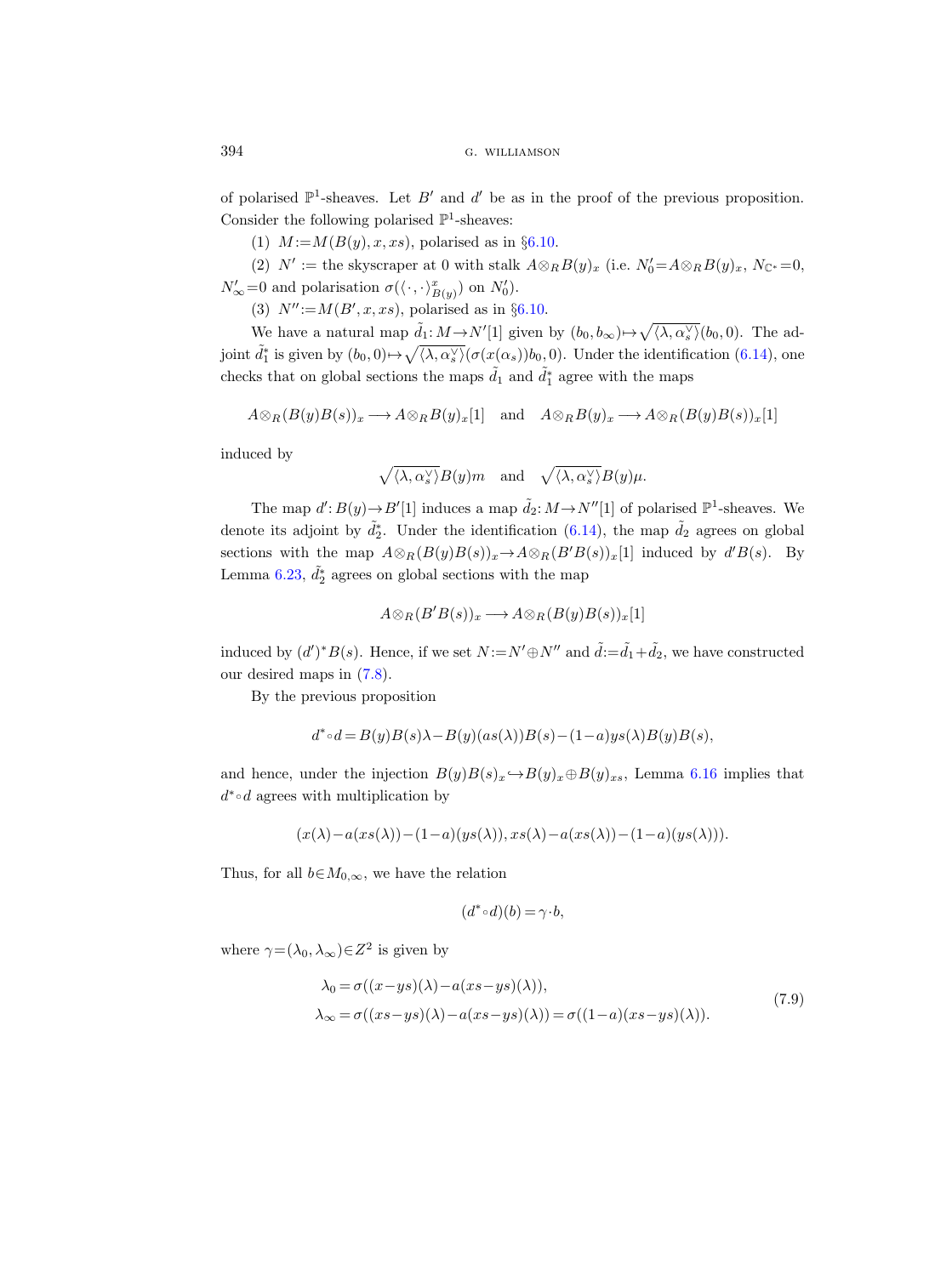Using Lemma [3.2,](#page-13-2) one may check that  $\gamma \in Z^2_{\rm ample}$  for all dominant regular  $\lambda$  and  $0 \le a < 1$ .

Now B' is positively polarised and by our assumption  $HR(*y*)<sub>s</sub>$ , B' satisfies HR in the s direction, by Lemma [7.10.](#page-47-1) Hence  $N''$  satisfies HR. Also  $B(y)$  satisfies local HR by assumption, and so  $N'$  satisfies HR. Hence  $N$  satisfies HR (one checks easily that the signs on N' and N'' match). We deduce from Proposition [5.17](#page-24-1) that  $M(B(y), x, xs)$ satisfies hard Lefschetz for all pairs  $(\lambda_0, \lambda_\infty)$  above.

We will see in the lemma below that we can vary  $\lambda$  and a so that  $\lambda_0/\lambda_\infty$  takes on all values in  $(1, \infty)$ . Hence  $hL(y)$ , holds, by Lemma [5.16.](#page-24-2)  $\Box$ 

LEMMA 7.18. For varying dominant regular  $\lambda \in \mathfrak{h}^*$  and  $0 \leq a < 1$ ,  $\lambda_0/\lambda_{\infty}$  (see [\(7.9\)](#page-53-0)) takes on all values in  $(1, \infty)$ .

Proof. By continuity and the intermediate value theorem it is enough to show that by varying  $\lambda$  and a we can get values which are both arbitrarily large and arbitrarily close to 1. We have

$$
\lambda_0 - \lambda_\infty = \sigma(x(\lambda) - xs(\lambda)) = \langle \lambda, \alpha_s^{\vee} \rangle \sigma(x(\alpha_s)),
$$

and hence

$$
\frac{\lambda_0}{\lambda_{\infty}} = \frac{\lambda_{\infty} + (\lambda_0 - \lambda_{\infty})}{\lambda_{\infty}} = \frac{(1 - a)C + \langle \lambda, \alpha_s^{\vee} \rangle \sigma(x(\alpha_s))}{(1 - a)C},
$$

where  $C=\sigma((xs-ys)(\lambda))$ . Hence if we choose  $\lambda=\varrho$  then  $\lambda_0/\lambda_\infty\to\infty$  as  $a\to1$ .

On the other hand, if we take  $a=0$  and let  $\lambda$  approach the s-wall (so that  $\langle \lambda, \alpha_s^\vee \rangle \rightarrow 0$ ) then we see that  $\lambda_0/\lambda_\infty \to 1$ . The result now follows.  $\Box$ 

# <span id="page-54-0"></span>7.5. Soergel's conjecture

In this section we discuss how these arguments can be adapted to deduce Soergel's conjecture. Unfortunately the most difficult parts of the proof take the same road as [\[11\]](#page-62-0), so this cannot be considered a new proof. In fact, in the author's opinion the current paper is strictly more complicated than [\[11\]](#page-62-0). For this reason we only give a sketch.

In the following (as in [\[11\]](#page-62-0)) we fix  $x \in W$  and  $s \in S$  with  $xs > x$  and assume Soergel's conjecture for all  $y < xs$ .

PROPOSITION 7.19. If  $B:=B(x)B(s)$  satisfies local hard Lefschetz then Soergel's conjecture holds for  $B(xs)$ .

Remark 7.20. This proposition seems to have first been observed by Soergel and Fiebig a number of years ago. We will see in the proof that the proposition is not if and only if. It is not clear to the author how much stronger local hard Lefschetz is. (There is also the question of the choice of specialisation parameter  $\varrho^{\vee}$ .)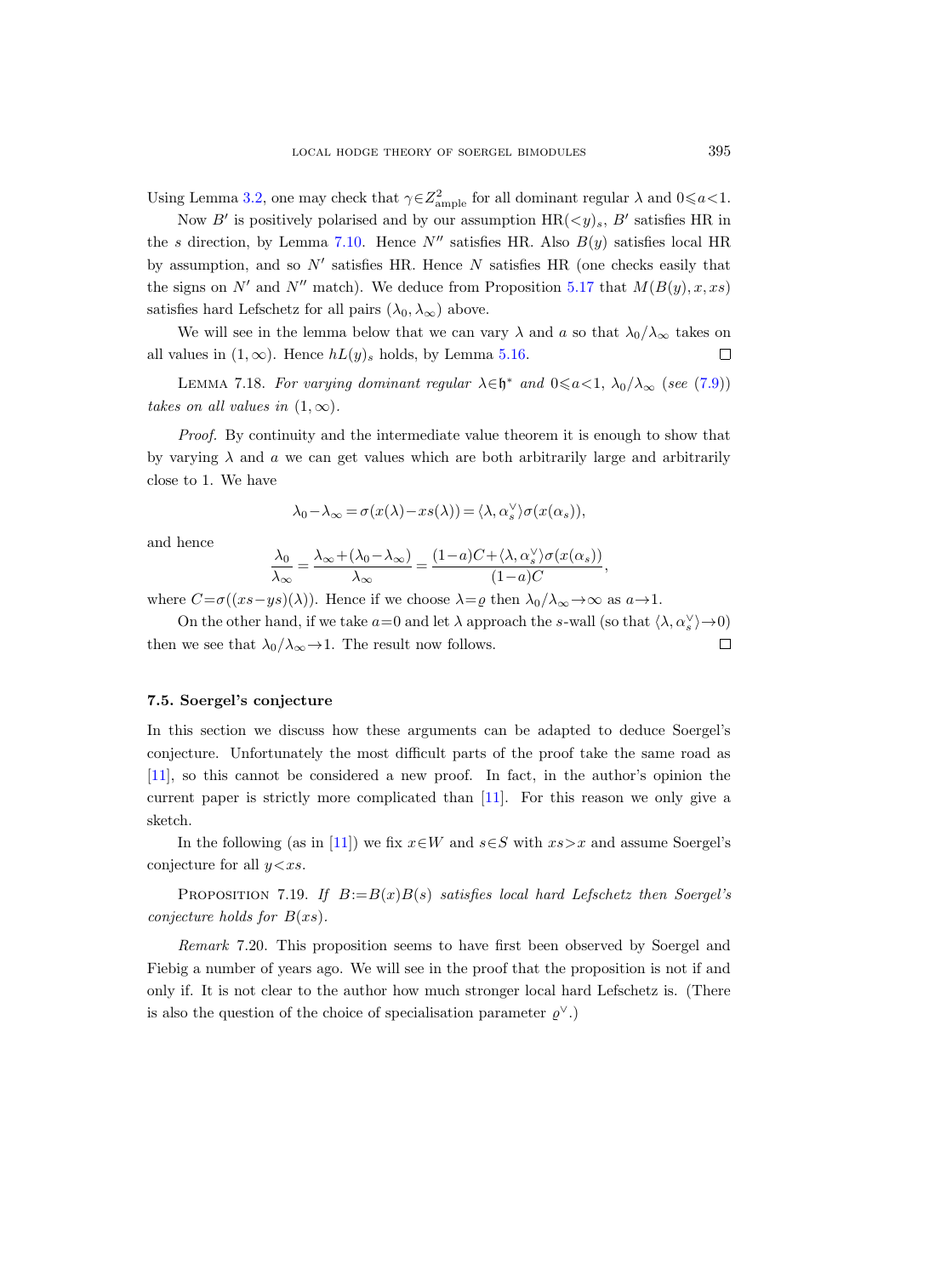*Proof.* Fix  $y < xs$  and consider the inclusion

$$
i_y: B_y^! \longrightarrow B_y.
$$

Then  $B_y^!$  is generated in degrees  $\geq \ell(y)$ . Soergel shows that the image is contained in  $B_y \cdot p_y$  for some (explicit) product of  $\ell(y)$  roots  $p_y$ . Moreover, by [\[28,](#page-62-3) Lemma 7.1 (3)], Soergel's conjecture for  $B(xs)$  (under the assumption of Soergel's conjecture for all  $B(y)$ ) with  $y \leq xs$ ) is equivalent to the above inclusion inducing an inclusion (then necessarily an isomorphism in degree  $\ell(y)$ )

$$
(B_y^!)^{\ell(y)}{\longleftarrow} \mathbb{R} \otimes_R (B_y \cdot p_y)
$$

for all  $y < xs$ .

If we specialise via  $\sigma: R \to A=\mathbb{R}[z]$ , we see that Soergel's conjecture is equivalent to the natural map inducing an inclusion

$$
(A \otimes_R B_y^!)^{\ell(y)} \longrightarrow \mathbb{R} \otimes_R (z^{\ell(y)} \otimes_A B_y).
$$

This is the case if and only if

$$
(1 \otimes B_y^!) \cap (z^{\ell(y)+1} \otimes B_y^{-\ell(y)-2}) = 0.
$$

In other words, if we set  $H = (A \otimes_R B_y)/(z \otimes_R B_y^!)$ , we want

$$
(\ker(z \cdot) \cap H^{\ell(y)}) \cap (z^{\ell(y)+1} H^{-\ell(y)-2}) = 0,
$$

or in other words that multiplication by  $z^{\ell(y)+2}$  should give an isomorphism

$$
H^{-\ell(y)-2}\longrightarrow H^{\ell(y)+2}.
$$

This is clearly the case if z satisfies hard Lefschetz on  $H$ , which is the case if  $B$  satisfies local hard Lefschetz (essentially by definition, see Lemma [4.2\)](#page-17-2).  $\Box$ 

It seems likely that one could adapt the proof over the last few pages to prove local hard Lefschetz for  $B(x)B(s)$  assuming only statements (Soergel's conjecture, local hard Lefschetz and HR, etc.) for elements  $y \leq x$ . One could then use the above proposition to deduce Soergel's conjecture and continue the induction. However the key ideas would still be those of [\[11\]](#page-62-0) and this paper is already complicated enough!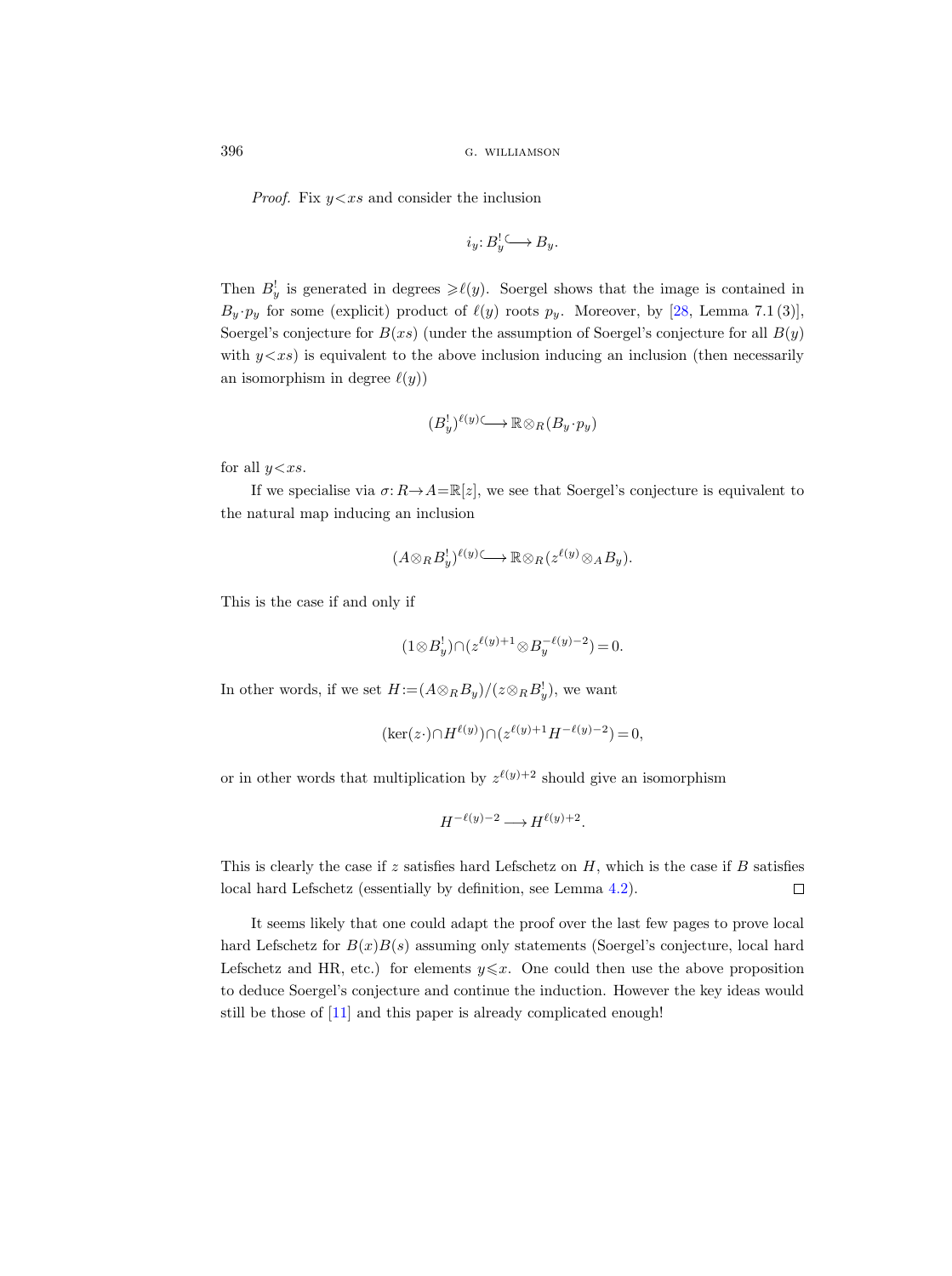#### 8. Some calculations in  $sl_4$

<span id="page-56-0"></span>The goal of this section is to give a few examples of local intersection forms and see the connection to the Jantzen filtration.

Let  $\mathfrak{g}=\mathfrak{sl}_4(\mathbb{R})$ ,  $\mathfrak{b}\subset\mathfrak{g}$  be the Borel subalgebra of upper-triangular matrices, and  $\mathfrak{h}\subset\mathfrak{b}$ be the Cartan subalgebra of diagonal matrices. Denote by  $\alpha_s$ ,  $\alpha_t$  and  $\alpha_u$  the simple roots in  $\mathfrak{h}^*$  and by s, t and u the corresponding simple reflections in the Weyl group W. (Our normalisation is such that  $su=us$ .) Let  $\alpha_s^{\vee}$ ,  $\alpha_t^{\vee}$  and  $\alpha_u^{\vee} \in \mathfrak{h}$  denote the simple coroots.

Using the realisation  $\mathfrak{h}$ , we can define the category of Soergel bimodules for W and the theory of this paper applies. We work over  $\mathbb R$  so that we can discuss signatures.

#### 8.1. The strategy

Recall the definition of the local intersection form. We start with a polarised Soergel bimodule  $(B, \langle \cdot, \cdot \rangle_B)$ . Then  $\langle \cdot, \cdot \rangle_B$  induces an R-valued symmetric form on the costalk  $B_y^!$  by restriction. The inclusion

$$
B_y^! \hookrightarrow B_y
$$

is an isomorphism over Q and realises  $B_y^!$  and  $B_y$  as dual lattices in  $Q \otimes_R B_y$ . The Rvalued form on  $B_y^!$  then induces a Q-valued form on  $B_y$ , which is the local intersection form.

We use the following lemma to calculate the local intersection form.

LEMMA 8.1. Let  $e_1, ..., e_m$  denote a graded R-basis for  $B_y^!$ , and let  $e_1^*, ..., e_m^*$  denote the dual basis of  $B_y$ . If  $M := (\langle e_i, e_j \rangle_B)_{1 \leq i,j \leq m}$  denotes the Gram matrix of  $\langle \cdot, \cdot \rangle_B$  on  $B_y^!$  in the basis  $e_1, ..., e_m$ , then the Gram matrix of  $\langle \cdot, \cdot \rangle_B$  on  $B_y$  in the basis  $e_1^*, ..., e_m^*$ is given by  $M^{-1}$ .

Hence one needs to calculate a basis of  $B_y^!$  and then compute the restriction of  $\langle \cdot, \cdot \rangle_B$ to it. Finding a basis for  $B_y^!$  is a linear algebra problem (one knows the graded rank from a calculation in the Hecke algebra). However this can be tricky in practice.

Below we will only consider the case  $y=id$ , in which case  $B<sub>id</sub><sup>!</sup>$  can be calculated easily using Soergel calculus [\[12\]](#page-62-22), as we will see. (Actually the restriction  $y=id$  is not necessary, but we don't go into that here.) In the following we will use the notation of  $[12, §2]$  and §6] concerning expressions and light leaves morphisms. We will denote subexpressions by the corresponding  $01$ -sequence (see [\[12,](#page-62-22) §2.4]). See [\[18,](#page-62-23) §2.10] for a sample calculation of local intersection forms using light leaves morphisms and Soergel calculus.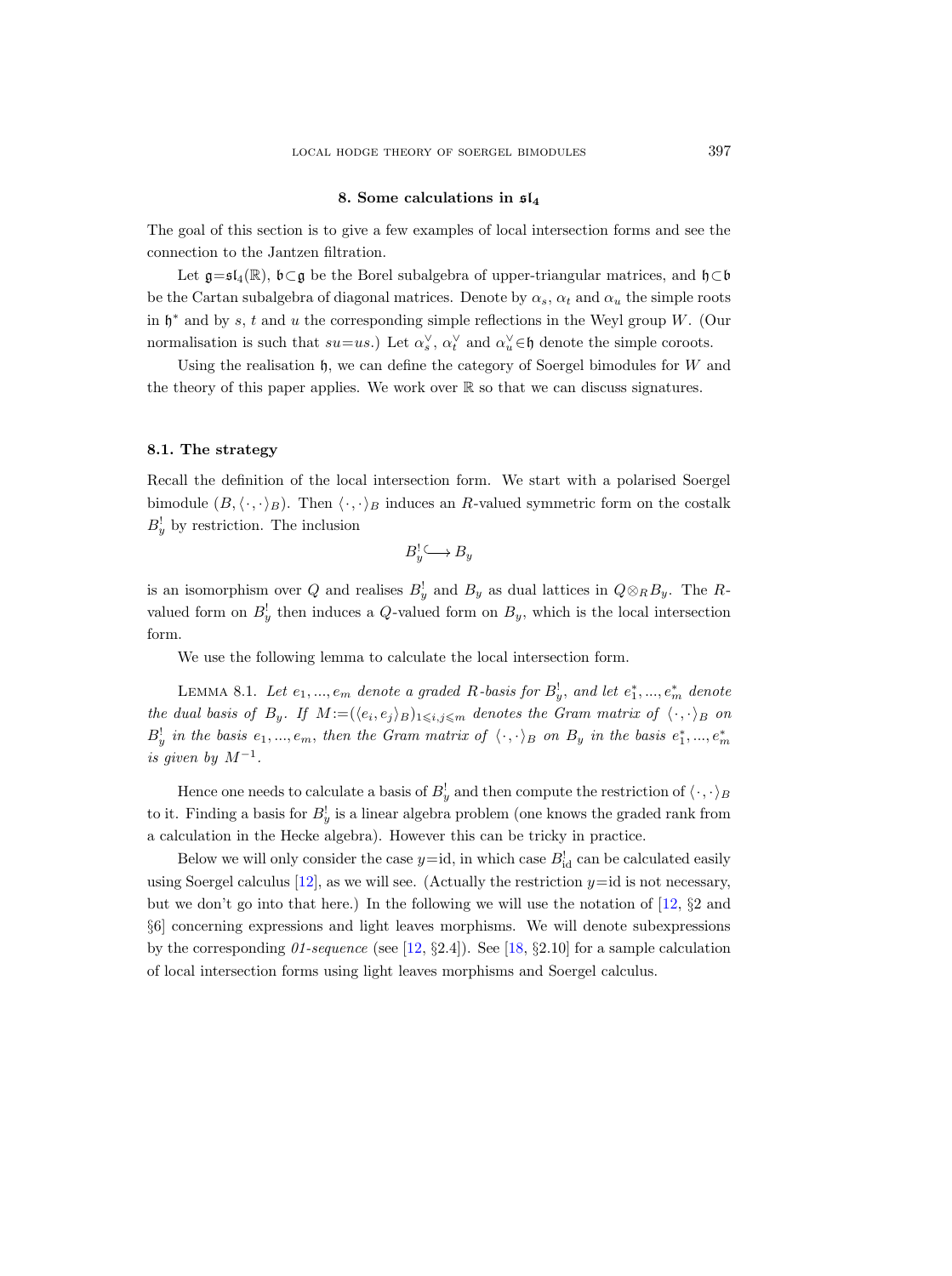### 8.2. The first singular Schubert variety

We calculate the local intersection form for  $B=B(t sut)$  at  $y=id$ .

In this case  $B(t)B(s)B(u)B(t)$  is indecomposable (as follows from a calculation in the Hecke algebra) and hence  $B=B(t)B(s)B(u)B(t)$ . There are two subexpressions of  $x$ =tsut for y=id:  $e$ =0000 and f =1001 of defects 4 and 2 respectively. The corresponding light leaf maps (with colour coding  $s, t$  and  $u$ ) are as follows:

$$
l_{\underline{e}} = \begin{bmatrix} 1 & 1 \\ 1 & 1 \end{bmatrix} \quad \text{and} \quad l_{\underline{f}} = \begin{bmatrix} 1 & 1 \\ 1 & 1 \end{bmatrix}.
$$

Hence  $\{l_{\underline{e}}, l_{\underline{f}}\}$  give a left (or right) R-basis for Hom<sup>•</sup> $(R, B) = B_{id}^!$ . Pairing the light leaf maps gives the matrix of the restriction of the intersection form on  $B_{\rm id}^!$ :

$$
\begin{pmatrix}\n\alpha_t^2 \alpha_s \alpha_u & \alpha_s \alpha_u \alpha_t \\
\alpha_s \alpha_u \alpha_t & -\alpha_t \alpha_0\n\end{pmatrix}
$$

(where  $\alpha_0 = \alpha_s + \alpha_t + \alpha_u$ ). The determinant of this matrix is

$$
\det = -\alpha_t^2 \alpha_s \alpha_u (\alpha_s + \alpha_t)(\alpha_t + \alpha_u).
$$

Inverting this matrix gives the matrix of the  $(Q$ -valued) form on  $B_{\rm id}$ :

$$
E = \frac{1}{\det} \begin{pmatrix} -\alpha_t \alpha_0 & -\alpha_s \alpha_t \alpha_u \\ -\alpha_s \alpha_t \alpha_u & \alpha_t^2 \alpha_s \alpha_u \end{pmatrix} = \begin{pmatrix} \frac{\alpha_0}{\alpha_s \alpha_t \alpha_u (\alpha_s + \alpha_t)(\alpha_t + \alpha_u)} & \frac{1}{\alpha_t (\alpha_s + \alpha_t)(\alpha_t + \alpha_u)} \\ \frac{1}{\alpha_t (\alpha_s + \alpha_t)(\alpha_t + \alpha_u)} & \frac{-1}{(\alpha_s + \alpha_t)(\alpha_t + \alpha_u)} \end{pmatrix}.
$$

The determinants of the leading principal minors are

$$
E_{1,1} = \frac{\alpha_0}{\alpha_s \alpha_t \alpha_u (\alpha_s + \alpha_t)(\alpha_t + \alpha_u)} \quad \text{and} \quad \det E = \frac{1}{\det}.
$$

We conclude that for any regular dominant coweight  $\varrho^{\vee} \in \mathfrak{h}$  the leading principal minors are  $>0$  and  $<0$  respectively. Hence the Hodge–Riemann relations are satisfied. Also  $E_{1,1}$  agrees with the equivariant multiplicity at  $y=id$  in the Schubert variety indexed by  $x = t$ *sut* (see Theorem [6.19\)](#page-39-0).

# 8.3. The second singular Schubert variety

Let  $x=stst$ . Then

$$
BS := B(s)B(u)B(t)B(s)B(u) \cong B(sutsu) \oplus B(su)[1] \oplus B(su)[-1].
$$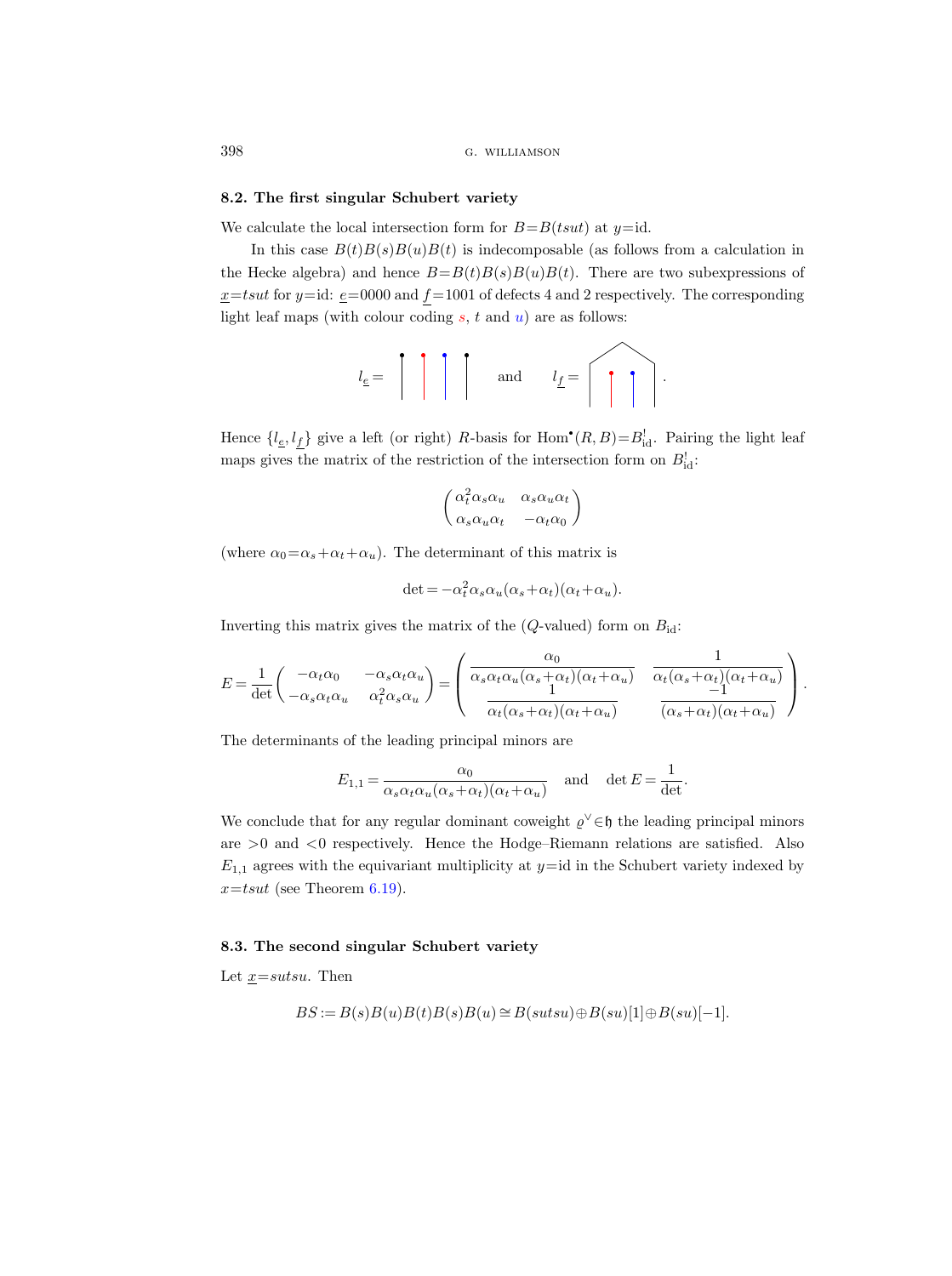One possible choice of idempotent projector to  $B=B(sutsu)$  in End(BS) is the following morphism (with colour coding  $s, t$  and  $u$  as above):



There are four subexpressions of x for  $x=$ id: 00000, 10010, 01001 and 11011 of defects 5, 3, 3 and 1, respectively. The light leaf morphisms corresponding to the subexpressions 10010 and 11011 give zero when composed with the idempotent e, and the light leaf morphisms  $l_5$  and  $l_3$  corresponding to 00000 and 01001 give a basis for  $B^!_{\rm id}$  after composition with e. The matrix of the intersection form on  $B<sub>id</sub><sup>!</sup>$  is given by

$$
\begin{pmatrix}\n\alpha_s \alpha_t \alpha_u^2 (\alpha_s + \alpha_t) & \alpha_s \alpha_t \alpha_u (\alpha_s + \alpha_t) \\
\alpha_s \alpha_t \alpha_u (\alpha_s + \alpha_t) & -a_s \alpha_u (\alpha_s + 2\alpha_t + \alpha_u)\n\end{pmatrix},
$$

with determinant  $-\alpha_s^2 \alpha_t \alpha_u^2(\alpha_s + \alpha_t)(\alpha_t + \alpha_u)\alpha_0$ . Inverting this matrix gives the intersection form on  $B_{\rm id}$ :

$$
E = \begin{pmatrix} \frac{\alpha_s + 2\alpha_t + \alpha_u}{\alpha_s \alpha_t \alpha_u (\alpha_s + \alpha_t)(\alpha_t + \alpha_u)\alpha_0} & \frac{1}{\alpha_s \alpha_u (\alpha_t + \alpha_u)\alpha_0} \\ \frac{1}{\alpha_s \alpha_u (\alpha_t + \alpha_u)\alpha_0} & \frac{-1}{\alpha_s (\alpha_t + \alpha_u)\alpha_0} \end{pmatrix}.
$$

Again we see that  $E_{1,1}$  agrees with the equivariant multiplicity and that the two leading principal minors have signatures 1 and 0 under any specialisation determined by a regular dominant coweight. Hence the Hodge–Riemann bilinear relations are satisfied.

This example has an interesting feature not seen in the previous case. Since the numerator of  $E_{1,1}$  is not a product of roots, there exist regular  $\gamma^{\vee} \in \mathfrak{h}$  such that the evaluation of  $E_{1,1}$  at  $\gamma^{\vee}$  gives zero (i.e.  $\langle \alpha_s+2\alpha_t+\alpha_u, \gamma^{\vee} \rangle = 0$ ). For such  $\gamma^{\vee}$  local hard Lefschetz fails. (All that matters in this example is  $E_{1,1}$ . Even if the reader did not follow the above calculation, one can calculate  $E_{1,1}$  easily using the nil Hecke ring and Theorem [6.19.](#page-39-0))

As explained in the introduction, via the work of Soergel and Kübel this example implies that the Jantzen filtration behaves differently for a choice of deformation direction corresponding to  $\gamma^{\vee}$ . We analyse this directly. (Actually, the example we will consider corresponds to the local intersection form of B at  $y=su$ , not  $y=id$  (this gives a weight space of more manageable dimension). However the behaviour is very similar to the above.)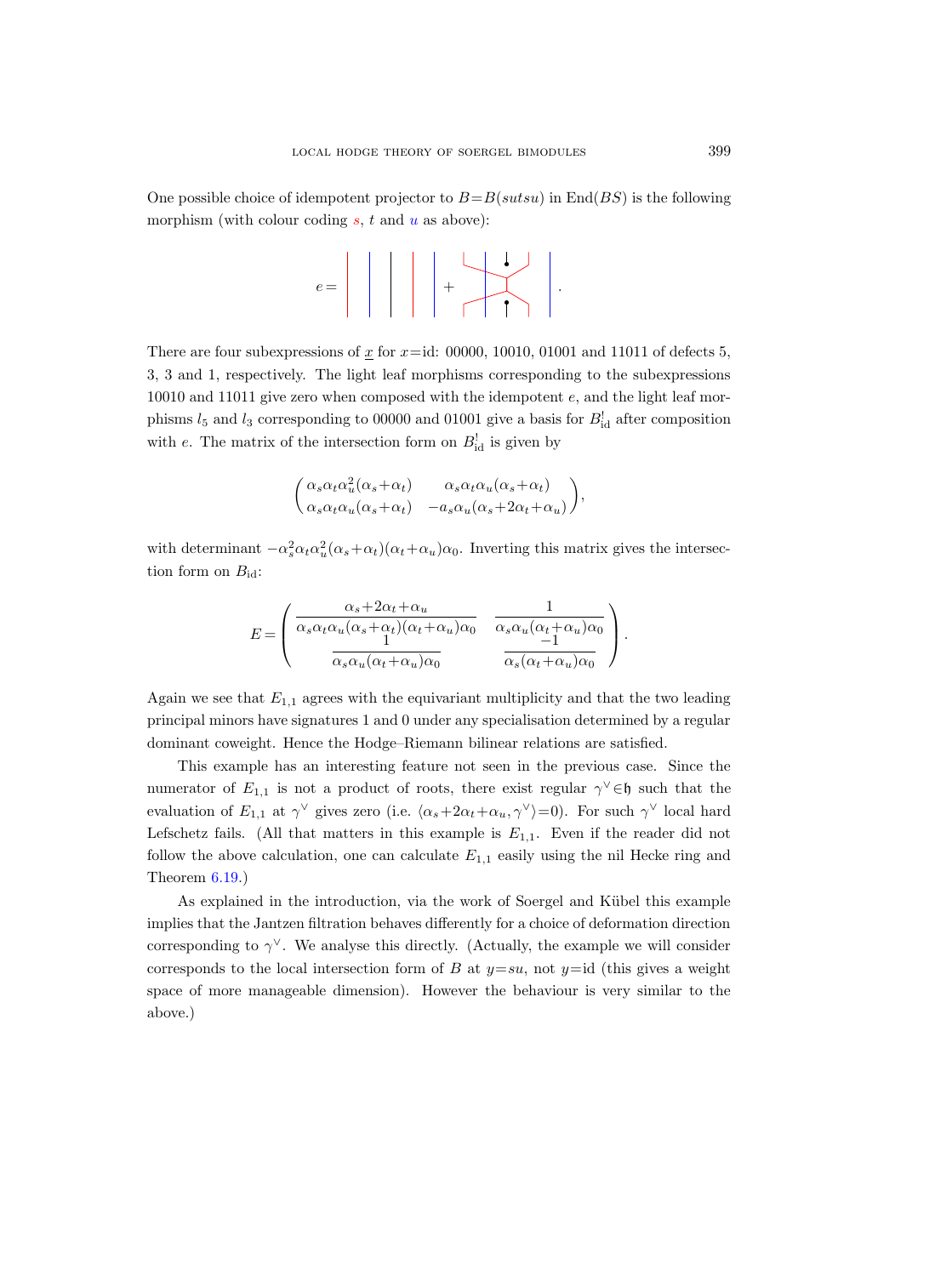# 8.4. Examples of the Jantzen filtration

We keep the notation above, except that now we work over C. Let

$$
\varrho = \frac{1}{2}(3\alpha_s + 4\alpha_t + 3\alpha_s)
$$

denote the half sum of the positive roots and let

$$
x \cdot \lambda := x(\lambda + \varrho) - \varrho
$$

denote the dot action of W on  $\mathfrak{h}^*$ . We work in  $\mathcal{O}_0$ , the principal block of category  $\mathcal O$ (i.e. all modules are  $\mathfrak{g}$ -finitely generated,  $\mathfrak{b}$ -integrable,  $\mathfrak{h}$ -semisimple and have the same central character as the trivial representation). We denote the Verma and simple module of highest weight  $x \cdot 0$  by  $\Delta(x)$  and  $L(x)$ .

Motivated by the previous section, we consider the Verma module  $\Delta(su)$  of highest weight  $su\cdot 0=-\alpha_s-\alpha_u$  and its weight space at

$$
\lambda = sutsu \cdot 0 = -3\alpha_s - 3\alpha_t - 3\alpha_u.
$$

The dimension of the  $\lambda$ -weight space is the number of Kostant partitions of

$$
-(\alpha_s + \alpha_u) - \lambda = 2\alpha_s + 3\alpha_t + 2\alpha_u,
$$

which is 13.

Let  $\Delta:=U(\mathfrak{g})\otimes_{U(\mathfrak{b})}S(\mathfrak{h})$  denote the universal Verma module (of highest weight univ). Computing the Shapovalov form on the weight space univ  $-\nu$ , with  $\nu=su\cdot 0-\lambda$ , gives a  $13\times13$  matrix of polynomials in  $S(\mathfrak{h})$ . One can compute this matrix of polynomials via computer (I used magma). Specialising via a highest weight  $\mu: S(\mathfrak{h}) \to \mathbb{C}$  gives the Shapovalov form on the weight space  $\mu-\nu$ .

If we choose to deform via  $\varrho$  we get Jantzen filtration layers of dimensions

$$
7, \quad 3, \quad 2 \quad \text{and} \quad 1.
$$

Now choose  $\gamma \in \mathfrak{h}^*$  such that  $\gamma$  does not vanish on any coroot but

$$
\gamma(\alpha_s^\vee\!+\!2\alpha_t^\vee\!+\!\alpha_u^\vee)\,{=}\,0.
$$

With this choice of deformation direction the Jantzen filtration layers have dimensions

$$
7, \quad 2, \quad 4 \quad \text{and} \quad 0.
$$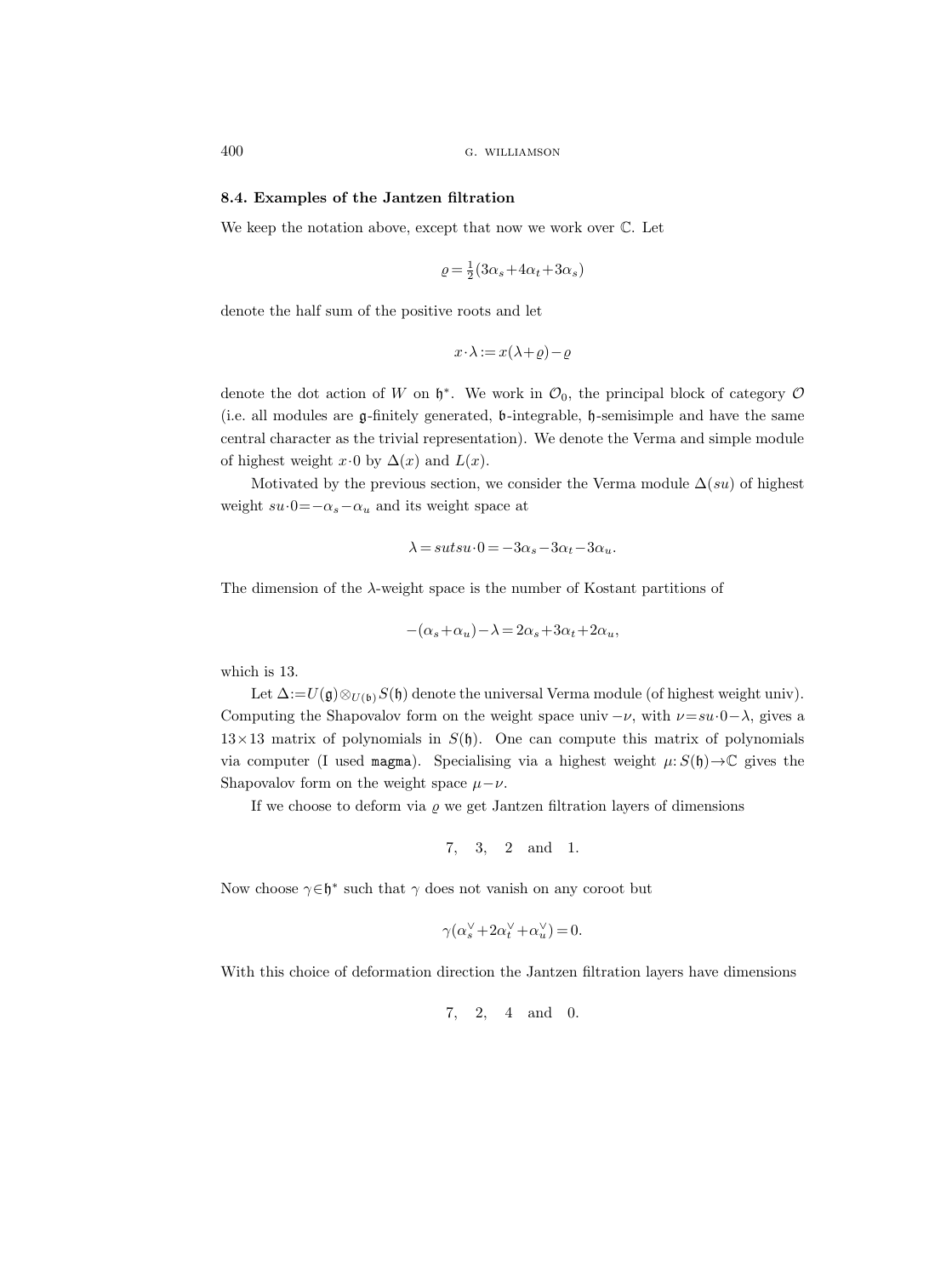By Kazhdan–Lusztig theory, we have (in the Grothendieck group of  $\mathcal{O}_0$ )

$$
\Delta(su) = L(su) + L(stu) + L(tsu) + L(sut) + L(uts)
$$

$$
+ L(suts) + L(stut) + L(stsu) + L(tuts) + 2L(stuts) + \dots
$$

(where ... consists of terms  $L(x)$  with  $x >$ sutus). Taking the dimension of the  $\lambda$ -weight space we get (again by Kazhdan–Lusztig theory)

$$
13 = 7 + 0 + 0 + 2 + 0 + 1 + 1 + 0 + 0 + 2.
$$

By Kazhdan–Lusztig theory, one expects the following Jantzen filtration layers

| L(su)                                                                       |  |
|-----------------------------------------------------------------------------|--|
| $L(stu) \oplus L(tsu) \oplus L(sut) \oplus L(uts) \oplus L(stuts)$          |  |
| $\Delta(su) = L(suts) \oplus L(stut) \oplus L(stsu) \oplus L(tuts) \oplus $ |  |
| $L(stuts) \oplus $                                                          |  |
|                                                                             |  |

where we have omitted any terms  $L(x)$  with  $x >$ sutus.

Taking dimensions of weight spaces gives

$$
7
$$
  
13=
$$
0+0+2+0+1
$$
  
1+1+0+0  
1.

This matches the above calculation of filtration layers 7, 3, 2 and 1.

One sees what happens when the Jantzen filtration degenerates. The two subquotients isomorphic to  $L(stats)$  which generically occur in degrees 1 and 3 "slide together" into degree 2 so that  $gr_2$  is no longer semi-simple.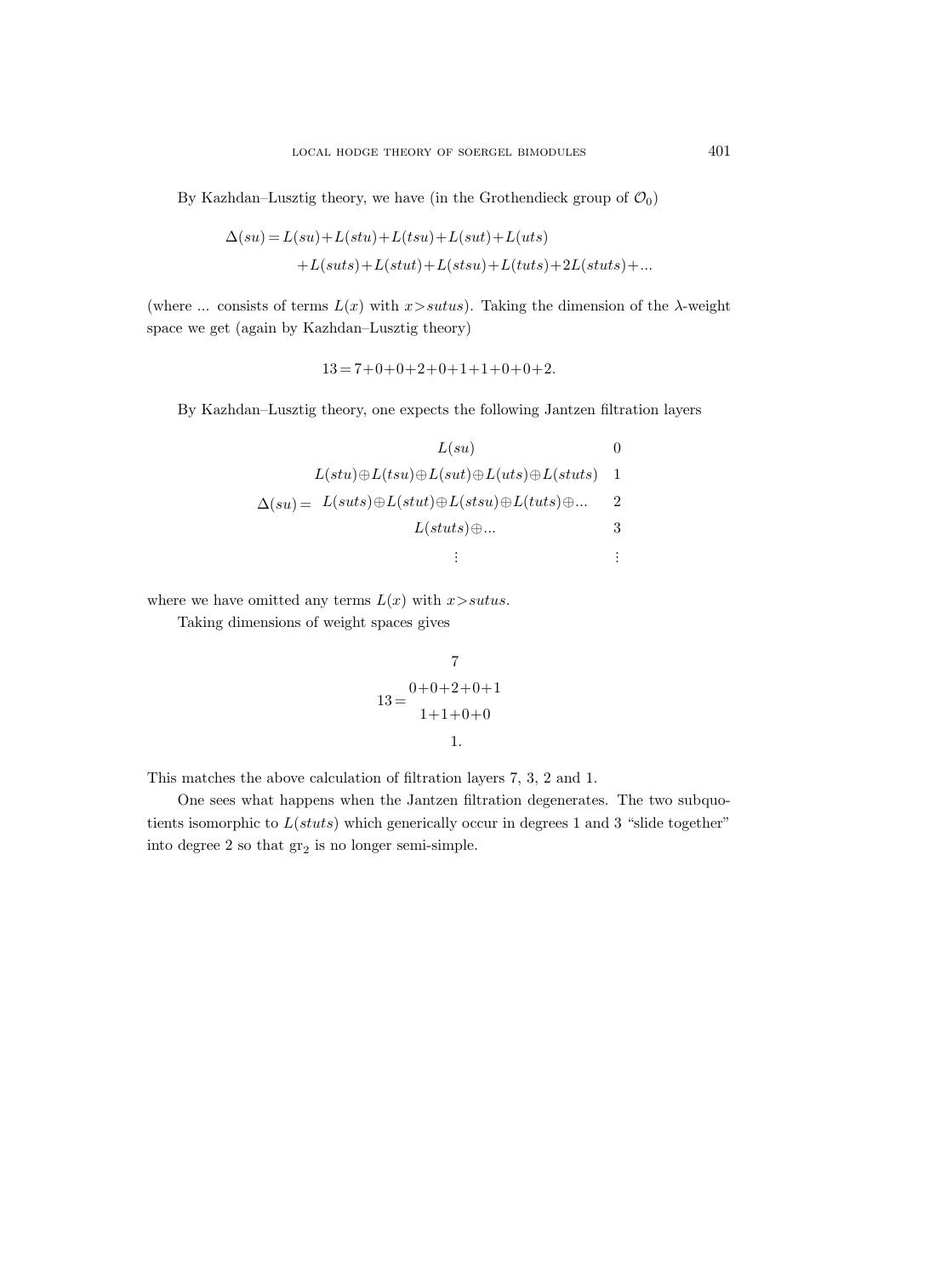# 9. List of notation

<span id="page-61-4"></span>The most important cast members, in order of appearance:

| m                              | the shift of grading functor, $\S 2.1$                                        |
|--------------------------------|-------------------------------------------------------------------------------|
| $\deg_{\leq i}$                | a term in the degree filtration, $\S 2.3$                                     |
| (W, S)                         | the fixed Coxeter system, $\S 3.1$                                            |
| $\ell, \leq$                   | the length function and Bruhat order, $\S3.1$                                 |
| $\underline{x}, \underline{u}$ | an expression, a subexpression, $\S 3.1$                                      |
| h                              | the reflection faithful representation of $\mathfrak{h}, \S3.2$               |
| $\varrho, \varrho^{\vee}$      | fixed dominant regular elements of $\mathfrak{h}^*$ and $\mathfrak{h}, \S3.2$ |
| R, Q                           | the regular functions on $\mathfrak h$ and its localisation at $\Phi$ , §3.3  |
| $\partial_{\varepsilon}$       | a divided difference operator, 3.3                                            |
| A, K                           | the rings $\mathbb{R}[z]$ and $\mathbb{R}[z^{\pm 1}]$ , §3.3                  |
| $\sigma$                       | the homomorphism $R\rightarrow A$ determined by $\varrho^{\vee}$ , §3.3       |
| $P^{-d}$                       | primitive subspaces, $\S4.2$                                                  |
| $e_{x,y}$                      | an equivariant multiplicity, $\S 3.4$                                         |
| $M, M_0, M_\infty$             | a $\mathbb{P}^1$ -sheaf and its stalks, §5.2                                  |
| $Z, Z^2$                       | the structure algebra and its degree two elements, $\S5.2$                    |
| $Z_{\rm ample}^2$              | the ample cone in $Z^2$ , $\S5.2$ .                                           |
| $B(\underline{w}), B(y)$       | a Bott-Samelson (resp. indecomposable) Soergel bimodule, $\S6.2$              |
| $c_{\text{id}}, c_s$           | elements in Soergel bimodules $B(s)$ , $\S6.2$                                |
| $m, \mu$                       | "dot" maps $B(s) \rightarrow R[1]$ and $R \rightarrow B(s)[1]$ , §6.2         |
| $B_x, B_x^!$                   | the stalk and costalk of a Soergel bimodule, $\S6.3$                          |
| $i_x$                          | the inclusion $B_x^! \rightarrow B_x$ , §6.3                                  |
| $\mathrm{Gr}_{r}$              | the (twisted) graph of x inside $\mathfrak{h} \times \mathfrak{h}$ , $\S6.3$  |
| M(B,x,xs)                      | the $\mathbb{P}^1$ -sheaf associated with B and $x \leq xs$ , §6.10           |

# References

- <span id="page-61-2"></span>[1] BARBASCH, D., Filtrations on Verma modules. Ann. Sci. École Norm. Sup., 16 (1983), 489–494.
- <span id="page-61-0"></span>[2] BEILINSON, A. & BERNSTEIN, J., A proof of Jantzen conjectures, in I. M. Gel'fand Seminar, Adv. Soviet Math., 16, pp. 1–50. Amer. Math. Soc., Providence, RI, 1993.
- <span id="page-61-3"></span>[3] Beilinson, A., Ginzburg, V. & Soergel, W., Koszul duality patterns in representation theory. J. Amer. Math. Soc., 9 (1996), 473–527.
- <span id="page-61-1"></span>[4] Bernstein, J. & Lunts, V., Equivariant Sheaves and Functors. Lecture Notes in Mathematics, 1578. Springer, Berlin–Heidelberg, 1994.
- <span id="page-61-5"></span>[5] Bosma, W., Cannon, J. & Playoust, C., The Magma algebra system. I. The user language. J. Symbolic Comput., 24 (1997), 235–265.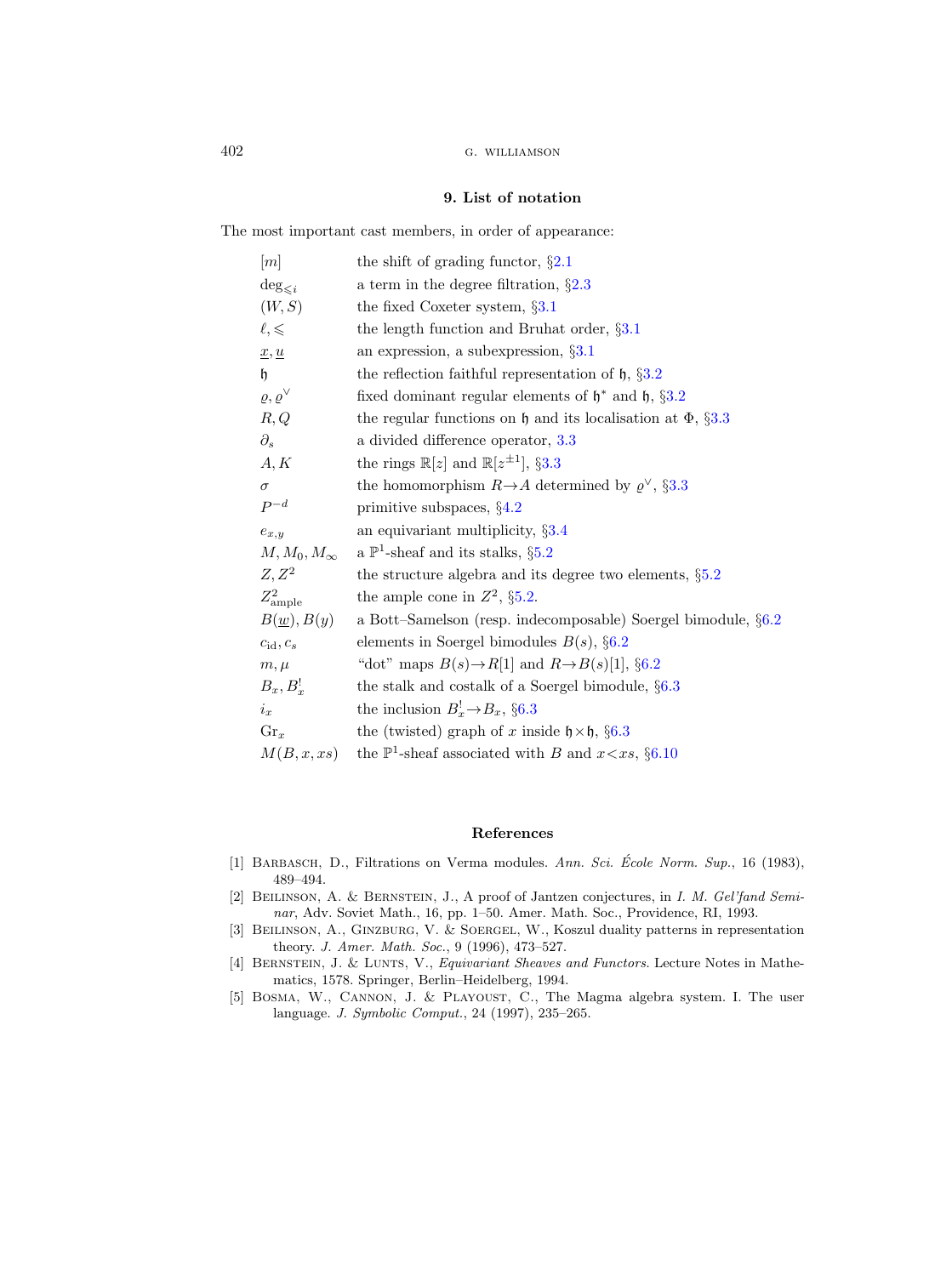- <span id="page-62-18"></span>[6] Braden, T. & MacPherson, R., From moment graphs to intersection cohomology. Math. Ann., 321 (2001), 533–551.
- <span id="page-62-16"></span>[7] Brion, M., Equivariant cohomology and equivariant intersection theory, in Representation Theories and Algebraic Geometry (Montreal, QC, 1997), NATO Adv. Sci. Inst. Ser. C Math. Phys. Sci., 514, pp. 1–37. Kluwer, Dordrecht, 1998.
- <span id="page-62-1"></span>[8] DE CATALDO, M. A. A. & MIGLIORINI, L., The hard Lefschetz theorem and the topology of semismall maps. Ann. Sci. École Norm. Sup., 35 (2002), 759–772.
- <span id="page-62-2"></span> $[9]$  — The Hodge theory of algebraic maps. Ann. Sci. Ecole Norm. Sup., 38 (2005), 693–750.
- <span id="page-62-21"></span>[10] Elias, B. & Khovanov, M., Diagrammatics for Soergel categories. Int. J. Math. Math. Sci., 2010 (2010), Art. ID 978635, 58 pp.
- <span id="page-62-0"></span>[11] ELIAS, B. & WILLIAMSON, G., The Hodge theory of Soergel bimodules. Ann. of Math., 180 (2014), 1089–1136.
- <span id="page-62-22"></span> $[12]$  — Soergel calculus. Represent. Theory, 20 (2016), 295–374.
- <span id="page-62-4"></span>[13] FIEBIG, P., Kazhdan–Lusztig combinatorics via sheaves on Bruhat graphs, in Algebraic and Geometric Combinatorics, Contemp. Math., 423, pp. 195–204. Amer. Math. Soc., Providence, RI, 2006.
- <span id="page-62-19"></span>[14] — The combinatorics of Coxeter categories. Trans. Amer. Math. Soc., 360 (2008), 4211– 4233.
- <span id="page-62-5"></span>[15] — An upper bound on the exceptional characteristics for Lusztig's character formula. J. Reine Angew. Math., 673 (2012), 1–31.
- <span id="page-62-20"></span>[16] Fiebig, P. & Williamson, G., Parity sheaves, moment graphs and the p-smooth locus of Schubert varieties. Ann. Inst. Fourier (Grenoble), 64 (2014), 489–536.
- <span id="page-62-8"></span>[17] Gabber, O. & Joseph, A., Towards the Kazhdan–Lusztig conjecture. Ann. Sci. Ecole ´ Norm. Sup., 14 (1981), 261–302.
- <span id="page-62-23"></span>[18] He, X. & Williamson, G., Soergel calculus and Schubert calculus. To appear in Bull. Inst. Math. Acad. Sinica.
- <span id="page-62-7"></span>[19] JANTZEN, J.C., Moduln mit einem höchsten Gewicht. Lecture Notes in Mathematics, 750. Springer, Berlin–Heidelberg, 1979.
- <span id="page-62-17"></span>[20] Juteau, D. & Williamson, G., Kumar's criterion modulo p. Duke Math. J., 163 (2014), 2617–2638.
- <span id="page-62-14"></span>[21] KOSTANT, B. & KUMAR, S., The nil Hecke ring and cohomology of  $G/P$  for a Kac–Moody group G. Adv. in Math., 62 (1986), 187–237.
- <span id="page-62-10"></span>[22] KÜBEL, J., From Jantzen to Andersen filtration via tilting equivalence. Math. Scand., 110 (2012), 161–180.
- <span id="page-62-11"></span>[23] — Tilting modules in category  $\mathcal O$  and sheaves on moment graphs. J. Algebra, 371 (2012), 559–576.
- <span id="page-62-15"></span>[24] KUMAR, S., The nil Hecke ring and singularity of Schubert varieties. Invent. Math., 123 (1996), 471–506.
- <span id="page-62-12"></span>[25] Soergel, W., Kategorie O, perverse Garben und Moduln ¨uber den Koinvarianten zur Weylgruppe. J. Amer. Math. Soc., 3 (1990), 421–445.
- <span id="page-62-13"></span>[26] — Character formulas for tilting modules over Kac–Moody algebras. Represent. Theory, 2 (1998), 432–448.
- <span id="page-62-6"></span> $[27]$  — Langlands' philosophy and Koszul duality, in Algebra—Representation Theory (Constanta, 2000), NATO Sci. Ser. II Math. Phys. Chem., 28, pp. 379–414. Kluwer, Dordrecht, 2001.
- <span id="page-62-3"></span>[28] — Kazhdan–Lusztig-Polynome und unzerlegbare Bimoduln ¨uber Polynomringen. J. Inst. Math. Jussieu, 6 (2007), 501–525.
- <span id="page-62-9"></span>[29] — Andersen filtration and hard Lefschetz. Geom. Funct. Anal., 17 (2008), 2066–2089.